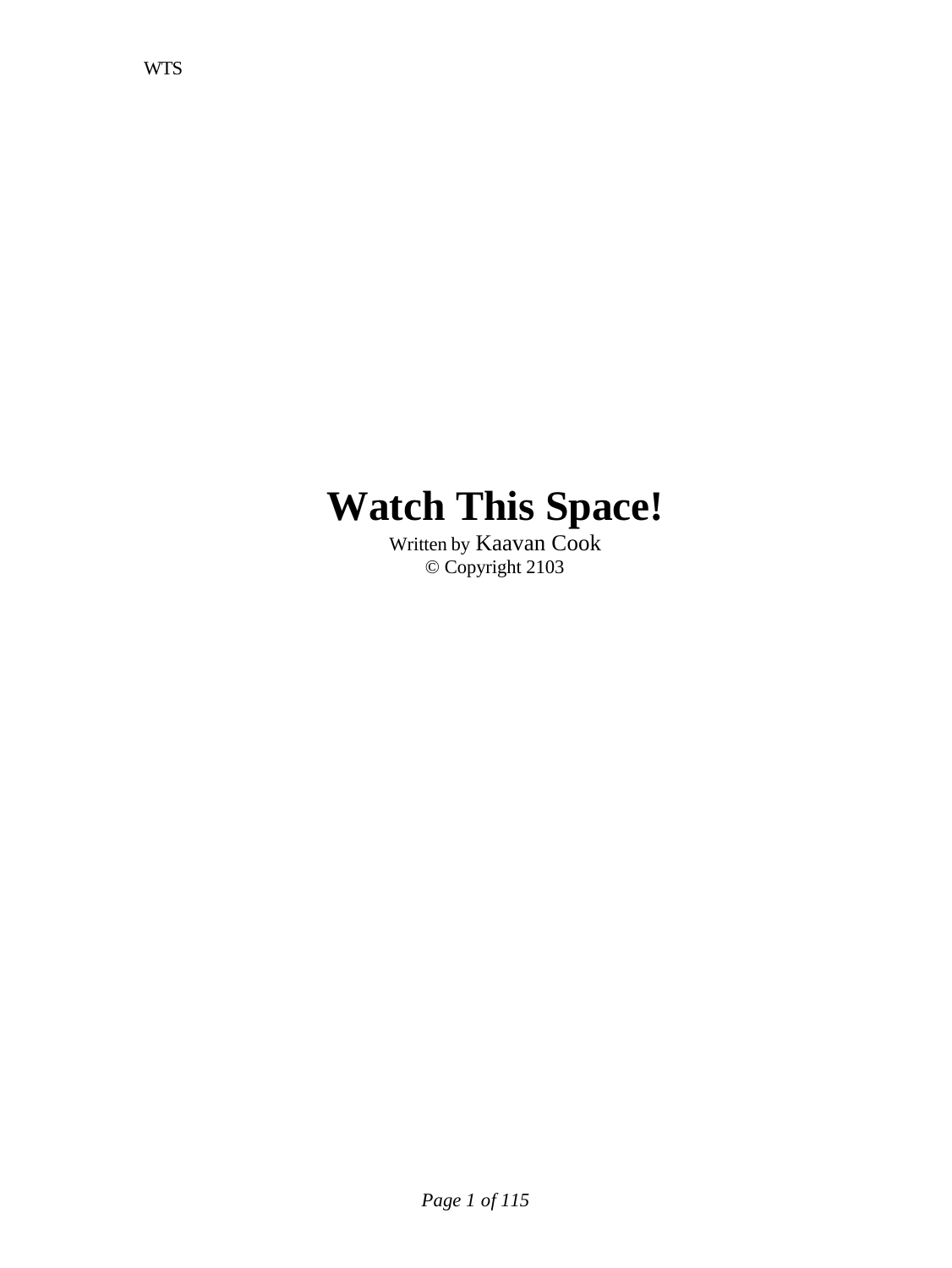## **Chapter 1 A surprise move**

ENTRY 2105A – KAAVAN COOK: TERRA NOUVELLE: If these words appear on the cover of my book it is good news because my book has actually made it into the capsule. Let me explain. My name is Kaavan and I lived in the 22<sup>nd</sup> century. I say lived, because if you are reading this it is already the  $23<sup>rd</sup>$  century and I no longer exist. I was asked in the year 2101 to keep a journal of my travels, which would be deposited in a capsule along with many other things depicting the time I live in. The hope was that after one hundred years someone would open it and find out what life was like right now. This story is about me (mostly) but it is also about my family and other families who took part in a very special voyage.

I'll start at the beginning because that is always the best place to start. I was 12 years old when my father came home from work one evening announcing he had some good news to tell us. He said he would talk to Mum first and after dinner sit down with us and discuss this great news. You might think I'd be excited by Dad's announcement, but for my Dad good news or even great news, might just mean he had a new job. It might also mean he had met up with an old school friend he knew a hundred years ago and this friend would be coming to stay with us for a while. None of this would be of much interest to my sister, Suezan or me.

Why the funny spelling of our names I hear you ask? Well as you probably already know, but just in case you don't, in the late  $21<sup>st</sup>$  century it became law for everyone to have a different first name, that is, different from anyone else. This was the government's way of cutting out the massive amount of numbers a person needed to live on this planet. There were bank card numbers, social security card numbers, tax file numbers – you name it and it had a number. If you are Kaavan, like me, then that is who you are and it appears on everything. When Suezan was born Dad got onto the computer and keyed in Susan like he had keyed in Kevin after I was born. These were the names our parents picked for us. But as you can imagine they were already taken so we had to accept some more unusual spelling. But like everyone on Earth we are unique.

Getting back to the great news Dad said he had for us. We had dinner and I had forgotten about his announcement, so when it came time he had to call Sue and me from our bedrooms and we went and sat down together with Mum in the lounge room. Good news for me at that moment would have been being selected in the State schoolboys' cricket team. Finding out that the guys at school, who were giving me a hard time, had come down with a disease that would keep them from school for the remainder of term, would have been great news. I didn't want them to have anything life threatening, just something contagious that would keep them out of action for a while and out of my hair. As I sat down I thought that if the constitution could be changed to outlaw homework, this would be good news too.

Sue and I waited, showing our usual level of mediocre enthusiasm.

"Maybe we are going to get a dog," Sue had said to me earlier.

I told her I didn't think so. This would hardly be great news for Dad. We had many times promised that if we had a dog, Sue and I would do everything for it including feeding, brushing and walking it. But Dad had been strong in his "no" answer, saying that we would probably look after it for about a week before the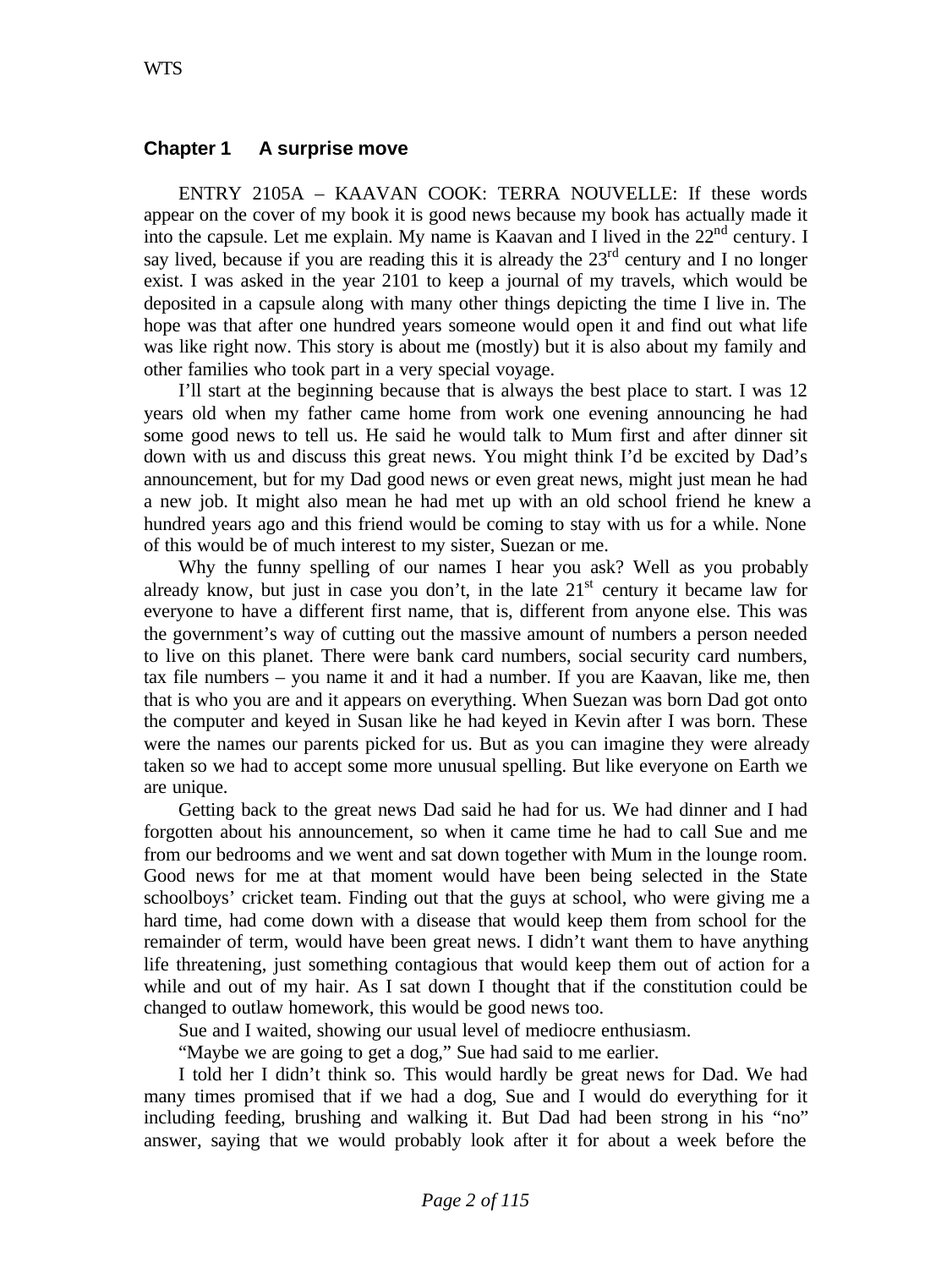novelty wore off and he would be lumped with these duties on top of all the other things he did. Mum then pointed out that after the novelty had worn off with Dad she would be lumped with these duties as the most responsible person in the household. No one could argue with that.

Dad stood in front of us and after clearing his throat started off with the words, "How would you like?"

Now this is a bad sign because it means whatever it is will involve us and this will probably be something we wouldn't like.

But he continued, "go on a trip?" Now this showed real potential. I liked trips. "to *Terra Nouvelle*."

Interesting! Where was *Terra Nouvelle* exactly? I didn't have the foggiest. Sue and I sat looking at Mum who was smiling.

"I didn't know where it was either," she replied without us having to ask the question.

Dad answered, "Well it isn't in Australia. It isn't even on Earth. Hey, it isn't even in our solar system."

At this point I was a little concerned for the man talking to us. Was this really our father? Maybe he had been replaced by an alien or had suffered some sort of break down because he spent so much time at the office? But after hearing a little more I was convinced he was in his right mind and talking about a real trip: a trip and a half. It seems that *Terra Nouvelle* is about a light year away, give or take a few volts.

As Dad was talking I began to remember I had read about this place. I think what threw me was Dad's pronunciation of the planet's name. I hadn't heard it spoken before, only seen it in writing. Unlike similar voyages to other planets like Mars and to the moons of Jupiter and even others much further off, whole families were being included in this voyage. This was because *Terra Nouvelle* was so far away from Earth that an 'expedition group' would not see their families for a number of years. This made it all the more exciting for me. We would be going to where no one had ever been before. We would be real explorers like Captain Cook or Matthew Flinders. These people I had been reading about in history classes.

After a couple of minutes of Dad telling us lots of things about the voyage and my mind racing to what this really meant for me, I began thinking about my friends here or Earth who I would miss greatly. I wouldn't see them for years. Then suddenly all was quiet. Dad had stopped talking and was waiting for our responses. I looked up at him. He is a very large person when he is standing just a few feet away from you and you are sitting down. I remember thinking that he had very dark hair for his age and a strong square jaw and quite big ears. Would I look like him when I grew up? I could do worse I suppose. He spread out his hands and I noticed how big they were as well. I followed his hands as he gestured for some sort of answer.

The room remained silent for about a minute and then Dad said, "Well, what do you say?"

His words sounded like they were coming from the other end of a long tunnel.

I remember replying, "That is the best news." It was definitely the best news Dad had ever given us.

"Can we think about it?" I asked.

"What is there to think about? We will never have an opportunity like this again."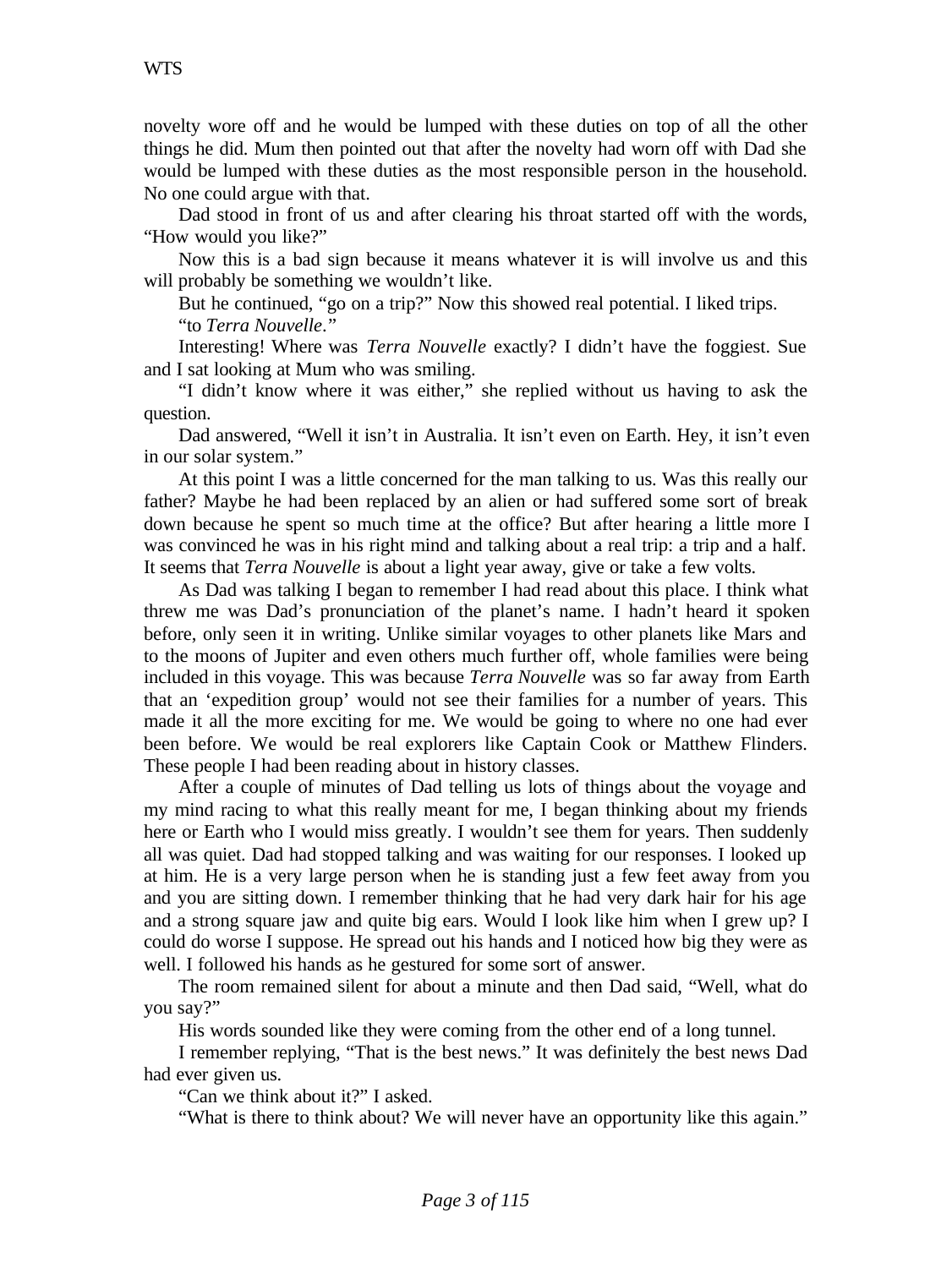Dad had said the same thing when he announced that his old school friend would be staying with us, and also when he had taken a new job. And I remember they were the same words he used when he announced that Grandma would be staying with us for a week or two or three. Don't get me wrong I love Grandma but she can become a bit bossy if she stays too long.

For me it was great news – but it wouldn't be like going on a holiday, we would be away for years. Even using simple mathematics a light year away travelling at the speed of light would mean two years there and back. And the aim of the voyage wasn't to travel there and back, but for us, really Dad and the other workers, to set up a place for settlement on the planet. How long would that take? At this point I thought it was time to ask Mum what she thought. Mum is always a good one to turn to and a barometer on what would actually happen. When Dad had announced his school friend would be staying over, she just said "no" and that was it. When Grandma was going to stay, it was "yes" and Grandma stayed almost 2 months. I looked across at her. She had a gentle smile on her face and was looking up at Dad. I bet Mum was good looking when she was young. She isn't bad looking now for an older person. She has a nice friendly face and her short brown hair suits her because it is away from her face so you can see her bright eyes. I remember a teacher once saying to the class that a person should always show their eyes and not hide them behind their hair. I think it had something to do with not being able to trust someone who hid their eyes from view. Mum's hands were clasped together on her lap.

So my question was, "What do you think Mum?"

Straight away she said, "Dad and I made an agreement before we were married that I would go wherever his work took us. But this doesn't mean I don't want to go. I think it will be a great experience for all of us."

How could I disagree with that? I was excited about going too and I told Dad so, besides it would rid me of those guys picking on me at school and maybe there wouldn't be homework in space. But I asked if we could have an hour or so to think it over. That wasn't a problem. I went to my room and Sue went to hers and then as I had predicted, two minutes later Sue came into my bedroom and asked me whether I wanted to go. As soon as I said it was a good idea she instantly agreed with me. Sue always agreed with me. Thinking back I wondered what would have happened if we hadn't wanted to go but that was not important now. Out of us all, Sue would have the worst time leaving Earth and her friends because of her younger age. She liked things to be settled.

Sue and I were still excited the next day and told our friends all about the voyage to come. However, after that we lived our normal lives for two weeks with not a lot happening on the voyage front. It was almost as though we had forgotten about it when Dad came home and announced everything was official and that we were really going. He also said he had some more good news for us. We had very quickly learned to listen to Dad intently now when he had any news at all to tell us.

He said to Sue and me, "In a week's time you will both be sleeping in a travel capsule just like the one you will have in space. This will get you used to it so you won't feel claustrophobic on board the *Investigator*."

*The Investigator* was the spacecraft we would cruise to *Terra Nouvelle* in. It had been named after the ship Matthew Flinders circumnavigated Australia in, exactly 300 years ago. I was a bit disappointed. I thought it would be better if it was named the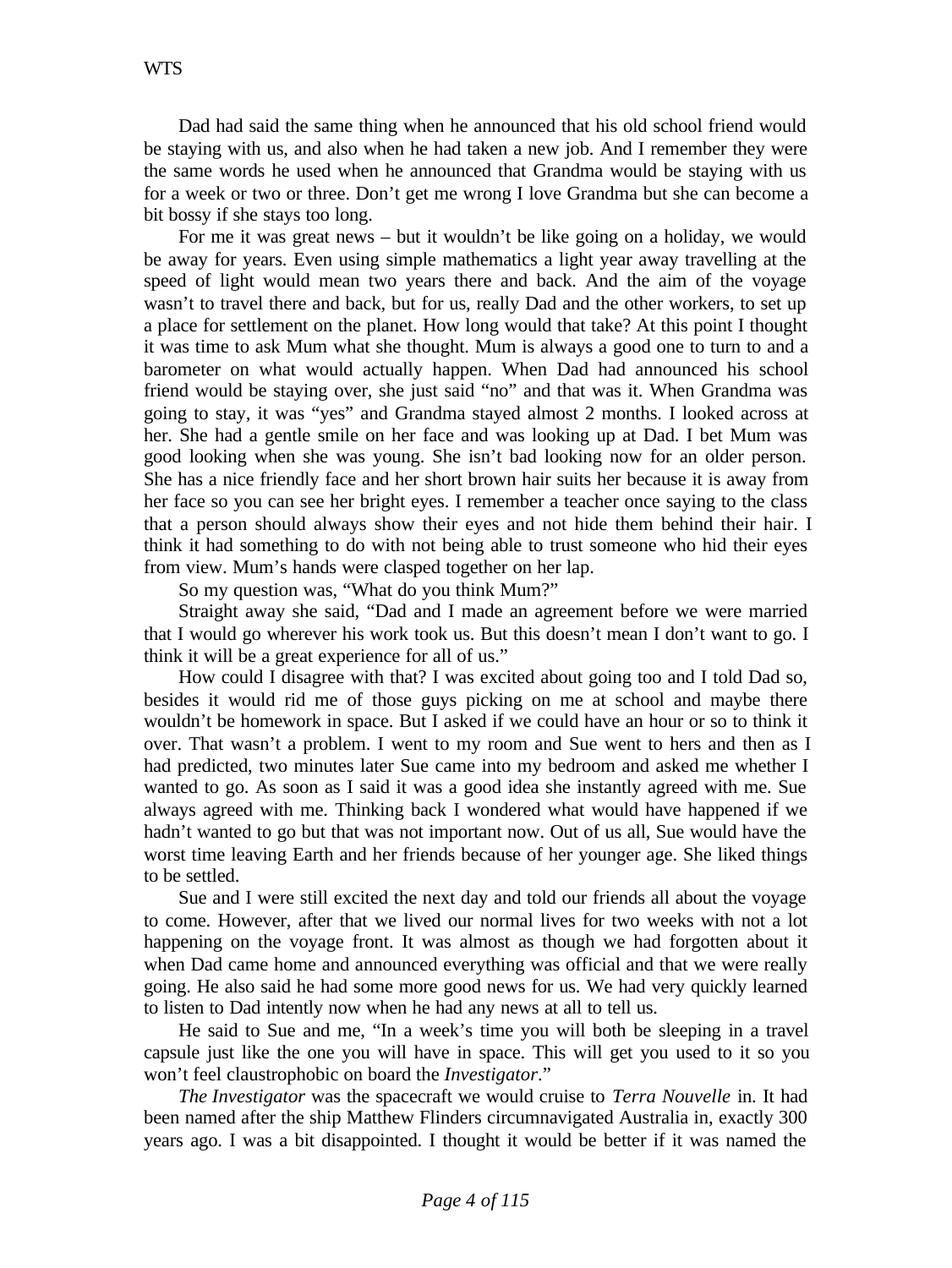*Endeavour,* which was Captain Cook's ship when he discovered Australia. But I was a bit biased because my last name is Cook. Dad pointed out that the planet we were going to had already been discovered but that not a lot was known about it. Therefore, we wouldn't be discovering *Terra Nouvelle* but finding out more about it, just like Matthew Flinders had done circumnavigating Australia.

Dad was right about the arrival of our sleeping capsules. Men came into our house and took measurements and photos. As soon as my capsule was installed in my bedroom I was inside it having a good look around. That didn't take long. It was a bit like a drainpipe with a door at one end. I could see through it down one side until I pressed a button and made the glass opaque. It not only had a nice bed to lie on but a built-in sound system. Music played on it sounded awesome when you were inside and no one could complain if you were playing it a bit loud because the capsule was absolutely sound proof. You couldn't hear a thing outside it even if you put your ear up to its wall.

I couldn't wait to show all my friends, especially my best friend Borg, who I reckoned would be a bit jealous. I spent my first night inside my capsule sleeping like a baby. With the sound system off I could hear nothing at all except my own heart beating, when I listened carefully. There was no need for bed covers because the temperature was kept constant and I just lay on top of the bed. I set the alarm to music and woke up exactly at the right time the next morning. Over the next couple of weeks I think everyone in my school had come over to look at my capsule. I wasn't allowed to let people get inside it but ran through how everything worked and showed them the controls. For instance, it cleaned itself. Viruses, bacteria and dust were eliminated in the morning with the push of a button. It was very important that the spacecraft be kept spotlessly clean and dust-free. I bet you didn't know that most of the dust in your house is caused by your family and you shedding skin? My friends reckoned the best part was you didn't have to make your bed in the morning and I agreed.

Now Sue didn't like her capsule. It scared her. Girls, I don't know! She didn't even want to show it to her friends. She said they wouldn't be interested in seeing a prison. However, after a bit of coaxing from Mum and Dad, about a week later she was regularly going to sleep in her capsule as well. She agreed that it was good to go to sleep with nice music but most of all she felt safe from the boogie-men who lived under her old bed at night. I had pointed that out to her and I think it helped. Mum and Dad would have to wait to experience their capsule. They both said they didn't mind the wait.

We now only had two weeks to go, before we were to move out of our house and go on the 'trip of a lifetime', as Dad put it. The time had gone really quickly and luckily Mum had been doing most of the organising and packing. If it was up to me, I'd never be ready, that just wasn't my thing.

As the days passed I became very sad, not because I was leaving my friends and other family members, who seemed to be around at our house a lot, but I was feeling sad about leaving Timmy. Timmy is a little dog, a fox terrier, who belongs to Mrs. Bourke three houses up the road. Some afternoons after school, I'd play with Timmy in his back yard. I'd knock on Mrs. Bourke's door and ask if I could play with him.

Mrs. Bourke would always say, "He is in the yard just go through the side gate."

And I'd go around the side of the house and open the gate and Timmy would come running up to see me. We'd play ball in the yard and get tired. When he was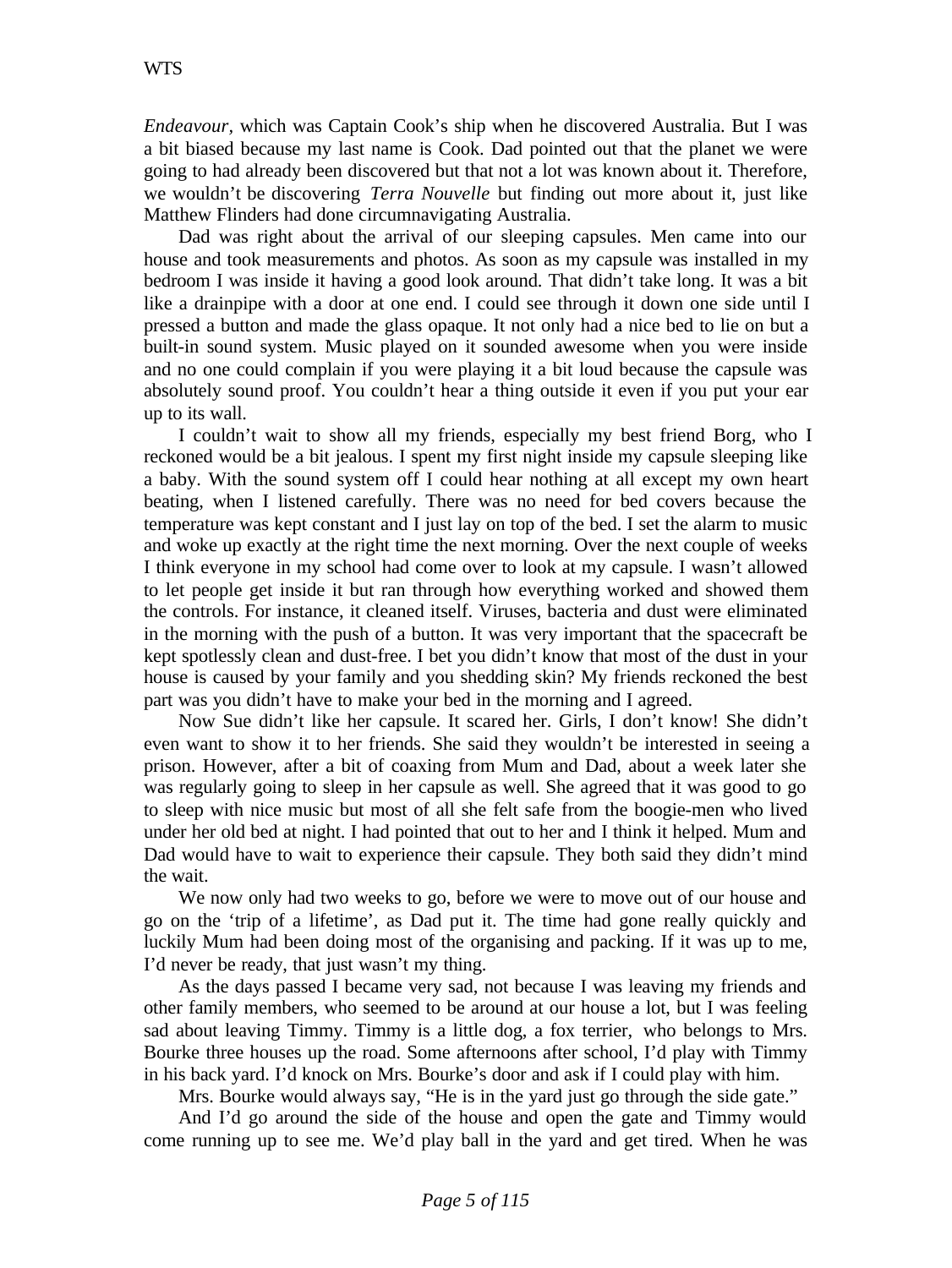tired he'd come and lean up against me as I sat on the ground. He'd pant a lot and look up into my eyes. He liked me playing with him because he really didn't have anyone else to play with. I loved playing with him as well. But don't tell anyone else about this, not my friends, and especially not my enemies, it would be too embarrassing. Just a joke! By the time you read this none of us will be around to tell anyone else about it. The problem with Timmy was I couldn't tell him what was going to happen, like I could my friends, because he wouldn't understand. He would never see me again and wonder why I didn't come up to play with him anymore. He might think I no longer liked him or that he had done something wrong. This is what was making me sad. Instead of twice a week I went up to Mrs. Bourke's every afternoon after school. Timmy was waiting for me at the gate and then one day, I didn't see him ever again. That is I don't think I did. This will become clearer later on in the book.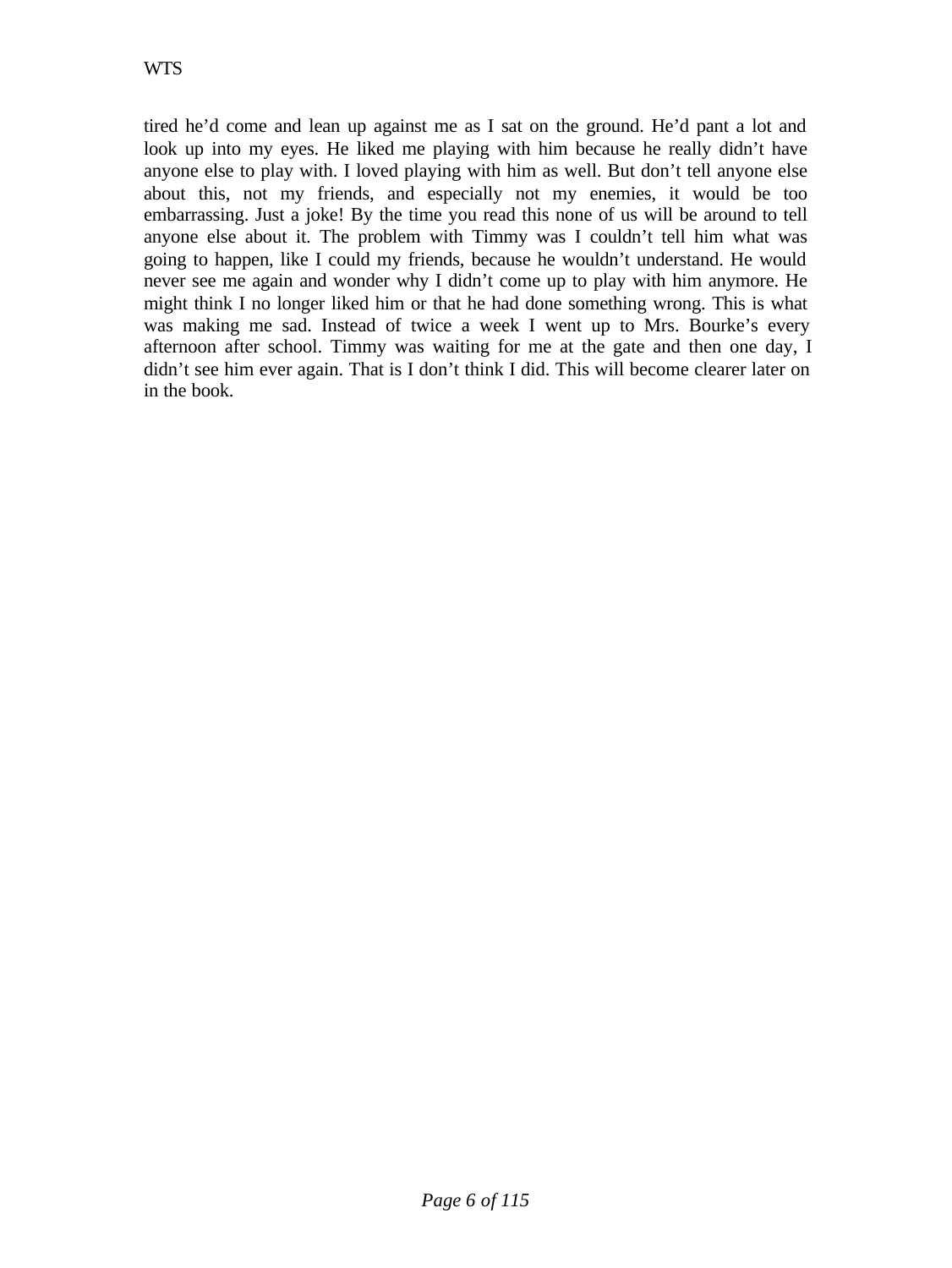### **Chapter 2 The voyage begins**

The taxi arrived out the front of our house to take us to the airport. Mum locked the door and walked into the front yard. She turned towards the house and stared at it for a minute. Dad had already put our suitcases into the boot of the taxi, helped by the taxi driver and was sitting in the front seat. After moving down to the road, Mum got into the back seat with Sue and me. I remember how strange it was that no one said anything on the way to the airport. It was a different story when we boarded the plane. It was as though everything changed at that point. Before, we belonged to the Earth and everything that went with it and now we had passed over to our new lives on the adventure we were about to start. We had been concentrating on the past and now it was time to look to the future. I looked out of the window of the aircraft and at the ground as we took off. Soon afterwards clouds blanketed everything from view. The world was gone and I fell asleep.

When I woke up we were coming in to land at Woomera where our shuttle would take us to the *Investigator,* which would be our home for a few years or even longer. Mum said there would be a surprise for Sue and me when we got on board. She wasn't going to tell us before time but thought it might make us feel better if we knew now. The surprise was that she had asked the tradesman who had installed our sleeping capsules at home to reproduce our new rooms on-board the *Investigator* so they looked exactly like the rooms in our house on Earth. I had wondered why the people fitting our capsules had taken so many measurements and now I knew. This was a wonderful thing for Sue because she liked her room and it would make her feel more comfortable, but it wasn't much of a surprise for me. I would have liked it to be different.

I would rather have a whole new modern cruiser spacecraft bedroom suited to me being on board the *Investigator*. If I was designing it I would have a large window looking out on space, so I could see the stars ahead of us with the Earth disappearing behind us. I knew a window was possible in the *Investigator* because they had used the latest technology in its construction, which included the newest, strongest, temperature resistant and clearest plaso-products available. Plaso-clear is clearer than the finest glass because it remains solid. Glass is really a liquid, that is why older windows have waves in them making it difficult to see things clearly through them. Have a look next time you are in an old house. Move your head up and down and see the waves in the class.

Dad and I had discussed things about the cruiser and I had read as much as I could find on space travel over the last few weeks.

About an hour later Mum said to me. "You aren't happy at the thought of your bedroom being the same on the *Investigator* as it is at home are you?"

"It will be okay." I knew my parents were trying their very best.

"Dad thought you might like it to be a little different so they made a few modifications."

I smiled at Dad. I wondered what this meant. Anyway, I'd find out soon enough but it did make me feel a bit happier to know it wouldn't be exactly the same as my bedroom on Earth. How boring!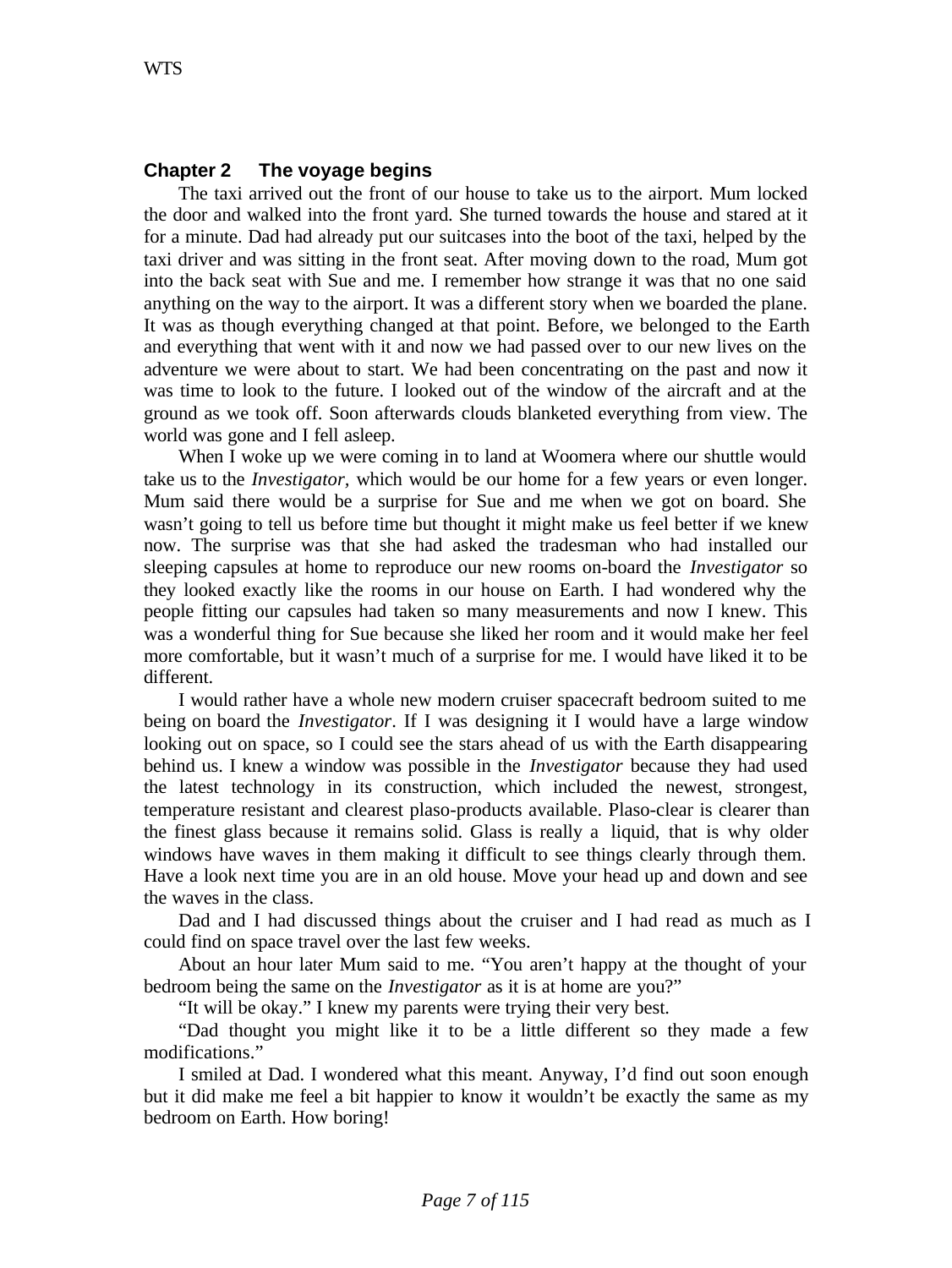After landing at Woomera we were taken by land shuttle to our space shuttle. Woomera has now been used as one of Earth's dispatch points to space for almost 100 years. In fact the Russians conducted experiments there in the  $21<sup>st</sup>$  century. There were a number of towers around, which were once used to test rockets in the  $20<sup>th</sup>$ century. The towers were still being used today for more modern engine testing. The inside of the shuttle was a big disappointment. Although it had nice seats that we were being strapped into, everything else looked old and worn. Dad said we would only be spending a small amount of time in the shuttle so it didn't matter how it looked. He assured us that shuttles were still very functional and more importantly safe. There were other families coming on board and Dad shook hands with a couple of men he knew as they passed our seats.

I watched as kids looked around at the old fashioned interior. I think they were thinking what I had been thinking. When everyone was seated, a stewardess standing in the aisle told us what would happen on this first phase of our voyage. She said the take-off would be like an ordinary jet aircraft take-off except that we might experience a little rocking motion at low speed because the shuttle was really made for supersonic speeds. When the shuttle reached the required speed and altitude we would feel something like a gust of wind. This would mean the shuttle was adjusting to the correct cabin pressure for the trip into space. This would be followed by what passengers had described as a jolt and we would hear something like a gun going off at various intervals until we were propelled out of the Earth's gravitational force. I could see Sue looking a little worried. I thought how exciting this was going to be. We taxied out to the runway as an ordinary plane does and we waited at the threshold as an ordinary plane does. We were told the delay was due to military aircraft operating at low altitude. Then we lined up on the runway and took off just as an ordinary plane does. So far it wasn't spectacular at all.

The climb seemed to go on forever but eventually we were at our cruising level. I had time to call Borg at school. It was lunchtime for him and it was good to see him on the screen and I was able to point the camera around inside the shuttle and show him what it looked like. He was impressed, even though I hadn't been, and showed some of our other friends what was happening. He recorded it on his phone to show his parents when he got home from school.

A few minutes later the stewardess checked that everyone was buckled up and we were told to keep our hands down on the arms of our chairs and not to lift them up. Then a short time later I felt a strong gust of air around me, just as the stewardess had said would happen. In fact, it began to hurt my ears and eyes. This is something the stewardess hadn't mentioned. Without warning there was a severe bang and we were pushed back against our seats. Now this was more like it. I looked at Sue whose eyes were wide open. She looked really startled. I had trouble moving my head back to face front again because of the pressures exerted on me by the acceleration. I guess I too was looking startled. After two more bangs at shorter intervals we were able to relax a bit. There was no more pressure on my head or arms and I could lift my feet off the floor. The shuttle was floating or appeared to be.

Everyone remained strapped into their seats. Out of the small window all I could see was blue, a dark blue. I think all up it must have taken about an hour and we had docked with the *Investigator*. As we took our turn to move from the shuttle to the *Investigator* Dad said other families had taken a shuttle trip from other places in the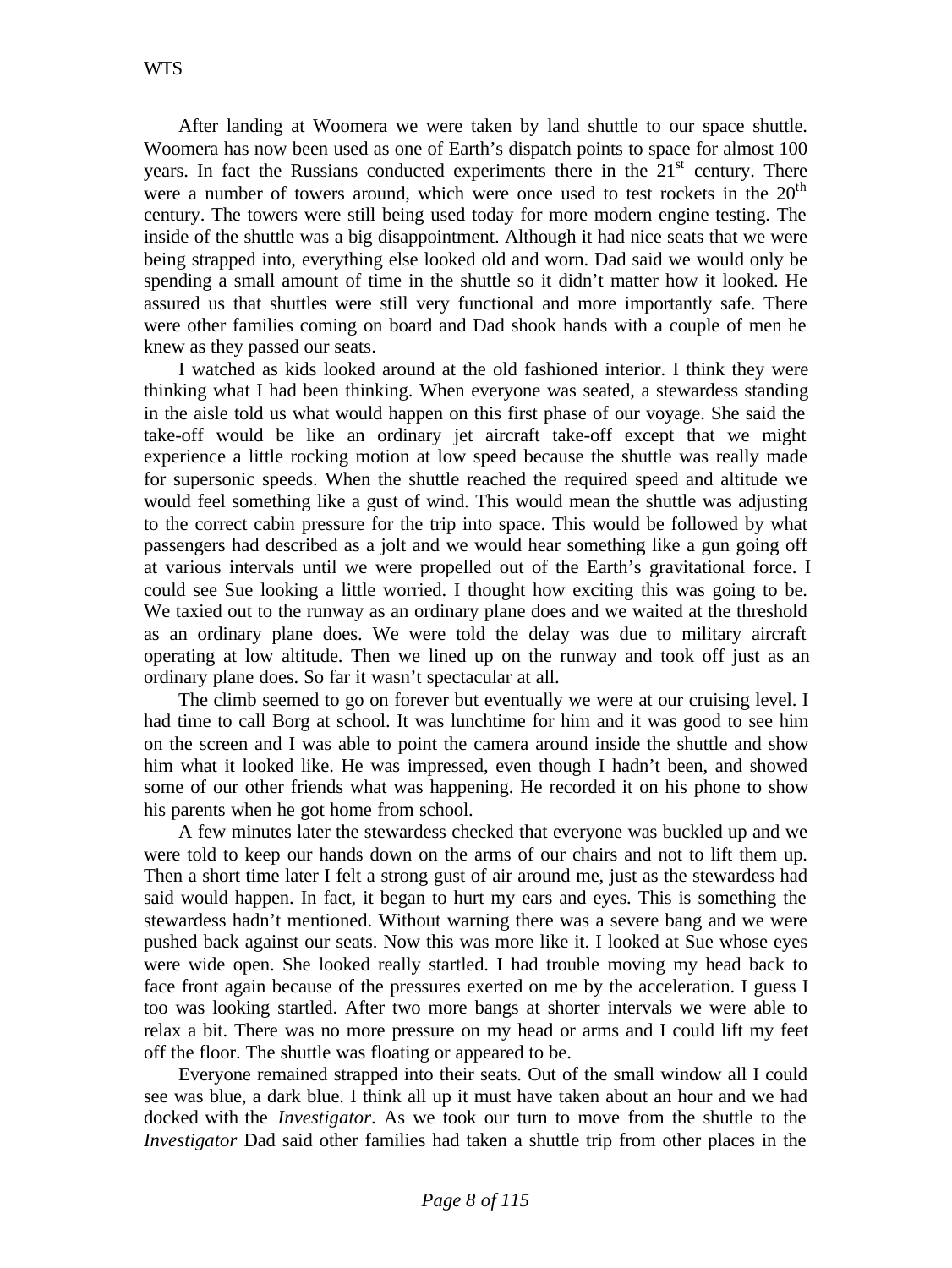world and were already on the craft waiting for the rest of us to arrive. We were now orbiting the Earth attached to the cruiser. I was feeling a bit squeamish because we were weightless at this point and had to move carefully through to the airlock between spacecraft. We sat with other families for a few minutes while our weight adjusted and we became approximately the same weight we would have been on Earth. I don't pretend to know how this comes about but I do know it is very complicated. The *Investigator* has computers that sort out the air-pressure and the gravity fields to simulate that on Earth. As we sat there Mum was telling Dad that the main reason for going on the trip was that *Terra Nouvelle* was only half the size of Earth and this meant she would only weigh about 30kg there.

It took quite a time before we were moved through to the proper inside of the *Investigator*. There we waited at the side of a corridor. A tube arrived, a door opened and we got in. We sat down on a bench seat. We were with another family who had a girl a bit younger than Sue and she was crying quite loudly. The rest of the family was trying to settle her but not having much success. Her father shook Dad's hand and apologised for the noise the little girl was making but Dad just smiled. We smiled at each other. It was strange really because we hadn't had a chance to meet any of the people going on the voyage.

With a whooshing sound we were propelled along one corridor and then a few others until the tube stopped and the door of the tube opened.

The other father said, "This is where we get out." Dad again shook his hand and the family got out of the tube and went into a hallway.

Dad said to the father, "It looks like we will be neighbours," but the sliding door of the tube closed before the word neighbours could get out.

I could see the number 5 on the door of their new house. We again started to move, more slowly this time, until we stopped about 10 seconds later. I looked at Sue who was smiling up at Mum. It was good to see she wasn't being a cry-baby like the other girl.

The door of the tube opened and I could see 6 on our new front door. Dad was the first out followed by Mum and Sue. I was last to go into what looked exactly like the lounge room of our house on Earth. Everything was the same except the carpet wasn't quite as worn as the Earth one. Where the windows had been on our house there were screens. On these we could see the sort of thing we'd see from our earthly windows. The trees were there with branches gently swaying in the breeze and the sun was shining. It was as though we hadn't gone anywhere at all. We all stood looking a bit dumbfounded, even though we had been told this was how it would be. Sue ran to her room and I followed.

"Look Kaavan everything is the same in my room too. Hold on," she said looking behind the calendar. "There is a difference. There isn't a hole in the wall behind here that happened when I was putting up my calendar."

Mum told me later that people had taken photos of everything in our house and duplicated it for us here. Even the furniture was the same. Sue was so happy.

I wasn't in a hurry to see my room. Although I knew they would have made it different for me, I was sure it wouldn't be what I really wanted. Dad came into Sue's room and got me and we went to my room together. I couldn't believe it when he opened the door and said for me to go in. Apart from this room being neat and tidy, something my room hadn't been for the last 5 years, it was really amazing. I had a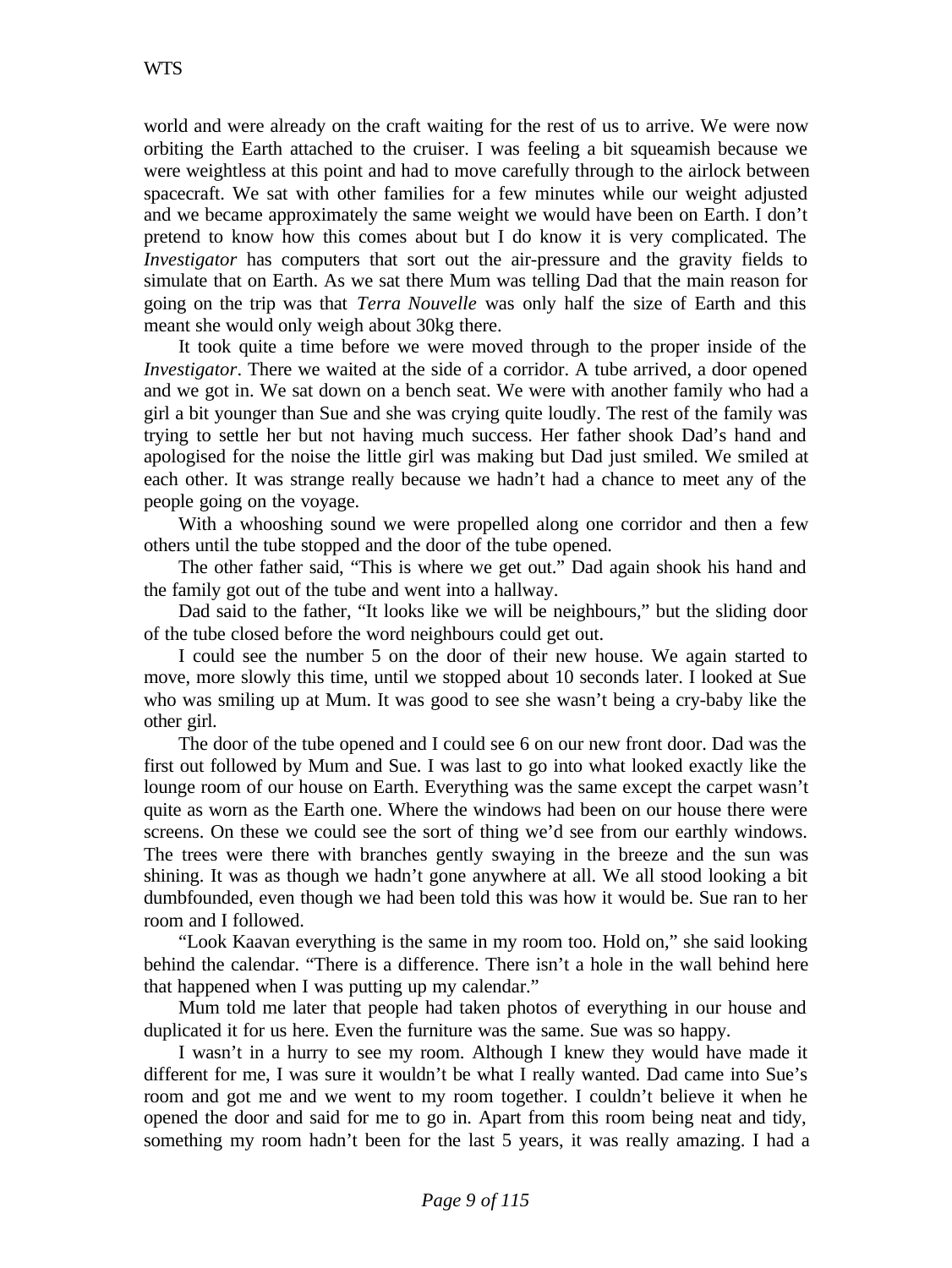ceiling to floor window. It was huge. Looking out I could see the darkest blue sky I had ever seen.

I just said, "Buzzer."

"You know, most of the time you won't see anything out of the window. It will mostly be dark. And hopefully there won't be too many things going passed that we can bump into," Dad said.

I told him I didn't mind at all. I was out there just as I wanted. The room was painted a dark green colour and I had a wooden desk and chair and on the walls were charts from voyages by Captain Cook and Matthew Flinders and paintings of their ships. And next to Flinders' *Investigator* was a drawing of our *Investigator*. I couldn't have planned it better myself.

I turned around and saw Mum and Sue standing in the doorway. Mum was all smiles. I said for them to come in and have a look around.

Sue said, "No way, your room is spooky for me. I don't want to look outside up here." Mum also stayed outside in the hallway.

"I'll make everyone a drink and we better have something to eat as well. Come into the kitchen in about 15 minutes."

I thanked Dad and he said he was happy that I was happy.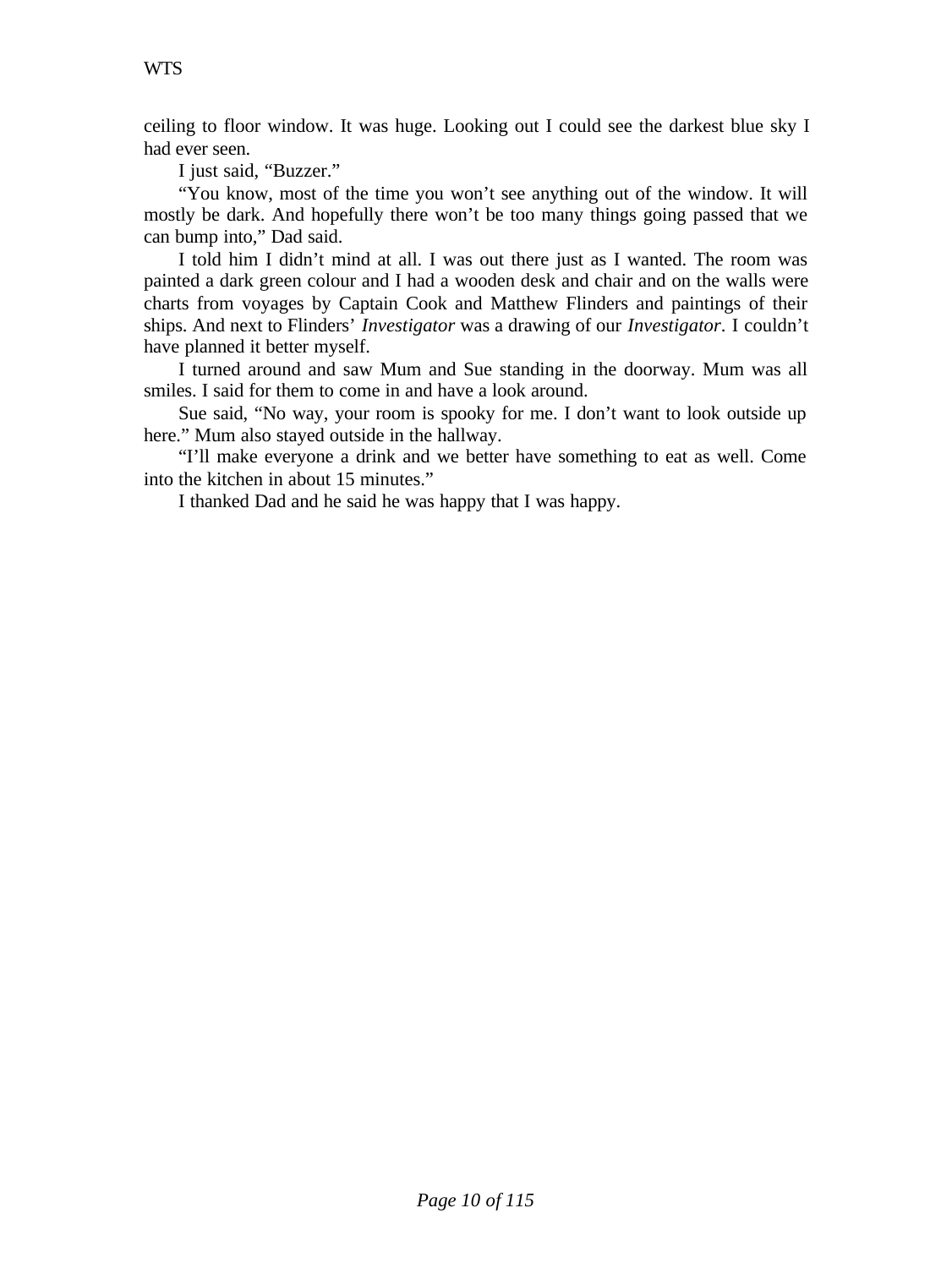# **Chapter 3 A real home away from home**

The rest of the first day was spent getting used to our new surroundings. Even though the place looked the same, there were a few things to get used to. Most of the kitchen appliances were different from those at home and there were a lot more electronic devices to play with. I guess you couldn't call it a normal day because none of us went anywhere and it was strange to have Dad home the whole time.

The next morning we found that Mum and Dad hadn't slept very well. They had found it difficult in their combined sleeping capsule. Sue said they should have tried one out at home first like we did. Dad tended to agree.

Mum, looking tired made the comment, "I wouldn't have agreed to come if I'd known what it was like."

 It seems that snoring is so much louder in a capsule. Dad was sure adjustments could be made and everything would be fine. Over breakfast he announced we would be meeting more of our neighbours that day. He said he was sure we would make new friends easily.

Here are just a few things about my Dad. Over the next few days I found out more about him than I had over the 12 years of my life. So many people liked him. I once overheard him say to Mum that he considered himself to be only average at his work, but that his real success was in the way he got on with people. I also found out that he was top of the list of people to come on this trip, not just because he was good with people but because he was very inventive. The people doing the selection for the voyage had said if something needed inventing to make life easier my Dad would be the one to do it. I didn't know he had invented so many things, mainly different processes at his work.

I and the rest of the world, only knew him as the inventor of the famous 'Band Aid' dispenser, which is found in nearly every house in the world and in more than one room. We even have one inside the boot of our car, attached to the side panel. 'What would life have been like before this invention?' the television advertisement says, while the ad. shows a lady in the kitchen of her house cutting her finger. She fumbles around trying to get a bandaid out of the packet and out of its protective covering. She is frantically trying to take the tabs off before she bleeds to death. All the time her finger throbs away. Then it shows the same lady cutting her finger and pulling a bandaid straight from the dispenser on the wall. She applies it to her injured finger in no time at all. It also shows how the dispenser is refilled with a new sealed unit that keeps its contents perfectly sterile, remaining that way until every bandaid in the packet is used. How clever is my Dad?

He is even cleverer than that. A few days after we boarded the *Investigator* he told me he had arranged some really important work for me to do. A maintenance team needed a 'young lad', as they put it, with exceptional reflexes. It seems that anyone over 25 years of age would be too slow to carry out this work safely. On hearing this Dad suggested me and because they expected me to be a 'chip off the old block' I would be perfect for the job. This was really good news because I'd be doing something really useful and getting paid as well. I would call Borg back on Earth sometime tonight. Soon it would not be possible to contact him.

As you know good times can't go on forever and after a couple of days Sue and I had to turn up for school. Even though we had seen a few kids around and talked to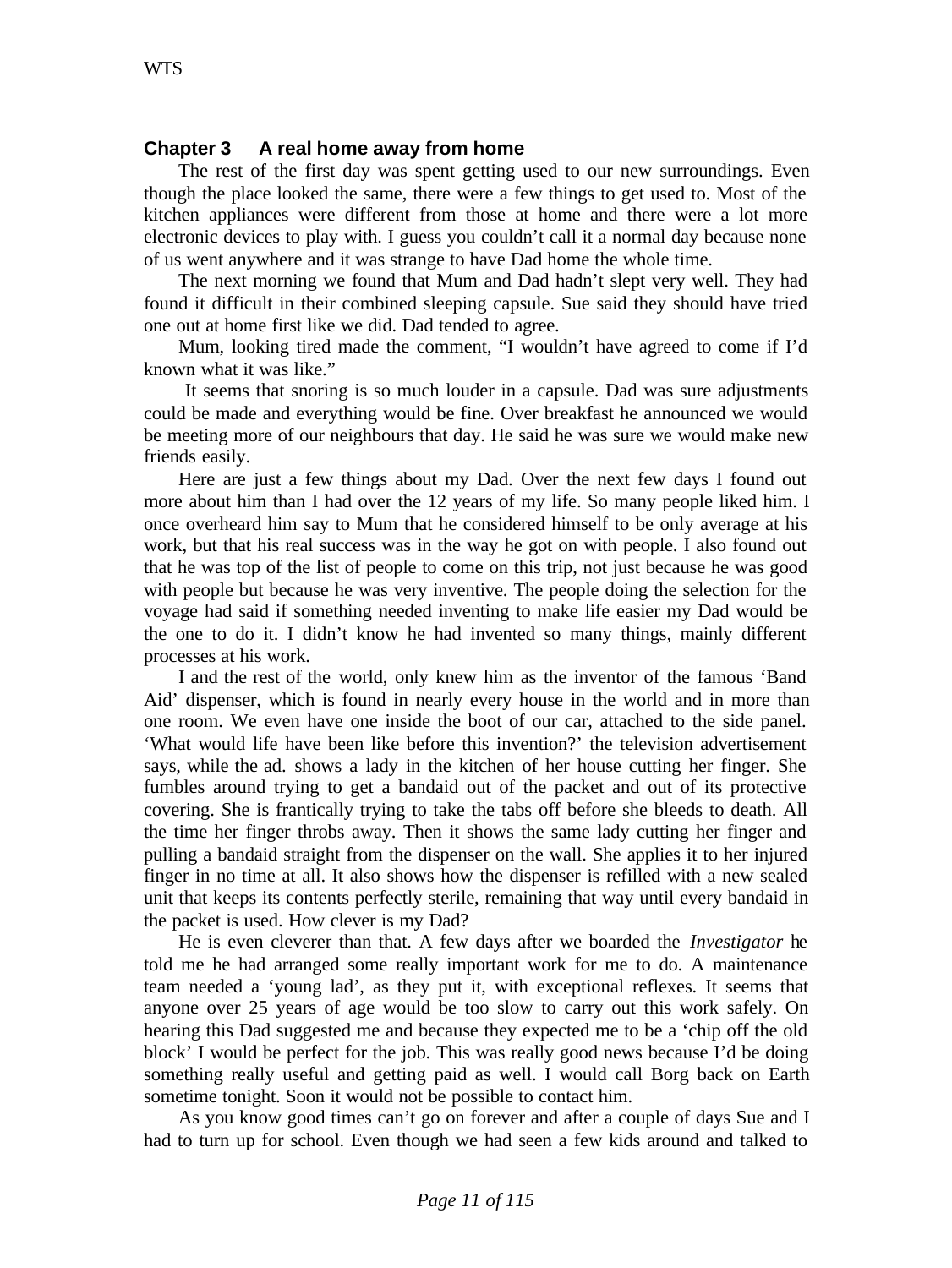them we hadn't really made any friends. There would be a number of classes on board with various ages in each, similar to the system on Earth. This meant that Sue and I could be in the same class and have the same teacher. We would still use the electronic teaching system, which means we mainly did our own thing, working through lessons with the teacher helping out if we had difficulties. The teacher would monitor our progress on his computer up the front of the class. This didn't mean we just kept to ourselves. We would all take turns up the front of class reciting or making speeches. To break the ice, our teacher had asked each class member to prepare a talk on any subject that interested them. I didn't need to prepare a talk I already had one ready. We listened to a 15 year old girl talk about her friends back on Earth and by the end of it everyone was feeling depressed, even the teacher had a tear in his eye.

Our teacher, Mr. Prentice, appeared to be a nice guy. He wore reading glasses and glanced over the top of them when addressing the class. He had a huge forehead made more prominent because he was starting to go bald and grey at the same time. He was a bit chubby, probably because he spent most of his day sitting in a chair. By the way, we always call teachers by their last name as a form of respect. Dad said in the past teachers had not been regarded as highly as they should have been by parents or students and this had led to a complete breakdown in the education system. I think this was in the late  $21<sup>st</sup>$  century. Students were taken out of schools because of the dangers there and parents had to teach them at home. This went on for years until finally teachers no longer existed. Eventually, a group of parents got together and formed a class of their own, employing a former teacher. After this, schools began starting off once more. Parents made sure students and other parents gave teachers the proper respect. The system now works well. I only mention this in case you don't know what took place years ago.

As I was saying earlier, Mr. Prentice asked for someone to talk on a lighter subject so we all wouldn't feel too homesick after the girl's talk. I volunteered and got up in front of the class telling them about the study I had carried out on the humble snail. I started off by saying that animals are so diverse in their make-up and how little we really knew about any of them. For instance, scientists say that bees shouldn't be able to fly when you apply physics to them and dolphins move through water without appearing to exert much energy at all. I told them how a dolphin's skin gives off an oil, which makes it slip through the water. Then I moved to the humble snail, my favourite. I said that even though it has its house on its back, this is very light and round to give it good aerodynamics. The snail, also like the dolphin, gives off an oil so it can move along the ground smoothly. Its body is very sleek. It can even pull in its horns and eyes to form an even more aerodynamic shape. I then asked the class why, when the snail had all these amazing devices, allowing it to move really quickly, it had no interest in doing so, but just plodded along at a slow pace? Is it a low need achiever? This got a good laugh from everyone and I think it lightened up the mood for the rest of the day. Of course when we got home Mum asked how school went and like all kids we mumbled, "Okay, I guess."

Mum asked, "But did you learn anything?"

Sue replied, "Not really." I think it was then that Mum knew school would be okay for us.

The next day instead of doing regular work on our computers and reading from our electronic readers, Mr. Prentice decided to tell us more about the *Investigator*. By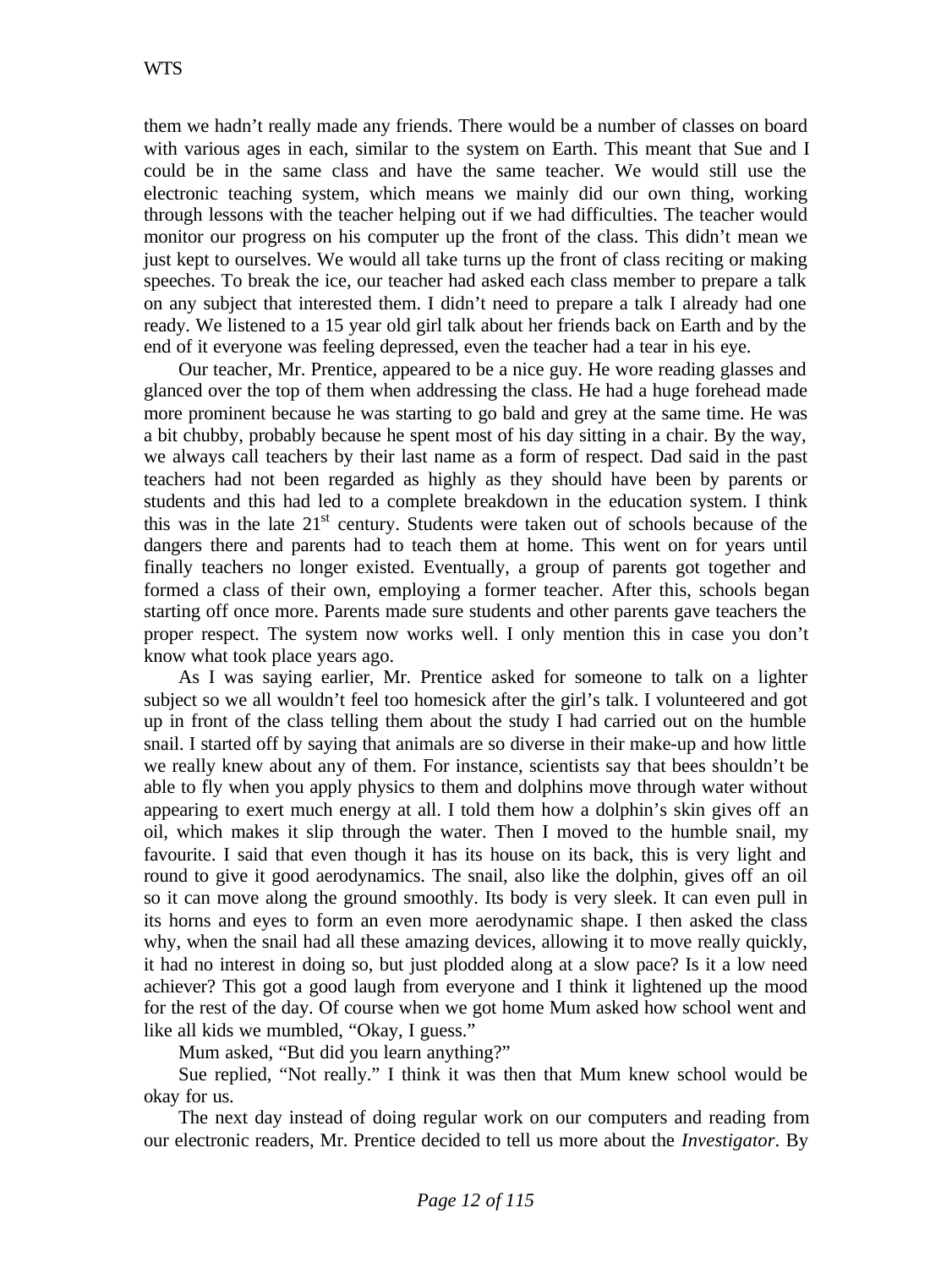this time we all wanted to know more. It had been difficult finding specific information on the *Investigator* while on Earth. This was for two reasons, one, because it was new and two, because some of the systems were top secret or classified or something. What I did know was how it looked on the outside. It resembles a huge building tipped onto its side. It was just a big rectangle really. It didn't need to be aerodynamic to move through space so it could be as chunky as it needed to be on the outside to maximise space on the inside. As I have said I have a drawing of our *Investigator* on my bedroom wall alongside Matthew Flinders' *Investigator*. They look so different from each other and yet they were made for doing pretty much the same thing – not surprisingly, investigating.

What Mr. Prentice told us next I had no idea about and the whole class listened intently. He said we would be aboard the *Investigator* for a number of years and because we couldn't just stop off at the supermarket for food on the way, we had to carry everything we needed for the trip there and back and the time in between. With 1500 people on board it would be impossible to stockpile enough food and water and everything else we needed for the voyage. And with the amount of waste we produced in this time it would pose a real health risk to everyone on board if we had to keep it until we returned to Earth. An international agreement now banned the dumping of waste in space. I remembered reading how the original *Investigator* had to frequently get to shore to replenish its supplies of wood, water and food. However, to overcome this problem our *Investigator* thankfully had what is called an 'Atom Meiser' on board.

Mr. Prentice continued to tell us about this amazing machine. An 'Atom Meiser' converts everything put into it back into its original components even if this means going back to individual atoms. Then it converts basic substances into anything we need, as long as it has the recipe for it in its database. This conversion applies to every kind of waste produced. In some circumstances its computers are clever enough to invent new substances. The oxygen we breathed, which our bodies convert into carbon dioxide would be converted back into oxygen for a new batch of air. Now this was something I hadn't even thought about. Firstly, I didn't know there were so many people on board and secondly, I thought we would have everything we needed aboard and dump our waste in space as we went along. This might surprise some readers but this has been happening for a long time now. We mainly rely on solar flares to come along and burn up any rubbish floating around in space.

The 'Atom Meiser' is definitely a remarkable invention because it means we won't be messing up space when we travel beyond the reach of our sun's solar flares. I was impressed but wasn't interested in how some of the processes worked. I'm not a good one for detail and fortunately Mr. Prentice wasn't either or maybe he knew the details but thought it better not to tell us at this point. As it was, this lesson led to some vivid imagining on the part of some boys at recess, who speculated on the generally disgusting areas of waste conversion.

It was at lunchtime that I met a couple of really nice guys. They were both from other countries, one was from England and the other from the USA. I asked them if they had a window in their bedroom and I could see their mouths drop. It seems there is a window in most 'houses', as we still called them, but no one had one in his bedroom. I invited them around to my place after school. I felt great about my window especially when they didn't have one, but thought better of carrying on about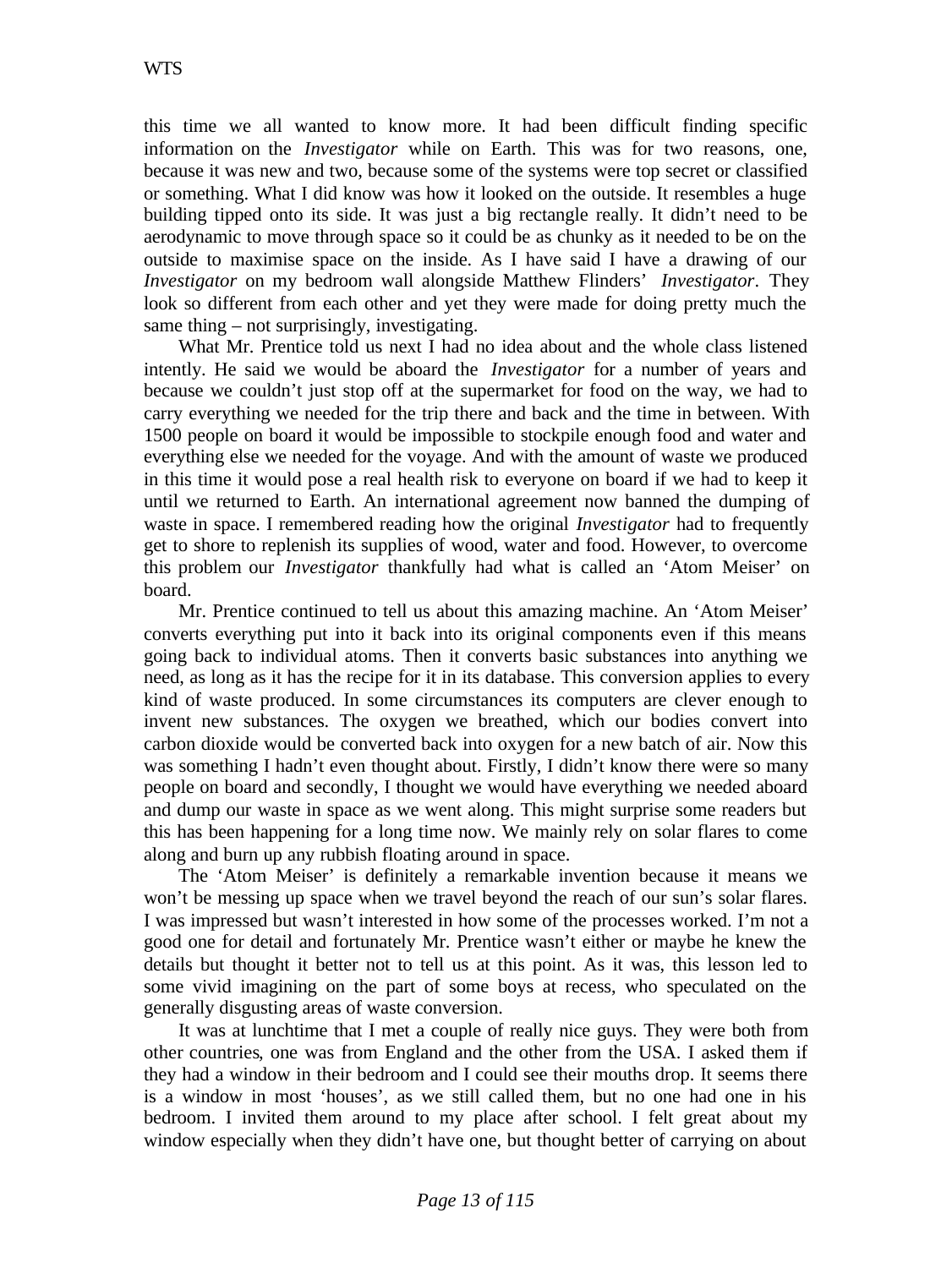it. I didn't want to cause a problem or put them off being my friends. We could share my window that was better. School was looking up for me and because I didn't see Sue at lunchtime I think she must have made a friend too. It was good not having her so close and cramping my style.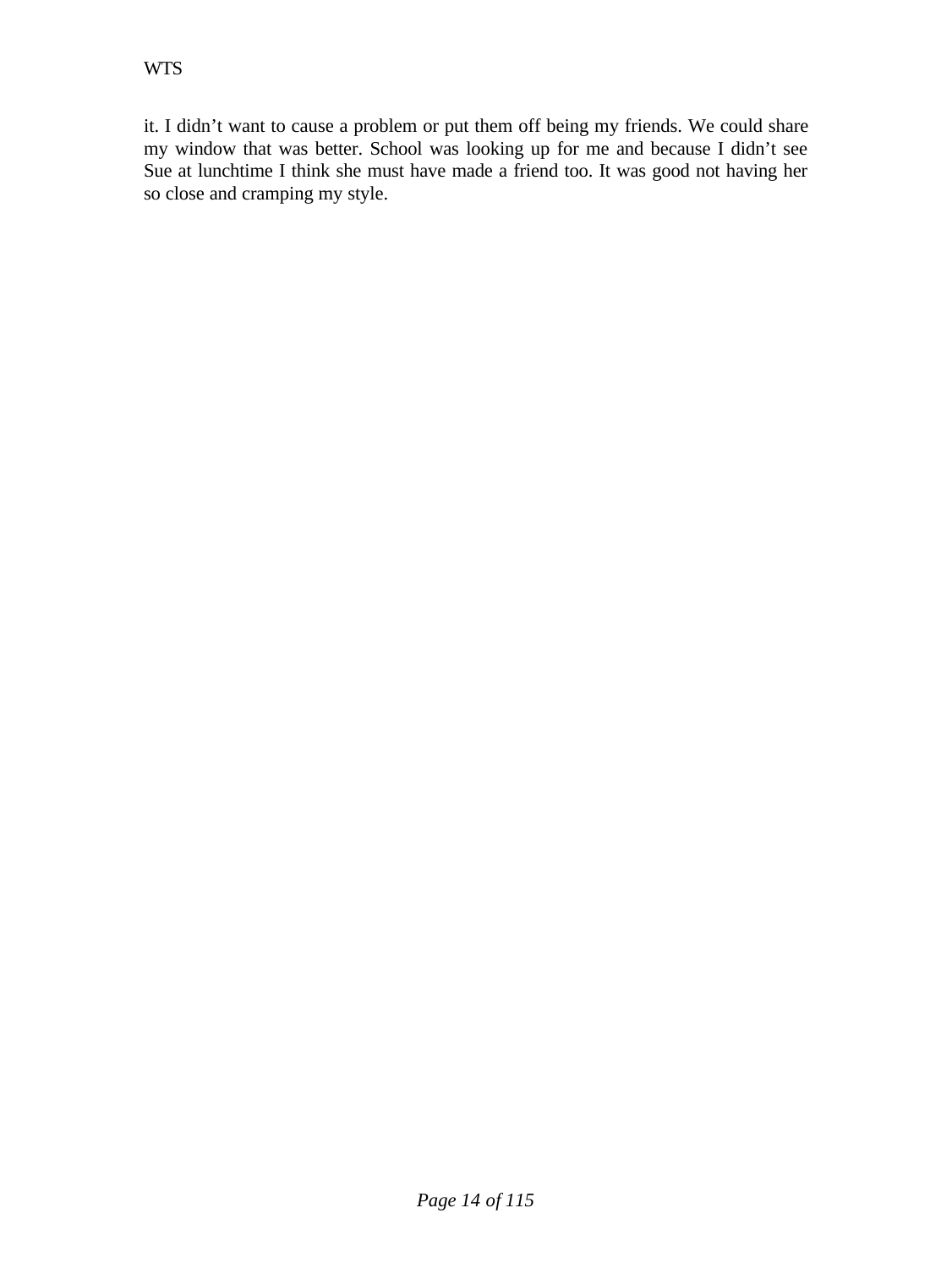#### **Chapter 4 To Terra Nouvelle**

We orbited the Earth getting use to our new environment. Finally the time arrived when the real voyage to Terra Nouvelle would commence. Everyone and everything was now on board and we were ready to go. Systems aboard the *Investigator* had been checked and re-checked.

Our start off day was a holiday from school and that was good news. It was a holiday because there would be some disruption to our usual day. The only people working on that day were those starting up the *Investigator* and getting it going on course. This would mean a bit of movement through the cruiser until it reached the cruising speed. We were told there might be some strange noises but for us not to worry. When you think about it, getting a high-rise building to move at almost the speed of light would probably mean some moving around.

Anyway, the good thing about it was the holiday. I woke up early and cleaned my room up a bit because my new friends, Keethe and Berte were coming over. We would spend the day together, mainly in my room, so we could look out the window. Till now, Dad had been right, I'd seen nothing but dark blue sky out of my window. Some other windows aboard the *Investigator* had a really nice view of the Earth with its blue and white marble patterns. My window faced a different direction, but the three of us were hoping that maybe the *Investigator* would turn so we could see the Earth before we headed out into space.

The guys showed up on time. They had to make sure before they left their houses that their rooms were in order with everything covered over with a special netting making sure nothing moved when the *Investigator* started off. I was doing the same to my room when they arrived. The guys had brought their computer games along and we decided to play 'air-battles' together. We selected the mode for three players which linked our 'GameCo' computers together and sat back in our chairs. This game is really good. We each fly a spacecraft and intercept one another on radar. If we are good enough we shoot the others down. I'm pretty good at it. I don't remember who won that day but I do know we played a lot of games before the announcement came over the speaker that we should clip our chairs to the floor and put more of the netting over ourselves. We were trying to do this (more like mucking around) when Dad came in to see what we were up to. What we were up to was tangling each other up in the net on the floor. Dad patiently helped us untangle ourselves and made sure we were secure before he went back to Mum and Sue in the lounge room. He gave the order for us not to move from our chairs until he came back in.

We were sitting there just looking out the window after Dad left us when Keethe announced he had to go to the toilet. In fact, when he said this, we all realised we needed to go. Then we quickly took turns helping each other on with the netting once more. I remember just staring out of the cruiser window at the deep blue of space when another announcement told us that all was in readiness to start the engines. This was followed soon after by vibrations. We were rocking a bit, almost floating, as if we were on a boat that had just been untied from a wharf. Then there was a jolt followed by a lot of rattles coming from my cupboards. I think we were moving but it was hard to tell. There were more jolts just like those we felt in the space shuttle. The guys were getting a bit fed up at looking out at the blue sky. Berte said he could have gone to another friend's house where they could see the Earth out their window.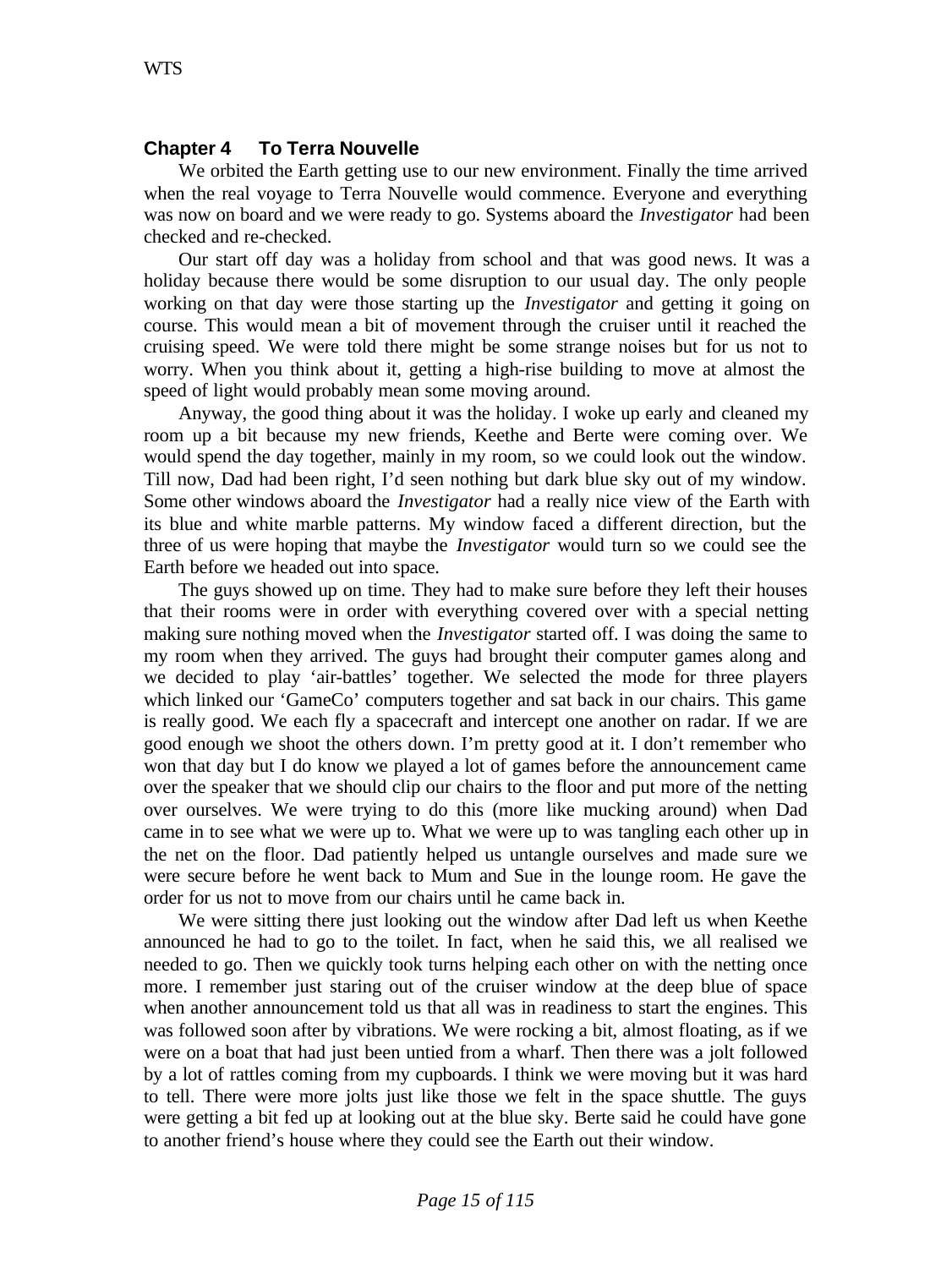"Then why didn't you?" I replied but he didn't answer.

I was a bit disappointed too, especially after a few more jolts and rattles because everything went quiet and we were still looking at dark blue nothing. Because it was so quiet and I was tied to my chair I sort of went into a trance. At first I thought I was imagining it but out of the corner of my window a lighter colour blue was appearing. And after a minute or so more light was coming through until the sky was half-bright and half-dark. We all sat quietly looking out and then suddenly we saw it. We saw the curved horizon of the Earth, out of the window, out of my very own window. I had never seen a greater sight than this. Before long the whole of my window was full of the Earth. Through the atmospheric haze we could see the marble shapes of clouds and oceans and the indistinct shapes of ground on Earth. And then suddenly we were looking down on Australia. It was not covered in cloud like the ocean was. It was as clear as clear to see. I couldn't help myself but began rabbiting on to Keethe and Berte about the different parts of Australia I could see. They didn't seem to mind at all. They were sitting motionless. They were a captive audience in any case. As the whole Earth filled the window I pushed back on my chair. The Earth was so close I felt it would come straight through the window at us.

I looked across at the others and they were bushing back too. I relaxed a little while telling them more about Australia. Then we felt a swaying motion and the Earth moved up and down and then slowly disappeared. My window went back to its usual dark blue and that was the end of the show. An announcement from the speaker said we could now resume normal life for about one hour. After that we would have to be netted in again for some adjustments to telemetry. I love that sort of talk, don't you?

"Want to play some more games?" I asked the guys.

They nodded and we got back to our 'GameCos'. The odd thing was they didn't make any comment about what they had seen, that is, until we all had lunch together with the rest of my family and Dad asked whether we could see anything. Then you couldn't have shut them up – me either for that matter. Before leaving, Berte told me it was awesome what he had seen and Keethe later said he hadn't doubted that we'd see the Earth out of my window and said how lucky I was. I told them both that it was our window not just mine. They liked that idea and I was so glad we had seen something, otherwise I don't think my life would have been worth living. But most of all I thought it fantastic to see Australia so clearly out of all the parts on the Earth we could have seen. It was special.

Next day we were back at school and Dad was at work again, and so was Mum for that matter. Mum helped out with the small kids who didn't have a mum or dad to look after them during the day. I received a message from one of the maintenance guys. He wanted to know if I could meet him after school to run through what my job entailed (remember the job Dad had got for me?). I called Mum on my mobile and told her I'd be a bit late. I was nervous about the job, mainly because Dad had said how important it was. However, I was also excited about it. Anyway, I met the man who would be my boss. His name was Peaterr and he had a big round open face with large blue eyes. He had short blonde hair and was starting to go bald on top. Even though he was in his thirties he said for me to call him by his first name. If an adult says you can, then it is okay to do that. He was a really nice guy and very relaxed about things. He laughed a lot and I don't ever remember seeing him getting mad at anything or anybody. He really enjoyed life. This made me feel relaxed about my job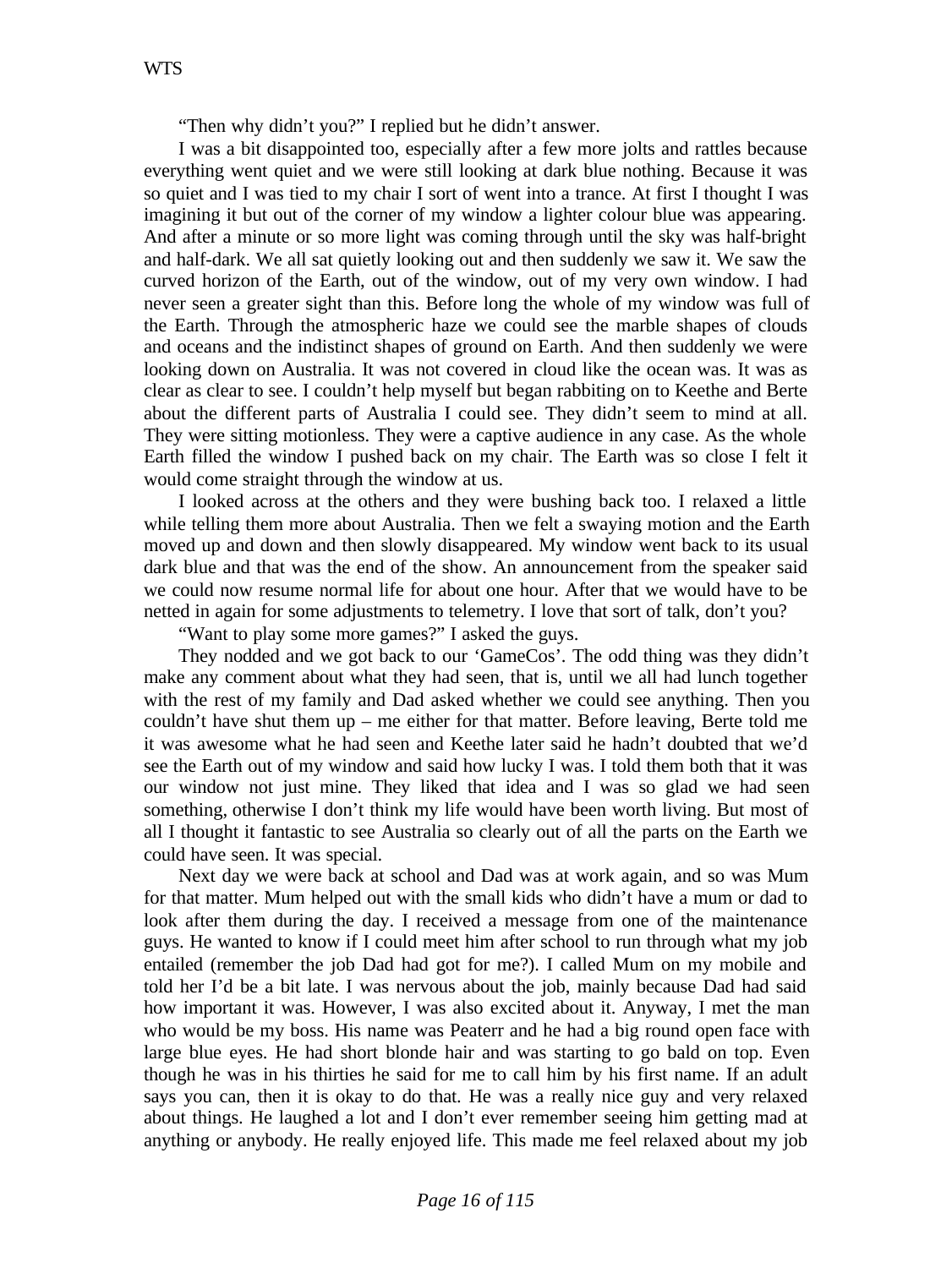because I couldn't imagine him going crook at me if I did something wrong. He told me there was nothing to get stressed about and that it would be real fun. All the maintenance crew loved their work, he told me. With Peaterr as the boss I'm sure I would too.

Peaterr said we should have had a few practice runs before the *Investigator* started off but time had run out. But he said we could have a few dry runs over this week while the cruiser travelled at a steady initial speed of 40,000kph. We made times for these practices after school. He showed me over the *Limpet,* which was the name of the maintenance craft I would be working in. From the outside the *Limpet* looked like a water drop. It was metal on the bottom and plaso-tough on top. There were a few rows of seats in it. The front row had two seats. Peaterr would be in one and I would be in the other. He showed me over my console, which had a number of buttons and a screen. I told him it looked complicated.

"Ever play computer games?"

What a strange question to ask, "Of course I do."

Peaterr smiled, "Then it will be a breeze for you."

It was very exciting. I even got to sit inside and have a look around while he pointed out a few things to me and said not to worry if I didn't remember what he was saying because the next afternoon we would go through it again more thoroughly. I couldn't wait.

The next afternoon I even turned up early; that's how keen I was. There were about 10 people hanging around. One really big guy, who I wouldn't want to meet in a dark alley, asked me if I wanted something to eat or drink. He said he'd been told to look after me until Peaterr arrived. He was running a little late. If I ever needed to be looked after by someone, this guy would be the one I'd choose. He looked like he had been in lots of fights and even had part of his ear missing. I sat with other members of the crew at a table having toast and tea. The maintenance area looked like it was mostly a kitchen and one guy was making bacon and eggs that smelt really nice. They were cracking jokes and laughing loudly. I tried to hear what they were saying but couldn't make much of it out, which was probably a good thing. Peaterr came in about 10 minutes later. I had just finished eating and put down my cup of tea.

Seeing me he said, "Come on lad!" In general I don't like being called 'lad' but because it was Peaterr, it was okay.

We both sat inside the *Limpet* and Peaterr went through the different points on the touch screen. He would be driving the craft, which ran on rails attached to the outside of the *Investigator*. I would do the work of the engineer and check that all systems were operating. This wasn't the real reason for having me on board though. Later I would be responsible for keeping watch on maintenance crew who were walking in space. This was where quick reflexes would be needed. At this stage I was just so wrapped at having the part time engineer job. There was a permanent engineer but when I was needed there would be no room for him in the *Limpet* and that's why I had to learn his job as well. I would have to continue to keep my hours up to be able to operate safely. The *Limpet* could be used as a simulator as well as the real thing, so most of my time would be spent inside the *Limpet* inside the *Investigator*.

That afternoon while sitting in the *Limpet* Peaterr said, "Let's take it out for a spin."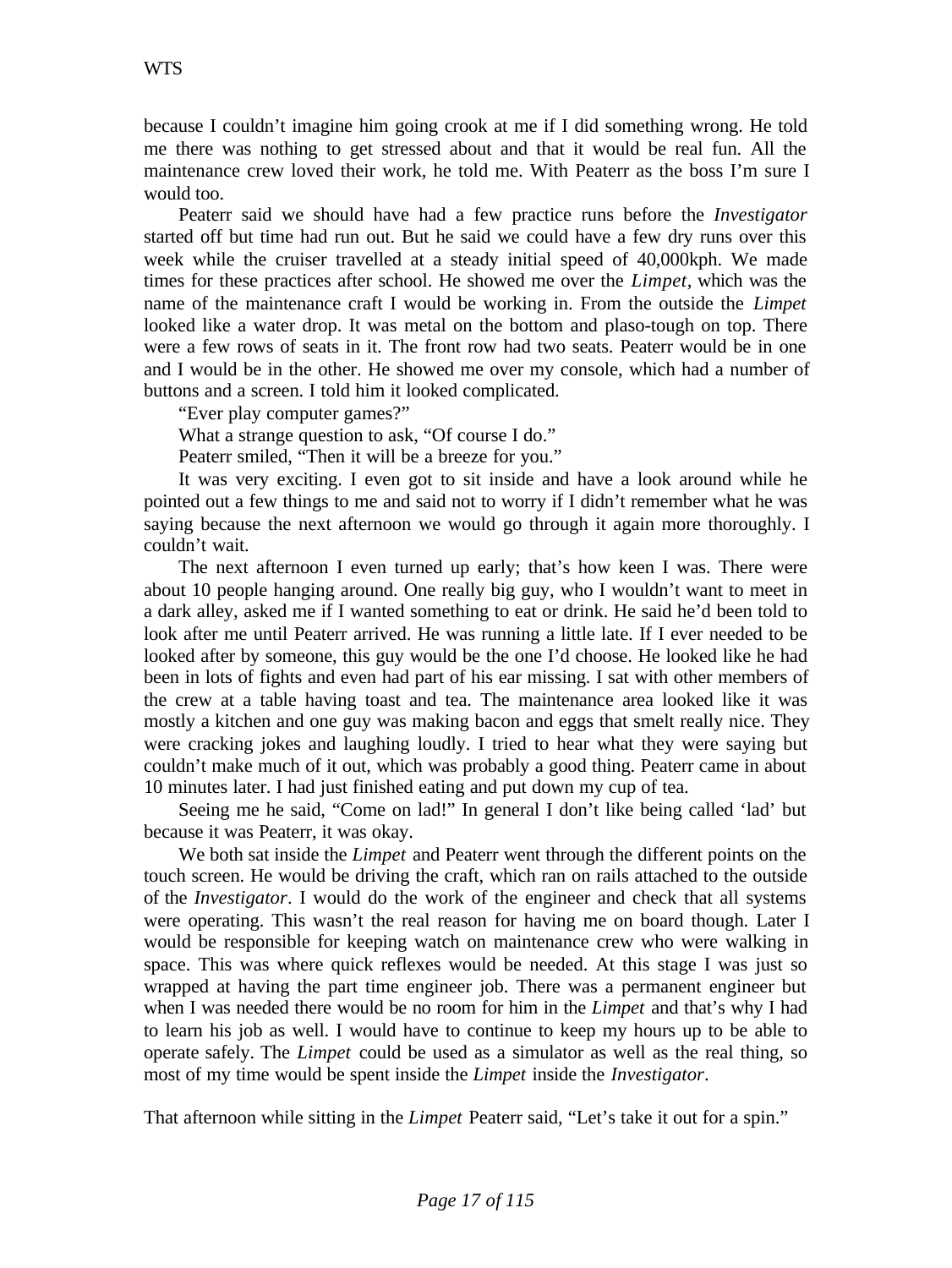He picked up a headset and put it on and pointed to another one for me to do the same. It was hanging over my console.

I heard him say, "Maintenance craft *Limpet* for outdoor exercise."

A moment later a voice came back, "Cleared to air-lock."

Peaterr threw a few switches and the console lit up and I could hear the sound of an electric motor. He moved the throttle forward and we began to move along a narrow rail that supported the *Limpet*. Ahead of us a door opened and we moved through and stopped. The door closed and Peaterr said for me to go through the menu on the screen and check that everything was operational. At this stage my stomach took on some butterflies. I knew so little about this job. But after touching the screen at each menu item and checking that the button lit up green I began to understand my job more clearly. What I didn't know was what to do if I got a red light. Anyway, none of those happened.

Over my headset I heard Peaterr say, "Limpet ready."

Back came the response, "Roger Limpet".

Then directly in front of us a door slid open slowly and above us we could see the outside. The sky looked its usual dark blue.

"Clear to proceed," the voice over the headset said.

Peaterr responded with, "Limpet".

Then moving the throttle forward Peaterr moved the craft along the rail. The nose of the *Limpet* suddenly pointed upwards and we climbed for a few metres until we were outside the cruiser and again became level. We were still on rails and would remain on them the whole time we were outside the cruiser. In the distance I could see the Earth. It was a fraction of its former self, seen by Keethe, Berte and me about 30 hours before. If my calculations were correct we would be something like 1.2 million kilometres away from it by now. I later thought it strange that I hadn't seen the moon when I was outside. Maybe it was around the other side of the Earth at the time or in front of it, so I missed it. It would have only been half its size seen from Earth. We slowly moved along the outside wall of the cruiser. This was awesome. We were like a beetle walking along a giant domino. I could see windows to the right and the left just below the *Limpet* and everywhere else was nothing but space. The rounded plasotough canopy gave us an uninterrupted 360-degree view of space, which was unlike my flat window, which just gave me the view directly in front. The *Investigator* appeared to be floating and not doing 40,000kph.

After moving in a straight line for about a minute we stopped and turned facing 180 degrees from our previous heading. I'm sure while sitting up front I should have been helping more, but instead I was doing a fair bit of day dreaming but that was all I was capable of doing this trip.

After another couple of minutes I heard Peaterr say, "Limpet 100 metres from airlock."

Back came the reply, "Roger Limpet, cleared to enter."

In front of the *Limpet* a hatch was sliding open in the cruiser and not long afterwards we were moving down hill and back into the *Investigator*.

I remember Peaterr saying to me after stopping and the console going black.

"Well how was that?"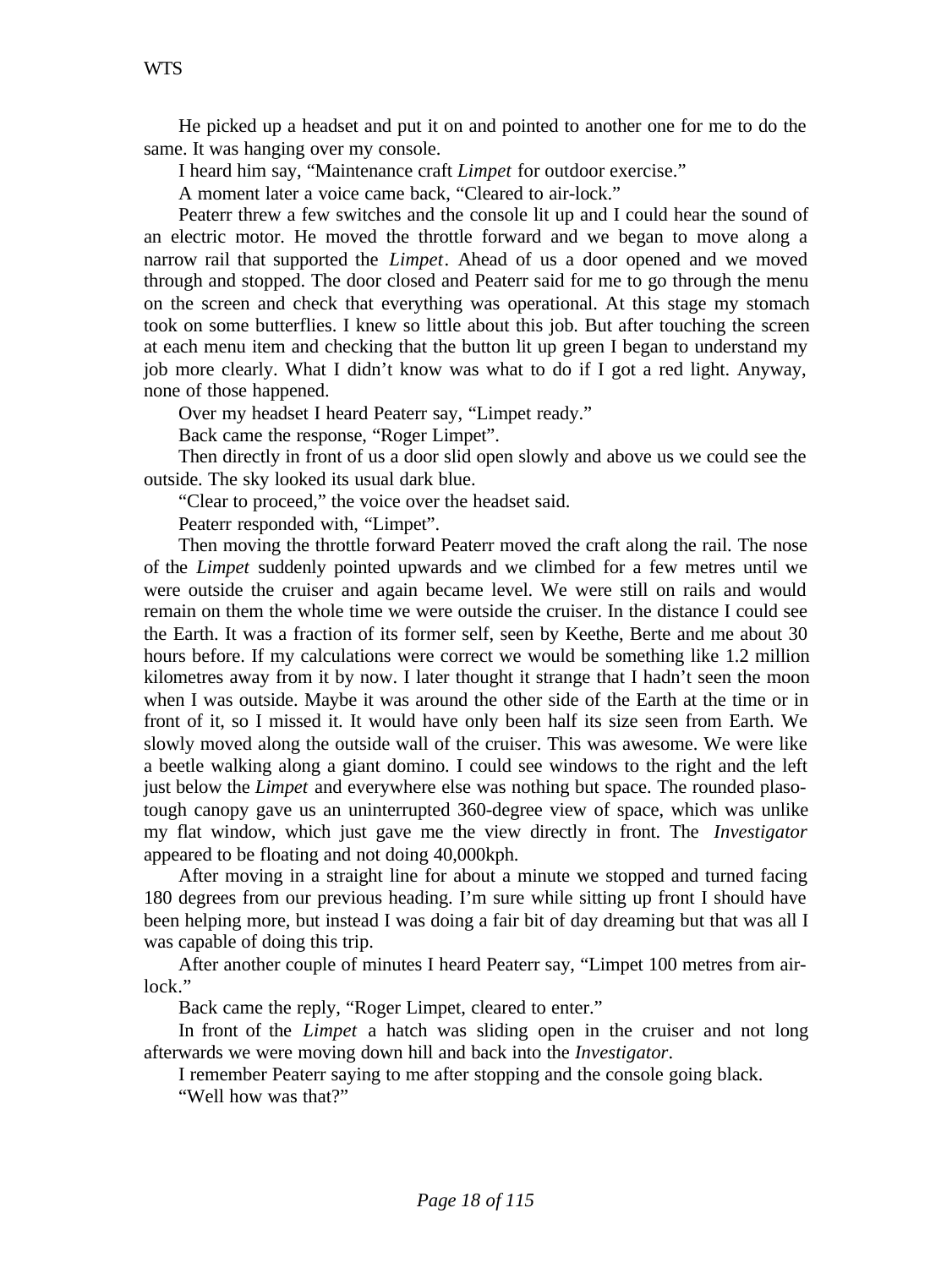I replied, "Awesome." Then sheepishly I said, "I should have been doing more things while we were outside, shouldn't I? I was more like a passenger than the engineer?"

"That won't happen again. You will have to do plenty of work next time. Everyone is struck the same way on their first trip outside."

After school every day during that week we went outside, and I was becoming good at being the engineer. The following week we would not go outside unless real maintenance work was necessary because during that week the *Investigator* would be increasing speed. Even I knew that at 40,000kph we would not reach *Terra Nouvelle* in my lifetime. My brain could cope with the number 40,000 but when we had to get as close as possible to the speed of light we were looking at something like 300,000kps (that's per second). This, in kilometres per hour, is around 18 million. How was this going to happen? No one before had gone anywhere near that fast and although not tested with the *Investigator,* scientists on board were confident we would be able to achieve around 17.5 million kilometres per hour. My teacher, Mr. Prentice, had sort of explained how this would happen but Peaterr did a better job. I sat in on a few talks he had with the other maintenance guys. By the way this little group was not the only maintenance team on board the *Investigator* there were at least another 10 teams stationed at different places throughout the cruiser. Peaterr explained that because we wouldn't be going outside that week we would be employed in learning theory and doing simulator work.

How does the *Investigator* reach this incredible speed? You probably already now how this is done living in the  $24<sup>th</sup>$  century but just in case you don't I'll try to explain it. I'm not as good at explanations as Peaterr but here goes. At the bow and stern of the *Investigator* are fins, that when deployed, fan out making something that looks like a satellite dish. They are made of ferro-alloy materials, which can either pick up heat or gravity fields from planets or stars way out in space. They then magnify this effect hundreds of times over. Peaterr said the fan on the stern would pick up heat from our Sun for a short while and convert it into energy and forward motion and the fan on the bow would pick the largest gravity field and focus it on the *Investigator*. The gravity field many times magnified would propel us towards that field and increase the *Investigator*'s speed. It would take at least a week to reach the target speed of 17.5 million kilometres per hour. At that speed it would take just over a year from now to reach our destination. When the speed is reached the fins would be folded back so the cruiser would again look like a domino rather than a wrapped sweet. After being outside I could picture this strange image and so could others in the maintenance crew who chuckled at Peaterr's description.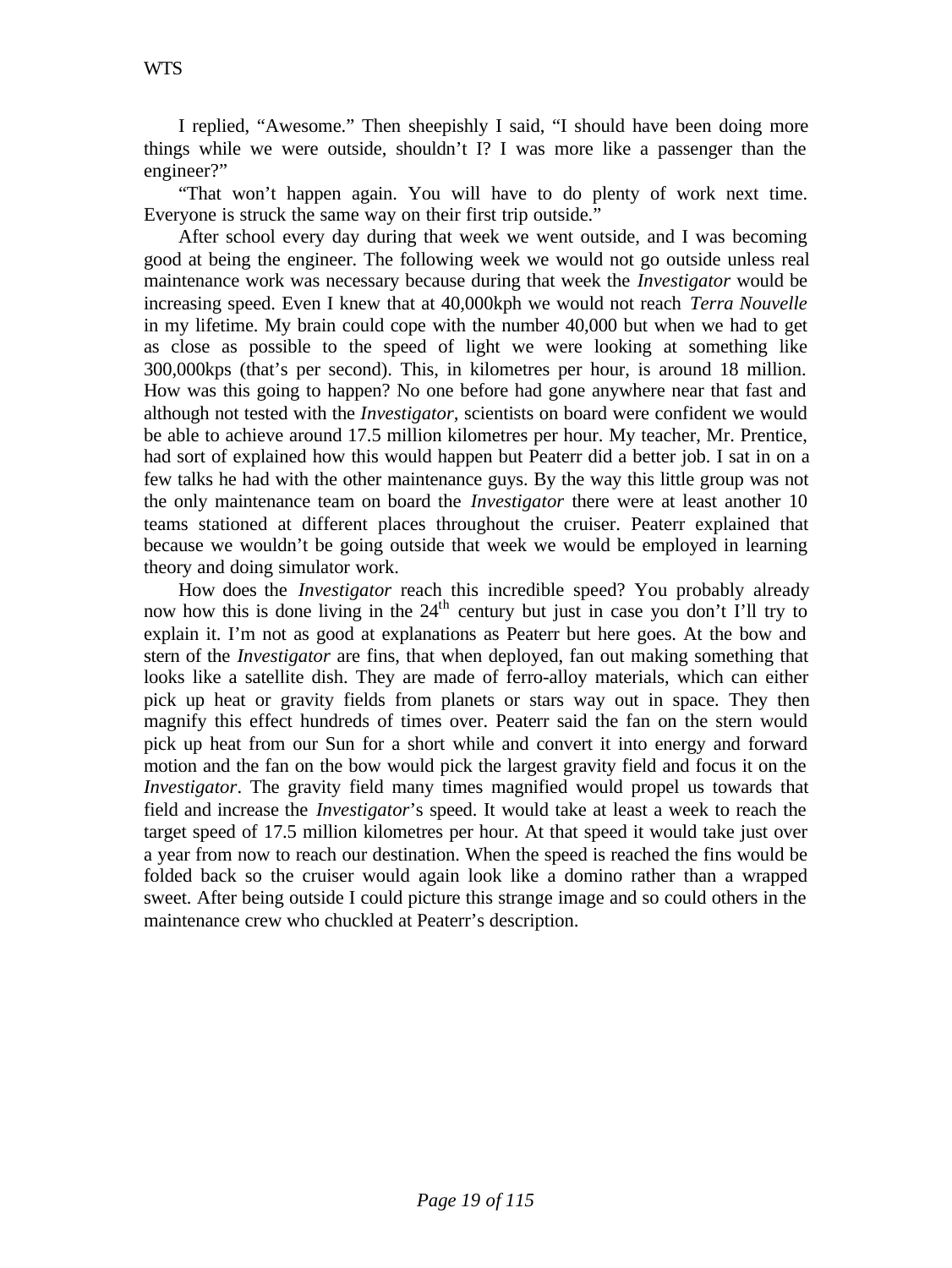### **Chapter 5 The ace** *Limpet* **engineer**

"The employment of the dishes to increase speed went off without a hitch." These were Peaterr's words to his maintenance team at our next meeting.

During this week because we wouldn't be going outside, I booked five sessions on the simulator. Not only did I practice the engineer tasks and 'main-man spotting' (from the longer version, 'maintenance-man spotting'), which was the job I was really employed to do, I also mastered the art of driving the *Limpet*. This of course was on the simulator and not for real. However, it made Peaterr happy that I was becoming a help to the team and would be pulling my weight. Peaterr had been having meetings with other maintenance team leaders and while talking to one of them found that he was having trouble with his 'main-man spotter'. Peaterr asked me if I knew someone at school who might be interested in taking on this job if it did come to replacing the guy they had. I said I knew someone who might be interested and gave him Keethe's name and phone number. When I'd finished for the afternoon I gave Keethe a call and told him the story. He came over to my place after dinner and we talked about what the job was about. Like me he was a bit nervous about the whole thing but excited at the same time. I told him they might not even call him if things got sorted out on the other team.

The next morning at school Keethe told me he had dreamt about it over night and would be disappointed if they didn't call him up and offer him the job. He didn't have to wait long, because at lunchtime he received a phone call asking him to come over to the maintenance team after school. We shook hands. He said that getting the job would be easier than talking his mother around that he should take it. He knew she wouldn't want him to be involved in anything dangerous. I told him to tell her how boring it would really be, which was probably true most of the time. Anyway, maintenance certainly sounds boring. He said he would also tell her how he would be earning his own money and showing responsibility, which would be a really good thing for him.

Keethe got the job, no worries! We had a lot more in common after that and compared how the different teams operated. It sounded like Keethe's boss was not as easy going as Peaterr but he was okay to work with. There was a real difference between Keethe and Berte, apart from the obvious physical differences: Keethe was tall and thin with a shaved head and Berte was chubby with hair that brushed across his forehead, which he regularly flicked away from his eyes with his hand. The main difference was Keethe had 'get up and go' where Berte didn't. I didn't even think of giving Berte's name to Peaterr because I knew it would create trouble. He would have worried about it and his parents would have worried as well about what it all meant. Whereas Keethe was like me and would do anything to make things happen.

Not a lot happened during the next week other than the *Investigator* taking almost twice as long to reach its final cruising speed of just below 17,000,000kph. At above this speed the cruiser started vibrating for some reason but on bringing the speed down a fraction it was smooth sailing, so to speak. The scientists were very happy about the situation because a few of them had thought the *Investigator* would have shaken itself to pieces reaching 10,000,000kph. However, these scientists were happy this didn't happen and that everyone was still alive. I noticed it occurred a lot during the voyage, that even though everyone was positive before an event, afterwards they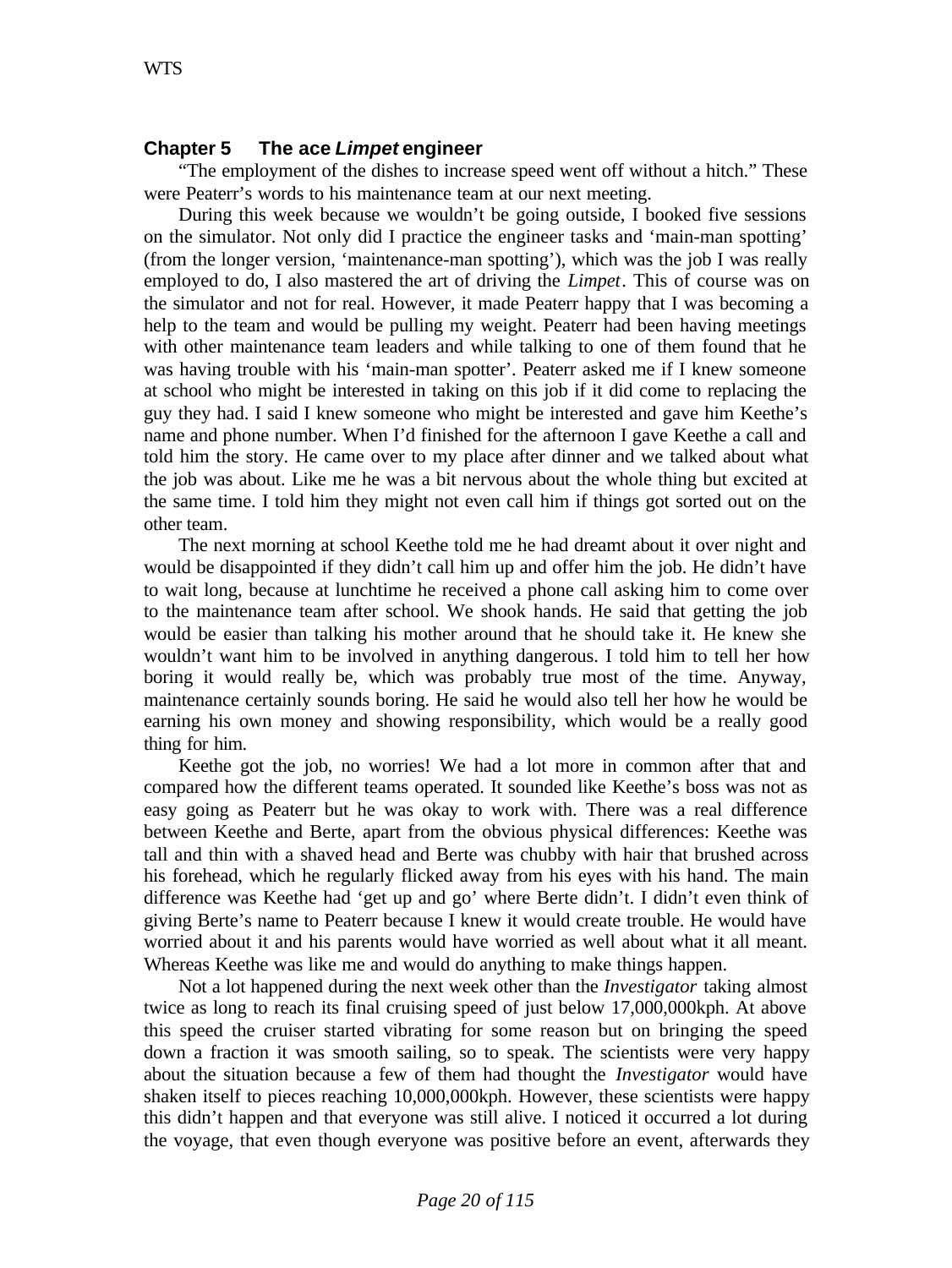were very relieved that things turned out. I guess it was because a lot of what was happening on this voyage had never been tested before. Being part of the maintenance crew I got to hear many stories but I don't think all of them were true.

We were now hurtling through space faster than anyone had been before but it didn't feel any different from going 40,000kph. The fore and aft fins had been folded back and the *Investigator* again looked like a domino. It was perfectly smooth on board. Unlike travelling on Earth where motors had to be used to keep a car or aircraft going, in space when a cruiser reached its cruising speed the power can be taken away and the craft will continue at the same speed. There is nothing outside the cruiser, like air, to slow her down. This was the theory anyway – no one really knew if the *Investigator* would hold its speed over time. If we hit something, well, that would stop her. I must admit I was a bit worried about hitting meteorites or whatever might be out in space.

According to Peaterr the theory was, and he pointed out that it was only a theory, anything in our path would be pushed away from us by a sort of bow wave reaching far out into space. This wave was formed by our speed. I couldn't understand how in a vacuum we could have a bow wave, so it didn't make sense to me. At the speed we were going we were unable to see what was in front of us. We couldn't use things like radar. We were going millions of kilometres per hour faster than radar and anything using light was only a bit faster than we were. I guess, there were many things we had to rely on the scientists being right about, but because some scientists did not agree with some of the predictions, it wasn't very comforting. But I was pretty lucky to have a Dad who was very positive about the situation and a boss that would laugh at anyone who said it couldn't be done. It is very difficult not to be more at ease with these kinds of people.

Each day that the *Investigator* increased its speed, the view out of my window changed. The faster we went the darker the space became, until at our present speed it was totally black. It was almost blacker than black if you can imagine that. It was not a black that you see at night on Earth that just says to you there isn't any light. This was an almost solid black that you felt you could touch, as though it had been painted onto the outside of my window, a black with substance. It took me a while to get used to it being in my room with me, before I could fall asleep at night. But after a while it became normal to me and became almost a blanket around my room. It was as if it was holding the *Investigator* in place rather than the earlier dark blue the *Investigator* was floating in. It is hard to describe to someone who hasn't experienced this, but it was as if we were now cutting through space and going at an active speed. The difference was something between rowing along on the sea in a small boat, where you rock along with the waves, and cutting through the waves in a large motor cruiser.

Maintenance teams carried out exercises outside the cruiser. This was something some scientists had difficulty with. Some thought that craft like the *Limpet* would immediately be sucked off the side of the cruiser because of its speed. This didn't happen. However, I wasn't in the first craft to test this out – anything that was a first was carried out by the regular maintenance crews. I thought this was fair enough and so did Mum and Dad. But it wasn't long before I had another trip outside. It was now eerie out there and it took a lot of getting used to. I remember the hatch sliding and our trip uphill onto the outside of the *Investigator* then seeing the black you could almost cut with a knife. Our lights were switched on and a strange thing happened.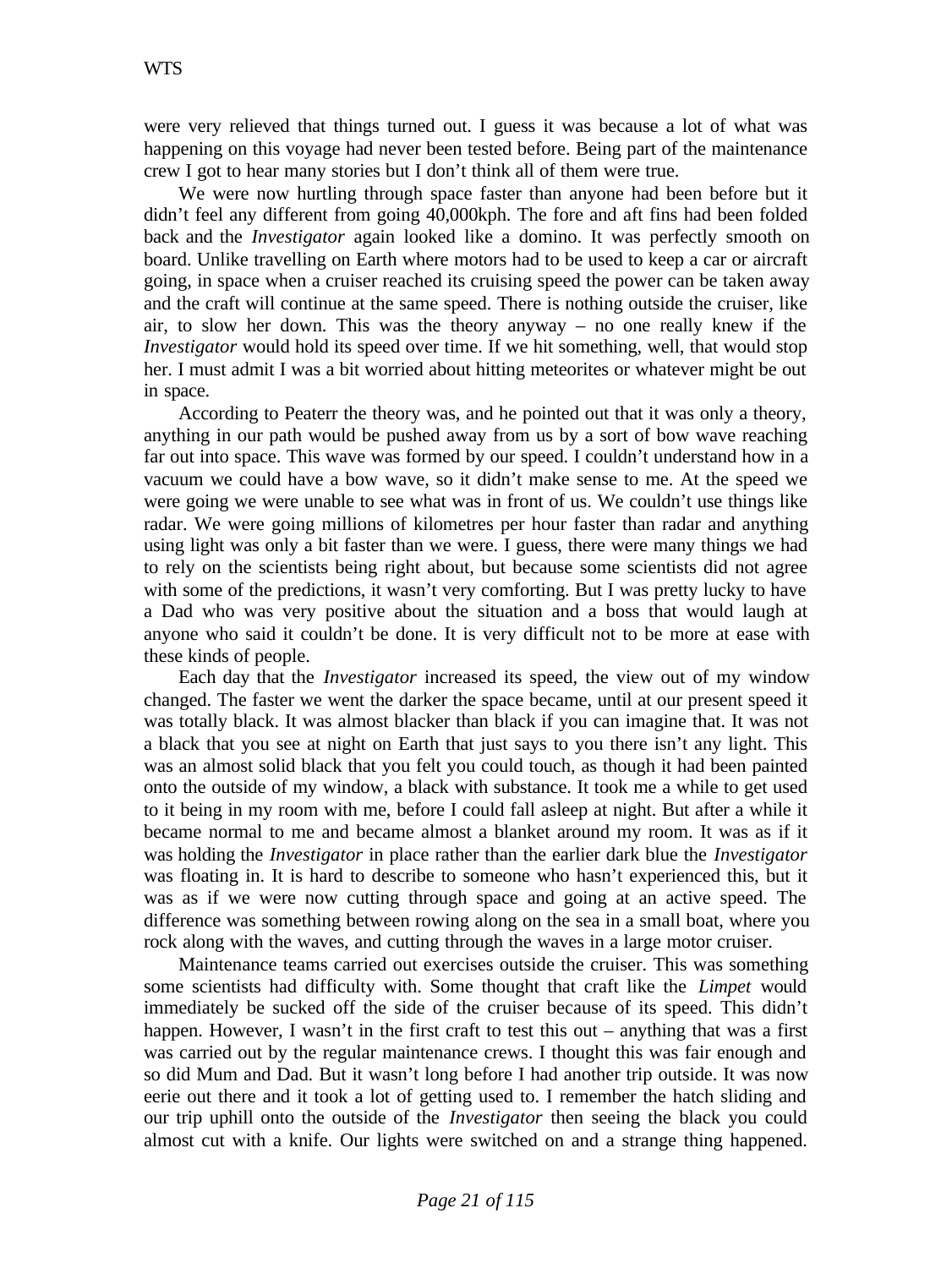The light lit up more behind us than it did in front of us. It was more concentrated at the front for a few metres and then it came back at an angle and lit up the *Limpet* and travelled back along way to our stern, fanning out as it went. This was very strange but normal for going at this speed. We stuck to the side of the cruiser. There wasn't a hint of being pulled away from it. However, because of the new light pattern the *Limpet* was of more use going in reverse if its front light was on. Fortunately, the builders of the maintenance crafts had placed bright lights on the rear of them as well. It was these lights we mainly used from now on while going forward. You know how I said the black was almost thick enough to see? Well, the light had the same effect. It looked like an oil painting that someone had covered in thick black paint and then put thick white paint over the top of it. You could see its texture.

We checked the exterior part of the *Investigator* that our team was responsible for and found it to be shipshape and I reported this to the control centre on the radio, which was really an intercom. We only had intercom aboard the *Investigator* now, any external communication no longer worked. I couldn't get in touch with my friends on Earth and I didn't know how long it would be before we could communicate with Earth again.

I won't bore you with everything that happened while we voyaged. I'll only mention that I was having trouble with my school work at this time. Mr. Prentice had contacted Mum and Dad about me being distracted and not doing as well as he thought I should be doing. The most interesting part of this was that Peaterr, my boss, was the most upset about it. He said my school work was the most important thing to me at this time and he was thinking of letting me go so I could concentrate more on what was really important. This hit me hard. He told me how he had wasted his time when he was at school and missed out on doing what he really wanted to do. He was happy now but it had been hard work for him to get the job he had. I promised him I would concentrate on school work and the next time I was graded I was up near the top of the class. Peaterr was pleased once more when this happened and he said it was a privilege to have me working on his team. Keethe, I found out was very clever. His grades actually went up when he joined his maintenance team. He was getting on really well.

After a couple of months in space the time finally arrived when my 'main-man spotting' expertise came into play. I can now tell you more about how it works. One morning I received a message in class to say that my team needed me. I was excused from classes and went straight to work. On arriving, people were putting on their space gear. I knew what was happening and got my gear and was putting it on when Peaterr began briefing us. On a routine inspection of the *Investigator* they had discovered one of the fins at the stern of the cruiser used to magnify the heat of the Sun and initially boost our speed, was not sitting correctly. It should have been completely covered by cowling but a piece of it was sticking out. This was the first time I had used my space suit. It was uncomfortable getting into the *Limpet* wearing all the gear and it seemed to take forever getting everyone on board. Instead of just Peaterr and me we had three others with us this time. We went through all the procedures and finally were outside and heading towards the stern of the cruiser.

Once at the very end of our rails the *Limpet* stopped and slowly the canopy of the maintenance craft opened. I made sure my seatbelt was fastened tightly as the three crewmembers stepped out onto the side of the cruiser and began to walk slowly to its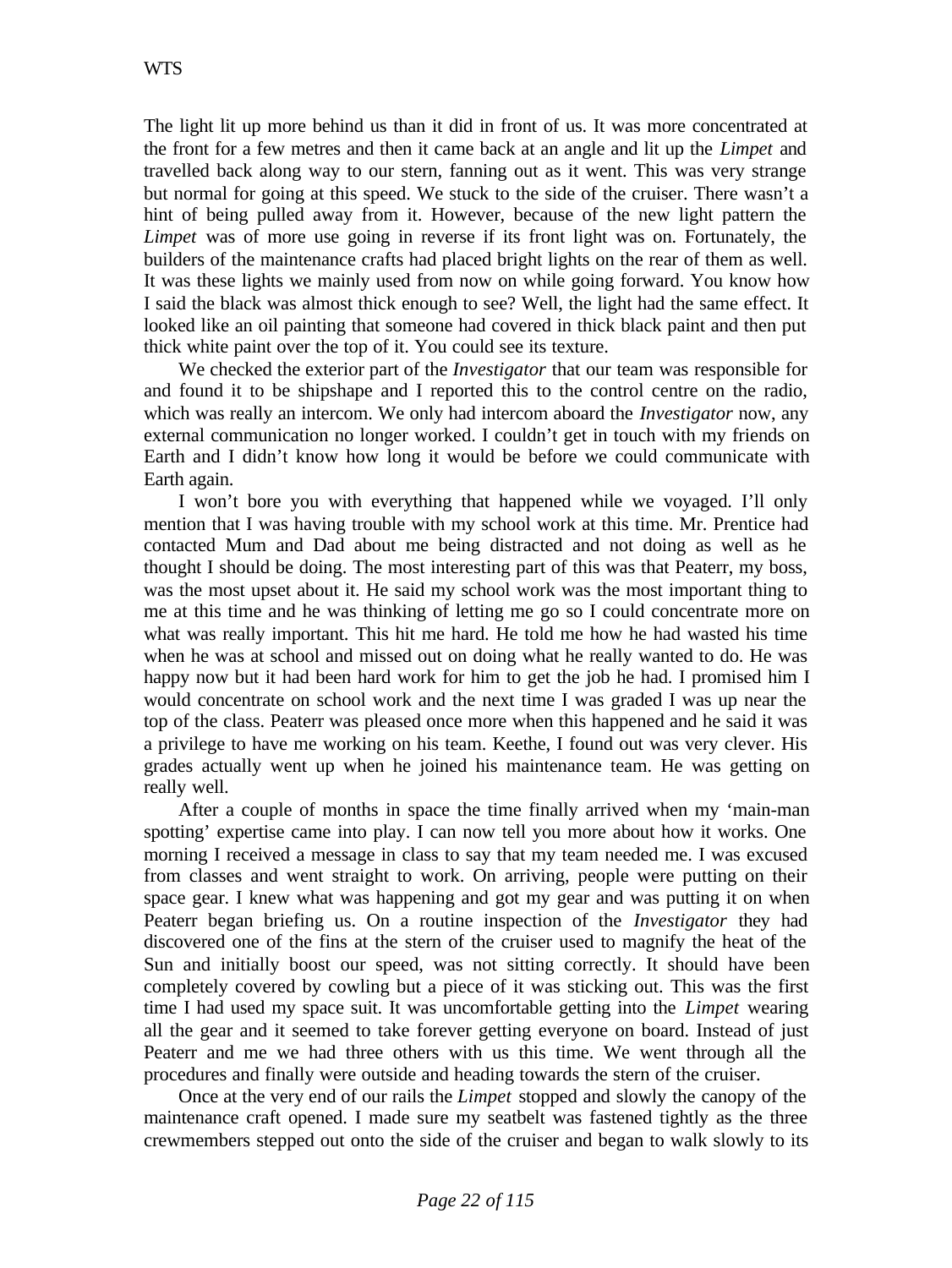very end. We could see them clearly using the rear lights of the *Limpet,* which were trained over the maintenance craft and lit up much of the stern of the cruiser. Peaterr closed the canopy and we watched them walking along. They made positive steps as they walked. Each of them had a battery in their space suit that powered a magnetic field that held them to the cruiser. It was my job, should this fail, to press a button on my console sending a message to the cruiser's computers. This would concentrate a magnetic field on the point where the crewmember was touching and more or less pin him to the side of the craft until we could give assistance. If this wasn't done quickly he would disappear from the side of the *Investigator* and never be seen again. This was the theory anyway. This is where Keethe's and my training had been so important.

I intently watched the voltage gauges indicating how their batteries were going. Everything was normal. They were now at the very end of the *Investigator* and would disappear from our sight. I saw them turn on their lights, which were attached to the back of their helmets. This adjustment had been made after finding out how light worked outside the cruiser. Their lights lit up their helmets and then radiated in an arc from the front of them. They disappeared from sight. I had my finger ready in case the voltage should change. There were three gauges I was concentrating on. It seemed like they were out there for an hour, but it was really only about a quarter of that time when Peaterr said they were back. Once they were inside the *Limpet* I could relax. They were back safely and from their accounts the fin had been put back in place. After the operation was over Peaterr congratulated the team on a job well done. We had been the first team to be used to remedy a situation. Up until now all teams had just been training for the time they would be needed. I thought about how some people back on Earth, like airport firefighters, rarely use their training in real situations. Some of them never get to put out a proper fire, but all the same, they need to be prepared if one should happen.

A few scientists were pushing to have the front fins deployed again to see if we could now get more speed out of the *Investigator,* but the captain declined to do it. It was about two months away from a change in direction for the cruiser and at that time they might try to get more speed. But at the moment it wasn't worth the risk. In his opinion, you don't fix something that isn't broken. The maintenance teams agreed with that. I haven't spoken about the captain before, that's because during the whole voyage I never actually saw him and he was hardly ever talked about. I don't think I even knew anyone who had seen him. Everyone thought it was a good sign not to hear from him because it meant everything was running smoothly, and it was.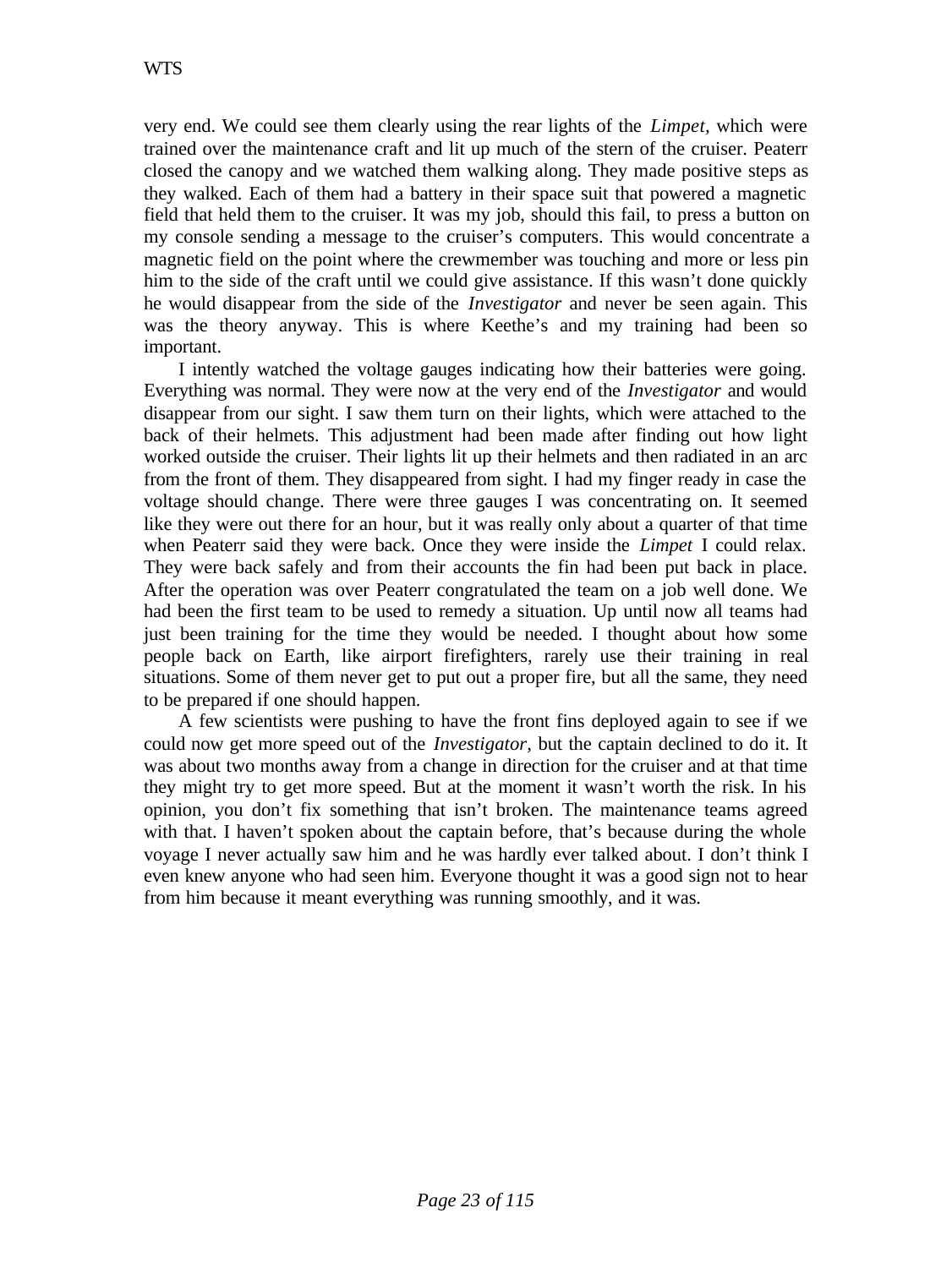## **Chapter 6 A lot more than just morning sickness**

We had now been voyaging in space for 6 months and over the last month people were starting to get sick. This was something that happened in the morning mostly. An increasing number of people were finding it difficult to get up out of bed and do a full day's work. Most picked up after lunchtime but until then they were not much use at all. That is why it was called morning sickness and not for the other reason. This didn't affect anyone in my family, which was good. However, my family was starting to get sick of the pretend windows we had in our house. Occasionally the screens would show a rainy day but they were obviously fake and most of the time we kept the curtains closed and the lights on. Of course we needed the lights on all the time wherever we were aboard the *Investigator*. I had two lights in my bedroom. I needed them because I had extra dark in my room because of my window.

Just because none of my family got morning sickness didn't mean we all stayed healthy. While the epidemic was in full swing Mum became very sick, very quickly from something else. The doctors on board had been busy with everyone else but our specific doctor carried out a number of tests. She was weak and getting worse each day, so we were worried about her. Tests found she had pancreatitis. This was a life threatening illness even for today's medicine. Mum was given a medical procedure that stimulated healthy pancreatic cells in her body to grow another pancreas alongside the damaged one. After about a week Mum was so weak she was in bed all the time. We had to look after her, and each other, during this time. After about a week the doctors found out the cells for her new pancreas were not growing and this was really bad news. She had more procedures and was given lots of drugs. Dad was off work to look after Mum and I was off maintenance team work but Sue and I still went to school each day. We all helped out at home. I was really scared that Mum would die.

Doctors took some of Mum's pancreas cells and started to grow them outside her body and this worked well. Then they put them back into her through a blood vessel and we hoped that this time they would grow. I found out how the procedure worked by looking it up on my computer. You know back in the distant past they actually used to open a person up and do things inside them and close them up afterwards. Can you imagine having your insides out on the operating table while doctors played with them? No wonder so many people died back then. No one would think of doing that to a person today.

The doctors told Dad this was Mum's last chance because if it didn't work she would be too weak for them to try it another time. We waited and we prayed. I guess she only had a few days to live by that stage. Then miraculously Mum's colour changed and she began to grow stronger. She was getting better. A few weeks later and she was perfectly well again. She went back to the doctor who prescribed her a drug that would get her body to eat away her diseased pancreas. He said that her new one was doing just fine. We were very thankful for her recovery. Apart from this we all remained healthy except for the odd cold. These were treated using a chemical that destroyed the virus within a couple of hours and stimulated red cell production. You started to feel better straight away.

The morning sickness still had the experts puzzled though. What was causing it? Scientists were in their element aboard the *Investigator*. They had a perfect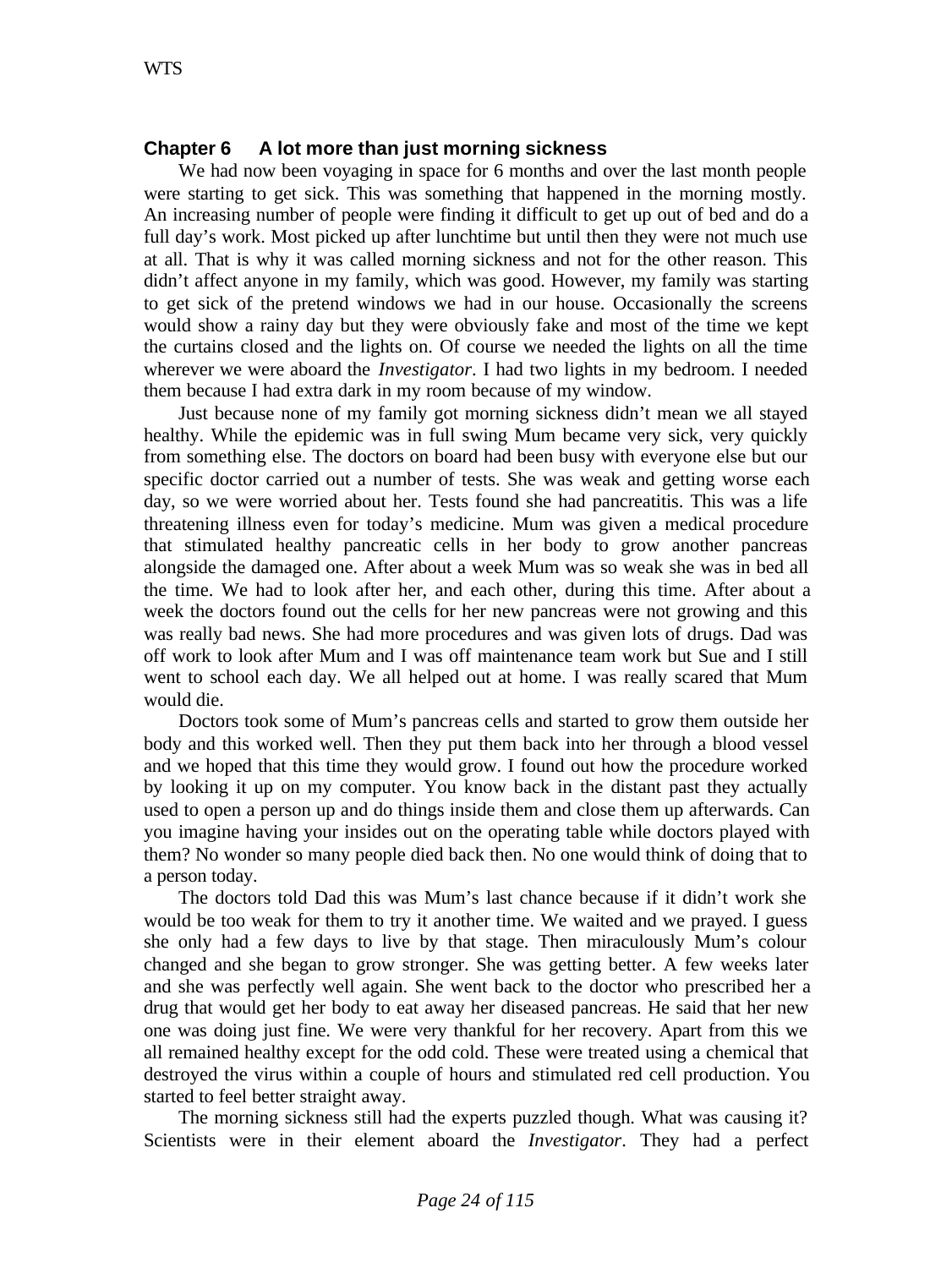environment in which to study it. No one could have come in or gone out so no one had brought it onto the cruiser like a virus or disease. They went to work using their computers. I took a keen interest in what was happening because both Keethe and Berte had fallen sick along with their families. Now I knew Keethe wasn't faking it because he wouldn't miss his maintenance work. I wasn't so sure about Berte. I don't know why. Anyway, the scientists first looked to see if it was a certain area of the cruiser that had the illness but they found it scattered throughout the craft. What they did find out was that if one family member had it other family members got sick as well. If no one else in your family had it then you probably wouldn't get it. That's why my family was okay. With Keethe and Berte off school and only doing a little bit on their computers at home I managed to get almost a month ahead of them in school work. This was great. I was usually at about the same stage as Berte but Keethe was always a week ahead.

The most important discovery made was the fact that all the people who were sick came from the northern hemisphere. This was the first exciting discovery by the scientists. Now they had to come up with a reason why this was important. The computers went to work looking at the differences between southern and northernhemisphere people. I thought it was obvious. People in Australia were healthier than those anywhere else in the world. It is the best place in the world to live. This is a joke I am making of course, but I do think there is some truth in it.

Remember how my family was getting sick of the same old fake weather through our windows and decided not to look at them any more? Well, there was a link here to the illness. It looked as though a proper change in season was important to people. I knew it took a long time for all of us aboard to settle into a day and night pattern when there wasn't really a day or night.

The northern-hemisphere people had just come out of winter when they joined the *Investigator*. The southern-hemisphere people had finished enjoying a lovely warm summer when they came on board. We in Australia would have just gone through winter now and hadn't experienced any adverse effects from not being cold. The scientists felt that the northern-hemisphere people were in need of sunshine. So pretend Suns were set up around the place where they could sit for a while and experience all the wave forms generated by our Sun. There were even some ultra violet lights. Before long, people began to pick up and become more active. This was excellent news for all, especially the southern-hemisphere workers who had had to take up much of the northern-hemisphere peoples' work. Things got back to normal in about a week. We southern-hemisphere people were also sneaking into the 'sunrooms', as they were called, to get a touch of sunshine. The sunrooms remained permanent areas because southern-hemisphere people would need their effects before long with the next change of season.

Except for a few minor maintenance fixes, mostly happening in other maintenance team areas, everything was running smoothly. Then one night while in my room, just before getting into my sleeping capsule, I heard a startling noise, like the sound of a bullet being fired from a gun. It happened just outside my window. With it I saw a flash of white light. I got up from my chair and reported it on my mobile to the maintenance area, then, I went and woke up Mum and Dad and told them. Dad got up and came into my room and we looked outside for a long time but saw nothing. While we were watching I received a call on my mobile. By the way, all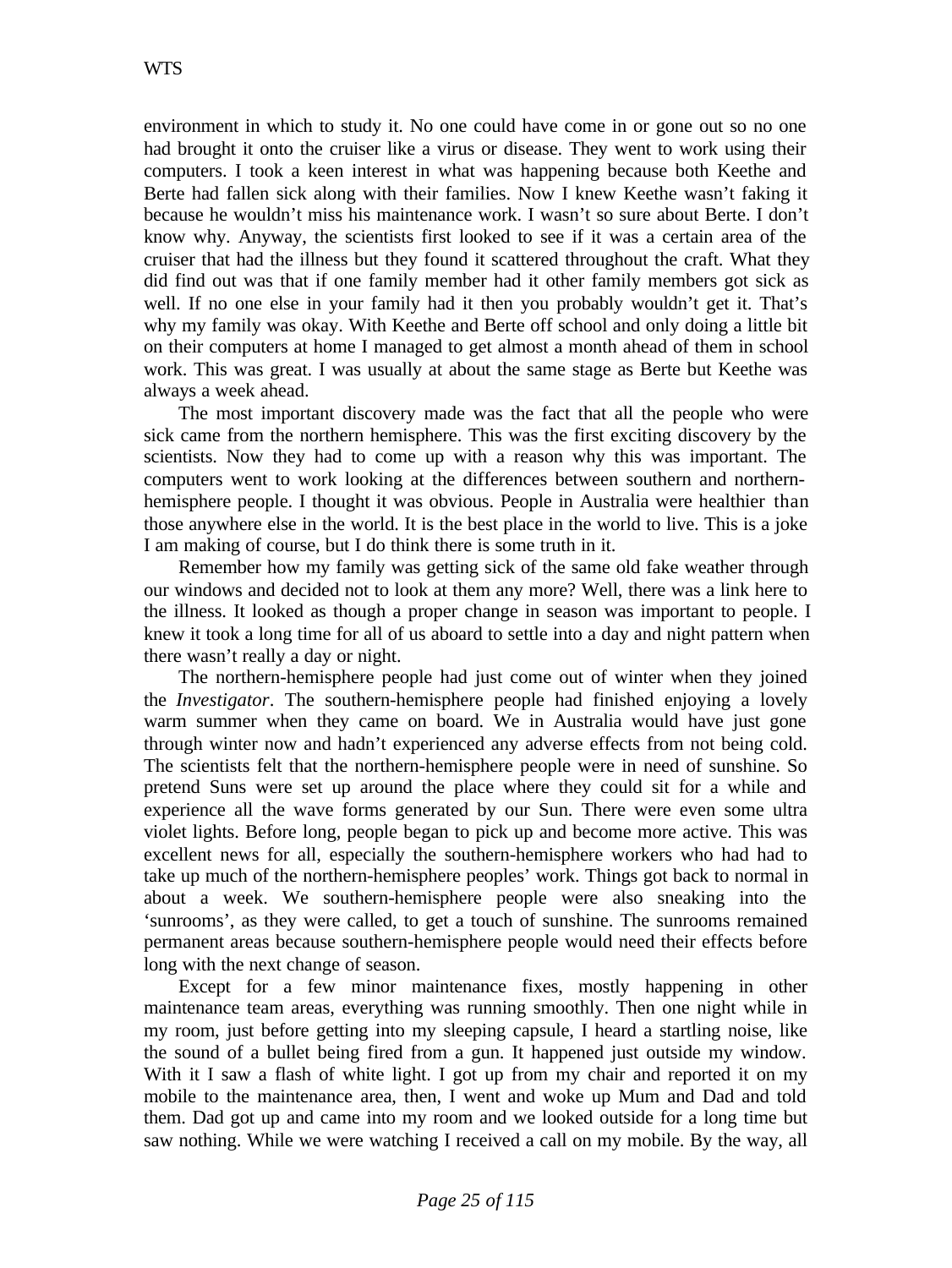mobiles were connected to the intercom system of the *Investigator*. This call was from a maintenance person who was just outside our door. Dad let him in while I kept watch outside. I told him what I had seen and heard and he wrote the details down. I think both he and Dad thought I had dreamt it and maybe I had, but the man said I had done the right thing to report it. Nothing happened the next day. But for some reason the day after about six people interviewed me, wanting to know the ins and outs of what I had seen. I asked them why they were so concerned about this now when earlier no one had been interested. They said a team of people had been put together to look into it. One man told me they hadn't been interested until they had interviewed maintenance crews about it. Peaterr had told them that if I had seen and heard things, then they had definitely happened.

I wondered if the incident would have been believed more quickly if an older person had reported it. Sometimes, people are slower to believe a younger person. As it happened, the area outside my window was the responsibility of Keethe's maintenance team. He had been called out of class to go with his team and scan the side of the cruiser. I couldn't wait to get home and see what was happening. When I got there both Mum and Sue were in my room watching three space-suited maintenance people walking around outside the window. They could only really see them when they walked across the plastic window or leaned in that direction. Neither of them had seen people dressed that way before, except in photographs. When I got to my room Sue asked me all sorts of questions. She was very impressed when I told her I sometimes wore a suit like those guys.

Not long after the people disappeared from around my window. Keethe called to say they had found a scrape on the metal a metre away from my window. As I was talking to him I could see the familiar white light from the helmets of a maintenance crew outside. I couldn't actually see people, just lights shooting off at different angles. Keethe said another team was doing repairs to the cruiser so they could gain experience in this type of work. He also said that the damage, although only minor when they found it, could have become worse and even dangerous if it hadn't been fixed up straight away. There was a good chance that a large amount of outside skin would have torn away from the cruiser over time. Apart from the actual physical damage, those monitoring the *Investigator*s' progress had noticed slight changes to its course. It was only a fraction of a degree but worth noting. We were coming up for a course change soon so it wasn't of great concern; it would only mean a slight adjustment to the heading. The big question for me was what had caused the damage? What had hit the side of the cruiser? I was hoping the scientists were right about meteorites, but I still felt we were in danger. All maintenance crews were needed next morning and every inch of the cruiser's outside skin was being looked at.

My job was now very important. I was not only looking at the battery readings for our three crewmembers outside but also monitoring the others in my area. My finger could no longer just hover over three gauges because at times there were 15 gauges indicating charge on my screen that I had to keep my eyes on. Suddenly out of the corner of my eye I saw a drop in current of about a volt. My reflexes immediately took over. It was a fraction of a second and my button finger had flattened a poor guy. I knew he would have been squashed against the cruiser wall. I had a red light on my console showing the 'main-man' belonged to another maintenance crew. I continued to monitor. I felt a space-suited hand touch my shoulder. I half smiled but didn't lift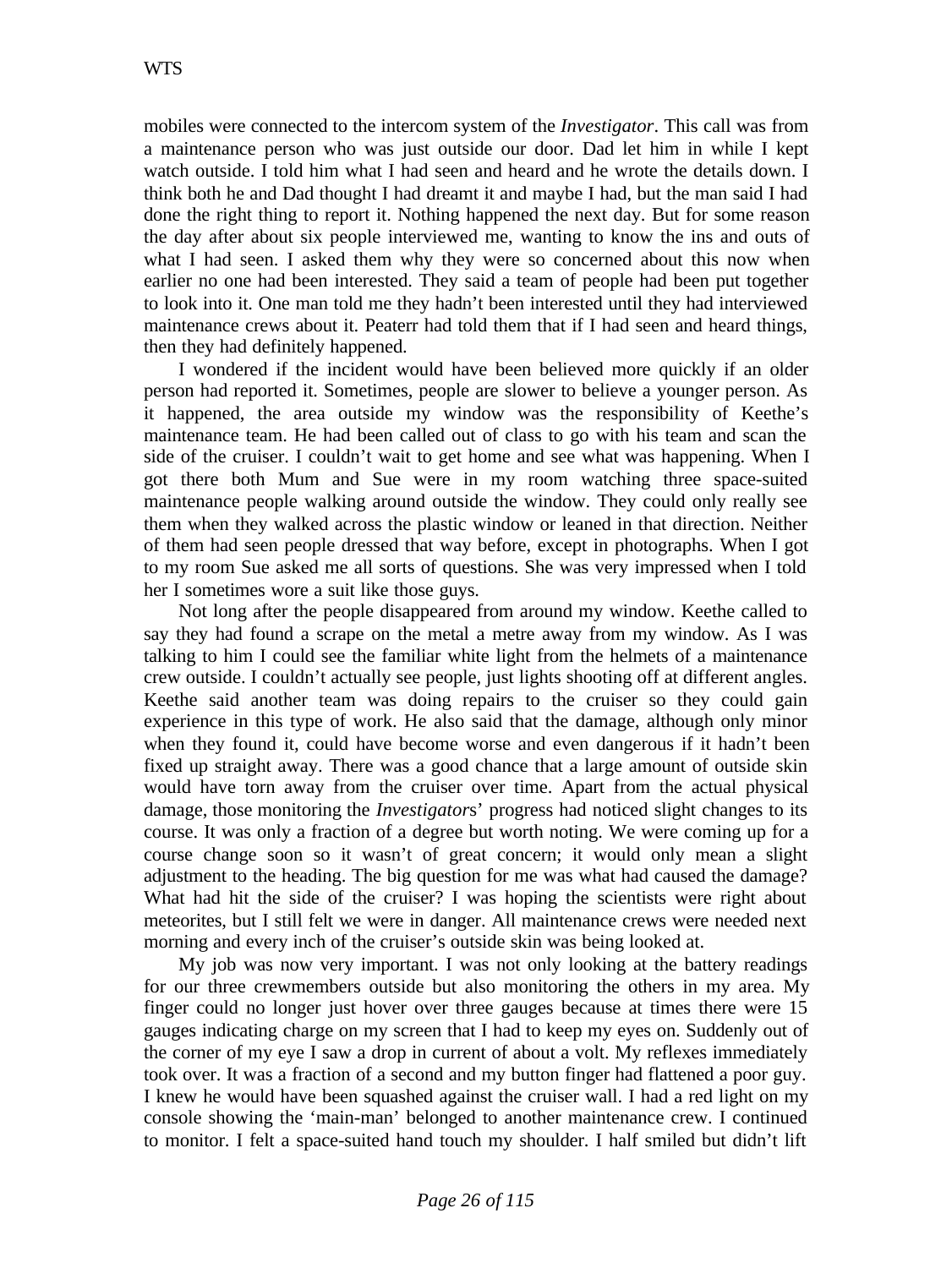my eyes from the console. I knew that the other crew would be hearing an alarm and their maintenance craft heading towards the poor guy on the ground (so to speak). His remaining outside crew would be heading to the pick up point, and their part in the exercise would be finished. We had almost finished our shift too and hadn't found anything. Most people wondered what we were looking for. Wouldn't whatever had hit the side of the *Investigator* be millions of kilometres away by now? We gathered our crew but Peaterr said he wanted to have one final look around. He radioed that we were moving to another maintenance area. This was Keethe's area, but his crew had already left the outside.

Given permission, we moved along a number of tracks and then turned towards the stern of the *Investigator*. The three outside crewmembers got out of the *Limpet* and began looking around. Peaterr told them to look in the air and not on the ground. I could see lights going in all directions as the helmets of the crew turned with the movement of their heads. They were outside for about three minutes before they returned to the craft and Peaterr opened the canopy. No one said anything until we were back inside the *Investigator.*

Then Peaterr asked, "What did you find boys?"

And one of the crew handed him a nut. It was only small, about a centimetre across.

"I'll report it, and well done, all of you."

I must admit I didn't know what was going on and after we had secured everything Peaterr held a team meeting. There were a number of us in the dark, I think. That is, I didn't want to think I was the only one that didn't have a clue what was going on. Peaterr explained to everyone that it had been a nut coming loose from somewhere on board the *Investigator* that had made the damage to the outer skin close to my window. It had not been a meteorite, which was great news to everyone's ears. Where the nut had come from and whether the bolt it had come from would also come loose and do even more damage was for another crew to look into. It had not happened in our appointed maintenance area, nor from the angle of incidence had the nut come from our area either.

Peaterr had cleverly worked out that the object, whatever it might be, would not remain on the side of the cruiser but project off and be held in the air by forces we knew little about, travelling near the speed of light. He deduced this by watching the lights of the crew walking around. He had worked out that light, apart from moving backwards along the cruiser was only effective to the end of the cruiser. Light was very limited at the bow and would only penetrate the darkness to a height of eight feet at the stern. And it did not travel further than the cruiser itself. To see around the stern of the cruiser the crew had to be on the very back of it. Peaterr had thought that if light wouldn't go beyond the stern, then maybe a solid object wouldn't either and he had been right. The crewmember was able to reach the nut and pluck it out of the air.

Peaterr's next announcement was a bit embarrassing for me. He told everyone that I had saved the life of one of the other maintenance team members by hitting the low battery button before anyone else had been able to. They gave me a round of applause and it made me feel good, but really I had only been doing my job. Peaterr said later I shouldn't be embarrassed and that I should get the credit for what I had done. He also said it was my character and my attitude towards work that made him proud to have me on his team.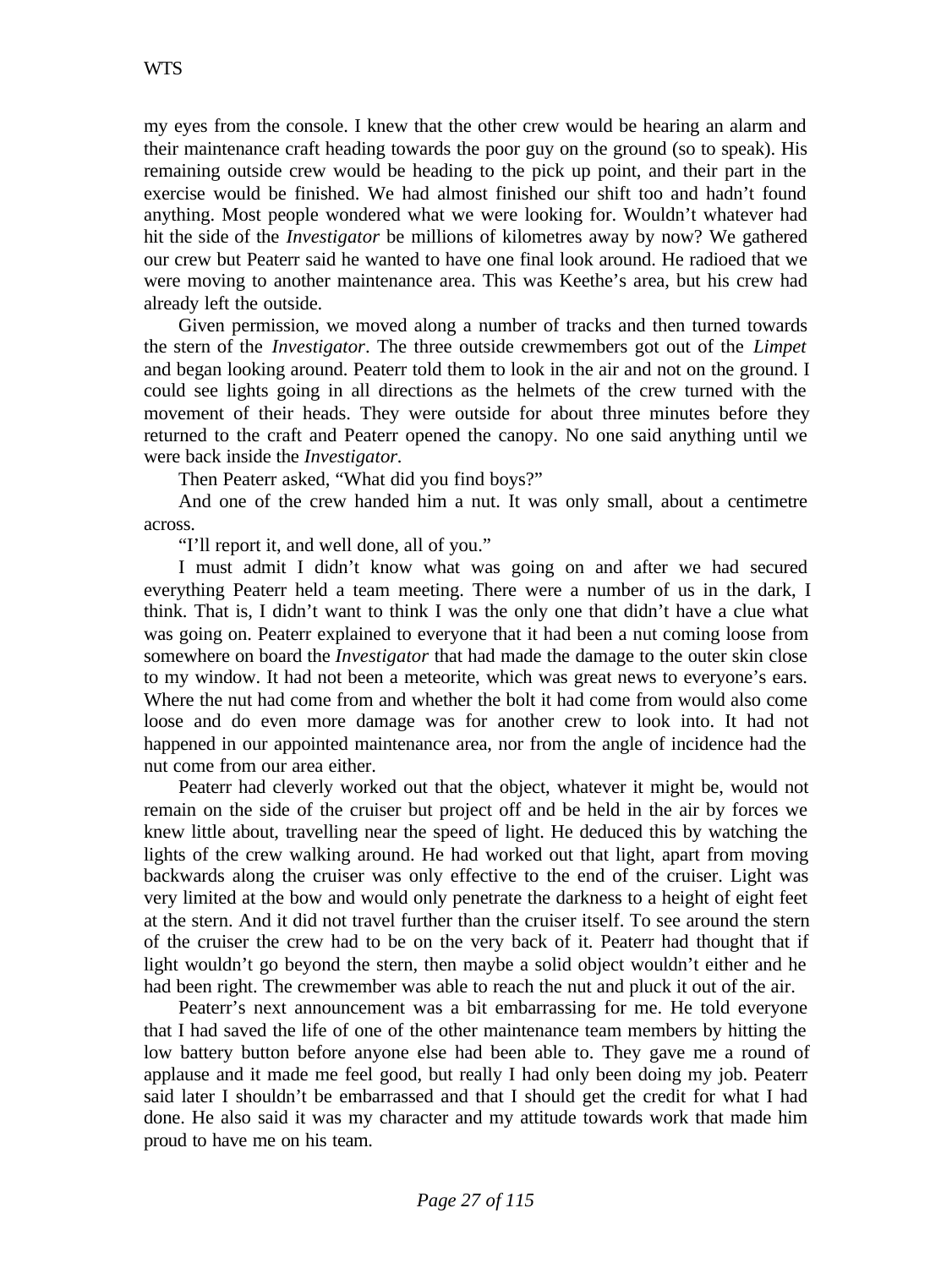The other team, really responsible for the guy, later denied that I had any part in saving their team member's life. For a long time they said it was their 'main-man spotter' who had pressed the button. Our team wasn't drawn into the argument but we all knew better than that. I was very happy for the support I got from my team and that was the main thing. The only time I ever thought about this incident was when someone else brought up the topic and I always told people to drop it. It really wasn't that important to me. I told my family about everything that had happened that day and they were amazed by the whole thing. About a week later Dad came home and said it had been my finger on the button. Computer records for that day confirmed my story. He said he was very proud of me because I hadn't made a fuss of it after the other crew had bad-mouthed me. He said, sometimes we have to be content just to know the truth, even if others didn't want to believe it. I understood what he meant after thinking about it for a while. But it was good to know my family and friends knew the truth.

 By the way, Keethe's maintenance crew the next day put the nut back where it belonged, on the cowling of the front fins. While his maintenance crew was up at the bow of the cruiser they noticed they were being affected by a kind of breeze. Maybe the flat bow cutting through space did produce waves of some type. After the incident there was a lot of speculation about space and the speed of light and its effects. Some of the scientists said that if the *Investigator* had been going faster than it was, the maintenance crews would not have been able to go outside, because the smaller bow wave would have ripped anything off the side of the cruiser. Others said that the bow wave would have been bigger and maintenance crews would have been able to go outside but they wouldn't have found the nut. What really amazed me was how the nut after hitting the side of the *Investigator* was suspended in space. Our tallest maintenance-crew member had to really reach up high to get it.

Now some people were saying my job was no longer necessary because if anyone came off the side of the cruiser they too would be suspended in the air at the stern of the cruiser to be plucked down like the nut. The funny thing was no one was willing to test this theory so my job wasn't in jeopardy just yet.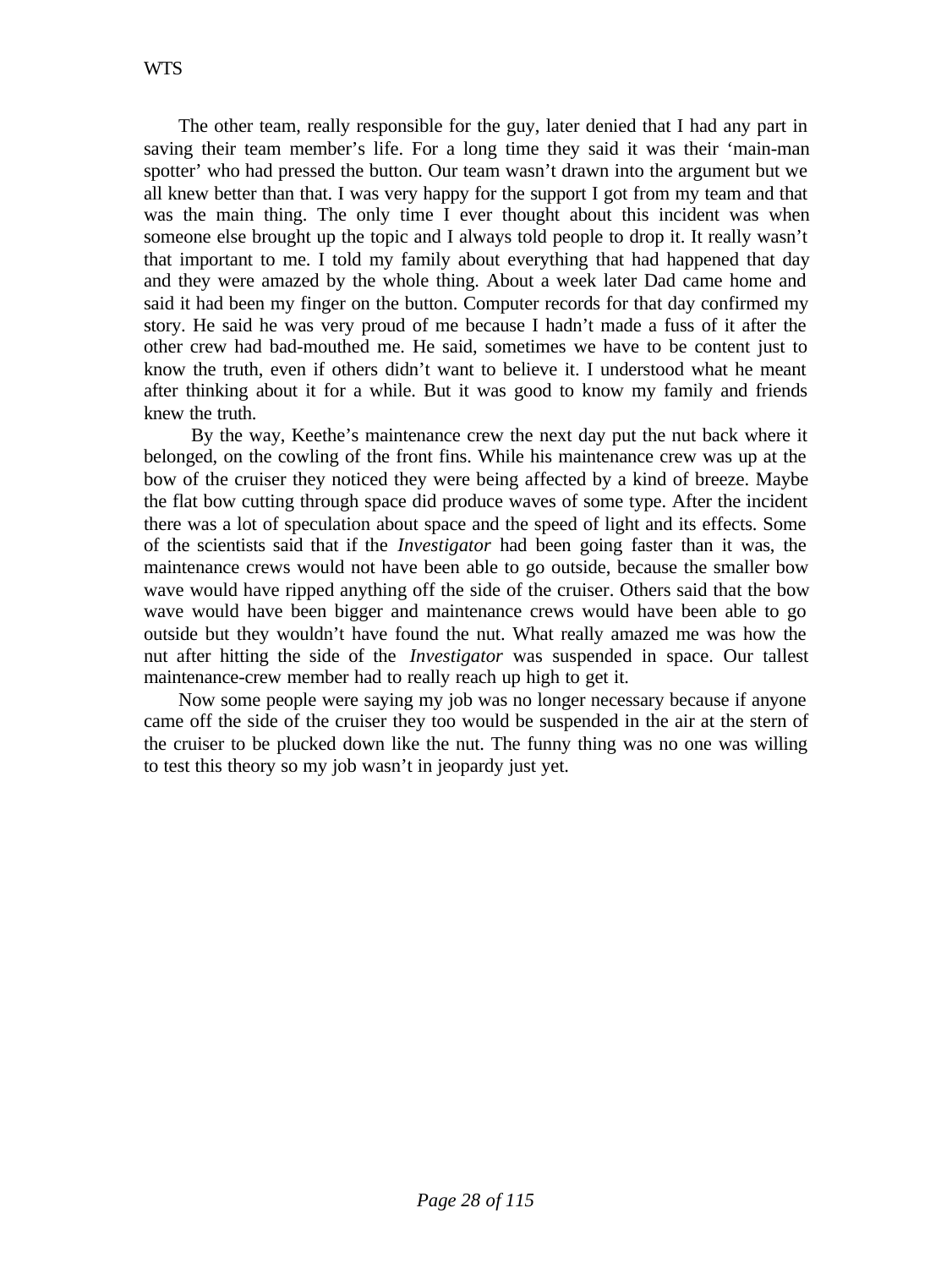#### **Chapter 7 Are we there yet?**

You know what I think? I think everyone is a scientist. You don't need a degree in science or study things for years and years. If you make a discovery, which is really just finding something out and being able to explain it, then you're a scientist.

Over the next few weeks Dad was not his usual self. He was working hard and was distant when anyone at home tried to talk to him. Something was worrying him and I don't think it was us at home, but I didn't say anything to anyone about it. A little while later I got the impression that not everything was going well for Peaterr either, because at work he was in the same kind of mode as my Dad. Nothing seemed to be important to either of them. They were in a different world (so to speak). If you mentioned something that would normally get a response, all you got was a shrug of the shoulders. I came to the conclusion that if none of the little things mattered, then there was something really big going on that most of us on the *Investigator* knew nothing about. I wanted to know what it was.

At lunchtime one day I left the class and went to see my Dad in his office. When I got there his secretary said he was in a meeting. I wandered over to the meeting rooms and through the glass of one of them I could see people arguing. Have you ever seen people arguing and not been able to hear what they are saying? Well, it looks like this. There is usually one person red in the face standing up and waving his arms around. Then there are others sitting down leaning forward in their chairs and when there is a break in the words coming from the one standing up, someone sitting down goes red in the face and waves his arms around. This is usually followed by the one standing, speaking again and some of those sitting down crossing their arm, and sitting back in their chairs. I watched this for a few minutes. I could see Dad sitting with his arms crossed and leaning back in his chair. He wasn't even watching what was going on but staring at the wall. I turned around and went back to class. Mr. Prentice wanted to know where I had been because we weren't allowed to leave the class even at lunchtime. I told him something important was happening and that I had gone to see my Dad about it. He said for me to get permission from him next time and I apologised.

That night Dad came home late, but I had to talk to him. I got up out of my capsule and went into the lounge room. Mum was already in bed. Dad was sitting there having a coffee. I just asked him straight out what was going on. He said there was nothing going on and not to worry and smiled at me. Have you ever experienced that? Someone not prepared to talk to you and smiling? It's annoying and I said something I had never said to Dad before.

"That is not true."

He looked at me sternly and I stared back at him.

"Okay, there is a problem and everyone will find out about it soon enough."

So I asked, "Can't you tell me?"

He replied, "I'm not supposed to."

And it looked like he was just about to open up to me.

But again smiling said, "It is just a bit of a hiccup and nothing to really worry about. It will take some thinking to nut it out, that's all."

So I went back to my capsule, none the wiser. People 'in the know' lightened up over the next week and so did I.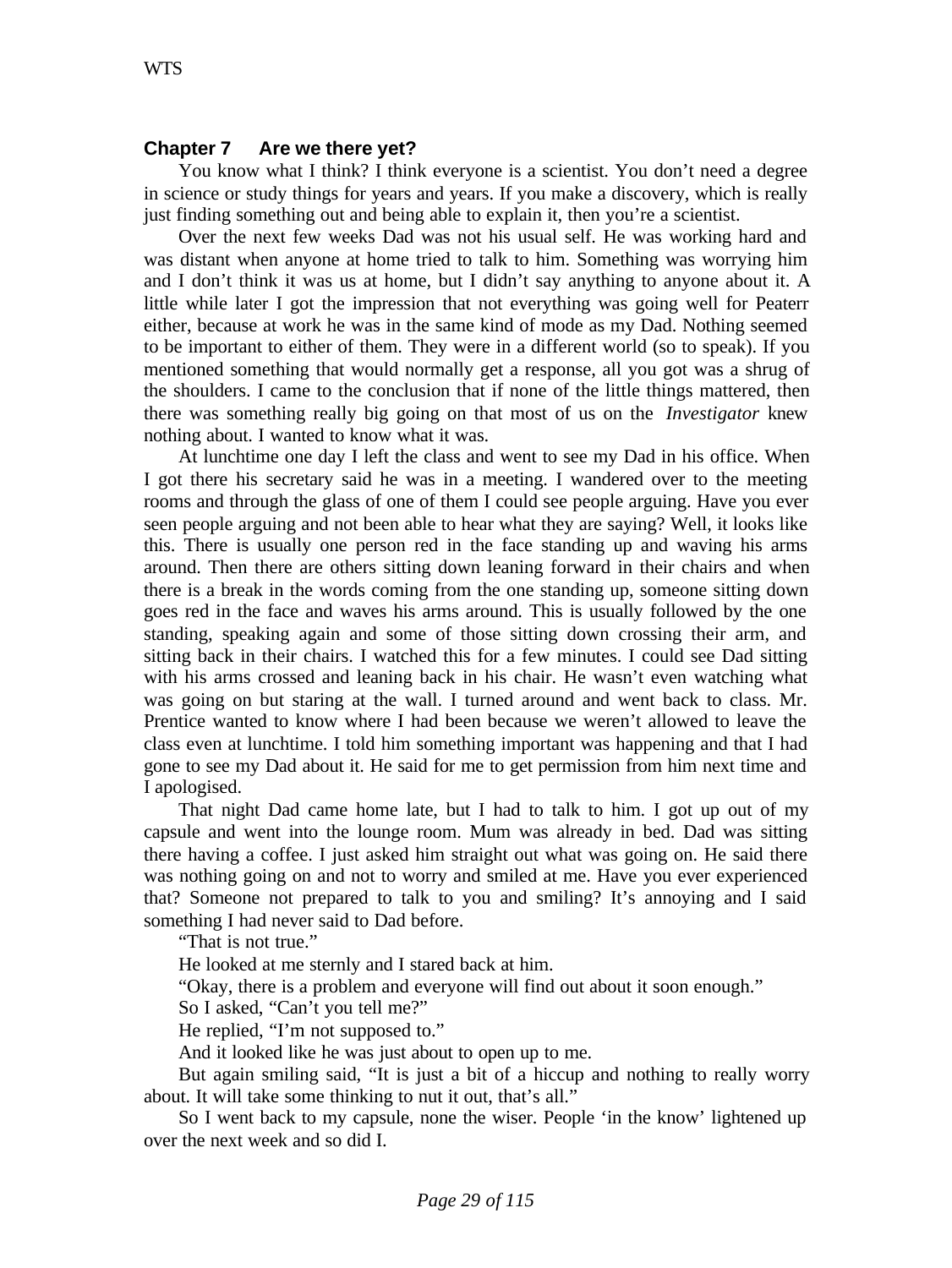Work had been a bit slack lately. Peaterr hadn't called me in for a while now and my school work was going along well. I was called to a meeting with the maintenance team one afternoon and an announcement was made that the *Investigator* would be slowed down considerably so the captain could take some bearings and realign the cruiser in the direction of *Terra Nouvelle*. After that we would put on speed so that we could reach the planet in a couple of months' time. Peaterr said that at low speed we would be spending some time going over every square inch of the cruiser. It looked like some cracks had appeared in the outer shell. I asked if this was what had been worrying people. He said he didn't know what I was talking about. The cracks were not a problem but they needed to be repaired. The *Investigator* had two layers of metal. The outer layer was what they called a sacrifice skin. This could be harmed without any effect on the cruiser itself. So the problem was something else.

Over the next week we slowed and all maintenance teams were put to work. We were almost floating again in dark blue almost black sky with stars all around us much brighter than anyone has seen on Earth. They were bright because there was no other light around the cruiser to dull them. When outside I had time to look out at space, even while scanning the battery indicators.

One night after a maintenance patrol I lay in my capsule looking into space at the sparkling stars when it hit me. If we were only two months away from *Terra Nouvelle* shouldn't we be able to see its sun clearly from here? Of course all stars are suns but every one of them seemed a long way off. What did this mean? I asked Keethe if he had seen one of the stars much brighter than any of the others? He couldn't say he had. I asked the same question of every maintenance team 'main-man spotter' and got the same answer. I went to Dad in his office after school. He said he was busy, something he would never have said before this secret he was keeping. He had always been available to talk to. He said he would talk about whatever was bothering me at home.

At home I talked with him and he just said we had over two months to travel and at almost the speed of light this would make an incredible difference in getting to where it was we were going. He said there really wasn't anything to worry about and they were in the middle of making calculations on the heading to take. He told me the cruiser had been slowing down over time which meant it might take three to four months to get there now but no one was in a hurry, were they? He asked me how my book was going and I told him I had plenty of notes. He said he was proud of me because my maintenance and school work were going so well.

Next day, by coincidence, Mr. Prentice also asked me how my book was going. I showed him all my notes and he said I should quickly put them into book form so they could be sent back to Earth. It would now take almost nine months for my book to get back to Earth. I said it was not even close to being finished but he said I had more than enough notes to finish the first book off. The first book could be the travelling out book, which could be followed up by a second and even a third. So at night for the next week I was flat out getting all my notes in the right order and trying to link them together into a book. This is what you have been reading up till now and as you can see I have at least finished this part of it.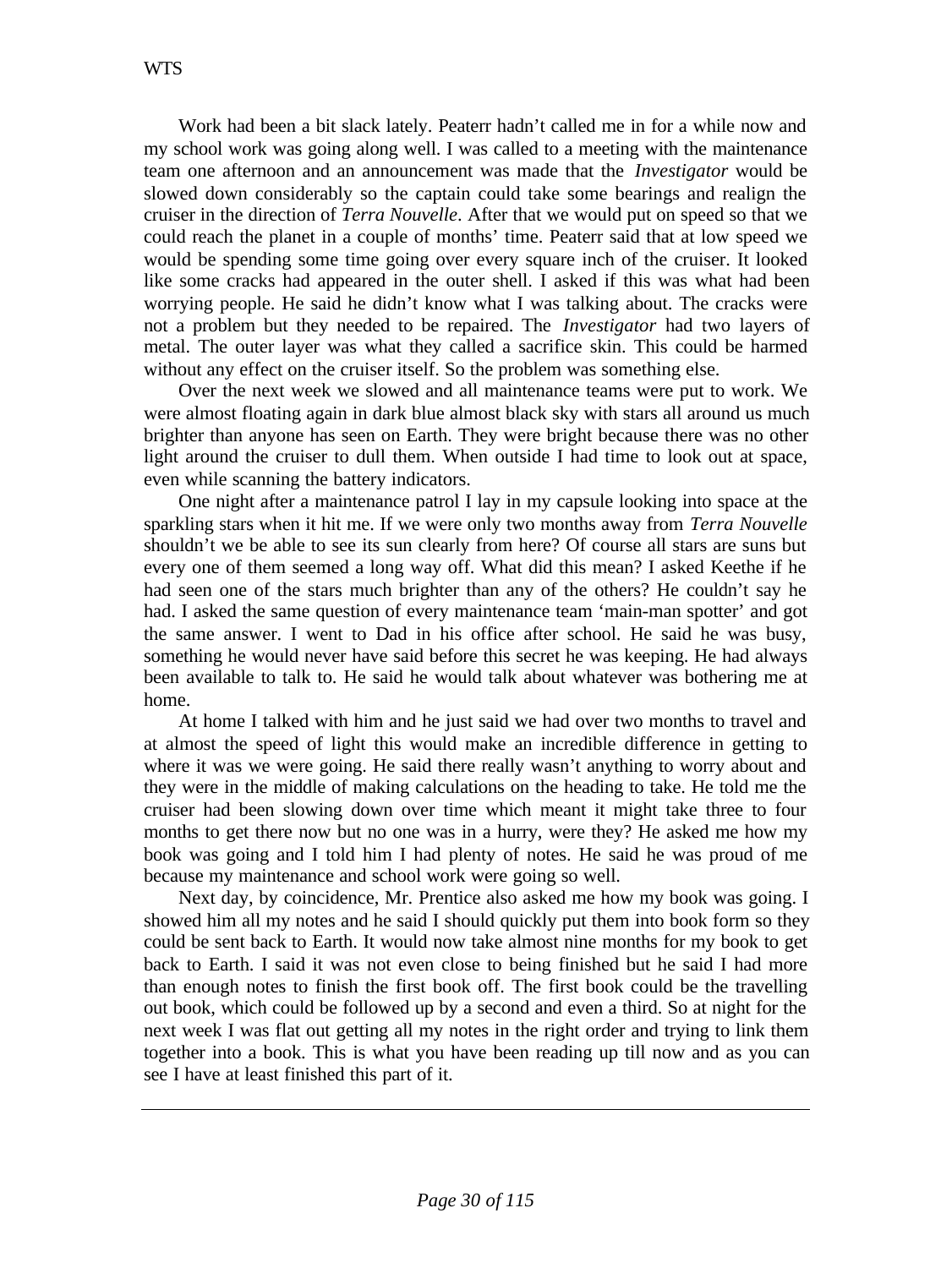If your book doesn't stop here and you have more to read then you must have a more recent version of my book. I decided not to split it into different books but to add as much to it as I could as the voyage went on. It did make me feel good getting the first part away just in case there wasn't any more to come. But my story is far from finished. It is really just starting. With school, maintenance work and writing the book I was exhausted by the end of the week.

During the following week the *Investigator* again began to pick up speed. This time it only had the front fins out and we were concentrating on the gravity from the sun that owned the planet *Terra Nouvelle*. We had a rest from maintenance work and one night I sat and read through the first part of my book to myself. I found some mistakes in it but it was too late to change them now, it had already been sent off. I put this out of my mind because I had to concentrate on what was happening next and put down some more words.

Peaterr said at the next maintenance team meeting that the *Investigator* was back to speed. This had happened really quickly. In my room the stars had disappeared once more and the thick solid black outside had returned. I had time to think again. Worrying thoughts ran through my mind, things that I had seen and heard. Why had the *Investigator* slowed over time? Once at a speed in space it should have remained at that speed unless something slowed it down. Why did we have what seemed like a bow wave when there was meant to be nothing in space to cause it? I sat up. What made the nut come off the front fin and fly past my window and then stop eight feet in the air, where it could be plucked down by our maintenance crew? And why were we not closer to the planet *Terra Nouvelle*? Usually I like to solve problems but these were not only harder than usual but scared me a bit as well.

Were these things frightening Dad and Peaterr too? Surely they knew the answers? They were supposed to be in the know. Next morning before he went to work I asked Dad if I could make an appointment to see him. He looked at me strangely and said I would never need to make an appointment to see him. I told him how hard it had been to talk to him lately, to which he said he was sorry. He had been busy but he would find the time to talk to me. He asked me what I wanted to talk to him about and I said it was to do with part two of my book. He said when he got home I could have as much time with him as I liked.

That night he came into my bedroom and sat down. I put my questions to him. He told me there were many things that were happening on this voyage that had never been experienced before, but that I should not worry about anything because it was working out. The *Investigator* had slowed because it appeared that the closer you go to the speed of light a resistance is set up. He said for me to think about it like going through the sound barrier. Some how the nut that came off was propelled by this force, and it had stopped due to the pressure exerted by the speed of the cruiser. It hadn't been able to break through something like surface tension. He said the *Investigator* was making good speed – almost the speed of light – this time. They had pinpointed *Terra Nouvelle*'s sun and focussed on its gravitational force. He said that could only mean we were closer to our new planet than I thought, even if I hadn't been able to see its sun more brightly in the sky earlier. I was not to worry about anything. What Dad had told me made sense and it did make me feel better. What worried me was that everyone I spoke to was saying not to worry. That in itself was a worry. Mr. Prentice said I had an overactive imagination.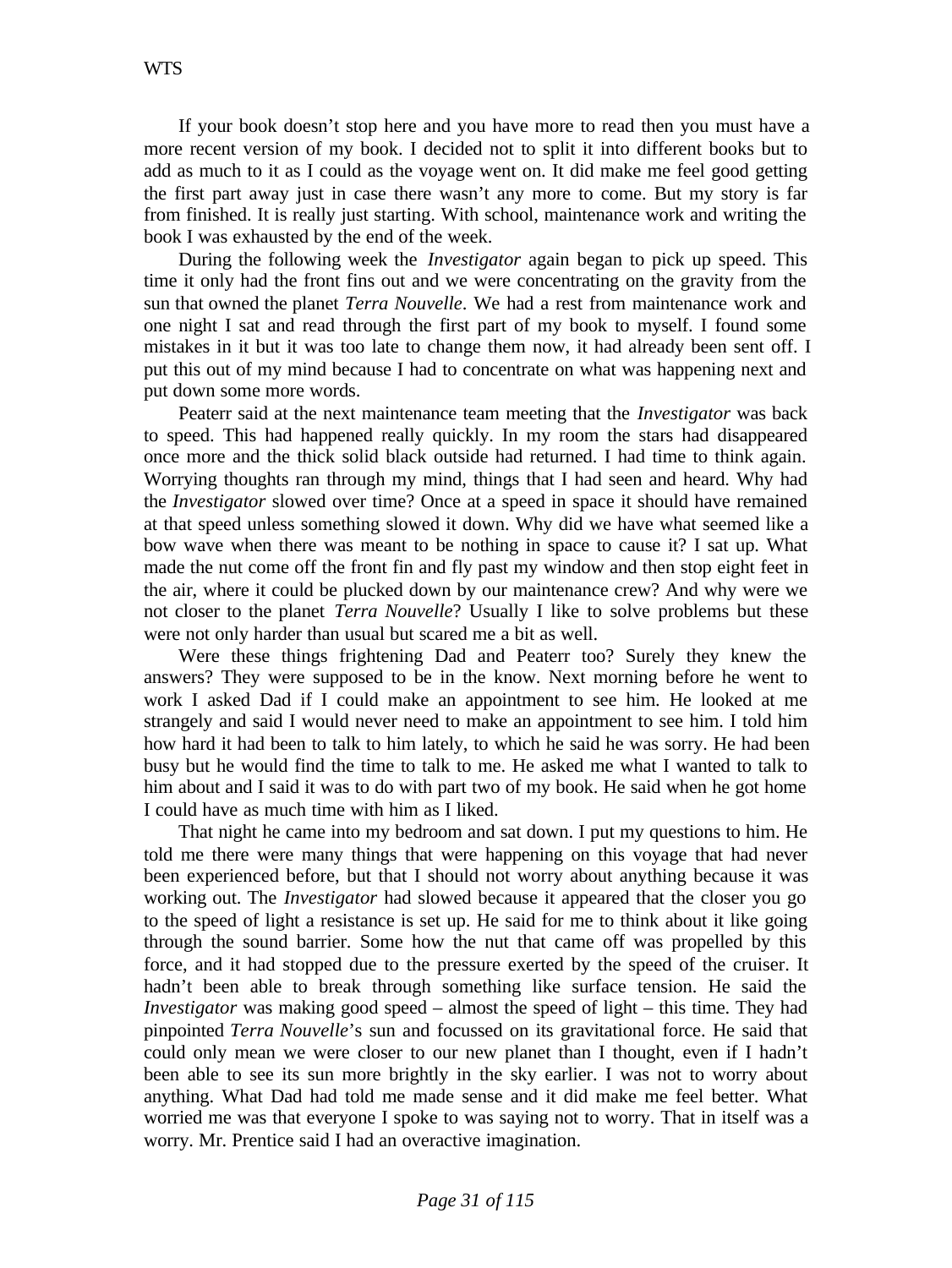#### **Chapter 8 The announcement**

For a week nothing out of the ordinary happened, except that Dad was always at meetings until late at night. Then a very remarkable thing happened. I woke up one morning to find the sky thick with red, a bright blood red colour. Apart from nearly making me sick, I wondered what it meant. I got out of my capsule and was going to wake Dad up to tell him but I found him already up and in the kitchen. I babbled on to him about what I was now seeing out of my window and all the time he sat there without any hint of surprise. I thought he would at least say I was seeing things and we'd go and check my story out.

But he just nodded his head. "I know, Kaavan," and for the first time in a while he smiled properly. It wasn't a fake smile, trying to make me feel good, but a smile that had relief in it.

"They are going to make an announcement this morning about the whole thing. You can have the morning off school too," he said.

"Can you tell me now?" I asked him.

He said he could tell me what the announcement was about but not the actual announcement. Dad was still guarded in his answers to me and I didn't like that.

The short answer to why the sky was now red was that we were travelling faster than the speed of light. We had broken the 'light barrier', so to speak. The red colour was the first split in the spectrum, you know how it goes – red, orange, yellow, green, blue, indigo, violet. We were now splitting the spectrum into its first part, which was red. I asked Dad how fast we were going and he said he couldn't answer that yet. According to some of the scientists on board we were going almost twice the speed of light, but so far the computers had not been able to calculate it. He also said we were now outside the known laws of physics and a lot of what was happening had been conjecture. I think that meant making it up as we go along.

Only some of the scientists on board had been able to come up with what would happen if we could actually break through the speed of light and had got the colour right. Some scientists and lots of other people on board the *Investigator* thought that the cruiser would break up at that speed. I asked Dad why we had to go so fast if we weren't meant to be far away from the planet now? He shrugged his shoulders.

I asked him, "Are the top people going to let everyone on board know what is happening? There are a lot of things people are uncomfortable with at the moment. If I could work out something was wrong others would have too."

He said, "Hey, I think you are right. But I don't think the scientists have all the answers yet. Let's be pleased we are still here after going through the 'light barrier', okay?"

I nodded my head.

The whole family was having a leisurely breakfast when the announcement was made over the intercom. The official message was that the *Investigator* had slowed over time, which meant taking the unprecedented step of exceeding the 'light barrier' to make up for lost time. We were told we were crossing new ground that no one outside those aboard the *Investigator* had experienced before. Some people had felt a slight vibration in the middle of the night. However, nothing out of the ordinary was expected to happen. We would now be back on schedule in a short space of time. I thought, what is normal aboard the *Investigator*? But nothing bad had happened so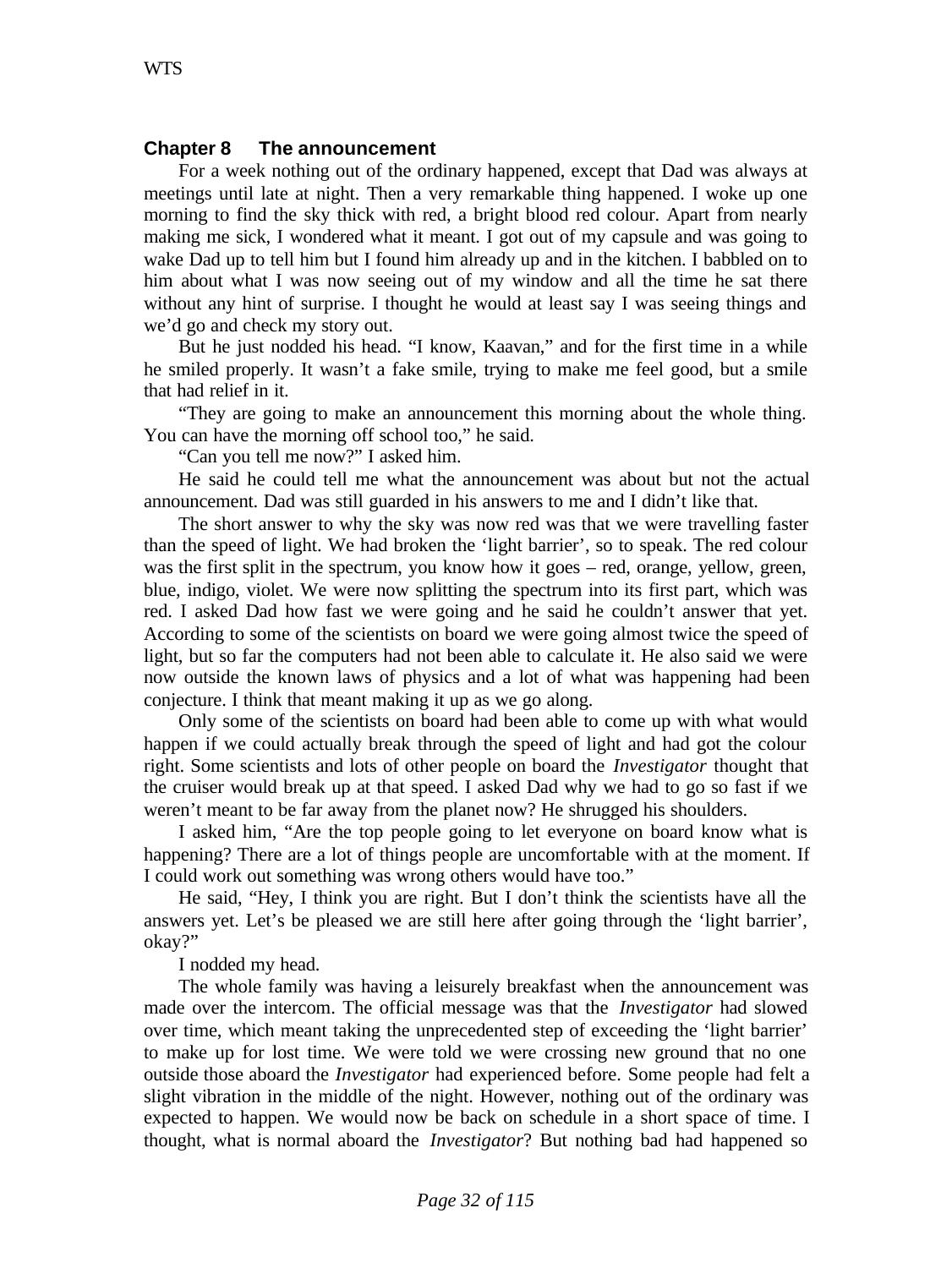everything was okay. The announcement also said that the morning would be free for everyone not actively involved in the workings of the cruiser and that when people had the time they might like to see the magnificent colour of space. He finished the announcement by saying this colour might change over time but not to be alarmed, it was normal.

Normal was not one of my favourite words right now. There was still something happening that I didn't know about and I planned to find out what it was. After school I went to a maintenance meeting. We were only having the occasional simulator exercise and meetings. No one was prepared to go outside now that we were going faster than the speed of light. In private I asked Peaterr whether he knew that the *Investigator* was going to go through the 'light barrier' and he said he did but was not allowed to tell anyone. He had only been told in case something had happened and the maintenance team needed to do something to help. I asked him whether he knew anything more than me

He answered, "I know a lot more than you, lad. I've been around longer than you."

Then he smiled. It was good to see he was more relaxed or relieved like Dad was.

After a couple of days I woke to an orange sky, then the next day there was yellow outside. I asked Dad what this meant and he said the scientist thought we were going from between 4 and 16 speeds of light. He explained that as red sky was between 1 and 2 times the speed of light, orange sky was between 2 and 4, yellow between 4 and 16, green between 16 and 256, blue between 256 and 65536 and indigo between 65536 and. . . . . Dad didn't have an end number for that one even though there was still violet to go. I guess the big discoveries here were that speeds of light were not measured linearly and that less energy was needed to go through the different phases than to get up to the initial speed of light in the first place.

Over the next two days we progressed through green to blue, so we were now doing anything between 256 and 65536 times the speed of light. This colour held for two months and during this time I concentrated on my school work and estimating how far we had travelled, both with great difficulty. According to Peaterr we had reached top speed for the gravity field of the star we had attached to. One afternoon we waited ready to take the *Limpet* out if we were needed. They were folding up the forward fins once more because they could no longer increase our speed. Fortunately, everything went well and we weren't needed. No one had any idea whether we would actually survive going outside at the speed we were going. Peaterr said he heard from someone that we were travelling in the vicinity of 1,000 speeds of light.

Later I worked out that over one year we would have travelled at least 167 light years from Earth. Lucky I had sent off my manuscript earlier because now it would take 167 years to get there and the time capsule would have already been opened without my book being inside it. Communication with Earth was now out of the question as far as we knew, although we were still sending messages as a trial. I wrote to Borg a couple of times and then forgot about it. I was sure he would not receive them, not in my lifetime anyway.

After travelling in the thick blue for two months, there was another announcement made to everyone on a Monday morning. (We still used the days of the week and months of the year used on Earth.) A year had now passed since we left our house back in Australia and I was one year older. The announcement stated that the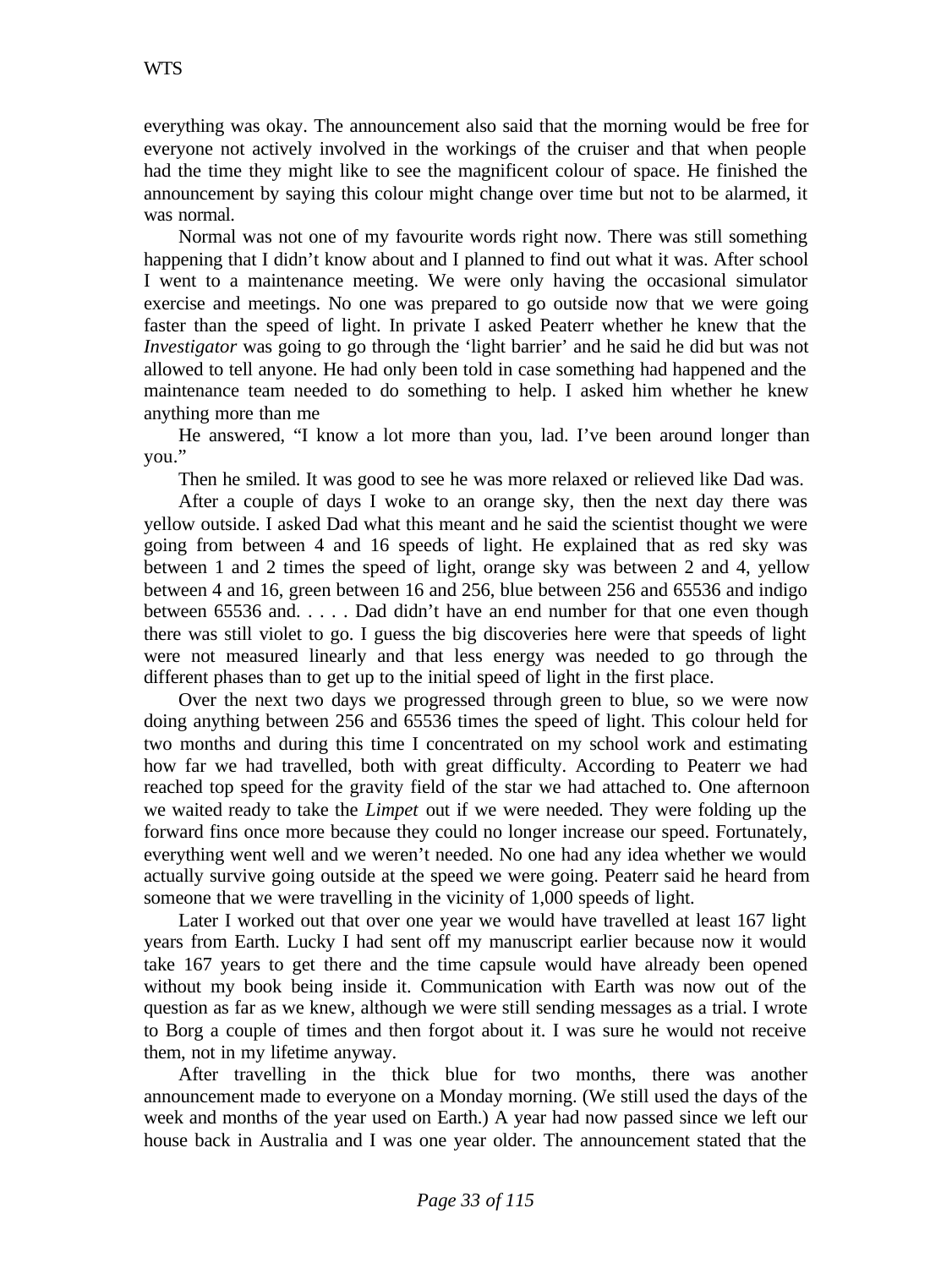*Investigator* would be slowing because we were coming up to *Terra Nouvelle*. And as promised it had taken just over one year to reach this destination. But by my calculations we were at least 166 light years beyond that planet by now if it was meant to be one light year away from Earth.

As you can imagine as soon as Dad got home I picked his brains. He said he had not known where *Terra Nouvelle* was before we left Earth, but he know knew a lot more than he did then. He said he would have studied more on the subject but had been really flat out at work before we headed off on this voyage. I asked him if he knew then, what he knew now, would he have volunteered us to go? He said, "No." I was thinking I should have found out more about our galaxy as well. If I had looked up about stars I would have found that the nearest was around 4.22 light-years away. And that was Proxima Centauri in the Alpha Centauri group. I would also have been uncomfortable knowing that just past Pluto was the Kuiper belt with tens of thousands of asteroids in it. So really we were living a lie when we thought we were travelling to a planet only one light year from Earth. Some people on board had known about this and hadn't set anyone straight.

It was now too late to put this in the first part of my book. I did some more study for myself. There was Barnard's Star 6 light years from Earth, Wolf 359 about 7.8 light years from Earth and some weird ones like BD+36 degree 2147 about 8.2 light years away. There were a lot of suns not named that just had numbers after GJ or HD. By my calculations we were probably in the constellation Pegasus about 150 light years away from Earth. But this was only a theory because I didn't really know. I just hoped the scientists had chosen a nice planet like Earth to visit whichever star or sun it was attached too. There were rumours that it was HD209458 but what did that mean to anyone?

What I had learned was the whole voyage had relied on things that were not known before we left and had never been tested, little things like whether the *Investigator* could go through the 'light barrier'. I asked Dad whether he knew of any other surprises? He said he did but they were of little account compared with what had gone before. He promised me after exceeding the 'light barrier' all other things paled into insignificance. I wasn't so sure. I think it is bad when people can't be honest with each other about things.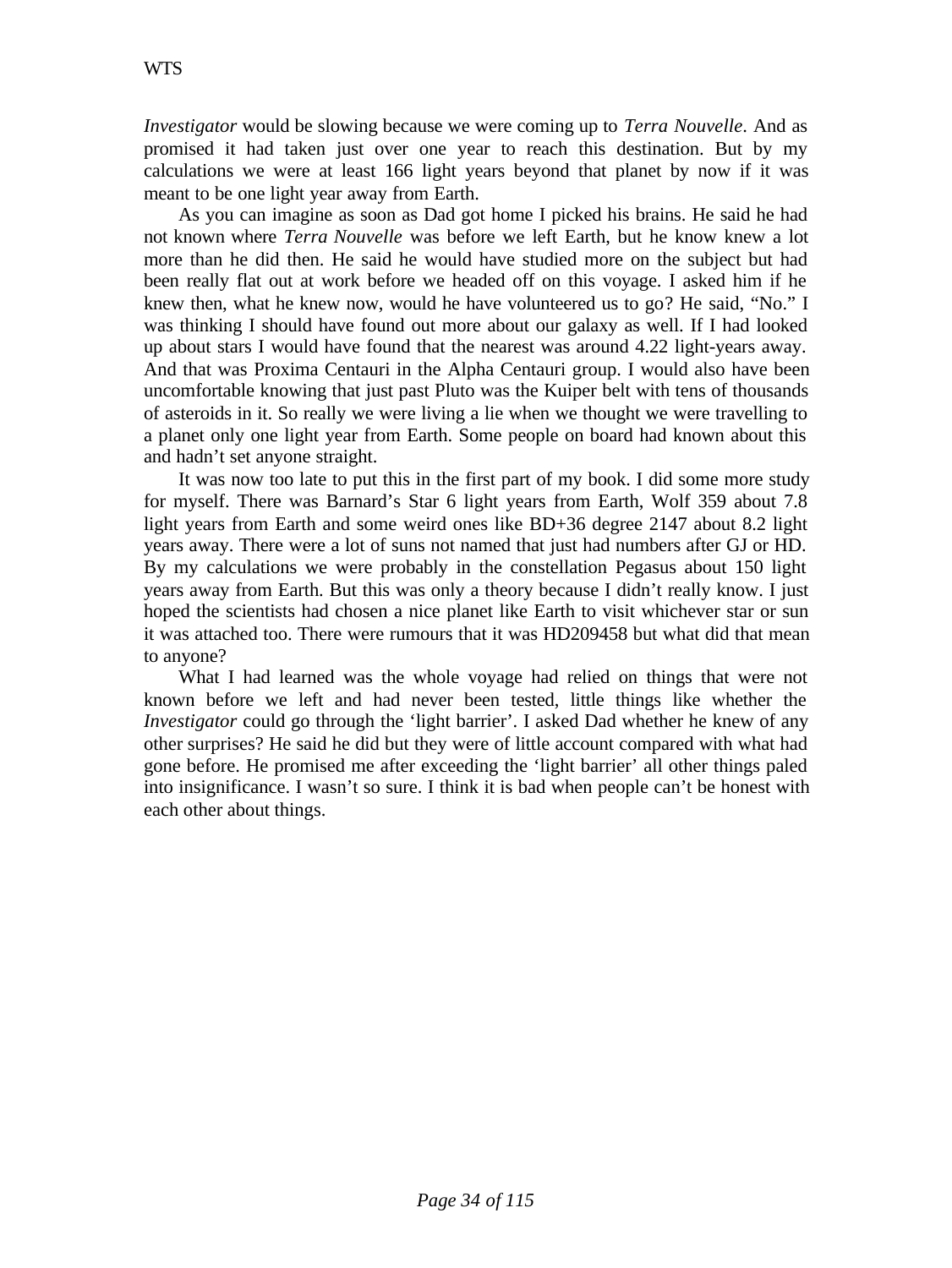## **Chapter 9 But does it look like home to you?**

Rumours began to circulate around the cruiser that no one really knew where we were going. I think these rumours were true. We were called again to man the *Limpet* just in case, while the stern fins were deployed. But again we weren't needed because everything went well and we returned to our homes. Over the next few days we moved back through green, yellow, orange and red to the more familiar black. And after a few more days we were coasting along in the dark blue with stars visible in the sky. The stern fins were folded back once again into their housing. From my window I could only see very distant stars. I went to other parts of the *Investigator* but couldn't really pick the star or sun that we had been aiming for with its planet like Earth. There were now a couple of stars bigger than I had seen the last time we stopped but these could still be light years away. However, this time we all knew that the *Investigator* could get around space in pretty quick time so this was no longer a problem. We would be at this slow speed for a week giving the maintenance crews time to check the exterior of the cruiser. But I had the feeling it was more to give the scientists time to work out which way to go next. You may have noticed that I have become sceptical.

As the top team still, Peaterr led us out before any of the others. As we drove up the incline to the outside we weren't prepared to see what we actually saw. It looked like every bit of metal on the cruiser had rusted. Every square inch of it had that dull brown colour. Three of the 'main-men' walked across the crusty exterior. They cut a piece of the outside skin away and repaired the area with new metal. When back inside the *Investigator* we found that instead of the metal being 2 millimetres thick, which it had been when we started out, it was now almost twice that thickness because of the rust coating. They said the inner lining had not been affected in any way and this was good news for everyone. But what was the brown coating? The sample went away to the laboratory for analysis and was found to be rust. The actual metal was only 1 millimetre thick now with 3 millimetres of rust adhering to it. The science report said this coating was really a good sign. They always found good in everything, even rust. They said the rust was so hard it gave the cruiser extra protection. Therefore, it was not a problem at all. So far nothing had been a problem to the scientists. All the problems appeared to be in the passengers' minds. Having only 1 millimetre of solid metal on the outside of the *Investigator* sounded like a problem to me.

After a full week there was another direction change and we began to pick up speed once more using the forward fins. We had checked both fins forward and rear and found them to be in excellent condition. This was strange considering the rest of the cruiser was rusty. I watched as my window again turned black and then orange. We remained at orange for a few days and then went to yellow and on through to green. They were really messing up my estimation on how far we were from Earth. No one seemed to have any idea. After a week we were again slowing and another announcement came over the speakers to say we were approaching *Terra Nouvelle*. People were becoming excited now about the prospects of seeing another planet. I know I was. It wasn't long and out of my window there was a light blue sky and a semi-circular haze. Through other windows you could see a close up view of *Terra Nouvelle*. I reckoned Peaterr was the most pleased to see the planet.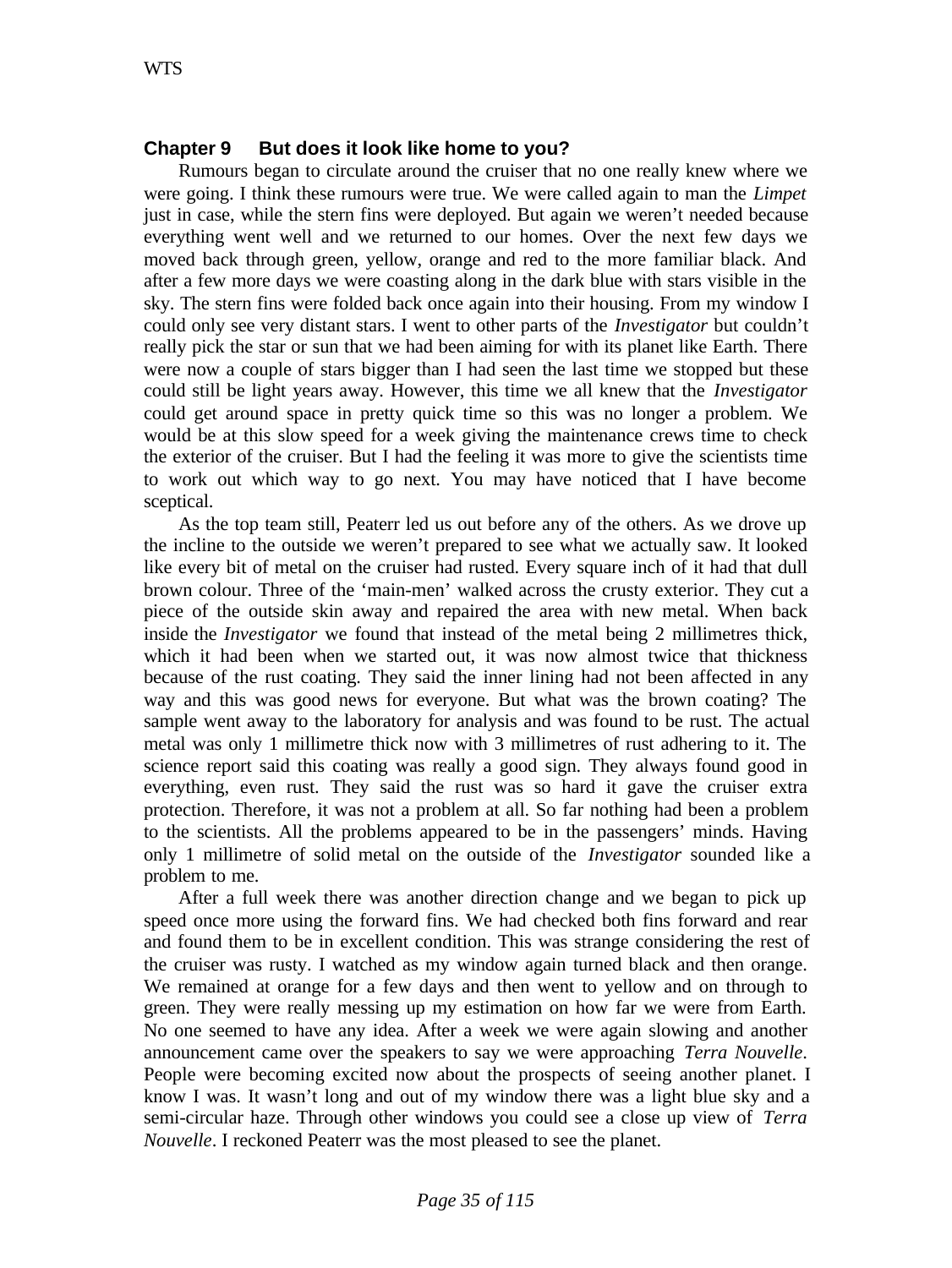He said, "Finally they have found something like what they were looking for." I said to him, "Didn't they know what the planet was going to look like?"

And he answered, "They didn't know this planet even existed. It has been a guess from start to finish. But the computers have been studying this planet for a few weeks and it appears remarkably like Earth."

I think we were probably about 250 light years from Earth now, give or take a thousand light years. Travelling at blue speed it had been hard to estimate. There were no official figures available yet, was the answer Dad had received from the scientists. They would not be able to divulge any details for a long while due to secrecy provisions. I could see why this was. I might write to someone on Earth and they would find out about this place 250 years later. If they wanted to get in touch with me about it they could write back and ask me and I would receive their letter 500 years after I wrote to them. Who would I know on Earth still alive in 250 years time in any case? Get real! Some said knowledge was power but I think they didn't really know where we were or what was going to happen next.

Well, it sure looked a little bit like Earth and it had a sun a bit larger than Earth's. The planet was a bit further away from its sun than Earth is from its. The planet was almost the same size as Earth. This may have been a disappointment to anyone wanting to weigh less on this planet. It was officially named *Terra Nouvelle* by our captain. Too bad if there were people already living there!

We were now orbiting our new planet, a place we would soon call home. At school we received lots of information on our computers about *Terra Nouvelle*. I read this with great interest. We had to write an essay about it. I wrote one on how we found giants living there that just loved peoples' blood. Mr. Prentice again commented that my imagination was very good, but my spelling wasn't up to scratch. I got an 'A' for it all the same, so I was happy. The planet, according to measurements made by the scientists, had a canopy of water vapour covering the surface to a height of about 5 kilometres.

Its axis was straight up and down which meant there was no summer or winter on the planet. We could pick a temperate-zone to live in and have fairly constant temperatures throughout the year. Temperate zones were through the centre of the planet. At each pole were 2 large polar caps. There was a night and day of approximately 10 hours each (our time) which meant it was spinning a bit quicker than Earth. There were no moons circling this planet, so night would be really dark. Day would not be sunny like that on Earth, especially not like in Australia. It would be permanently overcast and misty. People were beginning to complain about this but others pointed out that we had all been together on the *Investigator* for a year without any ill effects, except for the season change sickness, even though we hadn't seen the real sun during this time.

We were all to get new computer clocks for the planet. There would now be 100 seconds in a minute, 100 minutes in an hour and 10 hours in a day and 10 hours in a night. Day hours would be 1 to 10 with a D after the hour to show it was day and night would be 1 to 10 with N after the hour to show it was night. Slight automatic adjustments might be necessary to time later but we need not worry about that. There were other things we were told about *Terra Nouvelle,* but these were the major ones.

Most of us would remain on the *Investigator* while an advance party paid a visit to the surface of the planet. In a week this party was ready to go in the *Tom Thumb*,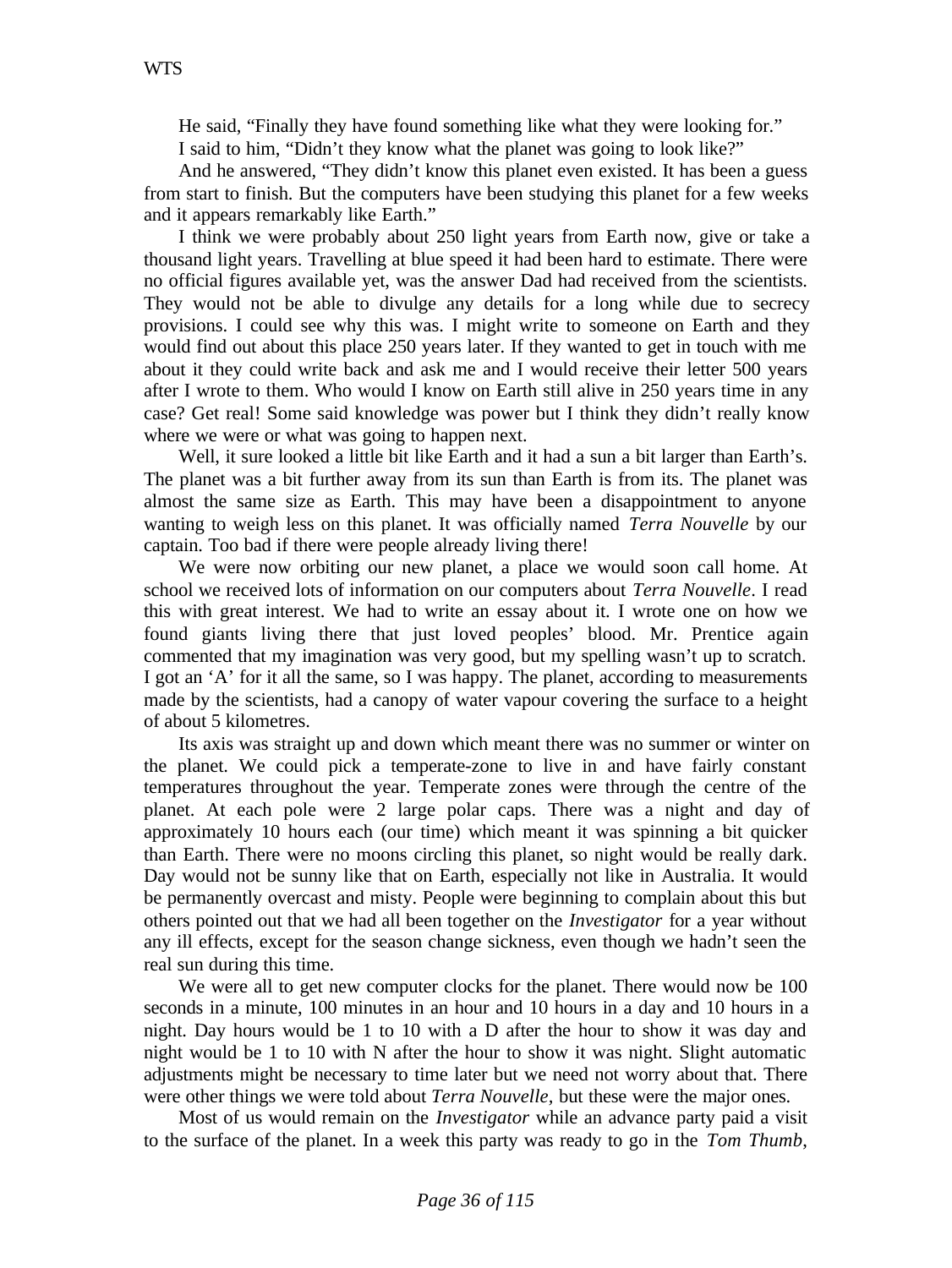the shuttle-craft that had been waiting all this time to be used just for this purpose. The craft was designed to take up to 25 people through the planet's atmosphere, and deliver them safely on land on the surface of the planet. Now here is a question – how do we know there is land there and how much? Scientists said there would be and not to worry about that. When the *Tom Thumb* left the *Investigator* our maintenance team was watching from the outside of the cruiser. We saw it launch from the cruiser and fly around it as a kind of salute before heading off out of sight. When we returned inside I quickly joined my school mates watching its progress on my computer screen.

The whole class watched as it seemed to burn, going through the atmosphere and then it was in cloud. It didn't look like thick cloud, more like a mist. They were close to the surface of the planet before much could be seen. We could see green patches and brown patches. The green looked like water and the brown like Earth. Then there was some dark green and lighter green. We couldn't understand much of the communication going on between the people on board the *Tom Thumb* and our scientists, mainly because the noise in the classroom was deafening every time something new came up. Everyone was so excited. I don't know how long they stayed in the air but it was probably an hour or so and then the *Tom Thumb* touched down gently on the planet.

The *Tom Thumb* is a VTOL (Vertical, Take-off and Landing) craft so it put down like a helicopter. Not a lot seemed to be happening for a while, but I guess they had to compute what all the sensors were telling them about the planet and its atmosphere. We noticed that the *Tom Thumb* looked like it was tilting a bit. Next we saw it rise up again and move across the surface once more until it came to a halt. I think the first time they had landed in a thick swamp. Now the surface was looking more solid. I was starving because I hadn't had anything to eat since breakfast and it was now after lunchtime. I asked Mr. Prentice if I could be excused to get something to eat. When I left the classroom three people were getting ready to leave the *Tom Thumb*. They were in their space suits.

After getting something to eat from home and returning to class, they were just about to remove their space suits outside. Boy it takes a long time to do anything. They were breathing the air there. I could see one of them coughing. I hoped this wasn't a bad sign.

We heard the comment, "Fresh air will do that to you, George."

Obviously this was a little 'new planet' humour. They walked around a little gingerly at first but said it felt like walking in the country on Earth. The sky was pale and not oppressive they said, and it was much better than living for a year in the *Investigator*. They would carry out more tests.

The class finished a little earlier than usual. Mr. Prentice knew he wouldn't get any more work out of us after this.

I went up to Mr. Prentice and said, "Things are beginning to work out now."

And he said, "Weren't they before?"

I replied, "We were told by scientists we were going to *Terra Nouvelle* one light year from Earth, and that wasn't right for a start."

He said, "You know what they really told us? They told us we were going to a new planet called *Terra Nouvelle* and it would take us about a year to get there. They didn't say it was a light year way. I've checked the letter they sent me. We all assumed it was a light year away because we were subconsciously limiting ourselves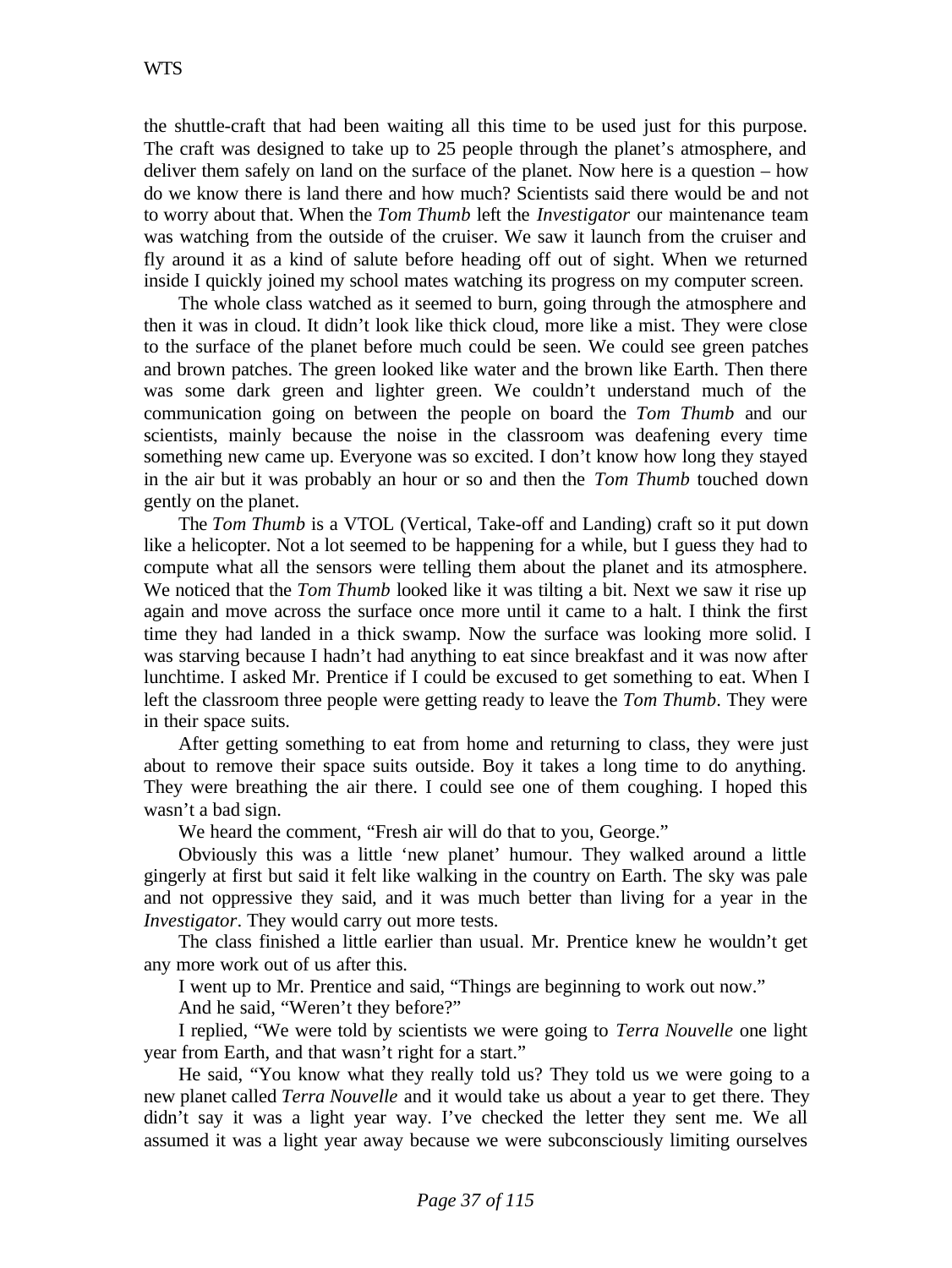to the speed of light. It took a little longer to get here than a year but they said 'about a year' in the letter. Also we are at *Terra Nouvelle* as promised because the captain has given this planet that name."

Mr. Prentice was right as usual.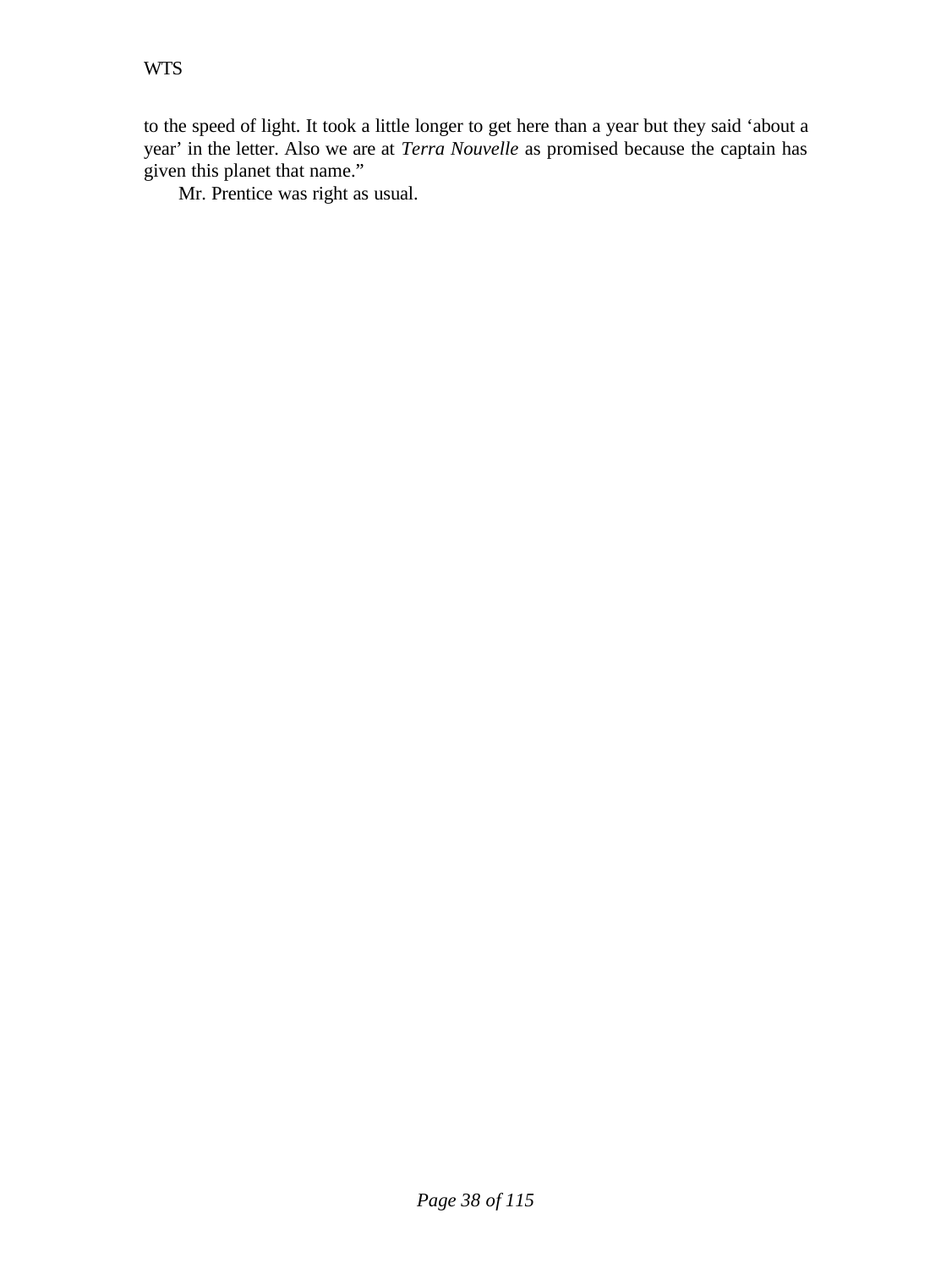#### **Chapter 10 Whose turn is it next?**

All I knew now was I wanted to be out of here, out of the *Investigator* that is, and exploring our new world. I wanted to know if there were any ants and flies to spoil a picnic – little things like that. But as always we were doing the same old things, going to school and maintaining the *Investigator*. We weren't getting any more information from *Terra Nouvelle* now. Everything happening from the first day onwards was confidential and the domain of the scientists, Peaterr told me.

How do 1,500 people get off the *Investigator*, I asked myself? How come I hadn't thought of that before? I think it was because I still couldn't really believe we had arrived. But the answer was quite simple. We would remain on board for another month and then we would have holidays for 2 months. How many days were in a month now? That's right, there were 40 and we had 10 months to a year. There were also 10 days in a week and 4 weeks in a month. So we would have 80 days off. That was great. On board we kept to Earth time but on *Terra Nouvelle* we would straight away go over to 'Terra' time as it had been coined. Whatever the case, I was sure that somehow we would be missing out on this holiday because of the conversion. Although it might appear to be a longer time, were 80 'Terra' days really worth 60 Earth days?

What was I talking about? I know; how did everyone get off the cruiser? Apart from the *Tom Thumb* there was another craft, one that could hold 150 people. That meant only 10 trips all  $up - no$  worries. And that was if we were all going to get off that way. At the end of another maintenance session Peaterr took me aside and asked me if I was interested in a bit of exploring of our new planet. He said because he had headed up the best maintenance team on the voyage, he had been made the captain of the explorer craft. If I wanted to I could join him as his lieutenant. I asked him if his explorer craft had a name and he told me it could be *Endeavour* if I wanted to go. I would be Lieutenant Cook of the *Endeavour*. Of course I wanted to go, buzzer! The only problem I could see with the whole thing was that my parents might not share the same enthusiasm. They would think it was dangerous. Then I thought; how dangerous was it to go on this voyage in the first place? Anyway, Peaterr said not to worry about that, he would speak to Mum and Dad that night.

I couldn't remember if Peaterr had met my parents before or not, so when he showed up at our place I introduced him to them and then we all sat down in the lounge room, except Sue who had already gone to bed. Peaterr started off by saying how proud they should be of me. They agreed with him about my new found maturity – hey I was 13! I sat there embarrassed; like always when people talked about me. But it was good to be there and not be left out of the discussion. Peaterr had said to Dad that I should be present when they discussed what he had to say and Dad had not disagreed with him.

Peaterr quickly got to the point of the meeting and asked if I could join him on the explorer trip about to happen now we had reached *Terra Nouvelle*. Dad had some questions, of course, like how would I do my schooling? Peaterr said we would only be away for 4 to 6 weeks and it would be holiday time soon. He said that even if it did go on longer that the education I would be getting on board the *Endeavour* would outweigh anything I learned at school. I would be using science, mathematics and English in everyday life. Probably a lot more than I was doing at present. Dad said my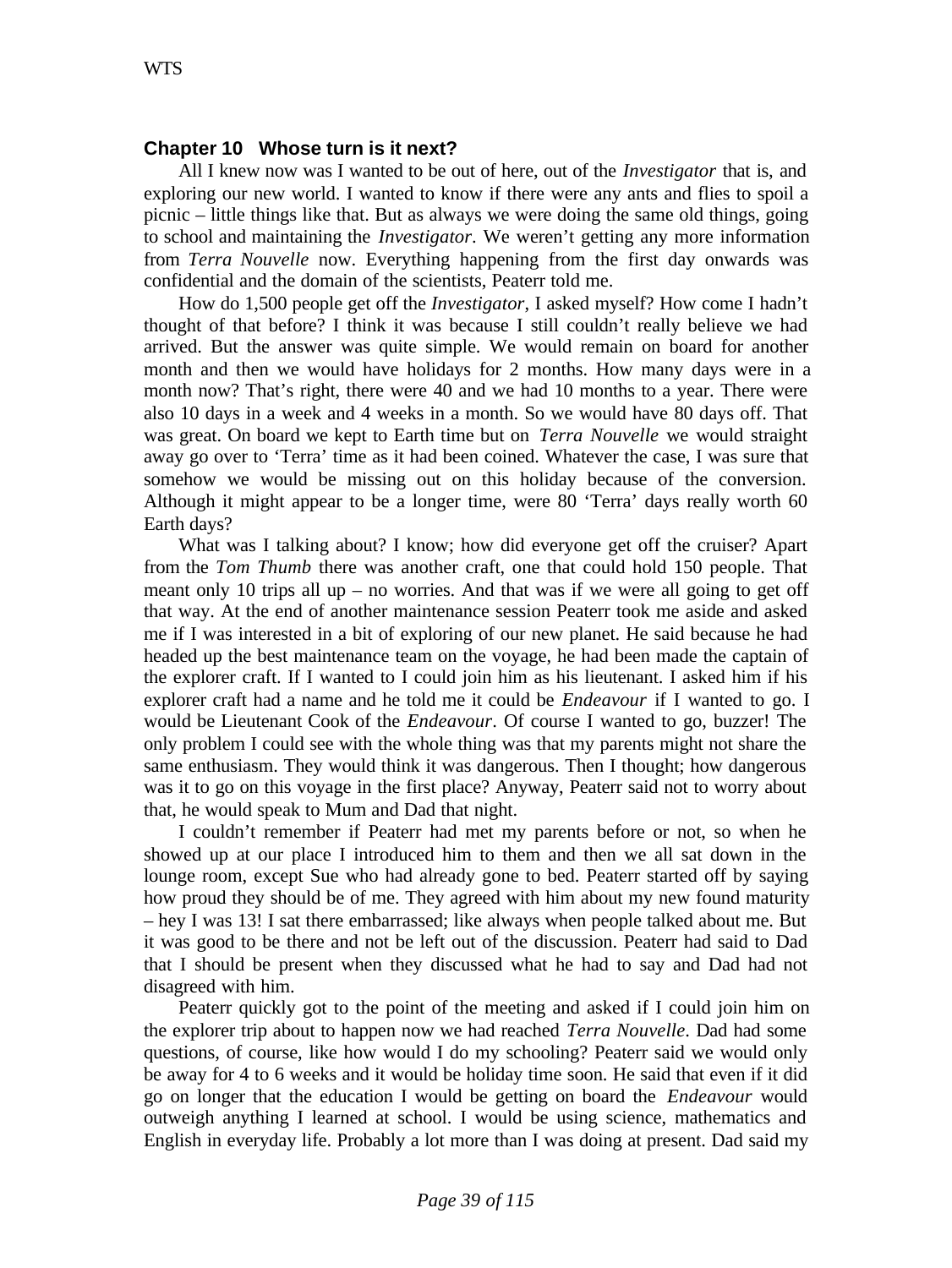writing hadn't been what was expected even though I had written a book recently. I needed to brush up on spelling etc. Peaterr said one of my jobs would be to keep the log on board the explorer craft. Peaterr was great. He could answer all of Dad's questions.

Then Mum said, "But would he be safe, flying around in a land that no one knows much about? We would also miss him very much."

Peaterr just said. "I can't guarantee Kaavan's safety. Can you guarantee his safety going down to the surface of the planet with you? Would you have put your family through what has already happened if you had known earlier what it would entail? I know that you will miss him, but it is only for a few weeks and then he will be back with you. I see this as a big part in Kaavan's growing up. Like his maintenance work, which you saw as an opportunity for him. This is an even bigger one that I know Kaavan doesn't want to pass up."

Peaterr was brilliant and so were Mum and Dad for letting me go. In a week we would be off. There would be three scientists going with us. So the full complement of the *Endeavour* would be five people. Peaterr would be in-charge and fly the craft but there would be times when I could fly. I would really be engineer / co-pilot. The scientists would study the environment at different landing points. Both Peaterr and I would be mapping the land and oceans as we flew, aided by on-board computers. The scientists would be able to plug into the computers and see what was happening at any time. We had to carry everything we needed for the trip and be sure not to pollute the environment. What would we see? The advance party had set up camp on an island, as they discovered later. We would scout around more and find a mainland more suitable for the remainder of the *Investigator*s' people to live on. The advance party had taken many measurements, and these were being relayed to the *Investigator*. They had had glimpses of what they thought was a bigger land mass south of them when some had taken the *Tom Thumb* on a flight after setting up a temporary camp.

The island they were on was mainly flat with lush grasses and the occasional swamp. It had fresh water and the air there was fine for people to breathe. They were feeling good after over a week stationed there. The flight to what they thought was a larger piece of land showed it was covered in large trees, but they couldn't get close enough to see beneath the canopy. It was like the dense rain forests of Earth. They had not seen any signs of life other than vegetation. I made sure I read up on all the reports being put out about *Terra Nouvelle*. I think I knew more about it after a week than I did about the Earth after living there for 12 years. It was very important to find out as much as we could before we left the *Investigator*.

It was time to leave my family and friends now. Sue wasn't happy to see me go. Even though we had always been brother and sister, it wasn't until we left Earth that we had become really good friends. I guess I had been looking after her a bit better in space. She had made lots of friends from all over the world while in the cruiser, which was great. In fact, I think she spent less time at home than I did these days. She had learned to speak Spanish by spending time with one of her friends and her friend's family. She had grown up lots, a lot more than she would have on Earth. She was not nearly as self-conscious either.

Anyway, after the long farewells and the usual 'be careful and have you got enough warm clothes' from my Mum, we were ready to go. I had spent only two days on the simulator but Peaterr had spent much more and had flown one of these craft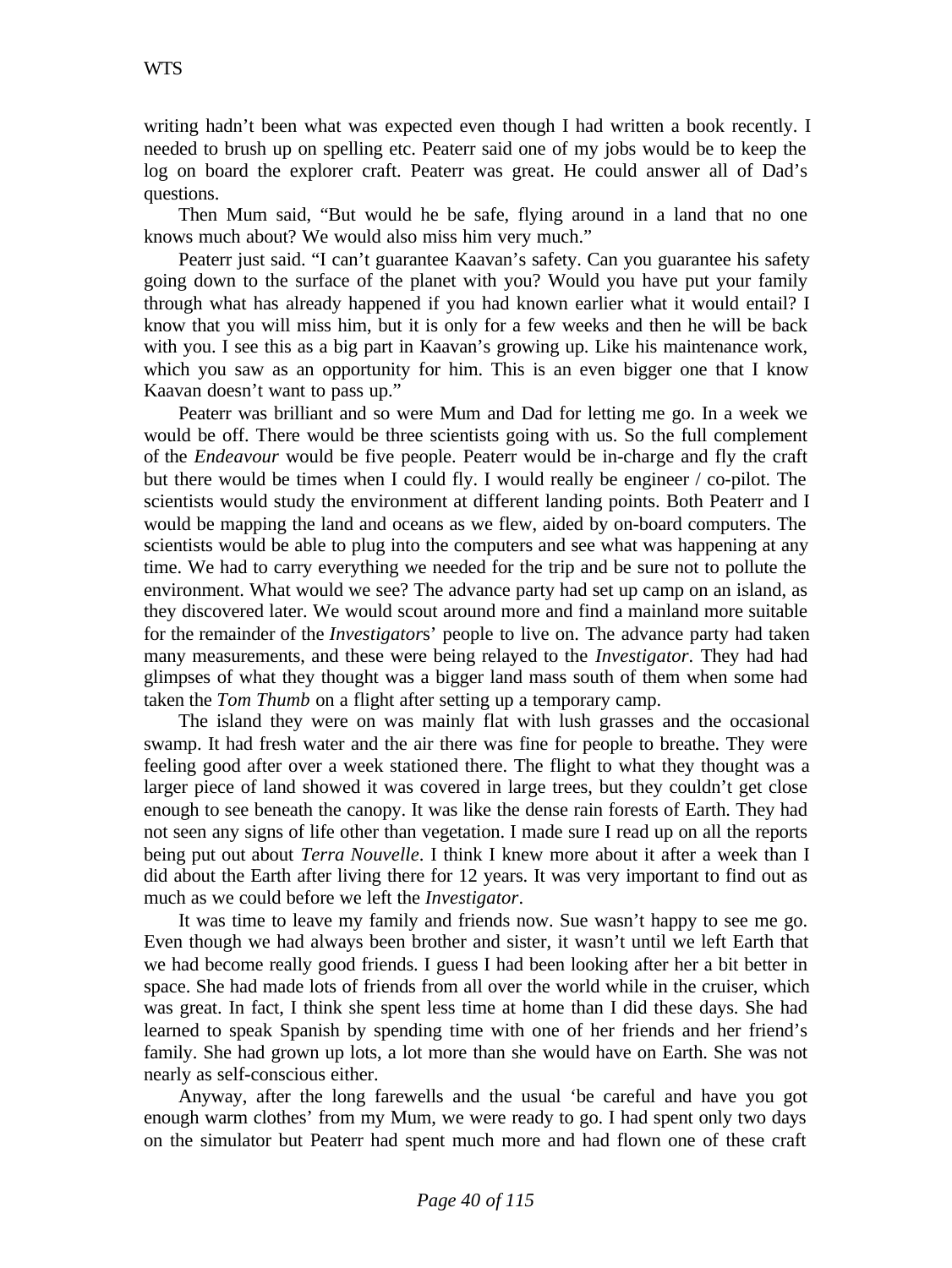while on Earth. He said he might be a bit rusty to start with but being computerised throughout, it would be easy to fly. The scientists were late and we had to wait about an hour for them to fuss around loading their stuff on board. Apart from scientific gear, most of which had been fitted to the craft already, they had found other things to bring along. They had a real problem working out where the wine should be stored because it might not travel well. I think that if the wine had made it from Earth to here at many times the speed of light it should make it the rest of the way.

There were many things on board *Investigator* that we would miss out on while exploring. We would be very dependent on what we found on the surface of the planet. The water we carried would only last a few days. We had lots of food, enough for the trip if we were careful with it. Most of it was dried to keep the weight down. Anyway, more about that later. I was sure I had left something behind but I think everyone thinks that before a trip. I hoped whatever it was it wasn't important. Finally we were off. The hatch opened and we taxied out just like we did in the *Limpet*. But when on the outside we took off into space. I could tell Peaterr was as good a pilot of this craft as he was of the other. You can just tell when a pilot has complete control. I wasn't allowed to touch anything yet.

I was content to look around at everything because it was all new to me. This was the first time in over a year I had been away from the cruiser. As we flew unattached to the cruiser I saw a more three dimensional picture of the *Investigator*. It looked like an old building now, one that had seen years of wear. For one thing it didn't shine, it was very rusty and the windows were a burnt orange colour. I would have been getting a dull view from inside my room. But out here everything looked bright and new.

We circled the *Investigator* like the *Tom Thumb* had before setting our sights on the new planet or 'New Earth' as it now was. I liked this better than the French words. Why not 'New Earth' or just *NE*?

We could call out to people we might meet there, "NE body out there?"

Well, this made Peaterr chuckle aboard the *Endeavour* even if it didn't do much for the intrepid scientists who were complaining about the comfort, or rather the lack of it, in the back seat of the little craft. We were wearing space suits but these could be packed away as soon as we were down on *NE*. *NE* is what I will call *Terra Nouvelle* from now on.

I made a note of our departure time and date on the computer log. The recording of the *Endeavour's* progress would be a combination of my notes and those the computer automatically made as we went along. The computer would virtually make a map of where we had been while we flew over the planet. We could later see photos and a map of anything of interest. If there was a coastline and we followed it, even at speed, the computer would construct a map of it. We would make up names for important places we found. This would be great fun if I had any input but I wasn't sure how much to press my luck with Peaterr. Now, it wasn't just working with him occasionally, it was living side by side and those in the back of the craft who were behaving a little like children at the moment.

I felt like asking Peaterr, "Are we there yet?"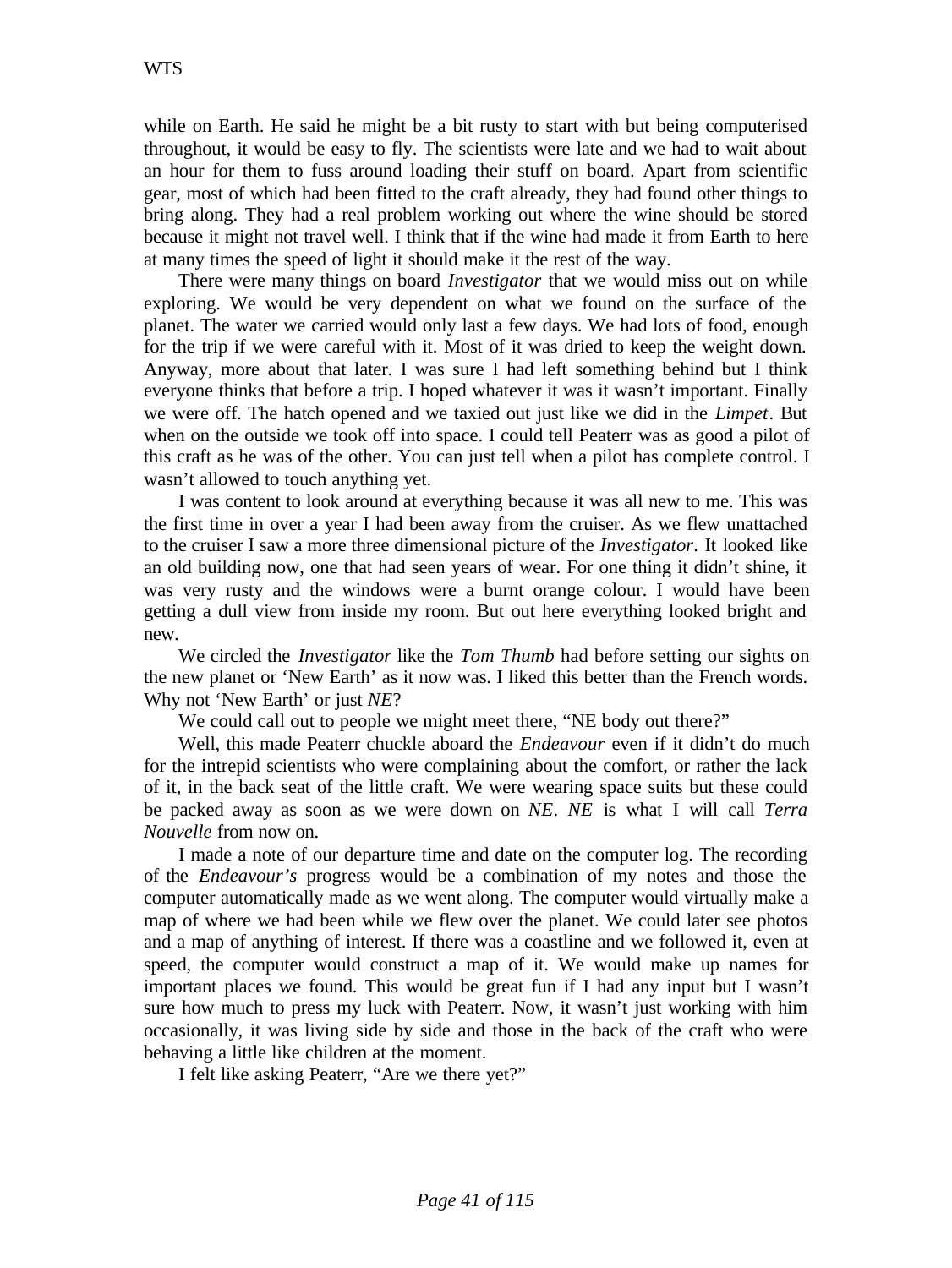## **Chapter 11 Proper exploring at last**

We could really feel the heat aboard this light spacecraft as we pushed through *NE's* atmosphere. Then we went through cloud followed by a gentle mist. We could just see the ground – or was it water? Our first landing place would be where the *Tom Thumb* had set down and we were heading straight for their coordinates. Its earthly occupants had named the island 'Lonely Island'. It didn't take much time at all after entering *NE's* atmosphere to be overhead. We circled the island to see for ourselves how big it was and also to see which way the wind was blowing. With the lack of trees it was hard to know the wind direction or speed. Peaterr called the *Tom Thumb* and the answer was 'light and variable' winds. This meant we could land in any direction and Peaterr put down close to the *Tom Thumb*. Our craft was not a VTOL craft but a STOL (Short Take-off and Landing) craft. This meant we could land in a short distance not requiring much of a runway but we couldn't come to a halt and descend vertically. On our exploration we would be taking off and putting down frequently and to be a VTOL would require too much fuel to be carried on board. Even though the fuel was only water and would probably be easy enough to get, it was the weight of the fuel that limited the *Endeavour* to being a STOL craft. Space inside the craft was at a premium and limiting the fuel capacity allowed the scientists to cram in as much gear as they thought they would need for the trip.

After arriving we were swamped by people – the whole 25 of them came to say hello and shake our hands. They were glad to see us because it meant contact with others from the *Investigator* and because they would be relying on us to find a nice place for a more permanent settlement. Their food resources were going down faster than they had expected. Many of them had consumed more food than usual because of the manual work they were doing in putting up temporary shelter and making life a little more comfortable for everyone. The thing we mainly felt on landing was light rain. We hadn't seen rain for over a year. It was very gentle, almost drizzle and it wasn't at all cold. The temperature was 25 degrees and the others said it only ranged from 25 degrees during the day to about 22 degrees at night. It wasn't always drizzling but they had only had one day when it hadn't rained at all from the time they got here just over a week ago. Visibility was better than I expected in a land of so much moisture. Even though the sun was never seen, the cloud cover could be high, allowing for good visibility most of the time.

We had lunch with them. I think that was what it was. My timing was out that day. I was hungry in any case and ate well. After lunch Peaterr, a couple of the workers on the island and myself, took the rockets used in coming through *NE's* atmosphere off the *Endeavour*. We would not need these again until we were to return to the *Investigator*. This made our craft lighter. We would now be using the two more conventional motors aboard to explore *NE*. It was these motors that were powered by hydrogen.

We spent part of the day washing and polishing the *Endeavour* because it had become really dirty entering *NE's* atmosphere. This also gave us a chance to look for any damage. The craft looked fine. We were now ready to get going next morning. The rest of the day was spent chatting to people about the island and seeing their accommodation. They had made the place reasonably comfortable. They had better facilities than we would have over the next few weeks of camping. Next morning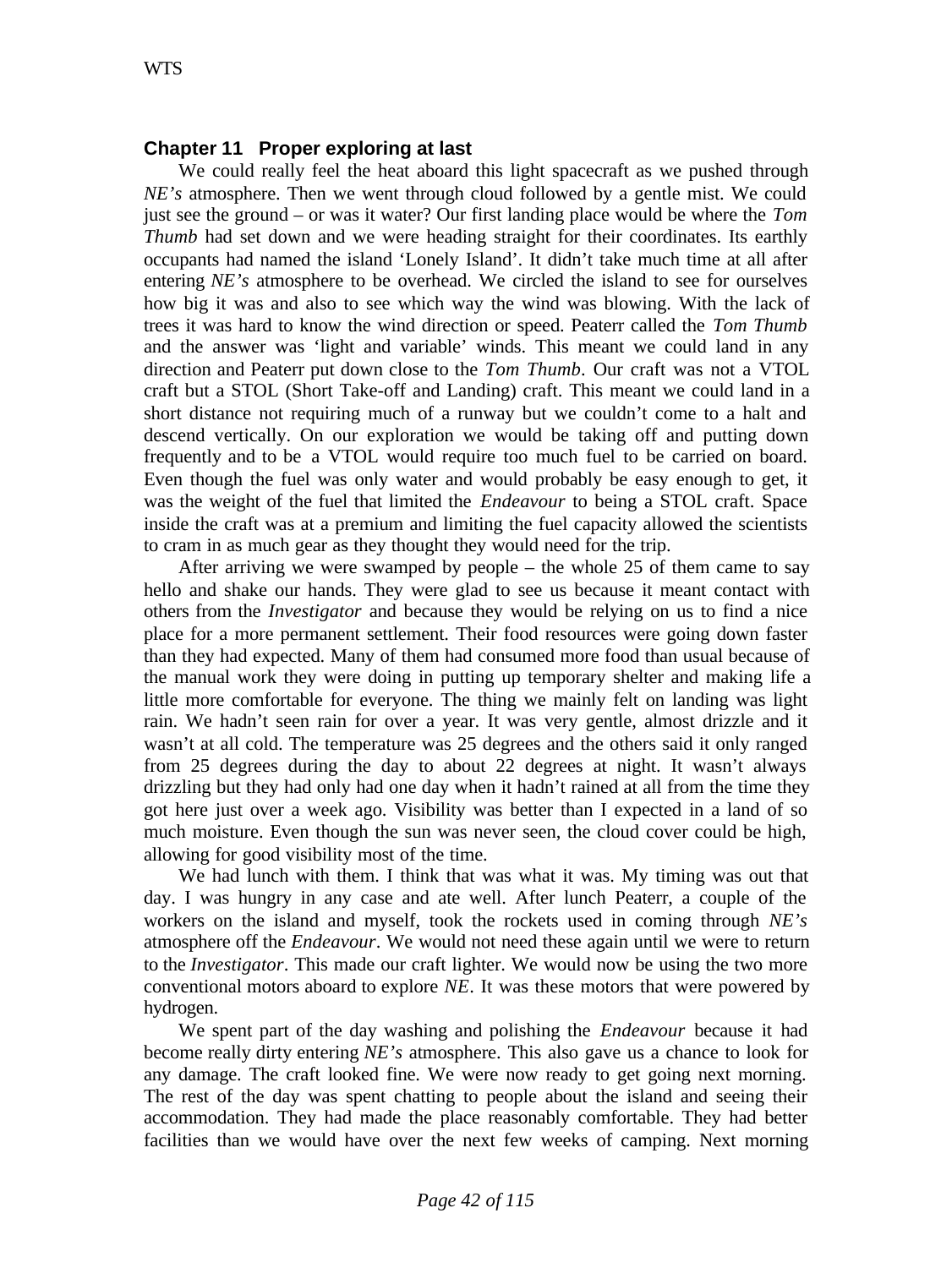everyone again turned out to see us off. We decided to stow our space suits away in the *Tom Thumb* and not transport them around with us. That saved us some room. So we would now be lighter and less bulky aboard the *Endeavour*. We got on board and waved goodbye as Peaterr started our two hydrogen engines. Again there was little breeze so he decided to take off directly ahead. I checked that the computers were activated and looked around to see if the scientists were strapped in. They were very quiet this morning. We took off shortly after and circled the island once more seeing people waving to us. They had really done well over the past week in organising themselves. Water wasn't a problem but food would be soon. They needed a place they could settle and find food to eat. They could then grow vegetables and things we had brought with us from Earth and make it just like home. So far it looked like we would have to be vegetarian. No one had seen anything other than vegetation.

After speaking to those in the know on the island, Peaterr had decided to go west and see if we could find a bigger stretch of land for them to live on. The land down south had been seen to be just another island. If we did find a larger stretch of land we would radio them with our coordinates and they would re-locate their settlement. The weather on take-off was fine but overcast, of course. We had a good view ahead if we didn't go above about 1,000 metres. We were now travelling over an ocean or sea of some kind. The water looked very green – not blue like I was used to. However, I guess with overcast sky it might make the sea look green. It looked clean enough when we flew close to it. We continued to fly due west for about 200 kilometres. Then up ahead Peaterr and I both at the same time, saw what looked like land with a mountain on it. This mountain wasn't very high but it was the highest point we had seen on *NE*. As the mountain looked a lot like Mt. Dromedary in New South Wales, Australia, I wanted it to be called that. Mt. Dromedary was a place Captain Cook (really Lieutenant at that stage) named after sailing across from New Zealand. The significance of this was not lost on Peaterr but neither was its importance to me.

Peaterr said, "Okay, you can call this mountain Mt. Dromedary, but it is your last naming of places until further notice."

I nodded my head and wrote in the computer log – 'Lieutenant Cook named the first mountain seen in this new land, Mt. Dromedary because it reminded him of the shape of a camel's hump.' This did make me feel good. I didn't want all the place names to be the same as in Australia. I wasn't familiar with many of the people Captain Cook had named places after anyway, so they didn't have any meaning to me. But Mt. Dromedary did. It really does look like its namesake in Australia, truly!

We flew over the mountain without going into cloud. It was covered in trees. The computer read the height of Mt. Dromedary as 200 metres. We were flying just 200 metres above it. As we turned over the top of the peak we could see sand on the shore, followed by small scrub and bushes. Then not far inland the landscape changed to heavily timbered forest, almost jungle. The jungle continued inland as far as the eye could see from this height. After circling, we turned north and followed the coastline for about 300 kilometres. There were a few inlets on the way and a number of rivers leading into the country. There were no cleared areas that we could make out. Peaterr was wondering whether we should fly further inland or go back to where we started and fly south for a while. I said if there was nothing inland, maybe the advance party could settle on the beach and clear some land as they expanded.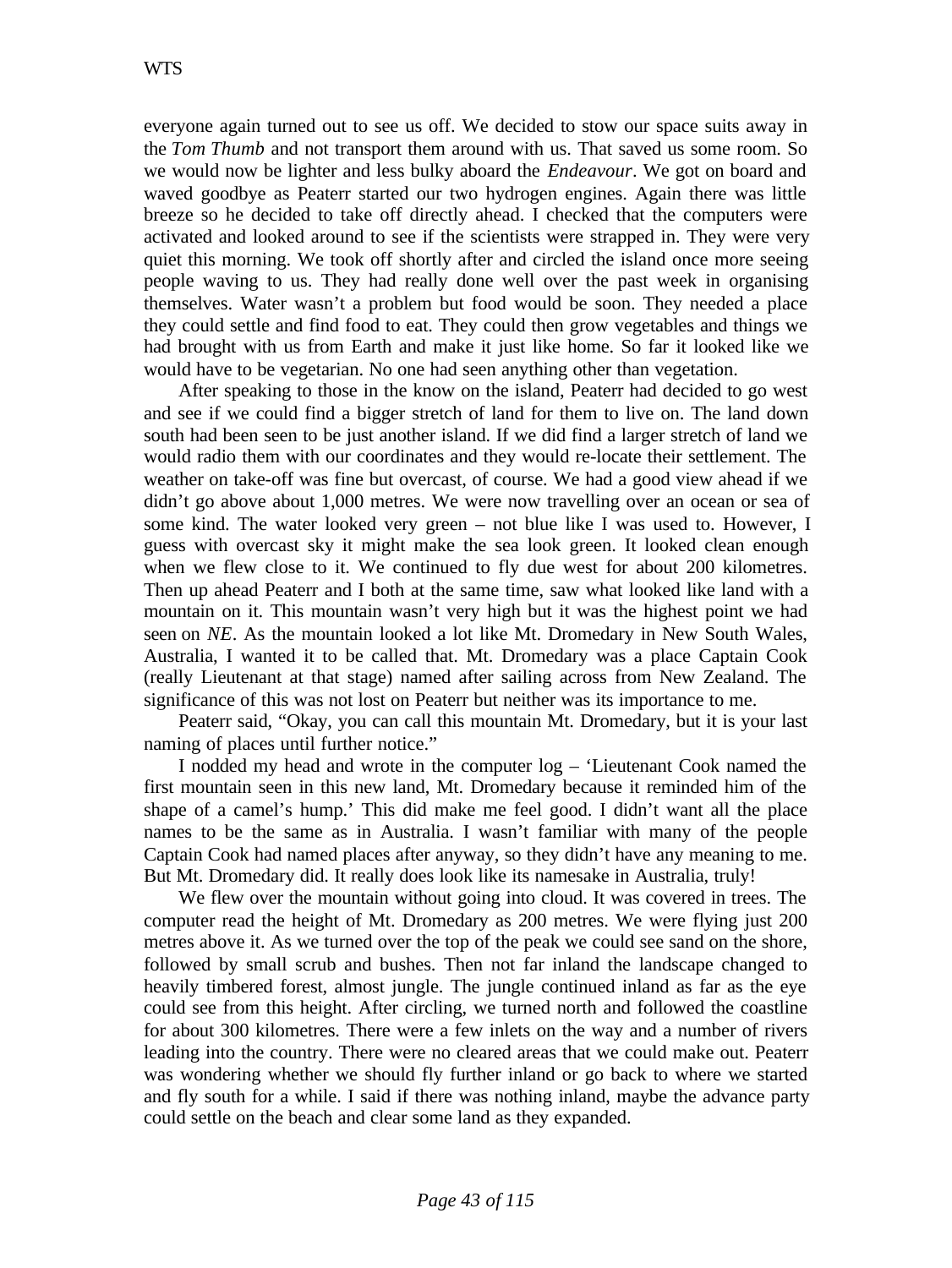Peaterr didn't want to back track over places we'd already seen, so we continued for a further 200 kilometres before heading inland. The land was becoming hilly as we travelled along this part of the coast, not close to shore but further in. The cloud was now at about 2000 metres from the ground and we could see further in front of us than before. There were some pretty sharp looking cliffs leading down to rivers that entered the sea. One hundred kilometres north we came across what looked like a clearing alongside a wide river mouth; almost a harbour. I wondered why we hadn't come across harbours but I guess it was because the rivers here had cut their way through very solid rock and remained narrow. Also with gentle rain or drizzle there wasn't the rush of water down mountainsides to cut a wider path.

We flew over the clearing, which was alongside the river mouth and turned 180 degrees and flew back over the patch at 200 metres altitude and as slow as we could travel, which was about 100 kilometres per hour. This looked to be an interesting spot to land. It was about a kilometre from the sandy beach and it ran right down to the river. After a few passes Peaterr put the *Endeavour* down on not so solid ground. The wheels of the craft dug in and we were very fortunate not to ground loop or go head over turkey. We just came to a sudden stop at the end. No one was hurt from the jolt and we were out of the craft in a matter of seconds looking around. Although the ground was soft it was nice soil and not sand. Only grass grew here like on 'Lonely Island' but the soil was much better. This was alluvial soil according to one of the scientists and would be great for earthly vegetation. I was standing in about 8 inches of fine grass. I took my shoes off and felt the grass between my toes. What a great feeling this was. I had never felt softer grass.

While Peaterr looked over the *Endeavour* the scientists spread out just a little. One was picking grass samples and smelling them, another was digging a patch of soil up. Each had a small knife, a pencil and a clipboard with paper on it. They were making notes. The third scientist had wandered off and I could see him in the distance heading down to the river. Seeing he was going that way I headed across the plain towards the trees. The grass suddenly stopped and the trees started. They were huge trees, much bigger than anything I had seen on Earth and I had seen giant gums and redwood trees. These were at least twice the height and circumference and were as straight as  $20<sup>th</sup>$  century telegraph poles all the way to the top. There was no grass growing in the forest because the light didn't get through. It was very dark inside there. From the edge I could only see into it about 20 metres. I looked at the bark and leaves that had fallen from the trees. It was covering the ground. It smelt a bit musty.

There was no wind to blow the trees, which had big leaves. At close range I could see leaves that had fallen. They were about twice the size of any tree leaf I had seen on Earth. I was about to turn and head back when I saw what I thought was a footprint. Was this my imagination? There was just one on the softer soil heading towards the forest. It looked like a foot with toes, just like a person's, except it was about half as big again. It had a prominent big toe that stuck out at 45 degrees from the rest of the foot. I found a stick and put it into the ground to mark the spot and turned and headed off to the others.

We were all making our way back to the *Endeavour*. We had probably all found something of interest in the short time and wanted to share it with the others. When I arrived back, the scientist who had been down to the river said the water was a bit brackish but thought further up stream it would be drinkable. They said we didn't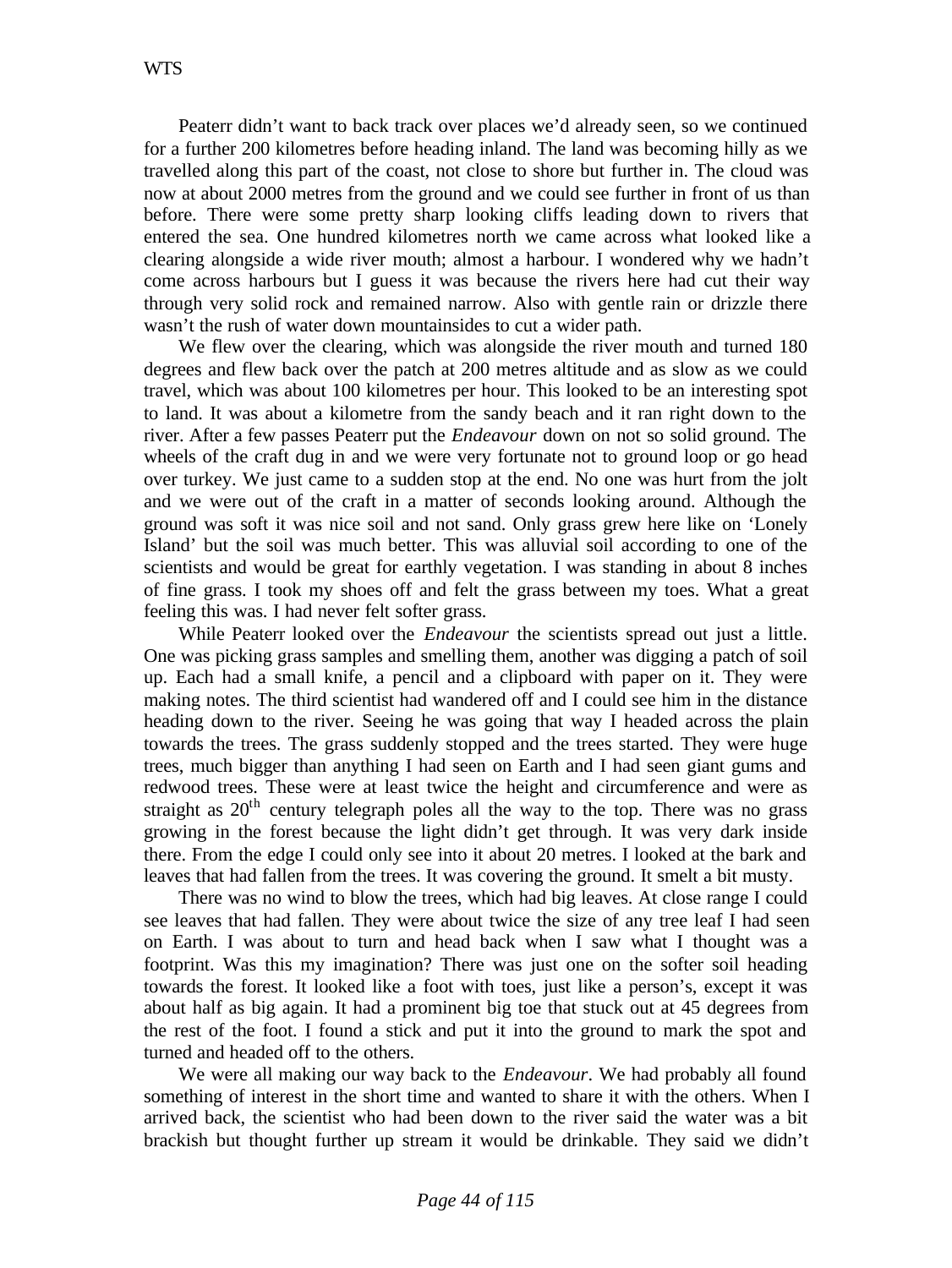really understand how things worked on *NE*. I'm glad they called it *NE*. This name might catch on with everyone yet. He went on to say that because there was no moon there were no tides. He didn't know how river water mixed with sea or ocean water and until now hadn't known that the planet had salt water, but he was pretty certain the seawater was salty. He said on Earth without the moon and tides a lot of water would be stagnant. However, because it rained most of the time here there was always a flow of water to the sea. And the sea remained okay because of the preserving characteristics of salt. When there was a slight lull in the conversation I said, "I think I found a footprint."

In unison the scientists said, "What?"

I pointed over to the trees where I had been and told them exactly what I had seen, its size and how the big toe went at a 45-degree angle from the actual foot.

I really thought they would say, "That's a good joke."

And I think that was Peaterr's first impression. Then I realised these scientists had a very lightly developed sense of humour.

They spoke amongst themselves very seriously, one saying, "If it was a primitive primate the toe would come from the foot at that angle because they wouldn't have had their toes restricted through the wearing of shoes."

They had believed me. I looked at Peaterr and saw his smile disappear. "Are you serious about this, Kaavan?"

I said I was only reporting what I saw as a scientist should. I could see Peaterr wasn't convinced.

"Where is this footprint?" said one of the scientists.

I said I would show them and we headed off in the direction that I had placed the stick. Peaterr stayed behind to dig a track from the *Endeavour* along the ground to get ready for take-off later. He also wanted to make sure the soil up further wasn't softer than where we were because this might cause problems taking off.

I took the three scientists to where I thought I had placed the stick but was not able to find it again. All the land on the edge of the forest looked the same. I don't know what happened to it. I knew I'd never find the footprint again without the stick and that was why I pushed it into the ground, where the footprint was. But it was no longer in the ground and the footprint was nowhere to be seen. I felt like an idiot and the scientists mumbled to themselves. We headed back to the *Endeavour* for lunch. Lunch comprised a sandwich each, coffee with milk and a piece of fruitcake. This went down without touching the sides.

Peaterr later said to me, "You really think you saw a footprint. It isn't a joke on the scientists?"

I told him, "I am serious about what I saw and that's why I wanted the scientists to see it for themselves. It really did look like a footprint and I don't know where the stick has gone to."

He just said, "Then I believe you, as always."

For a young guy like me it is so good to have someone on your side. I was so lucky that Peaterr was there. The scientists were whispering about me, I could tell. It certainly gave them something to think about. I said I could have been mistaken but that was what it looked like to me.

Had we found a spot for the first permanent settlement on *NE*? That was the question. Should we tell the others to move here or should we look further? The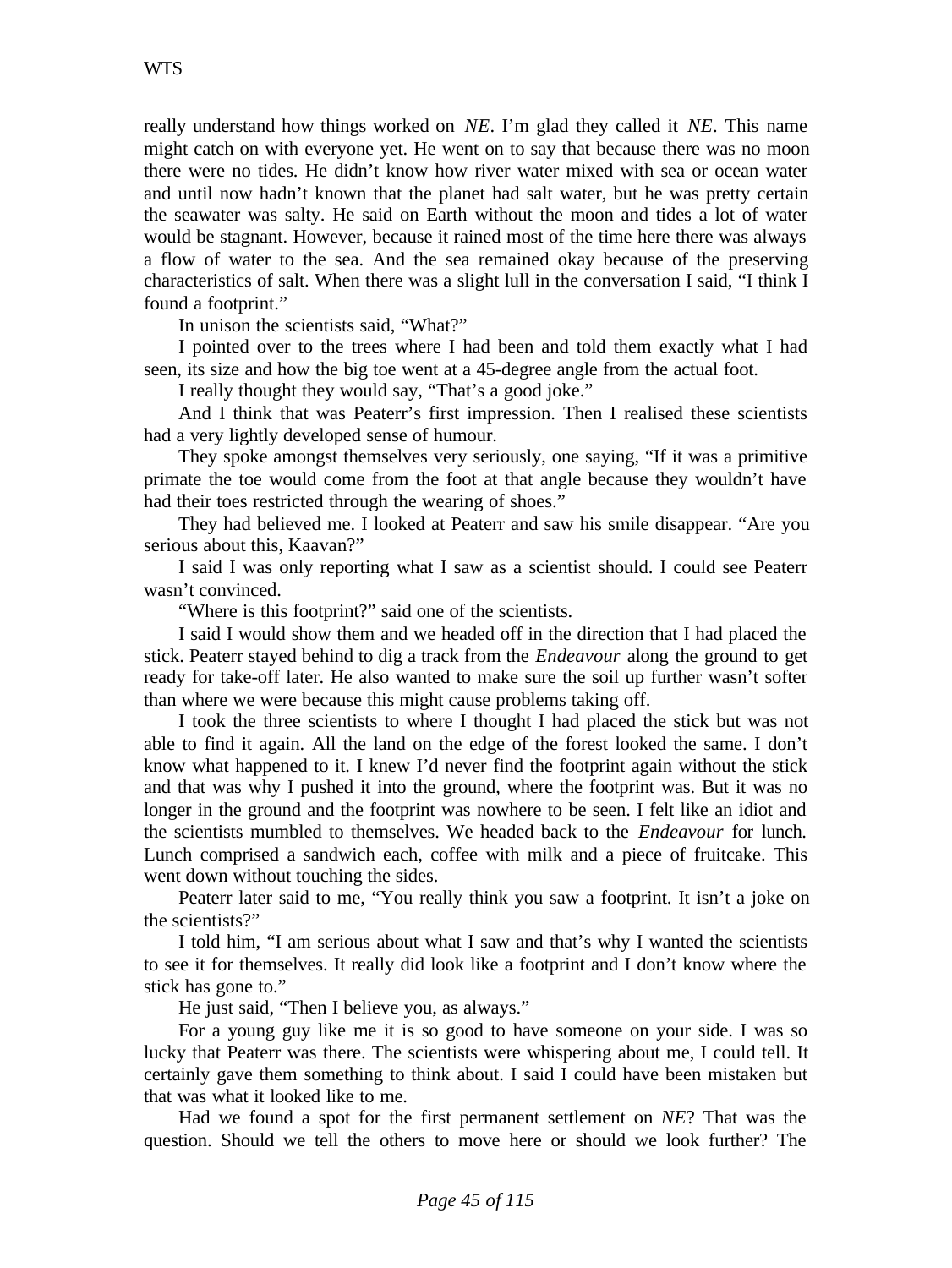scientists weren't interested in getting back into the *Endeavour* that day. They sniffed around the clearing looking for signs of animal life. They would have been overjoyed at finding a snail or something they could study. They had really only dug around where we landed. Peaterr decided we would stay the night there and continue searching in the morning. He was unable to contact the advance party by HF radio but would try again when in the air on VHF. We didn't have much to tell them today anyway. I helped Peaterr set up the tents for the night and it looked like a pretty good campsite. The scientists continued to dig around. Peaterr discovered the rubber raft we had on board and we carried it down to the water. We paddled out into the middle of the river and fished without getting a bite. This didn't prove there wasn't any fish in the water; it probably just meant we were useless at catching fish.

When we returned to the *Endeavour* late afternoon, the scientists were busy dissecting a grub they had found in the soil. After they found one, their eyes had adjusted and they could see lots of others in the soil. These grubs were very thin and to the human eye blended in perfectly with the soil. They had the best camouflage of any animal I had seen. The scientists seemed to think these animals were *NE's* equivalent to earthworms because they couldn't see anything else inside them other than Earth. But this was something. They thought they were probably on 'Lonely Island' as well but no one had let their eyes see something that was so different from that on Earth.

Now this posed a problem. Had we just been looking for what we wanted to see? How do we train our eyes to pick up unearthly animals? What did *NE* ants look like? What do people with big feet look like on *NE*? Did I just see a footprint because I wanted to see one? Imagination would start to play strangely with us all. For the first time I could see the advantages of having scientists along with us. I would never have found these worms in a million years.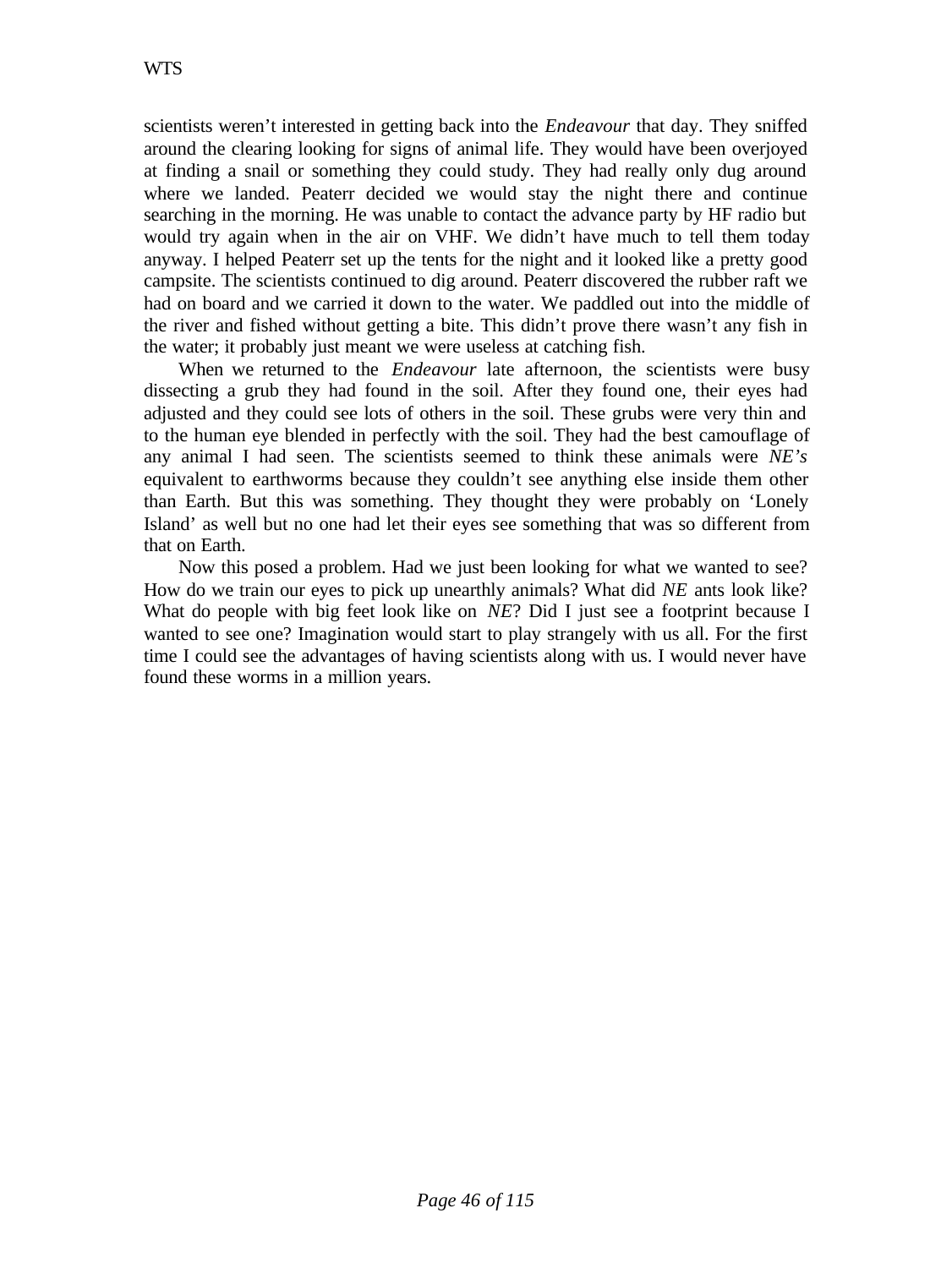# **Chapter 12 What else is there to find?**

Later that night Peaterr called the *Investigator* on the radio and got them straight away. They were easier to reach than the *Tom Thumb* even though they were much further away. Because of the *Investigator*'*s* orbit we wouldn't always be able to contact them but at this time they came in loud and clear. We just passed on messages to people. I wanted my family to know I was okay and even more importantly that I was having a great time. Peaterr just gave the message that we were all well. The scientists then rabbited on about their discovery. It had the whole of the scientific world on board the *Investigator* going wild. Peaterr also passed on a message for them to relay to the *Tom Thumb*. The message was that we had found a suitable spot for settlement but that it might be best to wait a few days, if they could hold out that long before moving, in case we found some place better. That was the end of communication for the night and we turned in early.

Next morning at first light we were up and about and after breakfast I wanted to wash in the river but was stopped by one of the scientists. He even had a go at me for not thinking. He was astounded that I would go and dive into the water just as I would on Earth. He said there were tests to do to make sure it was safe. For the next hour the scientists tested the water microbiologically, as they had done the air and soil earlier. Then I went for my wash and swim in the river. It was a good experience. At least we could now be clean when we travelled. It wouldn't be much fun being stuck in the *Endeavour* at close quarters with four other smelly people. Everyone took a bath in the water that morning without any ill effects.

The water was quite warm and as on *Lonely Island* the temperature only went down a few degrees at night from the daytime temperature, which was just about perfect at 25 degrees. It was shorts and tee shirt weather for all, day and night. We only wore our thin dryplas coats to keep dry when it was drizzling. Dryplas is just another plastic. Everything made up of microfibre material we call plastic. I had quickly changed my footwear to waterproof boots to protect my feet.

I thought the river water might have been too warm for fish but one scientist commented that there may have been fish all around us but we just hadn't recognised them. Maybe he was right and they were invisible to us in this environment. Anyway, we were now ready to take to the sky and look around for more places of interest. I was hoping I could train my eye to pick up things but I really didn't know how to get that scientist impression of things. However, I might have been the first to see a person-like footprint here on *NE*?

At about 2D, *NE* time, (not just anytime time, joke) we headed off. I think by Earth time 2D is around 8 am. I didn't mention what we had for breakfast as it was back to our rations of powdered egg on the last of the bread we had been given at the advance party camp. From now on it would be just about powdered everything. I don't know how earlier space travellers lived on tubes of food and tablets. Over time they became sick but they wouldn't have survived without it. Really I shouldn't complain about powdered food. It isn't as though we will need to eat it forever. It is only while we are travelling around. Then the team will be working on providing fresh food for us, even better than the reconstituted food we were used to on the *Investigator*.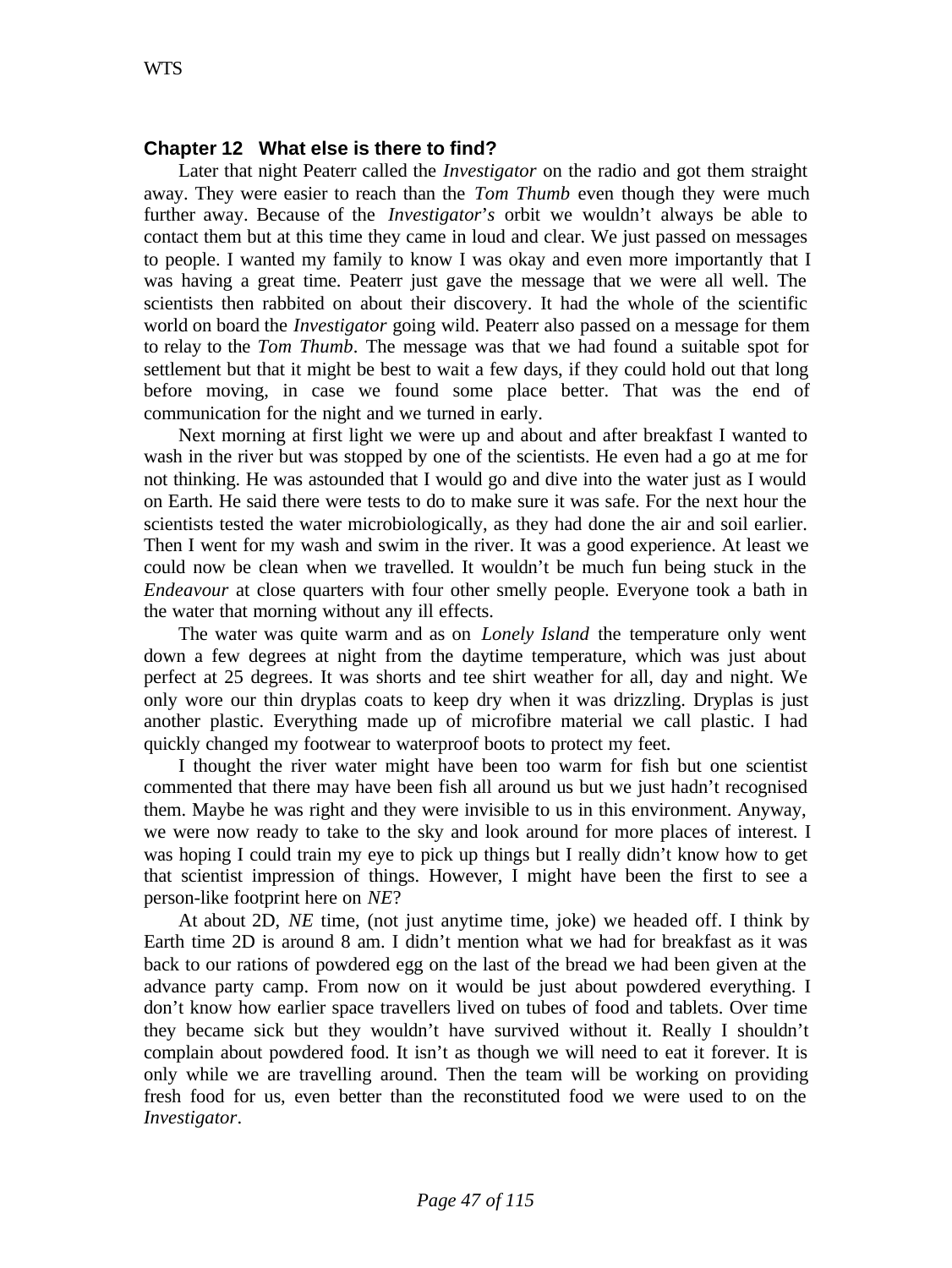The take-off was fine even though the ground was soft and wet. The *Endeavour* showed it could get quickly into the air. The landings could be more of a problem than take-off. The weight of the craft could cause it to sink in moist soils. Speaking of moist soils, one of the scientists said he had planted some carrot seeds in the soil and if we were up that way again we could see if they had grown. He didn't think we would have any trouble getting things to grow. We were in a hot house more or less. It was very comfortable when we became used to the wet atmosphere. Our tents had been packed away a little wet and we were hoping they wouldn't go mouldy stowed away in that condition. We would have them out again tonight so they wouldn't be folded up wet for long.

We flew for about another 100 kilometres up the coast. There were many sandy beaches but not much surf. The water just washed up gently onto the coastline, more with a ripple effect than a wave motion. From the air we couldn't see any life on land or on water or in the water for that matter. Not a shark to be seen even a couple of miles off the coast. The countryside changed very little going from one forest to another after crossing narrow rivers with sharp banks. Peaterr thought it time to go inland so we headed west again after our detour up north.

We flew over what looked like never ending forest until up in front of us was a huge mountain range. It came up suddenly just after the *Endeavour*s' navigation computer bleeped out a warning and flashed a red light. Peaterr straight away turned due south and we flew along the range with its sheer cliffs. We couldn't see the top of most mountains for cloud. The computer was telling us they were 5,000 metres in height. Nothing grew on the sharp slopes. These mountains looked like they were made of granite sticking straight out of the surrounding forest. Peaterr made the decision to check out what was on the other side of this steep range. One of the scientists was sure that the vegetation would be completely different that far away from the sea.

Turning east and climbing to 6,000 metres in quick time, Peaterr turned 180 degrees and we headed west. We had gone into cloud at about 4,000 metres. We were unable to see anything but cloud. The radar showed an amazing rocky area below us, which continued for about 10 minutes travelling at our low speed of 100 kilometres per hour. The computer kept mapping even though we couldn't see a metre in front of us. And as quickly as the mountains appeared they disappeared according to the radar. Peaterr slowly brought the craft lower and lower until the cloud turned into a light mist. We continued across a forest that wasn't as thick as that on the coast but had trees that looked twice as big.

We turned south and followed the level country. The radar said it was 600 metres above sea level. We continued our flight along endless forest until abeam Mt. Dromedary, where we had crossed the coast the day before. Peaterr decided to continue on in a southerly direction, but it became evident after a few hours that the landscape would not change. So we turned east and headed for the coast, climbing to 5,000 metres this time to clear the mountains that were not quite as high as those up north. When we hit the coast we turned south and continued along it looking for another flat spot to land. We didn't find anything suitable and turned north once more.

We were getting hungry doing all this flying so the scientists handed around food bars to keep us going, maybe past lunch and close to dinner time. All the while, the navigation computer was mapping what it saw below us. We were getting a good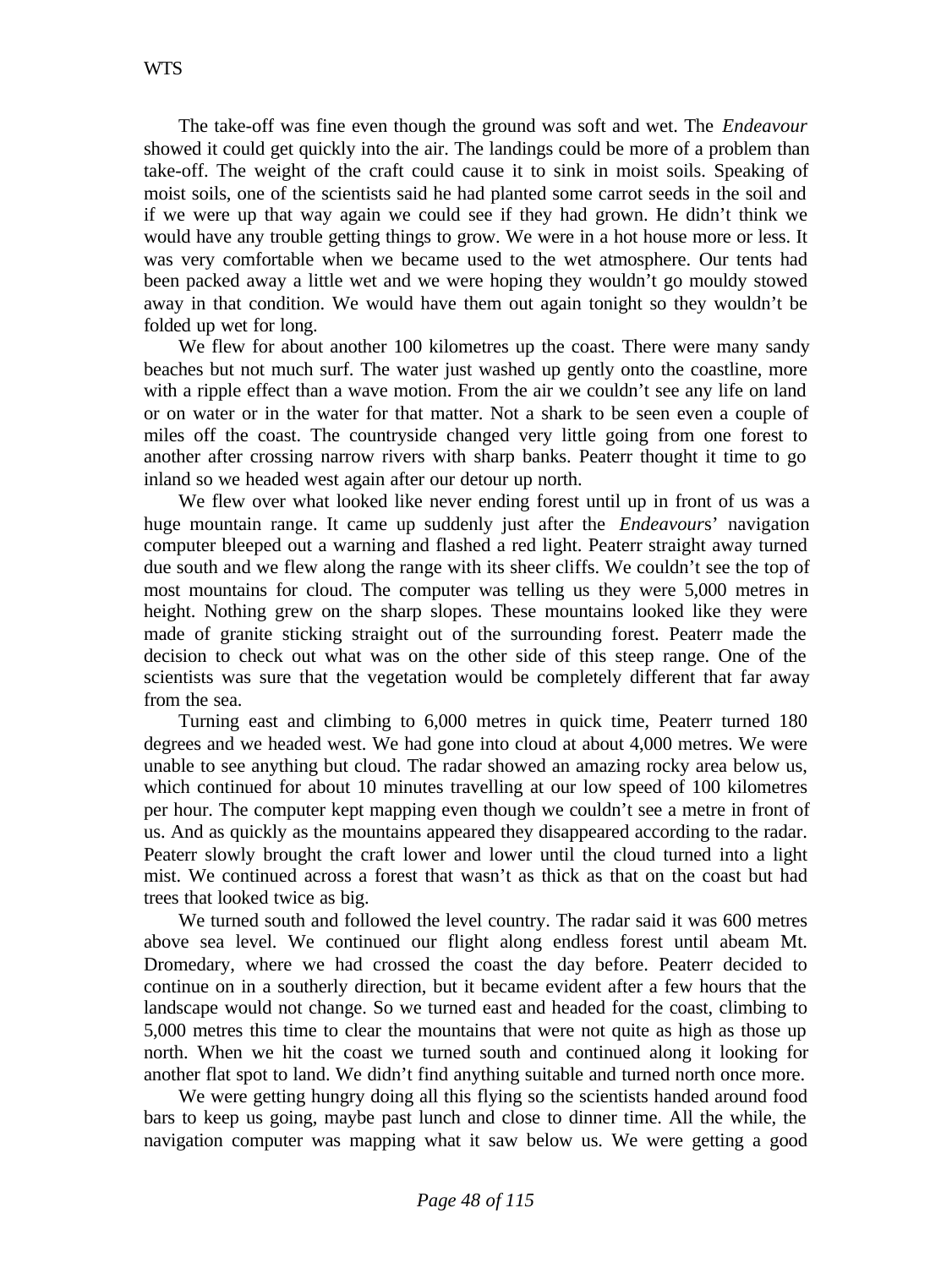picture of a sizeable chunk of land. At least this wasn't a small island we had discovered. This was a decent sized part of the planet that people could live on and investigate further. We kept flying until Dromedary, where Peaterr decided to take a chance on landing on the sandy beach. After flying close to the ground it looked as though a band of sand just up from the water would be harder than the soil we had landed on earlier – more of the unknown that we needed to find out about. None of our computers could tell us whether it was suitable for landing or take-off. Peaterr kept the northerly heading and put it down as gently as he could with the mountain just to the left of us. The landing was perfect and the *Endeavour* came down gently onto *NE* once more. We ate a lunch / afternoon tea of powdered something mixed with water and heated on our portable stove. It tasted okay because we were hungry.

After lunch I walked along the beach in a northerly direction and the scientists went to investigate the bushes that ran up to the thick forest. Peaterr, after checking the *Endeavour,* lay down on the sand to sleep. He had been working hard, flying for hours. The weather was overcast but fine. I became quite hot walking along the beach. Although it was only 25 degrees it would have been close to 100 percent humidity. I took off my boots and let the sand get between my toes. I put my foot into the water. It stung a bit so I took it straight out again. A thin layer of salt began to dry on my foot. I was hoping it was salt. I sat down and after scraping a bit off, tasted it. It had a sharp salty taste. I noticed I had a slight cut on the side of my foot. The high concentration of salt had hurt my foot. I wondered how I had cut my foot. I walked back into the water and it no longer hurt. In fact, when I came out of the water I could no longer find the cut.

The water felt good on the skin when I was in it but as soon as I came out the salt hardened and was uncomfortable. I thought that it would be better if it was raining to wash the salt off. One thing this weather was doing for everyone was giving them nice skin. I didn't want to mention it but I was starting to get a good batch of pimples on my face when I was on board the *Investigator* but over the last couple of days they had almost disappeared and my skin was becoming smooth. Everyone in the advance party on 'Lonely Island' had lovely smooth skin, although it was very white. It was hard to tell with Peaterr and the scientists because they had started to grow beards. But I was sure underneath the hair there would be nice smooth skin too.

I thought about going for a proper swim but decided against it for two reasons. One, I would be all crusty with salt when I came out and two, there might be fish in there that I couldn't see and they might be man eating if they knew what a man was. I returned briefly to the scientists who were fussing over different kinds of leaves they had found and then walked back to the *Endeavour* where Peaterr was lying down. He said he had fallen asleep. He was considering whether to fly back to where we had camped last night or stay here on the beach. With only a couple of hours of daylight left (only 10 hours here remember) he decided to stay put. We would set up camp here for the night. I helped him get everything ready and when we had finished, the scientists wandered back still discussing what they had found.

The weather was fine for *NE*, which meant overcast and a little damp but it wasn't drizzling. I said to Peaterr that I would sleep out that night instead of being in the tent. He suggested I get under one of the wings of *Endeavour* just in case it started drizzling in the night. After having by now a usual dinner of food that we just added water to, Peaterr went into his tent and I listened to what the scientists had to say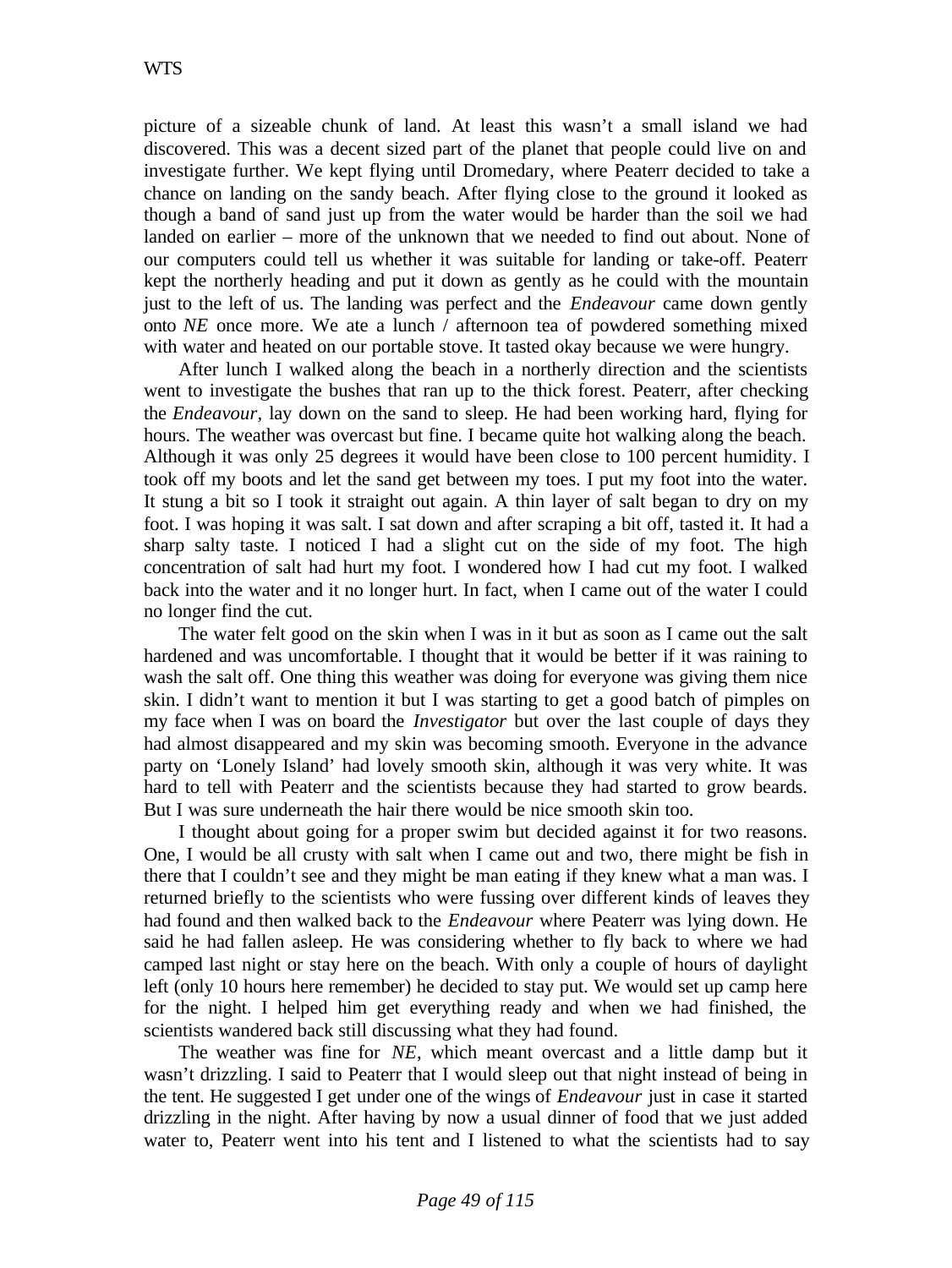about the leaves they had collected. They were saying that in this moist atmosphere plants had a tremendous opportunity to keep on growing. Some of the trees we had seen they estimated to be thousands of years old. Leaves could also grow many times larger than on Earth because there was no sun shining directly on them drying them out. In fact, they needed to be as big as they were in order to make the most of the light for photosynthesis.

These were plants they were talking about, but I wanted to know about animals and whether they thought there would be more than just the worms we had seen. One of them said he was sure there would be more discoveries made. He also said that going by the size of the plants, there could be large animals on this planet, probably much larger than on Earth. This was because they had more chance of living longer in this temperate climate. There could be animals like crocodiles growing 20 metres long. I asked them whether there could be dinosaurs and they said they couldn't rule out that possibility. At that moment I wondered about the footprint I thought I had seen. It was very large. Maybe it belonged to an animal like a person that was 150 years old and 3 metres tall. I didn't mention the footprint to them. It could have been my vivid imagination playing tricks on me.

I was getting tired and lay down on the ground sheet I had brought along. I was under the left wing of the *Endeavour*. I remembered camping with Mum, Dad and Sue back on Earth. Before going into our tent we used to lie next to a fire and look up at the stars. I wouldn't have been able to see any stars under this wing anyway but on *NE* you don't see stars because of the cloud, and there isn't a moon to see either. When night comes that is it – extreme darkness. I was glad we hadn't tried to go back to our other camping spot because we may not have made it before dark and it would have been difficult for Peaterr to land. In the dark we wouldn't have known where we were setting up camp either. Even with the lights we wouldn't have been able to see very far around us.

Lying there and having time to think I became less tired. I lay awake thinking of Mum, Dad and Sue. I had thought of them before this, but I felt alone now and I began to get homesick for them. I know it had only been a couple of days since leaving *Investigator* but we had done a lot in that time. I became very sad. What if something happened and I never saw them again. There were a lot of things that could happen and we would be all alone. We may never be found way out here. After a while I did fall asleep and didn't wake until it was light. I think it takes about five minutes here to go from light to dark at night and five minutes to change from dark to light in the morning.

Peaterr was already up and checking the *Endeavour*s' engines. When he saw me getting up he said he was sorry for waking me. I don't think he did wake me, I think I had just woken up by myself. He said we would have to get some fresh water soon not just for us to drink and add to our powder meals but for fuel. I still find it amazing that both hydrogen and oxygen, which the *Endeavour* uses for fuel, can be extracted from water. There is no pollution with these motors either. The *Endeavour*'s hydrogen motors are jets and very flexible. We could cruise around like we had been doing at 100 kilometres per hour or accelerate to Mach II if we wanted to.

The *Endeavour* is what they call a hybrid craft – truly subsonic, transonic and supersonic whenever it needs to be. Its wings can change from straight out and long with an aerofoil shape for subsonic flight to being shorter for transonic (able to go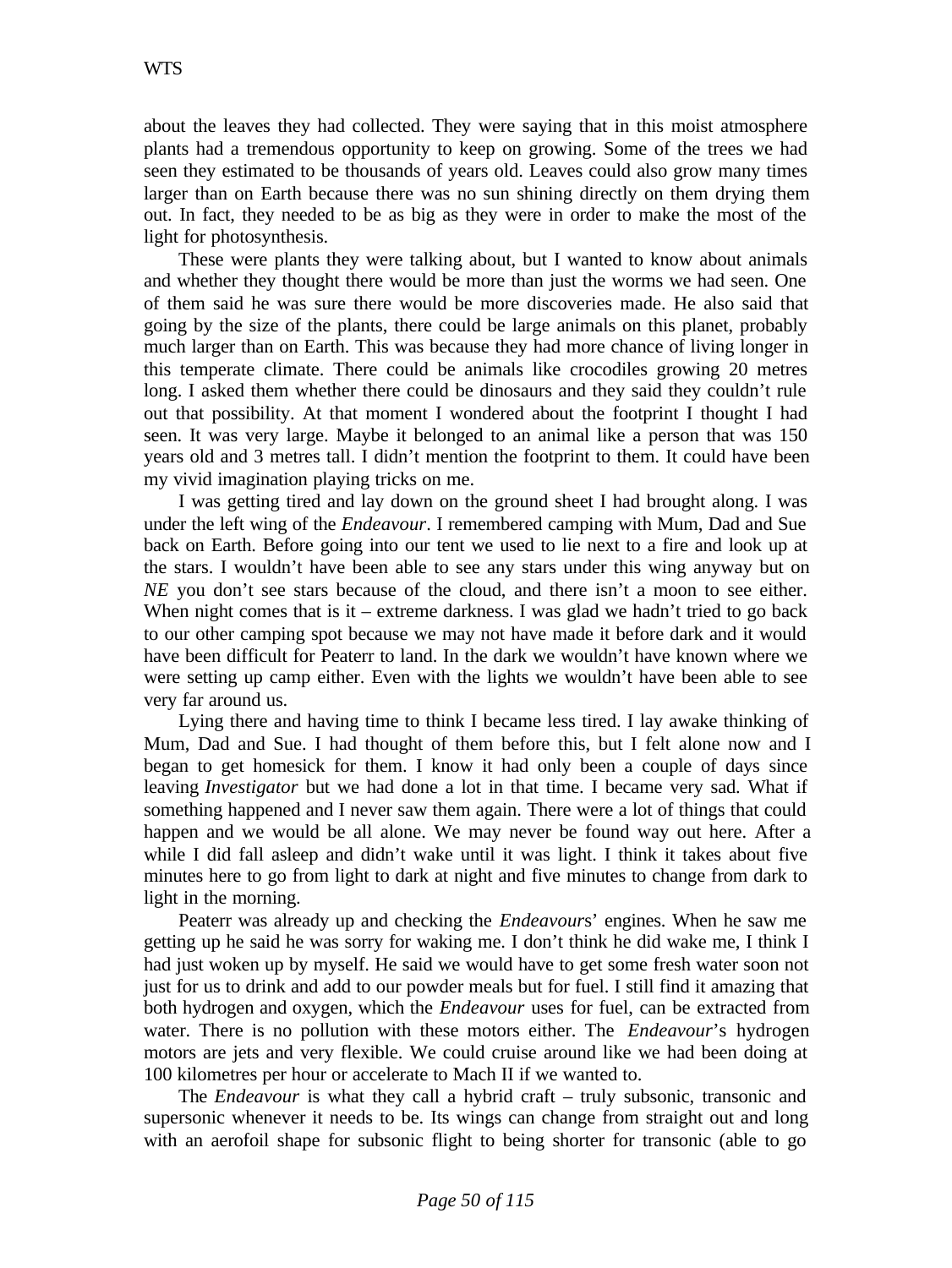faster than the speed of sound). Then they can shorten even more and take on a sharp leading edge to enable the craft to travel to Mach II (twice the speed of sound), which Peaterr said was twice 660 knots at sea level on Earth. He guessed it would be pretty similar here. He had also told me that the jet engines worked a lot more efficiently at altitude where the air was thinner. We had used a lot of fuel (water) over the last few days. I'd have to think about what a knot was. Peaterr's explanation that a knot was 6080 feet per hour didn't help one bit. What was a foot? He liked using archaic terms for things. He had read about all these measurements in history books.

After breakfast and packing up we had a team meeting. Because we had been flying slow and low over the last couple of days we hadn't covered much ground over the land mass we were on. It had been good to actually see the ground and get some idea of it but we hadn't come across anything really suited to starting up a settlement. We really didn't have much time to look around because resources were running out for the advance party. One of the scientists said we needed to find out whether any of the plants around were suitable as food. From what I had seen of the trees and plants I wouldn't have thought they'd be of much value at all. I also thought it strange to think that the scientists hadn't had a bit of a taste of the plants they found already. However, they said they had and they tasted about how you would expect them to taste. They were worried about tasting too many varieties in case one of them became sick and they couldn't identify which plant had caused the illness. I guess that would be a real problem for us and for that matter those on the island. The scientists thought there would be plenty more plants to discover.

Peaterr joined in at this point, suggesting we put in a few fast kilometres around the land we were on. We would fly high and fast and even though we would be in cloud, the computer would still get the coordinates and do the mapping. The computer readings could be evaluated afterwards. Vegetation levels would show up on the readings. The scientists wondered whether they should go along or not. Peaterr said it was up to them. If we did see something of interest we might be able to land and check it out, otherwise they would just be sitting in the plane the whole time. One scientist was thinking of going and then all of them were and then none. They said they had finished doing what they had to at that place. Peaterr suggested we fly them back to the flat land up north where they could have a better look around there over the day. We would again meet them before dark. Everything was agreed to. They would have lots to look at there and maybe find footprints. This was a scientist joke – about as good as they get. If Peaterr and I found anything worth seeing we could all visit that place tomorrow and check it out.

We took off, heading due north for our first landing point. We had no trouble finding it and landed safely. While the scientists were getting their gear out of the *Endeavour* Peaterr and I found a little stream with fresh water in it. It tasted sweet. We filled the water bottles and the fuel tanks for the flight. When we had finished doing this and were about to head off, Peaterr asked the scientists if they had taken enough food for themselves to eat that day. Although they had all the scientific instruments and things they wanted, they had completely forgotten to take some food. Peaterr organised food and water for us as well so it was in easy reach during our flight.

We took to the air once more, this time just Peaterr and myself. Peaterr flew due west. His idea was to travel across the country to the west coast and then either go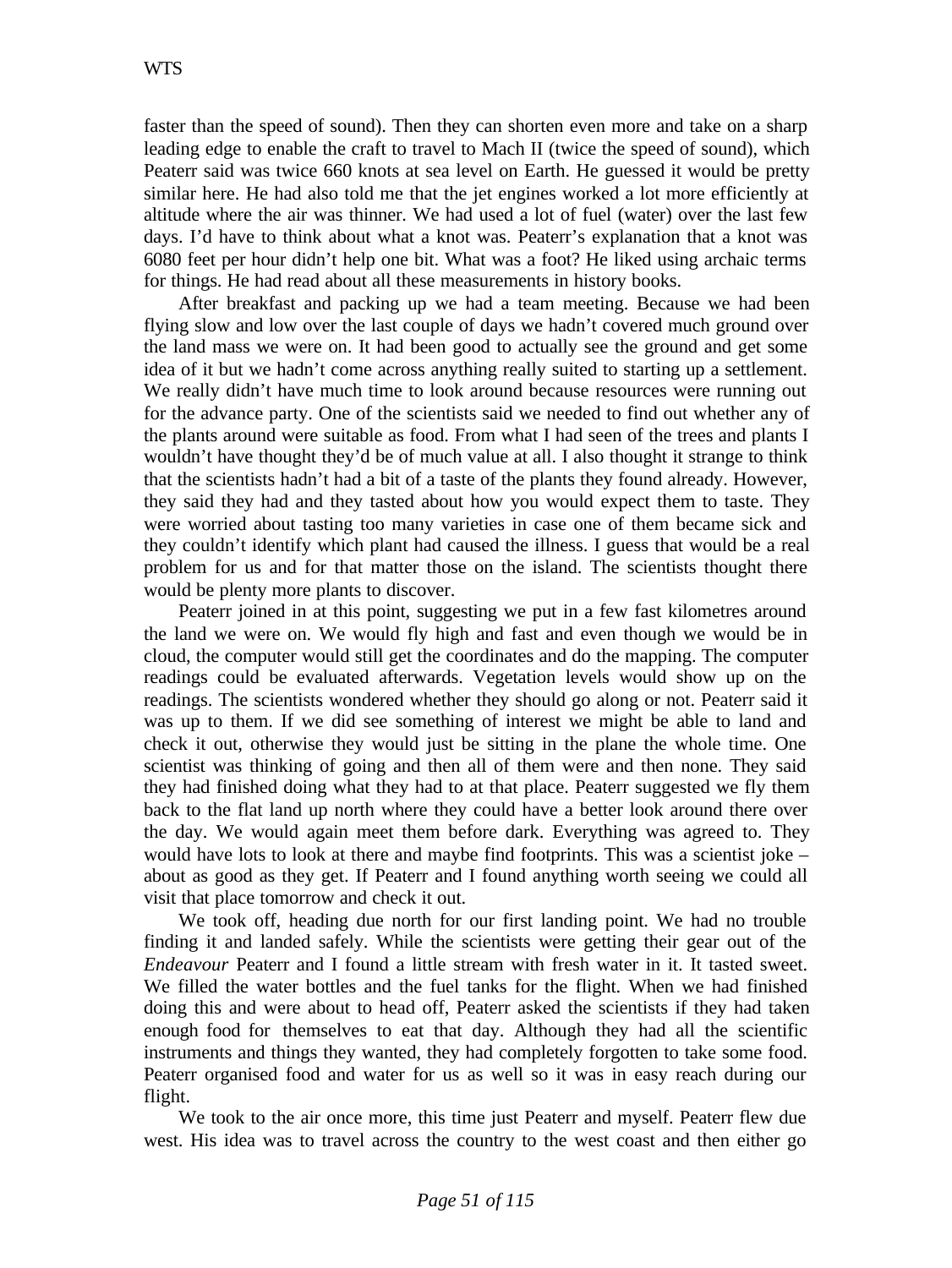north or south to get an idea of the extent of this land. We climbed to an altitude of 8,000 metres and a speed of 1,500kph (airspeed). My job was to keep an eye on computer readings. The important one was the height of the ground a few miles ahead of us. We weren't expecting mountains as high as 8,000 metres but wouldn't be surprised at what we might find. Peaterr said he'd give me a chance to do some flying that day but for a while there wouldn't be much work to do. Once the *Endeavour* was trimmed and had reached altitude and speed, Peaterr sat back. I kept my eye on the computer. Peaterr was watching the instruments, of course.

After an hour and a half I announced we were coming up on a coastline. Peaterr throttled back and commenced a descent. At last we came out under the cloud and could see more coastline and beach. This time the coast ran south east by north west and not due north / south like the eastern coast. We didn't know if we had crossed the middle of the country or were closer to the top or bottom of it. Peaterr decided to turn south this time. He gave me the controls and I turned to the south east to follow the coastline. We wanted to see a bit of the coast and seeing as we shouldn't hit any mountains if we remained a little over water, we could keep to 1,000 metres altitude. Peaterr would watch for anything unusual in front of us as we flew along. At 1,000 metres and seeing the water and land clearly I took the 'Endeavour up to 1,500kph once more. After trimming I was able to take my hands off the controls and the *Endeavour* was more or less flying itself. It had been great fun to fly her even for a short time. We cruised down the coast at speed.

Peaterr said he was worried we wouldn't find a better place to set up our city than the one the scientists were at. He hoped that the computers would come up with something better. I asked if the settlement had to be near the sea. He said that in the 'olden days', as he called them, the coast was important for sea travel and it was essential to build on a harbour, but with air travel we could set up anywhere there was water and a suitable place to grow food. So the coastline wasn't as important as it had been.

We were travelling down the coast just to get an impression of the size of this block of land. We flew for three hours, so we had come south about 4,500 kilometres without reaching the end of land. Peaterr decided we should take the *Endeavour* down. He said I could do that – not land her but get close to the coast. So I took the controls and throttled back letting the craft descend slowly as we went. Before long we were about 500 metres above the coast and the *Endeavour* was being buffeted about by wind gusts. This was the first sign of wind we had experienced. I looked at the outside air temperature and found it reading 5 degrees. This was a bit different from the 25 degree day temperatures we had experienced up north.

Instead of landing in the rain and wind and cold, we decided to eat while in the air. Peaterr plotted a course that would take us directly back to the scientists and still being in control of the *Endeavour* I took her up to 10,000 metres this time and turned onto the heading we needed. I pushed the throttle forward until we were doing 2,000kph and we remained at that speed and altitude while we both watched the terrain on the computer. After about an hour Peaterr had fallen asleep. I had to make sure I kept awake. It was reassuring in some ways that he trusted me to be in control enough to fall asleep. After another hour we were almost there. Peaterr was now awake and watching for unusual ground features. There had been a few large mountains underneath us at times.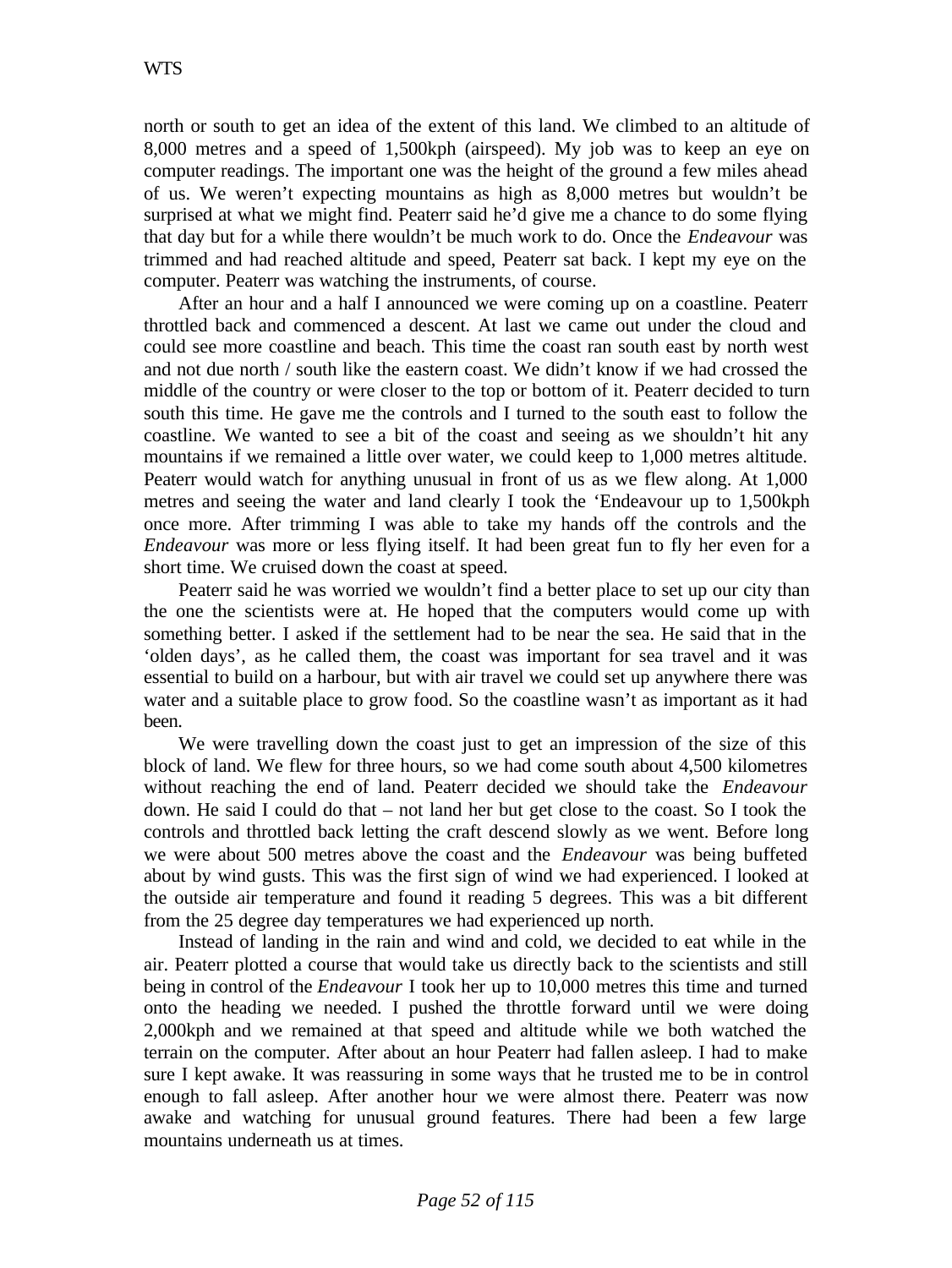It wasn't long and we were landing at the scientists' camp. All we could tell them about our day trip was that the further south we travelled, the colder and more windy it became – which was to be expected. And that this was a big country because we hadn't yet seen the end of it down south. One of the scientists said that in the tropics where we were, there wouldn't be much wind. He had been a bit concerned that without the moon and tides the oceans might become stagnant. But then said the planet was turning faster on its axis than the Earth which meant strong winds towards the poles. This would cause sea currents that would stir up the water, so there wouldn't be anything to worry about. There were a lot of things we didn't really know about *NE*.

While we were away the scientists had been tasting nearly everything around. They had ventured into the forest and tried different fruits they had found. Some of them were like the Earth's wild berries and tasted nice; other things were not so nice. This was a start. While Peaterr and I set up camp for the night with the remaining daylight available to us, two of the scientists went over the computer readings we had taken.

Just before dinner of powdered something that was really nutritious (but not that appetising), one of the scientists discovered a large area of land due west that appeared to be clear. He didn't know whether that meant a good place for a settlement or a barren wasteland, but it was something to think about. After dark Peaterr and I were just chatting about our flight and what we might do tomorrow, when another discovery was made on the computer. This time no one wanted to guess what it meant. There appeared to be an area about 1,000 kilometres south west of the other cleared area that had vegetation in perfect rows as if they had been planted. Who had planted them? Then they discovered more clearings and what looked like animal life. All this was speculation because it was hard to evaluate with the eye. Other tests would be needed.

The *Investigator* would be almost overhead at this time, so before going to bed Peaterr sent a message off to the captain attaching all the computer information we had gathered that day. He asked them to relay to the advance party that we would be investigating a clearing tomorrow that might be suitable for a permanent settlement. He didn't mention anything about the other things the scientist had seen. He wanted them to pick these up and make comments of their own. People aboard the *Investigator* would be working on the reading tomorrow. Peaterr asked for maps if possible.

When we woke next morning there was a message for Peaterr and attached to it maps of all the places we had passed over yesterday. The message said we had discovered animal life in many parts of the country and if the cleared area we would be looking at today was suitable for a settlement, to keep an eye out for some large and smaller animals. They had picked up some about 50 kilometres to the west of that area. No other details were given. I thought, at last something interesting! And I was beginning to think this country was boring. After breakfast we packed everything and took off. The scientists were not happy about me wanting to fly so Peaterr had to do this while they were on board. No hard feelings!

I did the navigating which was good practice for me. I could use the navigation computer to pinpoint exactly where we were. I also wrote some notes in the log. We travelled at relatively low speed so we could take a look around on our way. There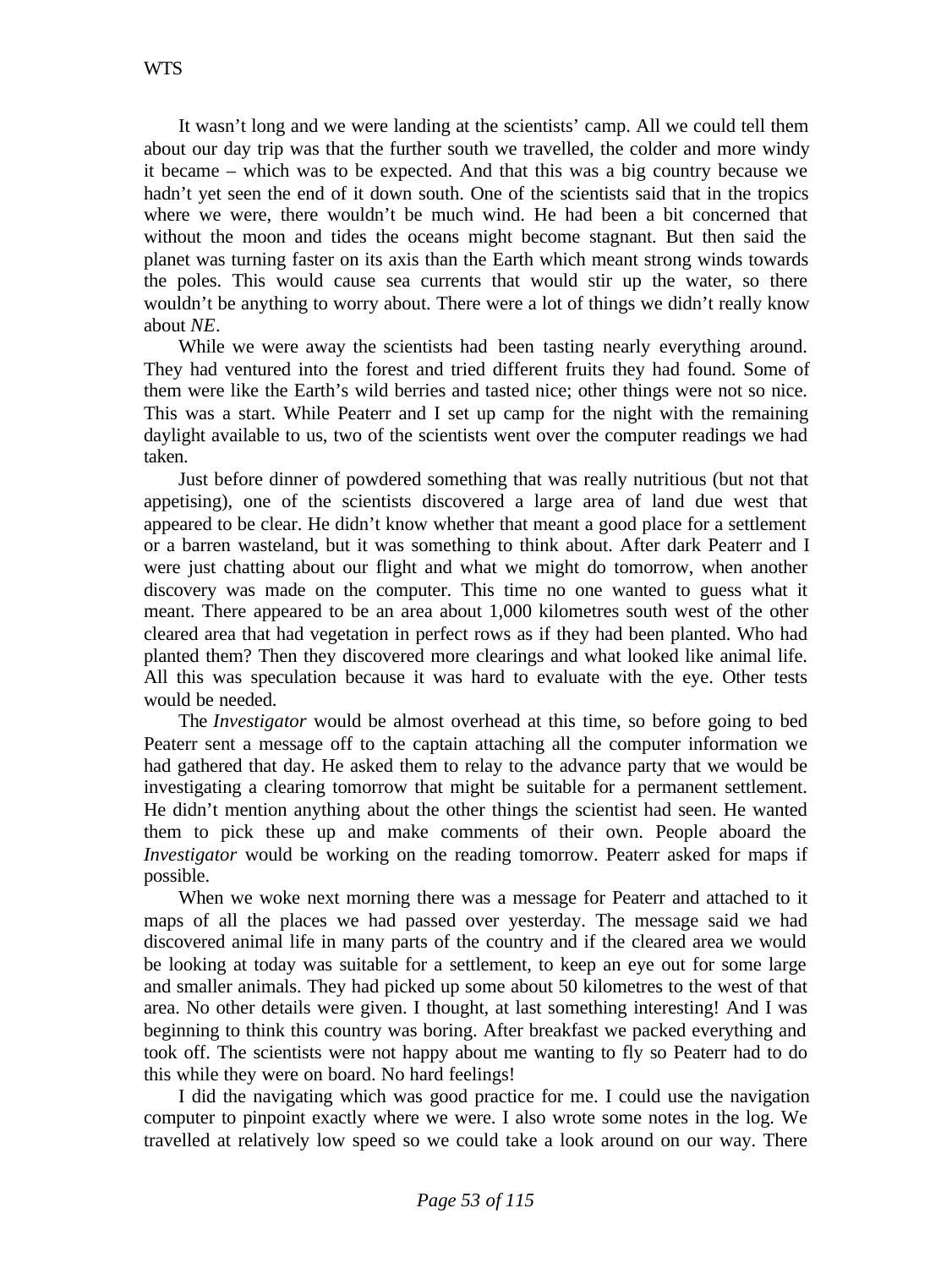was some really rough terrain with mountains sharper than I had ever seen on Earth. It looked as though the further we came in from the coast the higher and sharper the mountains were. I let Peaterr and the scientist know that we were only 10 minutes away from the clearing and the scientists looked intently out of the window. In 10 minutes we were over the clearing. It was between two mountain ranges by the look of it. It had a number of small rivers, though they looked more like creeks to the scientists. The grass looked similar to that of the area near the coast. I was looking out for animals but didn't see any. This land reminded me of the land around the Snowy Mountains in Australia and pictures I'd seen of Scotland. From this distance you might think it was cold down there but we knew differently. We knew it would be 25 degrees during the day and about 20 degrees during the night.

Peaterr looked for some hard ground to put down on. We would have about 6 hours to spend looking around the place today if my calculations were correct. Peaterr found an area not far away from the foothills to the west. He thought it wouldn't serve much purpose to land in the middle of the plain because we could already see what that was like. We wouldn't see what the vegetation and hills were like if we landed in the middle. The landing was very gentle, even though the soil was soft. Straight away the scientists liked the feel of the place. They said the soil would be excellent for growing vegetables. One of them started clearing and planting carrots straight off. I went down to one of the creeks that were scattered throughout the plain. Peaterr and I collected water for the *Endeavour* when I announced it to be sweet tasting and fresh. It was just starting to drizzle when we got back to the craft. We put on our plastic coats and I headed off to follow one of the creeks. Peaterr said he would do some maintenance on the *Endeavour* and while one of the scientists was planting, the other two were just about out of sight in the foothills.

It was a great place to be and much better than the other flat area we had discovered. This was a big expanse and the ground was not swampy but solid. We could build here I thought and the views of the mountains and streams were all around. Everyone would have a great view from their house.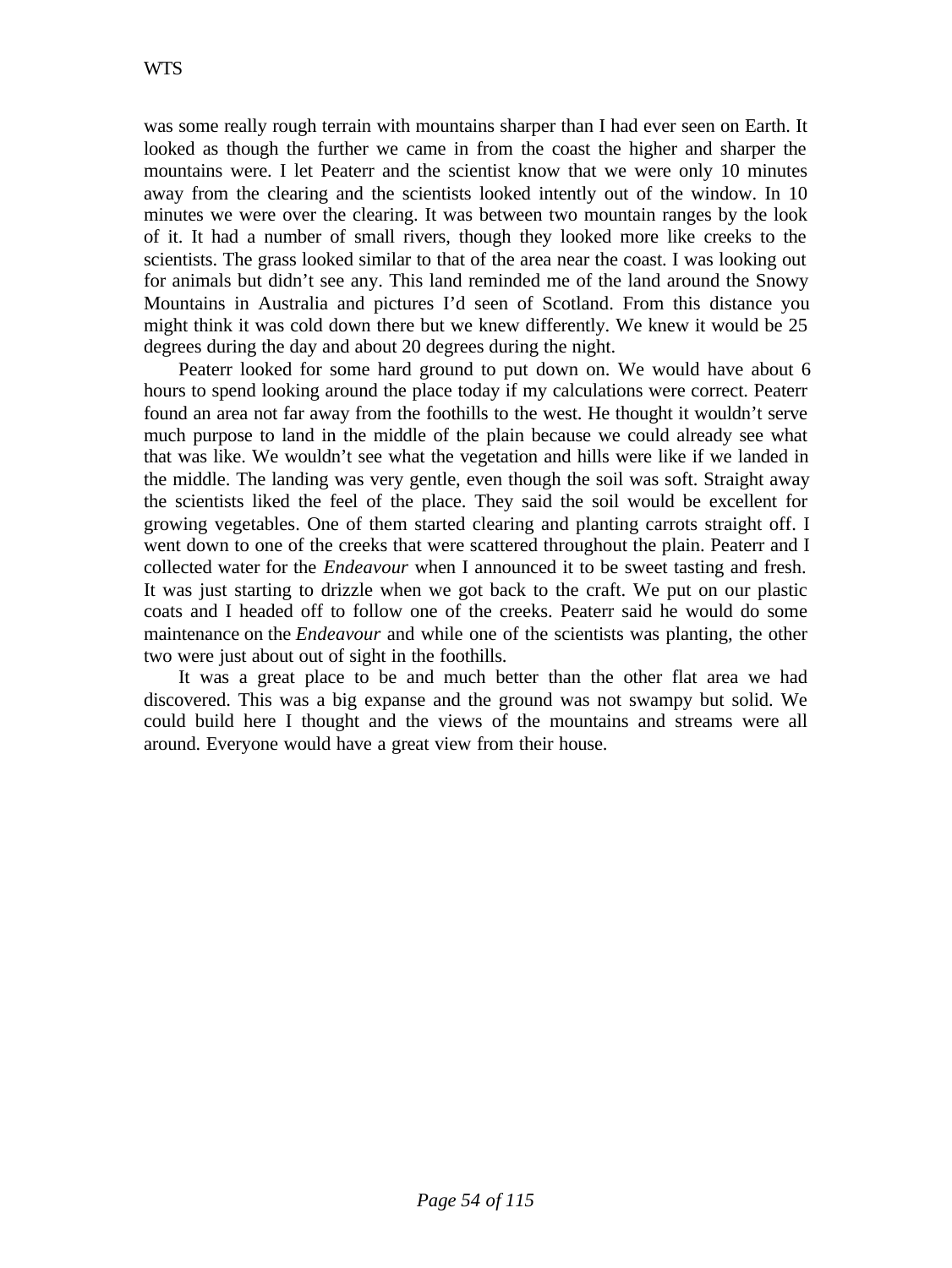### **Chapter 13 That's settled then, we'll take it!**

Even though it was drizzling, none of the scientists came back to get a coat. They were intent on investigating. So was I. As I walked along one of the creeks, one ranging from 3 to 5 metres wide, I thought about what one of the scientists had said about looking with a different eye. If I was looking for earthly animals and fish I might miss seeing an *NE* animal or fish. I sat down on the edge of the stream and looked into it. After about 10 minutes I began to see movement in the water that didn't appear to be caused by the current. Then I saw shapes. The light occasionally hit the side of what did look like a fish. There were fish in these streams; wellcamouflaged fish, even harder to see than the worms the scientists had seen, even though they were big and juicy looking. I wondered how I would catch *NE* fish. Were they like earthly fish caught with bate and hook? What did they eat? Was I imagining things? I closed my eyes and opened them again. They were still there, facing the light current of the stream and moving only slightly to keep their position. They reminded me of large trout but fatter. I think they would be grey or green on top and probably light green along their sides. They fitted into the environment very well.

I was thinking of going back to Peaterr and shouting out to the scientists that I had found fish, but this might have had the same effect as the footprint the other day. I had to try and at least catch one of these, but how? I didn't have a fishing line on me although there were some in the *Endeavour*. But how could I go back and get one without showing my excitement? I took off my boots and put my foot in the cool stream. We hadn't expected it to be cool after the water at the beach but it was cool and refreshing. Peaterr and I had noticed this when collecting it earlier. I was in the water almost up to my knees. The fish moved away from where I was standing, but were only about 60 centimetres from me. I thought what I was about to do was so stupid, but I had to give it a go. I put my hands under the water and about 30 centimetres from the fish closest to me. Then slowly put my hand under it and lifted it slightly. I was expecting the fish to move and for me to fall into the water headfirst but instead, I had hold of the fish in both hands. Both hands under it I lifted it clean out of the water.

Just like an earthly fish it started to struggle and fight when taken out of the water. I quickly propelled it behind me so it landed on the edge of the stream and didn't drop back into the water. My reflexes were better than I thought. How could anyone catch a fish that way? There it was, flapping its tail and with its mouth gasping for air. This was a fat and heavy fish and without it struggling, it would have been invisible in the green grass. Its colour seemed to take on that of its surroundings. How many other things hadn't we seen here? How many were even better camouflaged than this fish? Now I had something to show everyone. I got up on the bank and shaking with excitement put my boots back on. I stood up and picked up my fish, which was now still, and carried it back to the *Endeavour*. Peaterr was lying on the ground lifted up by his elbows and looking around as I walked to him. He saw me and didn't say a thing. He could see what I had in my hands. I put it down beside him. "The first catch on *NE*." I told him.

"How did you do it?" He asked.

"I just caught it with my bare hands." I replied.

"You sure you didn't just find it like this? It looks pretty dead."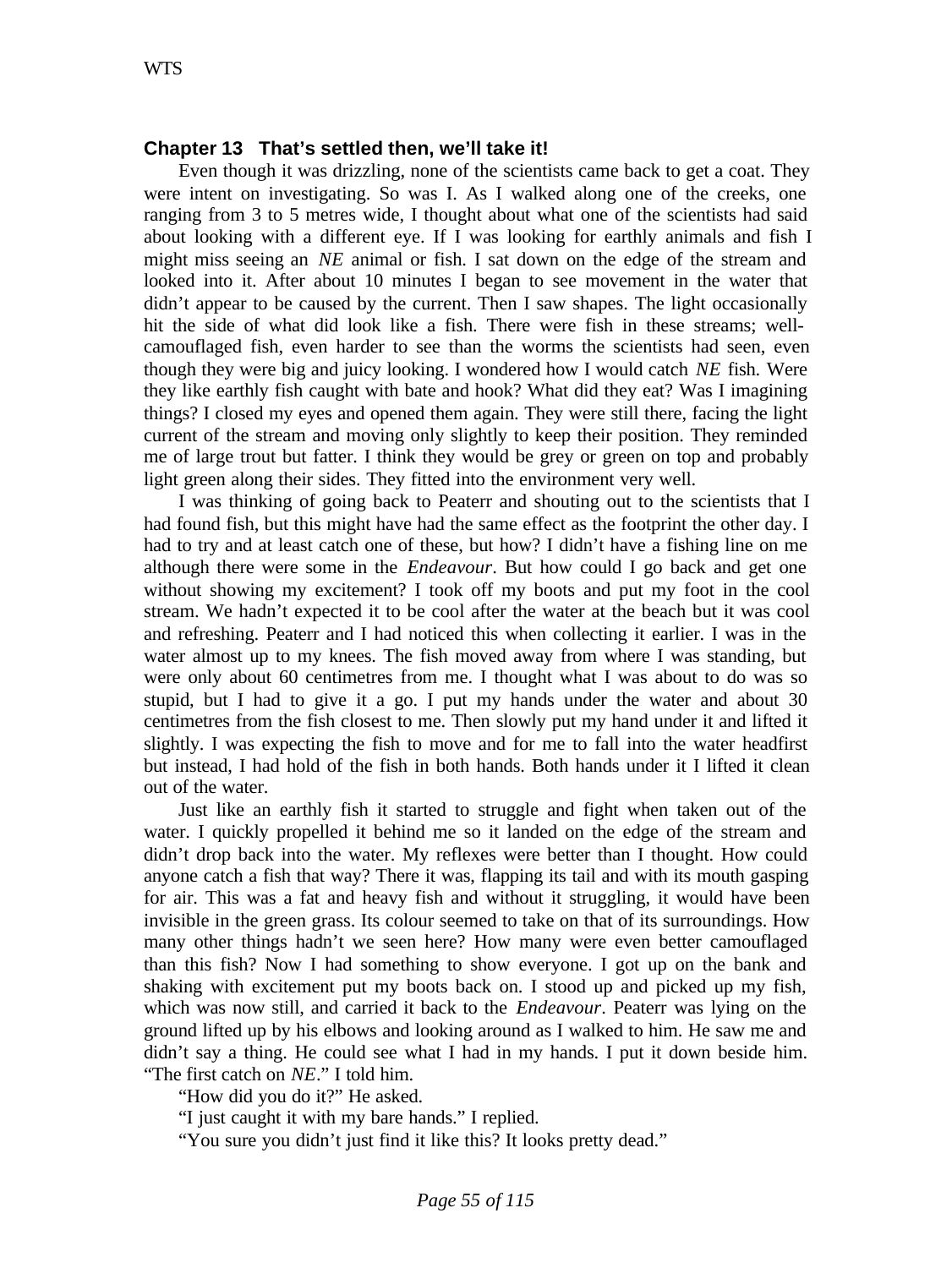And just as he spoke the fish moved, I think for its last time. This made Peaterr jump.

He said, "I wonder what *NE* fish taste like? Let's see?"

 The stove was out and everything else we needed to cook this fish. While Peaterr got the pan ready with some oil I put the fish on a plate and with knife poised to fillet it I just stood looking at it.

"What are you doing?" asked Peaterr. "Give it here!"

I couldn't bring myself to cut this fish up, not that I had ever filleted a fish before anyway. Peaterr put the knife into the flesh behind the fish's head and cut along it. A perfectly white fleshy fillet came off in his hand. He turned the fish over and did the same to the other side. But what was left was very different from an earthly fish. What was left besides the head was a curved rubbery structure, the shape of a cuttlefish shell. It looked like cartilage: like that of a shark. I had a good look at it, or through it, because in the light you could see through it, at all the insides of the fish. These fillets were perfect with no bones in them. Another thing about these fish was their skin pulled off quite easily and mostly in one piece. How perfect, no bones and no scales to contend with, just a neat package of insides, inside a cartilage covering.

Peaterr had the fish cooked in the time it took me to look at its remains. He handed me a plate with one of the fillets and a fork. We sat down to feast. The flesh of the fish was a perfect texture and tasted clean and sweet like the water it had been in. It was quite a meal. Between us, I think we ate at least a kilogram. Peaterr couldn't believe its taste nor could I. But after having it I wondered whether we should have both eaten it. What if it had been harmful? We could have both died and the scientists would have been left to their own devices out here in the wilderness and not able to get back to civilisation. Anyway, after eating it I felt great and so did Peaterr. We had a full stomach from some real food, much tastier than our powdered meals.

After about 10 minutes of talking about how good the fish was and that we hadn't had any ill effects from it, we realised what a silly thing we had done. We had wondered whether it was all right to eat the plants, which were less likely to cause trouble than a new type of fish and yet we ignored our own warnings. We had been so hungry for real food. What would we tell the scientists?

 About half an hour after we had eaten they showed up. On the way, the two scientists who had walked into the distance had brought back the third one who had been planting carrots. They announced they were very hungry after their adventures of drawing and classifying new vegetation. They had tasted some of the nicest greens they had ever had. As they were telling us, one of them noticed the remains of the fish.

"What is this?" He asked surprised.

"Just a fish, Kaavan caught and that we ate while you were away."

The three of them stared in amazement. I asked them if they wanted me to catch a couple for them to eat. They poked at the remains and looked at it in the light and dissected every part of it with a sharp knife. They didn't answer me for about 5 minutes.

Then one said, "And you ate one of these fish?"

"Well yes we did," said Peaterr. "Kaavan brought it along and we were so hungry that we didn't think about the consequences. But please don't go on about this being a silly thing to do. We both realise that now and you would be wasting your time."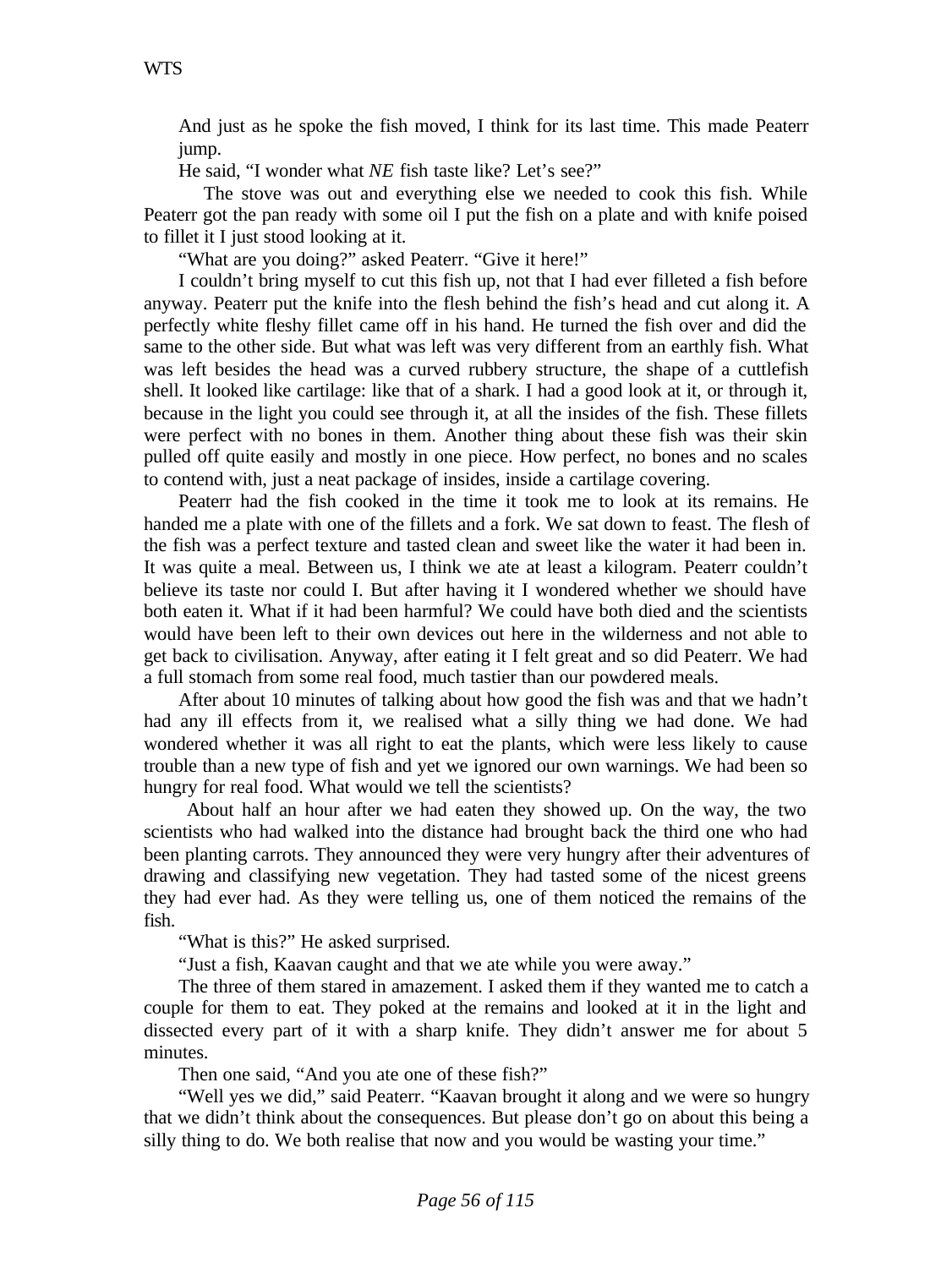"How are you both feeling?" Another said, showing concern.

I said, "Fine. Do you want me to catch a couple for you?"

"Yes please, so we can conduct some stringent tests before even considering eating any of it. How did it taste?"

"Great," I replied.

"I really hope they are fit to eat. I'm so hungry I could eat a horse," said one of them.

I spent the remainder of daylight hours catching three of the fish's mates. They were a bit harder for me to get this time, but a lot easier than they would have been on Earth. The scientists were with me on the bank of the stream. This probably made it a little harder for me to concentrate. But they carried out their tests and had their meal and were full before they carried on their work of dissecting the remaining fish and drawing what they saw. They liked to draw things because it gave them the impression of what they saw and not just its look. They also took photographs, which were down loaded onto the computer for everyone to see later.

Peaterr called the *Investigator* with our news. They told him they hadn't been able to get through to the advance party the night before, but would pass on our findings to them. He said we would remain where we were and hoped they were in a position to come over to the clearing tomorrow. The *Investigator* would send them a map.

 The next day we remained on the plain waiting for some news from the advance party. Peaterr had us mark out a landing place for the *Tom Thumb*. Of course, this craft only needed enough area to put down on. Just after daybreak Peaterr and I walked about 3 kilometres to the centre of the plain where we placed some luminous markers to show the captain of the *Tom Thumb* where to land. The centre of the plain would be the best place to start the settlement because it gave plenty of room to spread out from. Flying over the plain the day before we could see the whole area had rich soil and a good source of water. It was 10 kilometres at the longest point and 5 kilometres at the widest point. It was almost a rectangle, flanked on two sides by mountain ranges running north / south. If anything should come onto this land the settlement would see it in plenty of time to react. It didn't look like anything would be able to come over from the east or west but could from the north and south. In some ways it was good to know that the animals spotted by the computer were west of here.

After setting the markers for the *Tom Thumb* we walked back to the *Endeavour*. We were having some breakfast with the scientists when we heard a strange squawking noise from the western mountains. It was an eerie sound, like the shouting of cockatoos but 10 times louder. It then occurred to me that this was a big thing missing on this land, birds that is – we hadn't seen any in all the time we had been here. We all stared towards the mountains but could see nothing. After a short while the noise was almost deafening and coming closer to us. Still staring at the mountains, we all saw flashes of something across the rock. There was something in the air but they were invisible to us, that is, until they flew down towards the green grass. To me the noise level was quite frightening, but we didn't really have much time to think about it before giant birds began landing along the streams to drink. They looked like large cockatoos but 4 or 5 times the size. There were hundreds of them landing now, turning the banks of the streams white. They had been perfectly camouflaged against the misty white sky, but against the green of the plain grasses they stood out like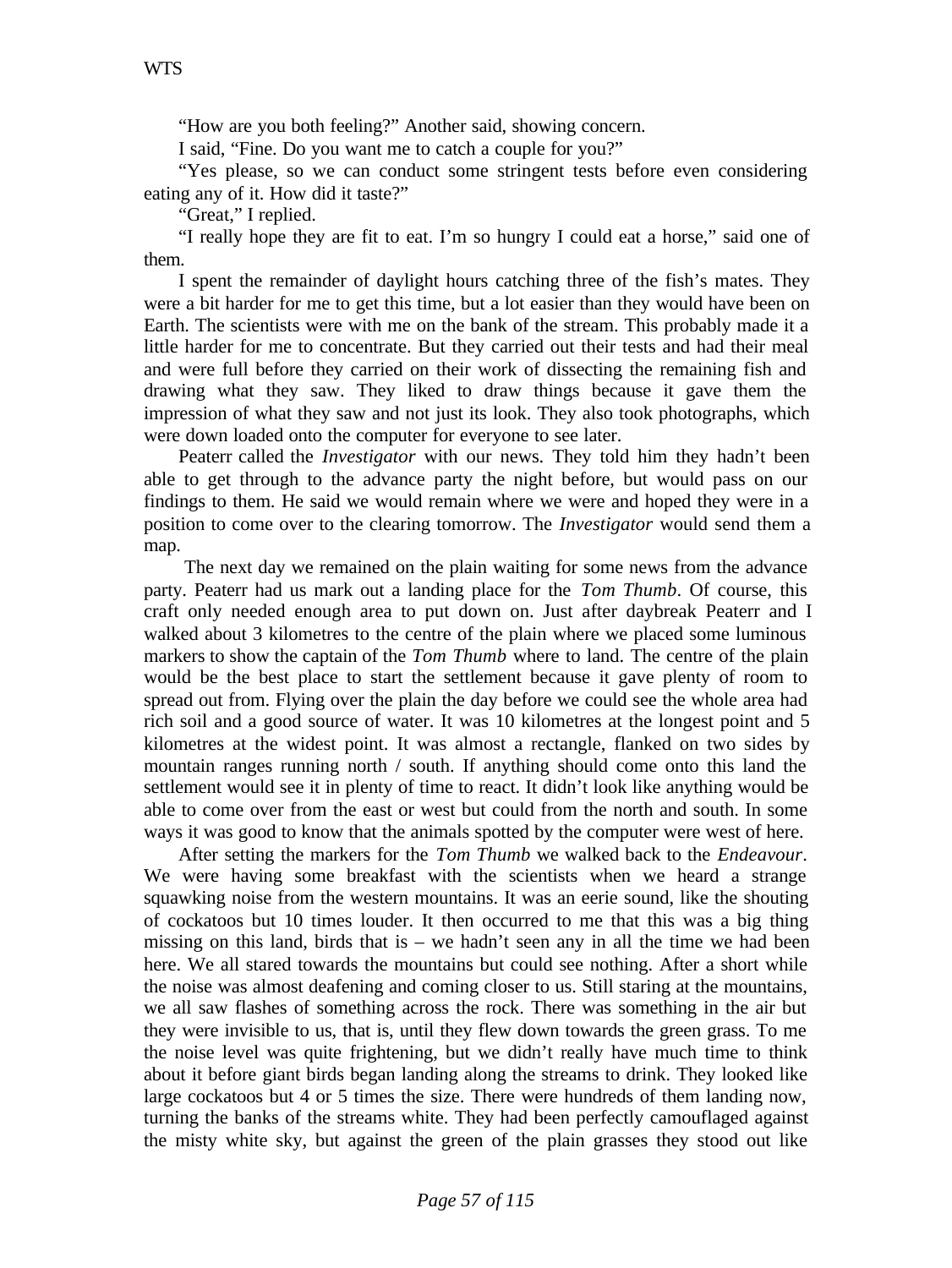billiard balls on a pool table. They were so big and fat and noisy. Even though none of them was close to us they would have been about half the size of a person.

After watching them for half an hour, they took to the air again and screeched their way back towards the mountains until we no longer saw or heard from them. The scientists agreed this would be something the new settlers would have to get used to every morning. Obviously this was a good place for birds to have an early morning drink.

We spent the remainder of the morning looking around further. The scientists discovered a small animal about the size of a rat but thinner, which lived in the grasses near the streams. Like all the animals so far, they were difficult to see in their own environment because they were the same colour as the grass. It was only through the slightest movement that the scientists could detect them. The best way to see the animals on this planet is to sit and observe anything unusual, a movement, a colour change, a noise, but it was very difficult. The scientists set up a trap for one of these creatures.

I sat on the bank of a stream and tried to train my eyes to see new things. After a while I noticed a slight change in the grass, instead of just leaves there were small flowers appearing, the same colour as the leaves but a different shape, of course. At lunchtime we compared notes with each other on what we had discovered. Peaterr at the edge of the plain in a wooded area, had caught a glimpse of an animal about the size of a dog. It was dark and only left a shadow as it walked through the timber. He said at no time had it wandered onto the plain. The scientists discovered about 10 different types and sizes of small creatures like the green one they had seen earlier. I told them about the grass flowers and how I had to sit and look really hard to observe them. They said that the whole place, which looked devoid of animals yesterday, was really teaming with life. After lunch the scientists visited their little trap they had set up but nothing was inside it.

Peaterr decided to stay with the *Endeavour,* keeping a listening watch on the radio for any news of the *Investigator* or the *Tom Thumb*. I caught some fish for tea and was filleting them when a call came announcing that the *Tom Thumb*, after its occupants had spent the morning packing, was on its way to the plain. This was good news. We would have more people to talk to soon. They had just taken off and were able to get through to us on the radio now they had some altitude. We packed our things into the *Endeavour* because it would be best if we were closer to the *Tom Thumb* when it landed. While in the air we circled the whole plain once again and then made a wider circle to have a good look at our surroundings further afield.

The southern end of the plain was wider than the northern end and although the streams came from the east and west mountain ranges, they all turned and headed in a northerly direction. There must be a slight down hill slope from south to north. The northern end of the plain was very swampy because the streams came together in a few places before going through a narrow opening. I guess if anything was to get into the plain it would have to do it from the south where it was more open and the ground harder. The mountain ranges on both sides were at least 5 kilometres wide and the sharpness of the peaks would prevent most animals that we have on Earth getting over them in a hurry. I don't know why I was thinking about an invasion, but the thought of large animals not too far away had me worried.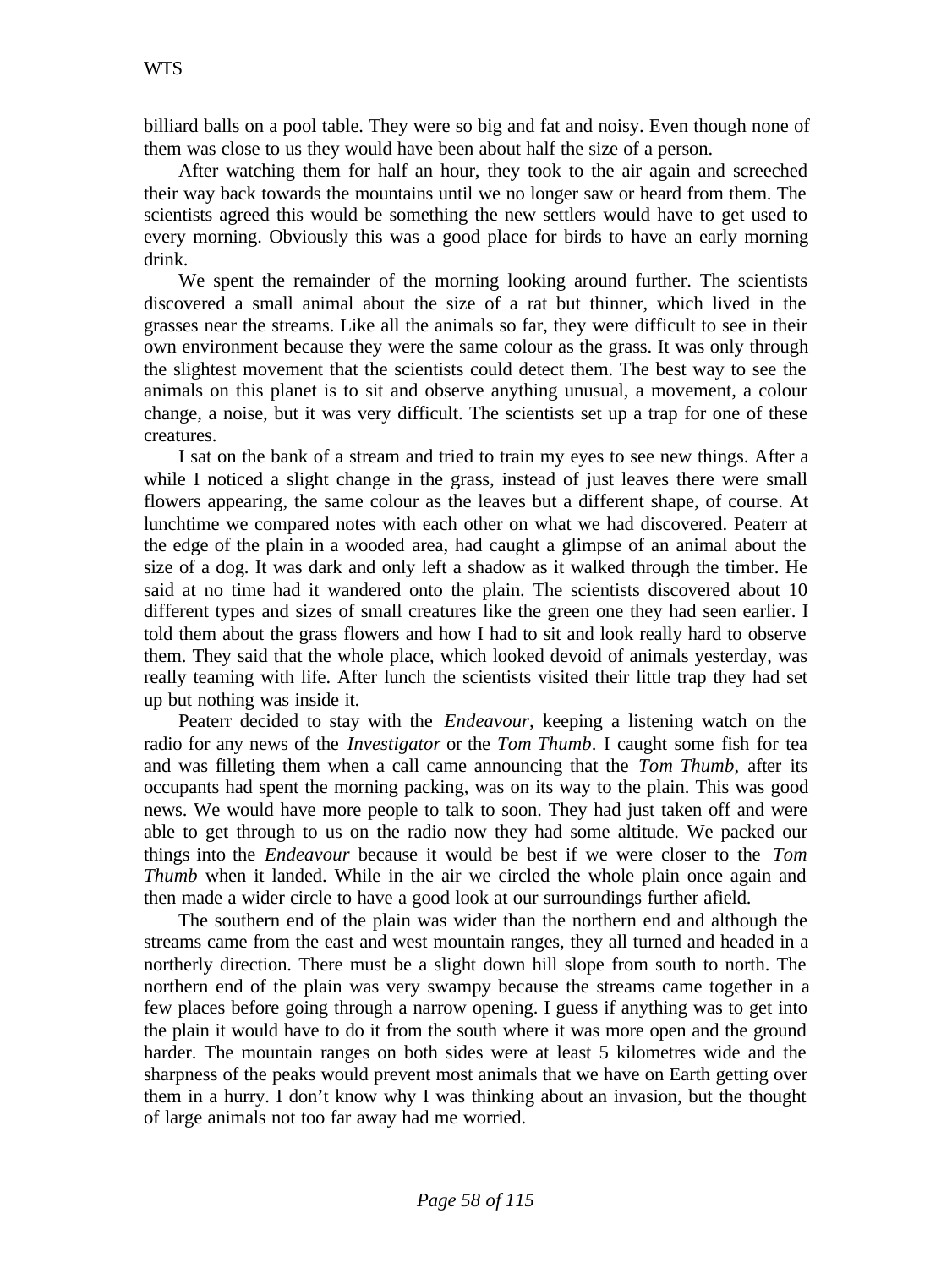Peaterr took the *Endeavour* over to the west to look for the animals that the *Investigator* team had picked up from our computers. We could see nothing but trees in that direction. After spreading the wings of the *Endeavour,* Peaterr put the craft down in the middle of the plain not far from the markings we had made that morning.

We had an early dinner and waited for the *Tom Thumb*. The scientists and I had collected fish for every-ones' dinner. We saw the craft fly over the hills from the east. It was great to see it appear and put down between the markers. We hurried out to see our visitors. There was a lot of shaking hands and discussion going on. There were no children in the advance party, which was mainly made up of men and a few women. Their work would now concentrate on planning how best to set up buildings. They would need to set put a few more permanent ones before the others aboard the *Investigator* started coming to the surface of the planet. These buildings would serve the team here and serve as recreational or community centres later on. But first we cooked up some fish for all, except a couple who were vegetarian. Everyone who had fish thought it was the best tasting they had ever had. This might have been true or it might have been because they had been living on powder for what seemed like a long time.

Most people talked till late at night. Next morning everyone was up and doing the job they had come to do. I watched while some were surveying and others unpacking the geodesic dome structures. The *Tom Thumb* was much larger than the *Endeavour,* but didn't appear to be large enough to have held all the construction gear they were getting out of it. There were masses of materials. The surveyors congratulated Peaterr and the scientists for coming up with such a good spot to settle. They were very impressed with it. They couldn't have asked for better and some said it was a far cry from what they had been used to on the island.

Peaterr now had to decide what we should do next. This was only the first part in our process, finding a place to settle. The exploring was about to start in earnest now. We remained with the advance party for a few days, giving us enough time to see one of the geodesic domes completed. These structures are made by linking, in this case, triangle shapes together to form a dome, which not only acts as a roof but goes down to the ground and can be used for anything from a house to a large community centre, depending on its size of course. In this case the dome made a large building to house all the advance party. Each triangle had a piece of 'Plasglass' (made from a combination of glass and polymer resins) inside it, so that when the structure was completed it kept the elements out. The glass was self-cleaning and would work very well on *NE* because it was always drizzling here.

We headed off very early one morning after packing supplies of fish in our freezer. This time we were going to circumnavigate the land mass. After flying due west to the coast once more we turned north west and followed the beaches. We remained low to see if we could see any forms of life we could investigate or any vegetation that might be agreeable for people to eat. The scientist who planted the carrots on the plain was very happy because before we left, leaves were shooting up through the Earth. They were taking less time to grow than they would on Earth. His only concern was that the little green animals might eat them before they were ready to be eaten by the advance party. Before leaving the plain we had had a naming ceremony. It was officially called *Pleasant* because so many people, after seeing it, had said, 'This is pleasant'. So *Pleasant* it was. I thought it was good not to name the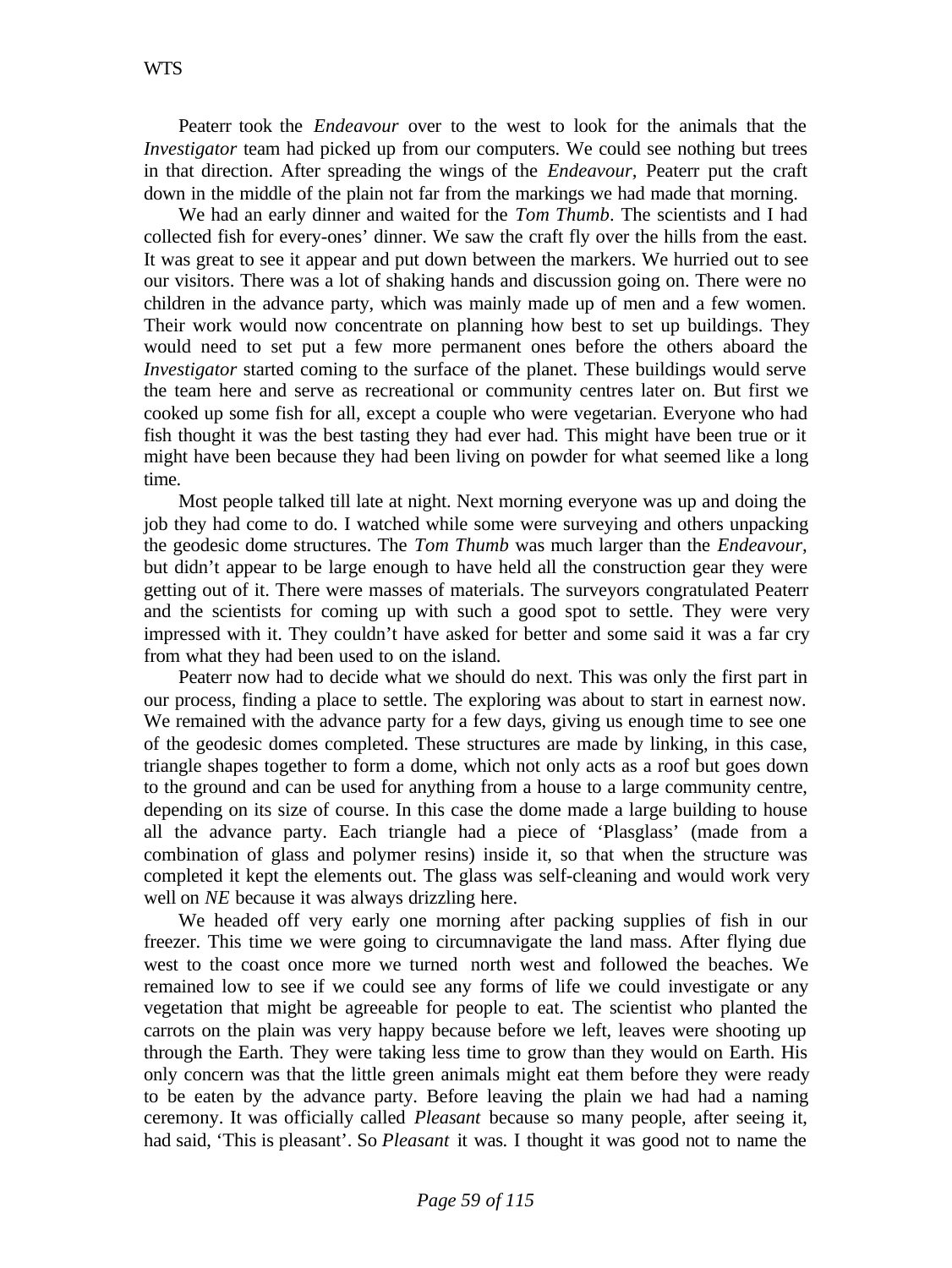first settlement after a person. It was much better to tell people aboard the *Investigator* they would be coming to a place called *Pleasant*. The name carried good vibes. On take-off we circled *Pleasant* as we always did before fixing a heading. I looked down on the dome, which had the world flag on its mast. This place was beginning to look, as well as, feel more like home, except the flag was just hanging down. I wondered if it would ever fly properly here because there was very little wind to speak of. People might never actually get to see the world flag with its blue and white Earth in the centre of a darker blue sky.

We travelled along what appeared to be endless coast for about a thousand kilometres, then it changed direction to the northeast. Peaterr changed course to follow it and remained below cloud so we could observe the coast first hand. We were flying at around 1,000kph and had been in the air for about an hour and a half. After another half an hour we were turning east and it looked like we had reached the top of the land mass. The advance party couldn't complain about being on a small island now. This was a huge chunk of land.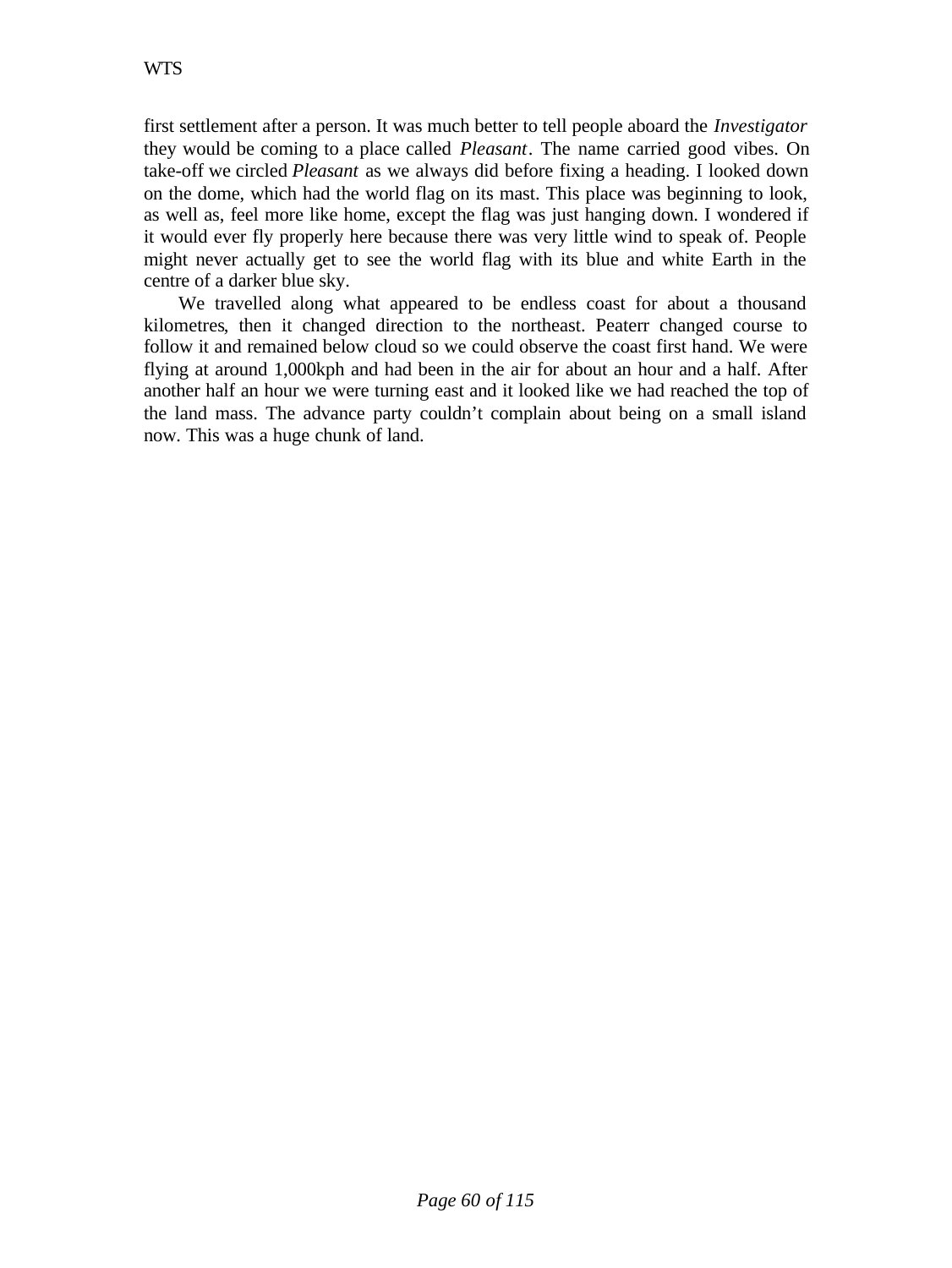## **Chapter 14 City limits**

We hadn't heard from the scientists for a while and I thought they had fallen asleep so I turned around and saw them staring glazed eyed at the land below. Peaterr told them I was going to take over the flying for a while. They mumbled about it so Peaterr said.

"What if something happens to me? How will you get back to *Pleasant*? I want Kaavan to keep his hours up so he will be safe to fly. So as captain I am overruling anything you have to say on the matter."

After a few seconds the mumbling stopped and Peaterr handed the controls over to me. We flew on for another 15 minutes without seeing anything unusual, and then on the horizon I could see a difference in the land formation. The sandy beaches were still there but further inland was a flat area, not the usual timbered area leading up to mountains. Peaterr said for me to throttle back. I washed off speed until we were flying at 100kph. Even at this distance we could see trees that had been planted at regular intervals. There were even larger areas planted with crops unfamiliar to us. There were acres and acres of these in the distance and as we approached we saw what looked like farm machinery and people. I rubbed my eyes but it didn't erase the picture.

One of the scientists said, "That looks like an orchard down there".

We flew over the top of a farmhouse at the height of 200 metres.

People were working in the fields and I could see them waving to us. Further on there was a clearing. Peaterr tried getting in touch with the *Endeavour* but without success, so he tried the *Tom Thumb* and only receives static in return. I made the craft climb to 8,000 metres and Peaterr tried the *Tom Thumb* once more. He received an answer this time. Giving our position he told them what we were seeing and that we were going to investigate further. I washed off height until we were again below the cloud and flying across an enormous expanse of farmland. Peaterr said for me to find where the 'people' were waving and to put down near them. We were over the clearing now and 'people' were looking up at us as I put the craft down. This was the first time I had landed the *Endeavour*. I probably came in a bit fast and used up more of the field than Peaterr would have liked but we were down and safely. I felt good about such a smooth landing and the scientists, not knowing the critical points Peaterr knew about landing, thought it was a good one. In fact, one of them tapped me on the shoulder as I was getting out of the craft and said, "Well done!"

We all got out of the *Endeavour* and waited for something or someone to show up, and before long we could see a tractor coming towards us. It didn't make any noise so I had no idea how it was being propelled. It was towing a flat-bed trailer and on it there was just one person, the driver, sitting up front.

As he stopped close to us he said, "Good morning, gentlemen," extending his hand to one of the scientists who shook it.

The man, and I say man because that was what he looked like, remained on the tractor. We were dumbfounded when he spoke because it was in English.

"My name is James and I am very pleased to meet you all."

He then stepped off the tractor and shook hands with all of us and as he did he said our names. I was astounded that he knew our names but glad I didn't have to do any introductions because I straightaway felt embarrassed that I didn't know the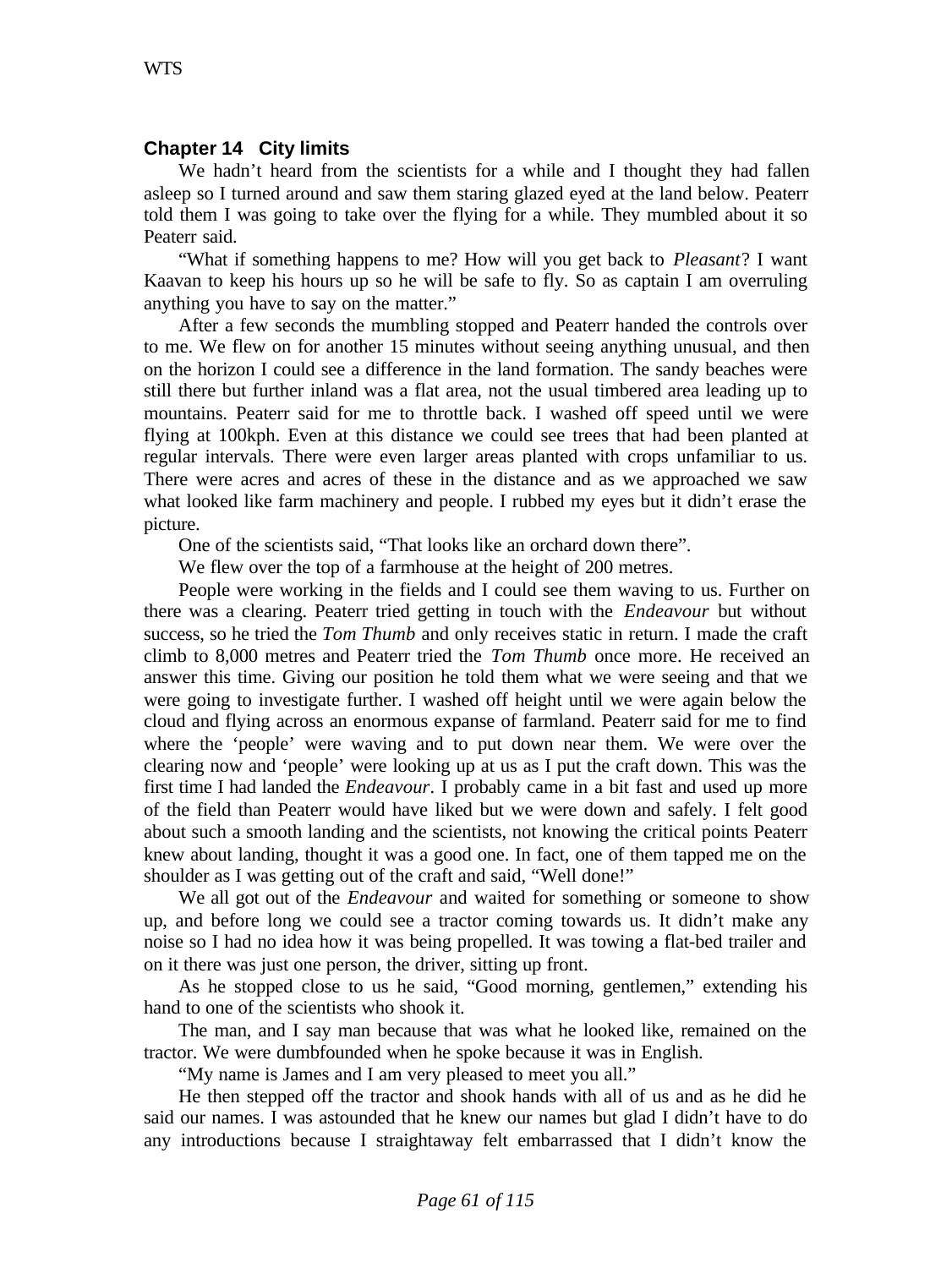names of the scientists. I actually felt ashamed I hadn't learned their names before this. But this man knew us.

"Come up to the house!" he said. "Leave everything. We'll walk so your legs have some exercise after being cooped up in that craft for so long."

Apart from saying hello to him we just did as he said and walked along till we came to a slight rise and walked up to his house. It was a house similar to farmhouses in Australia or other parts of the world for that matter. We were introduced to a lady who even we could work out was James' wife and sat down to a warm drink that was very nice. We were given some delicious food to eat, which resembled cakes. I couldn't describe the taste to you because of their uniqueness but they tasted something like tropical fruitcakes. Both the man and his wife had grey hair and looked to be old, like 50 years of age. They sat with us and asked where we came from and where we were going. Peaterr bumbled along with some of our story and when there was a break I said a few words and so did the scientists. They both said they were very pleased to have us with them. Peaterr couldn't help himself and asked what we all wanted to know,

"How do you know our names?"

James replied, "We know something of you through your communications and I know you would like to learn more about us. I will answer anything you ask and it will always be the truth and you will always get the truth from anyone else you find here in this part of *AZ*. Sorry Kaavan, the name of our planet isn't *NE*, but *AZ*. (pronounced Az). We would be very happy for you to stay with us for as long as you like."

I wondered if he could be the 'Wizard of *AZ*'. I wasn't game to say anything and was even afraid of thinking it because he might have been able to read minds. Peaterr told them there were others south of there and they nodded their heads. They already knew this because they had somehow monitored our radio calls. They also knew how many of us were aboard the *Investigator*.

James continued, "How about spending the rest of the day looking around and talking to people and getting to know more about this part of *AZ*? This evening after dinner we will talk again. Feel free to wander anywhere you please."

My first wander was to their bathroom.

During the afternoon we stuck together and walked amongst the fruit trees. Every tree was perfect and so was its fruit. Some people were picking and packing fruit into containers. We walked up to a nice looking girl about 20 years old. Peaterr introduced himself and the rest of us to her. She gave us her welcome and asked if we wanted a piece of fruit to eat. She handed each one of us something resembling a plum. It tasted a little like a plum and a little like an apple with a bit of banana thrown in. She said she would see us at dinnertime. I asked her how she knew English so well and she said she didn't understand my question. She only knew what she spoke was language and said everyone could understand that.

As we walked on, one of the scientists, John is his name, said that maybe what we were hearing and seeing was what we wanted to hear and see. Her language might actually be very different from ours but we could still understand her. He explained that one person might see the colour green as green but another as red. It didn't matter what the colour was as long as it was called by the same name. Of course John explained it a lot better than me but I hope you get my meaning. Think about it.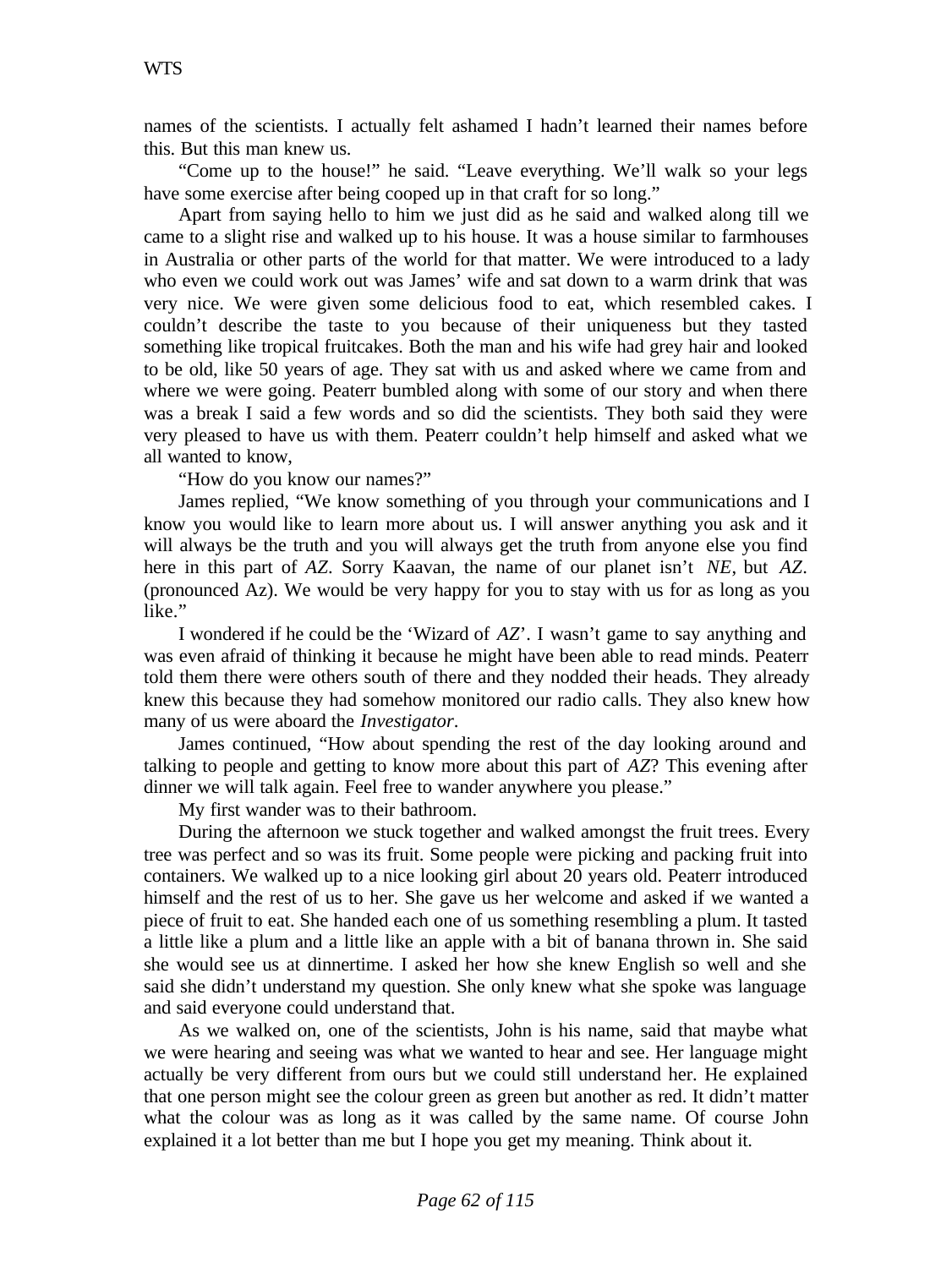What happened to the theory that we might not be able to see animals on this planet? These animals were definitely looking like people and that was fine with me. I didn't want to meet up with ugly looking creatures on *AZ*. What was really great was we could talk to them and understand them so well.

At dinner, we sat with the whole family. There were James and his wife, and their three sons and one daughter. The daughter was the girl we met earlier in the orchard. Before we started to eat, one of the sons said a prayer. That is, I think it was a prayer. I couldn't make out his words. Then we started eating what to us was a feast. There were lots of different hot dishes, all kinds of vegetables and loads of bread. I thought how the vegetarians from Earth would love this place. Later there were cakes and fruit to eat. It all tasted so good. At the end of the meal I had definitely had enough to eat but didn't feel overly full. We all felt good with this food inside us. I mentioned to James how good the fish tasted to us and that we had some in the *Endeavour* we should eat soon before they went off.

James said to me, "Tomorrow, I'd like you to do something. Take the fish and put them in a stream near here. I'll tell you which one in the morning. And Peaterr, would you invite your friends over from *Pleasant*. They would be very welcome as our guests here. We would also like some of your people on the *Investigator* to come and stay as well. It will save you building your structures and doing other unnecessary things. Everything you need is right here with us."

Peaterr said he would think about this and thanked him for his hospitality. I asked James if catching fish was the wrong thing to do. He said it wasn't wrong for us to catch fish. He said that our situation had now changed and there was no longer any need to eat fish. The food they would supply us with would satisfy our hunger better than animal flesh. The most interesting thing James said to us was, when the *Investigator* people came down to *AZ* we would need to exclude a few and that they would have to stay on the *Investigator*. Peaterr thought this was because James would be unable to accommodate all of us and said it wasn't a problem because there would have to be a skeleton crew remaining with the Captain, in any case. James explained it wasn't a matter of numbers but that certain people would not be welcome. He began listing them by name and ended by handing Peaterr a written list with close to 150 names on it.

Whoever had written the list had lovely handwriting. What a strange request to excluded some of us from *AZ*. All Peaterr could say was he would do his best. However, we could all see how serious James was on this point. It almost appeared to be a warning to us. Peaterr questioned James further and it seems that James had intercepted certain communications from the *Investigator,* which had given him the impression that a few people aboard would not be comfortable living in this part of *AZ*. So he left it at that.

James finished up by saying, "It will all go well with you if you do as I ask."

That night I slept soundly, along with everyone else, in a nice bed with a mattress. It was so peaceful here. If the other place was *Pleasant* this place was *Peaceful*.

When I said this to James next morning he replied, "It is called *Delight*." Everyone was so nice to talk to and so interested in what I had to say. No one ignored us. Occasionally we were put straight about things but in a nice way. Everyone we saw in the orchard seemed to know who we were.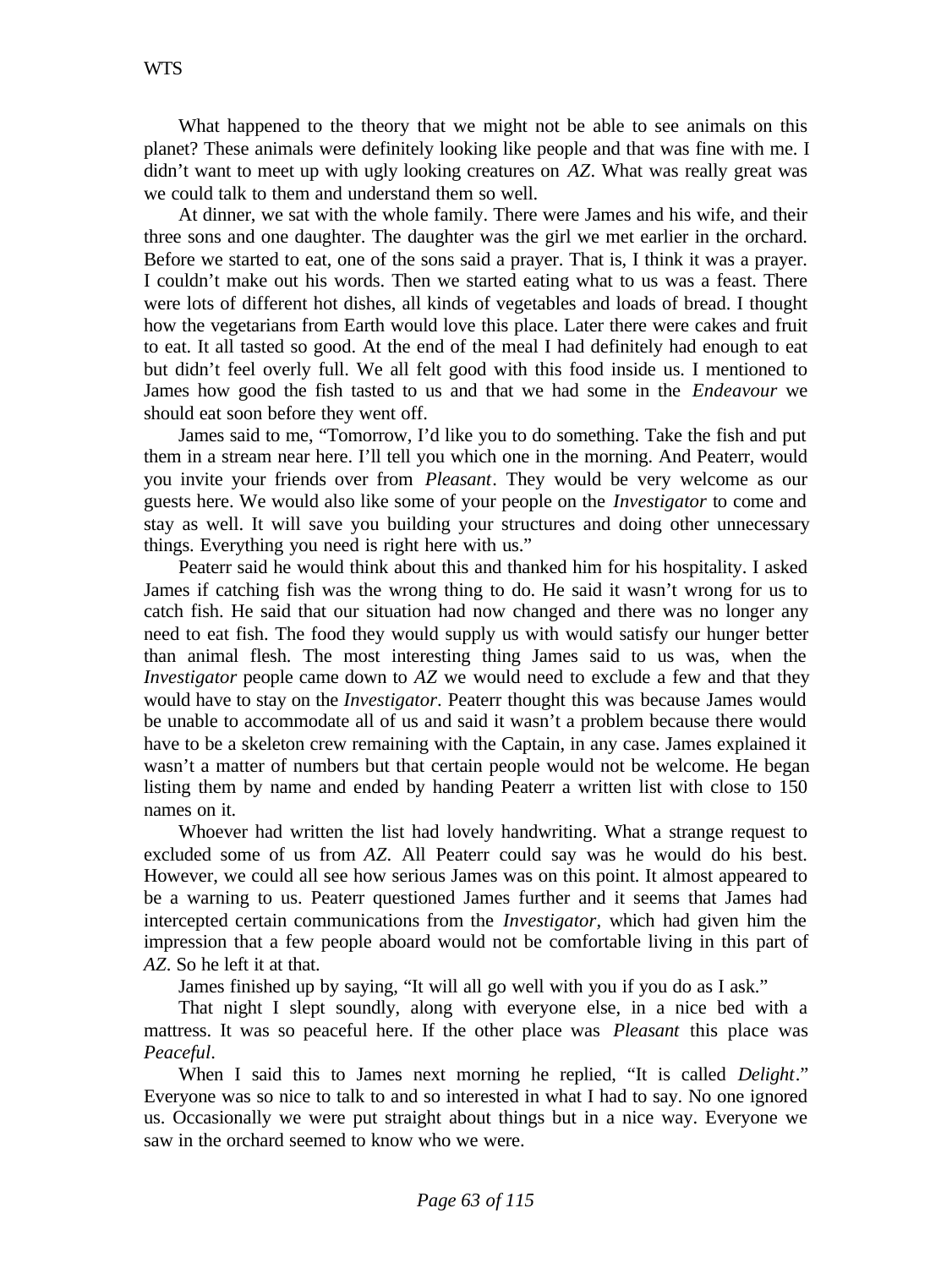If I started off saying to someone, "Hello, my name is Kaavan and . . .", before I could continue they would say.

"Welcome Kaavan and I know who you are. I am pleased to meet you."

How did they automatically know about us?

Peaterr, James and I were walking together the next morning when Peaterr said we should take the *Endeavour* up to about 8,000 metres to get in touch with the advance party and tell them what was happening. James invited Peaterr to use the communication channel in the house if he wished. He could even contact the *Investigator* from there. He said it would be good to invite everyone to come and visit, with the exception of the people on the list. Peaterr was sure he wouldn't be able to contact anyone from the ground, but became convinced he could when he heard the communications officer's voice aboard the *Tom Thumb* coming through as clear as a bell.

This was also the case with the *Investigator*. I could hear Peaterr explaining things to them hesitatingly, expecting them to say, "How much have you had to drink, Peaterr?" But instead they listened to what he had to say and agreed to everything straight off. The advance team would pack things now and be over that very afternoon. The captain aboard the *Investigator* listened to Peaterr reading out the list of people not to send along. He agreed to the request and said the shuttle would commence bringing people the next day. Later on Peaterr said he couldn't believe how easy it had been to tell people what they should do. James heard him and said, "When people hear what is right, they know it inside."

My next job was to put the fish we had on board the *Endeavour* into the stream that James picked out for me. I did this on my own. They were frozen as I put them into the water and they disappeared before my eyes. I didn't see any of them floating to the surface. I had another look around the farm and watched while one guy picked up a giant load of fruit in a container and put it onto the flat bed tray. Women were doing the same thing. These containers weighed at least 100 kilograms. Everything was happening like clockwork, but even so, you could interrupt them as they worked and they would stop and talk to you. And when you had finished talking they would go back to their work.

After lunch, consisting of more beautiful vegetables, fruit and bread, we chatted to James. We wanted to know so many things. Peaterr asked him where approximately 1,350 people would live when they arrived. He said they would live in houses just like his, the one we were in. He said for us to fly around and have a look. Peaterr, the scientists and I took to the air and to the east of James' farm we saw farmhouse after farmhouse with fruit trees surrounding them. I counted close to 600. We landed near one and went up to the verandah. Peaterr opened the door and we looked around inside. This one had four bedrooms and everything a large family would need. There were no locks on any door or window. There were no fences around properties. I thought this is far better than *Pleasant:* it is *Perfect*.

When we returned James said to us, "Did you have a good look around *Near Perfect*?"

How could he have known what I had named it? He then said I didn't quite understand what he was saying. The place could only be called *Near Perfect* because it wasn't *Perfect*. He said it was really a rather pale image of perfection. One day we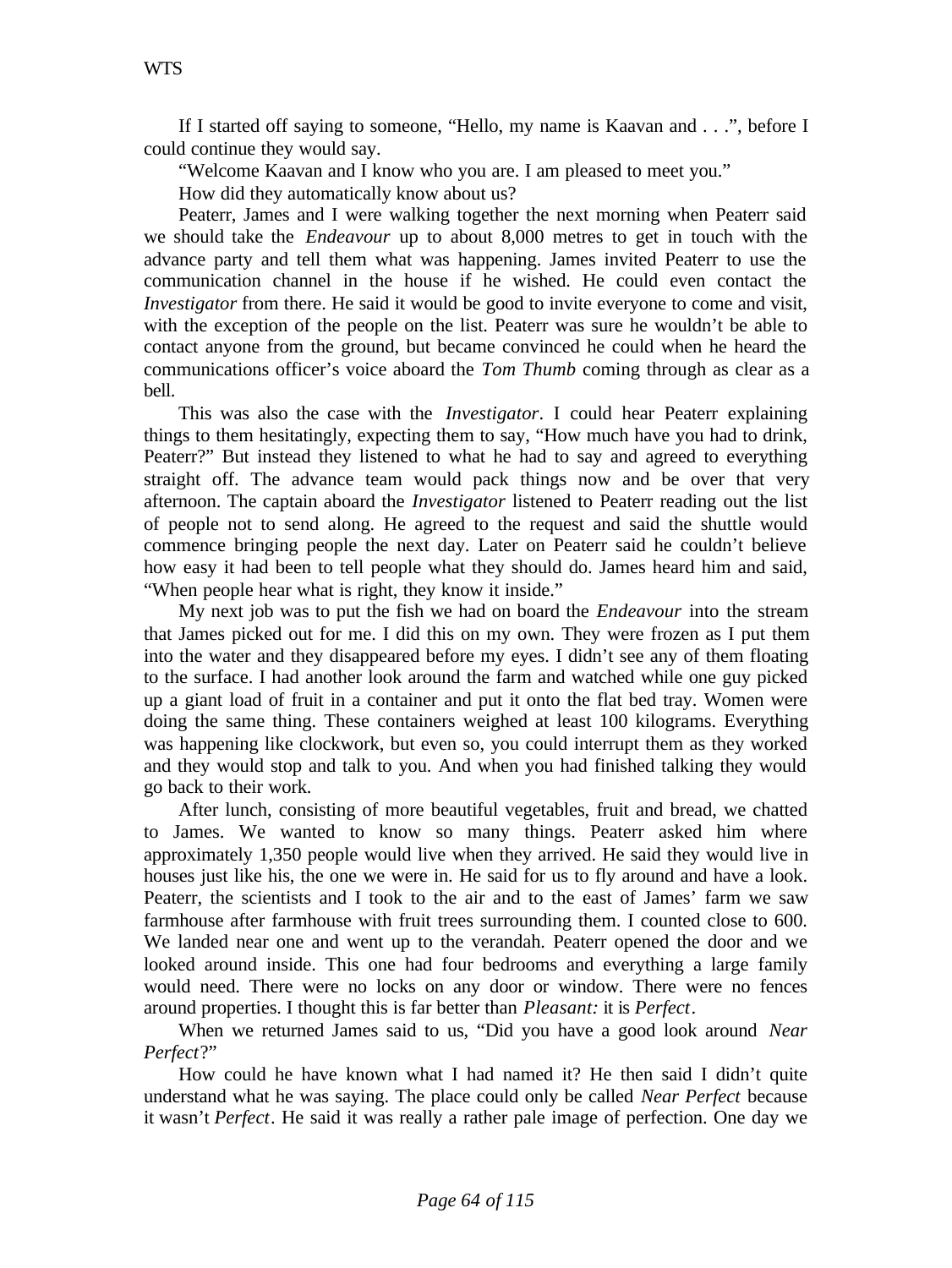would know what *Perfect* was. I wanted to ask him more about his but the *Tom Thumb* was arriving.

James said, "We can talk more about this later. Go and see your friends now. They will land over near *Near Perfect*. I will be over soon to welcome them. Also while you are there, pick a suitable place for your families to live."

We walked to the *Endeavour* and took to the sky for a very short trip and landed near the *Tom Thumb*. People were taking things from the craft and walking to their new houses. How did they know what to do and where to go? We met up with one of the guys standing on a verandah looking over his orchard.

"How do you pick these places, Peaterr? You are a genius."

He invited us in and showed us where his family would live when they arrived from the *Investigator* during the next few days. The five of us walked on and we could somehow tell where we should go. I saw a house that I liked the look of. I walked up to it and the others headed off in a different direction. I walked through the unlocked door and there inside were three bedrooms perfect for my family and it was fitted out with everything we needed. There was food on the bench in the kitchen, so I ate some of it. It was very nice. I then walked outside and sat on the verandah looking across the rows of trees. Maybe this was the kind of thing the navigation computer had picked up a few days ago, but it couldn't be the same, because this place was much further north.

Sitting on a bench on the verandah I fell asleep. I woke up feeling refreshed and found I still wasn't dreaming. It was real. This would be my family's home for a while and I loved it. There were no flies or ants that I could see. I looked for Peaterr who I found in his house. He was speaking to someone aboard the *Investigator* on a radio he had in his place. A little girl had fallen and hit her head and died. I had a sinking feeling it was Sue, but Peaterr quickly said it wasn't. The girl was only little. They would bring her down on the first shuttle tomorrow and we would bury her here. Peaterr said it would be a nice place to be buried and then said it was a strange thing for him to say, but I was thinking the same thing. How could anywhere be a good place for a young person to be buried?

The next morning the shuttle landed. It was an enormous craft compared to the *Tom Thumb* and *Endeavour*. It landed just to the east of our new settlement and people started walking towards *Near Perfect*. One man was travelling slowly carrying something in his arms. I could see James coming to meet him and I walked towards them both. James smiled to the man and put out his hand to him. He had trouble shaking it because he was carrying the little girl in his arms. James put his arms out to the man and he gave him the little girl. This was the little dead girl. As soon as he took her in his arms he turned and the girl began moving. She was wriggling so much he put her down and she immediately ran towards the houses. The man, presumably her father, who had been bent over while carrying the girl, stood up straight. He put his arms around James. After this they walked together to the man's new house. Everyone was happy here. I had never seen so many people so happy. I suppose the most unusual thing about the incident with the little girl was that no one thought it too extraordinary for *Near Perfect*. You almost expected this kind of thing to happen.

Over the next week all the people who were allowed to come to *AZ* and on to *Near Perfect* had arrived. My family was on board the fourth trip of the shuttle so I only had to wait a day. When they arrived I ran out to them and I couldn't stop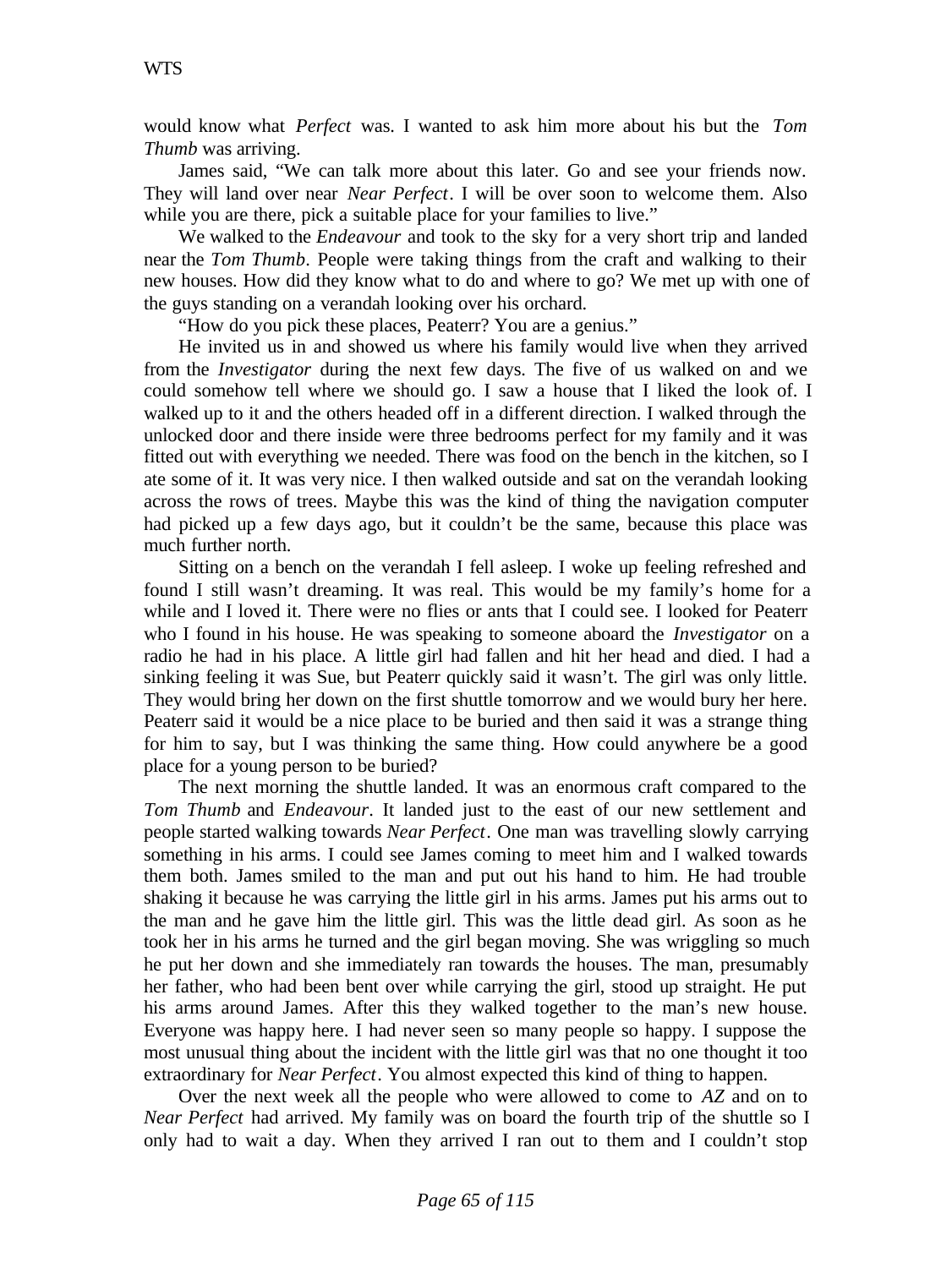rambling on about the place and what I had seen. Mum told me how one of the little girls she had been looking after had died and I told her not to worry she was running around somewhere. Mum said I must have misunderstood what she said but then caught sight of the little girl herself. She was stunned to see her alive and well, so was Dad. Sue couldn't keep her eyes off me and followed me around like a little puppy for the rest of the day. I was glad she did.

It was so great to see everyone again. It wasn't long before Keethe and Berte were sitting on our verandah with me and talking about all sorts of things. This was definitely the life. We had work to do, but it was good work. Do you know what I mean? If you had to collect fruit you would take a container and pick some. No one had to work hard because there was no watering or weeding needed. We didn't even have to prune the trees. If we wanted a longer walk we could go and collect grain to make flour and cereal or better still, cakes. We just collected and ate. But the best thing was we had time to talk and share meals with other people. We were genuinely having a good time.

James gradually got around to all the houses and answered the many questions people had. I found there were less and less things to ask him now because most of my questions dissolved after thinking them through. Most questions belonged to an earthly way of thinking, things like what happens if? I once asked James what would happen if a big wind came up and destroyed our trees?

He simply replied, "A big wind wouldn't come up and destroy our trees."

I asked him, "Do people die here and what happens to them?"

He answered, "People do die here, but because they truly understand they just move on to a perfect place."

He described death as a continuation of life and not an end to it.

I remember James asking Dad what he thought the purpose of life was? This was a good question, but all Dad could do was shrug his shoulders.

James said, "This is something you need to find out. You need to know why you live and what you should be doing with your life. In the meantime you are welcome to stay as long as you like here."

I must admit I didn't understand what James was getting at, but we were all definitely thankful for being in *Near Perfect*. We had all we needed to live and to be happy. People didn't even think about doing the wrong thing. Taking something from someone else would be really dumb because whatever you took you already had. People were very open about what they said. I didn't hear anyone say anything nasty about anyone else. I couldn't imagine a more perfect place if I tried. However, James said there was a better place. I don't remember arguing with Keethe or Berte and I didn't even mind Sue hanging around. She was no longer a nuisance to me. We did a lot of talking, eating, walking and visiting in *Near Perfect*. As for food, it couldn't be beaten. We got to know each other really well. We met people from the *Investigator* who we had never spoken to before, even though they had lived just down the corridor from us. Our attitude towards life was different. I made new friends and so did Dad, Mum and Sue. We'd have them over for dinner and talk. Keethe and Berte were not jealous of my new friends and I wasn't jealous of theirs. In fact, we all got on well together.

During this time I found out a lot more about Peaterr. He had a wife and son I knew nothing about. It made me feel bad I had never asked him things like that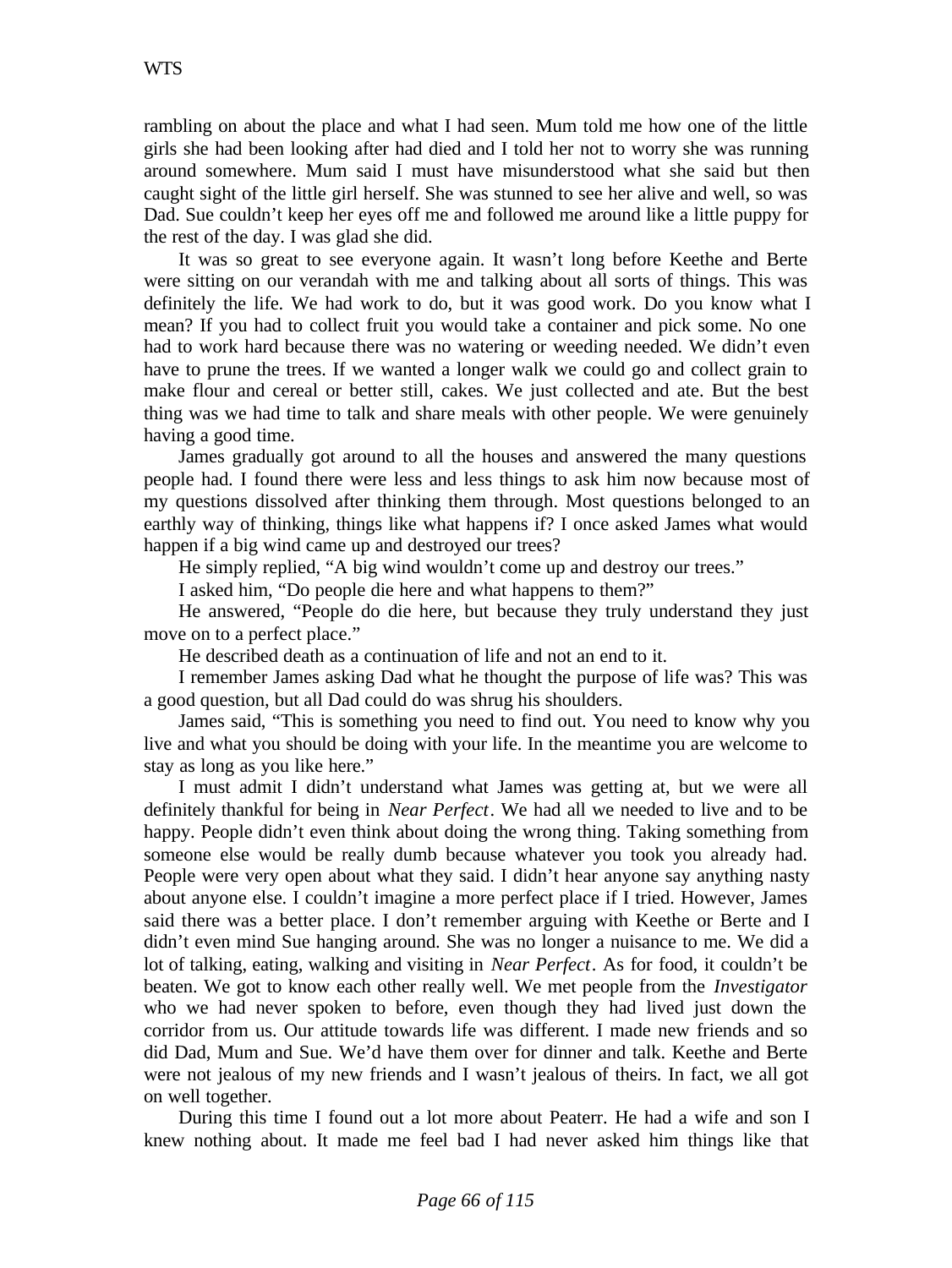before. He no longer saw either of them and of course at the moment there was no way of even getting in touch with them. One day Keethe, Berte, Sue and Sue's friend, Paulla, and I were sitting on Peaterr's verandah drinking a fruit juice, of course, and Peaterr became rather sad. It didn't matter to anyone now who you told things to because you could trust them to do the right thing. Even younger people like me had a good understanding of other people's feelings, so did Sue for that matter. I think we knew what was bothering Peaterr but he confirmed it when he said,

"I would give anything to have Racchel and Steaven with me right now. For them to be sitting with us here looking over this great view of trees and streams and for them to get to know all of you. That for me would be perfect."

What could any of us say, here we didn't need to say anything. There was true empathy. Empathy is a word that is only half-understood on Earth.

On Earth we might say, "Yes, I understand."

But we wouldn't really understand what others were feeling and going through. Here in *Near Perfect* we could put ourselves into the other person's shoes. This really helped. Peaterr said to us, after a silence, how great it was to have others truly understand what he was feeling, to share the rough times with the good.

One day I asked Peaterr what I thought might be a silly question (but here at *Near Perfect* it is okay to ask silly questions), people understand and even have some of their own to ask. The important difference is that here you don't feel embarrassed to ask them. I asked Peaterr when we would be heading off to map the rest of this land and other places on the planet. He said there was no longer any need to do this work. He had all the information on all parts of the planet at his fingertips. I hadn't bothered reading the books around our place, which were on mini disks and would fit my electronic reader. I thought it interesting that all the things we had planned to do now seemed a waste of time. Peaterr could even keep in touch with the *Investigator* from his house, a more reliable system than the *Endeavour's* radio.

It was hard to fathom why, but after a few months of near perfect living some people were becoming restless. They had studied books and were questioning James about other places they had heard were on *AZ*. James always told the truth and was truly reliable. He, his family and anyone else living at *Delight* thought more of the other person than they did of themselves and they had the other person's welfare at heart all of the time. However, after studying about a city near *Near Perfect* called, *Chance Your Luck*, and seeing something in this place familiar to places seen on Earth, some people were keen to investigate further. James stressed the dangers of this place, but emphasised anyone was at liberty to go anywhere they wanted on *AZ*. There were no restrictions but they might like to heed his warnings and the fact that *Chance Your Luck* was definitely not a nice place. As you know, people are inquisitive and like to find things out for themselves. Some even said James had been hiding this place from them. Of course this wasn't true and most could see that. If he was hiding things about *Chance Your Luck* why would he leave books around for us to read about it?

I guess it didn't really surprise me when Berte's family said they wanted to go to the city with some of the others. They were just going to check the place out for themselves that was all. They asked Peaterr to take them. Peaterr didn't like the idea one bit but didn't want to make trouble for anyone, especially for James and his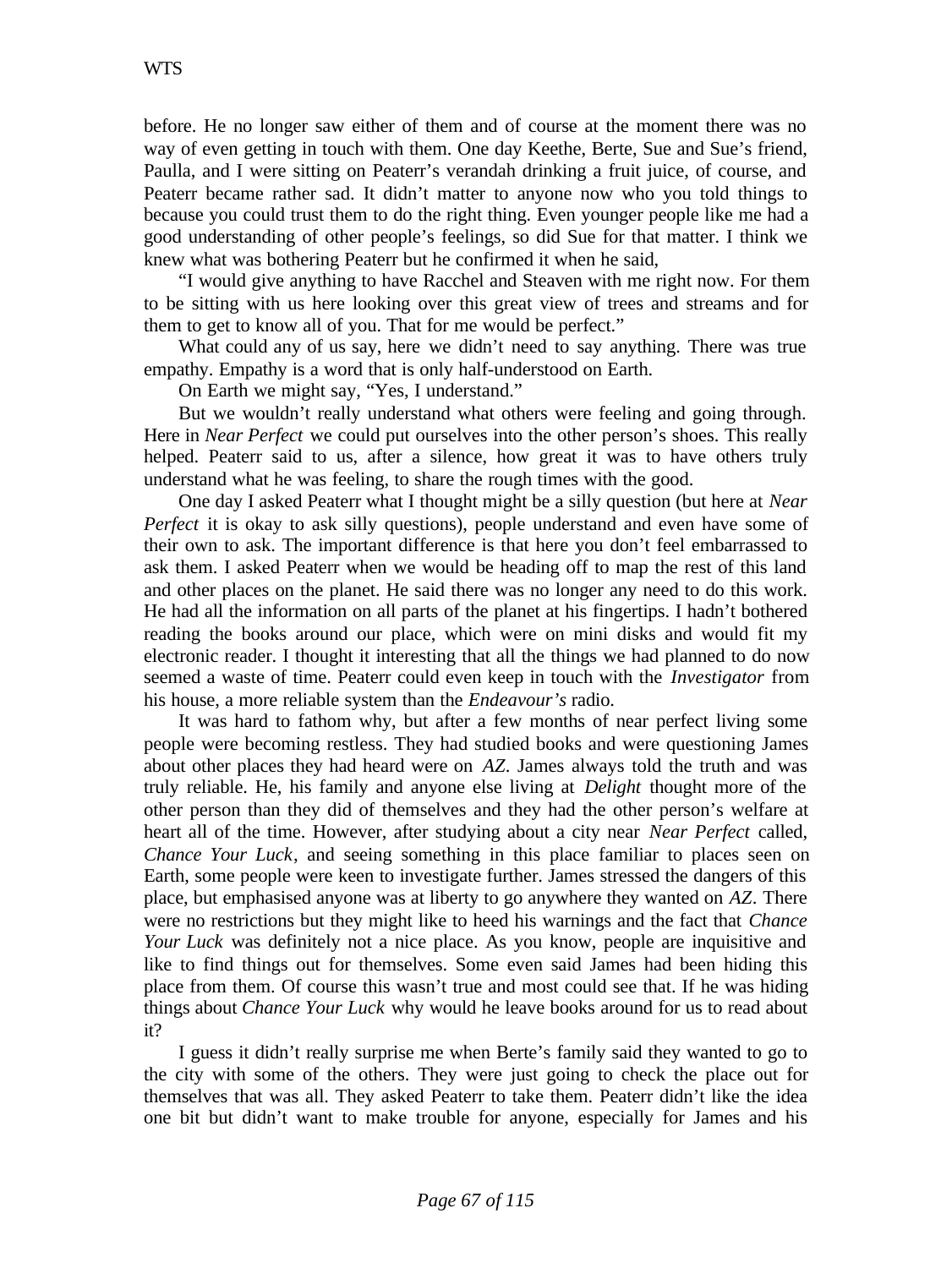family who had been so great to all of us. So he agreed. They asked him what he wanted in return as payment.

I heard Peaterr say, "There isn't anything you have that interests me."

I understood what he meant. Their money no longer had any value for him at *Near Perfect*. The only thing that interested him was having his family back and living in a place like this with them. One person said he could actually arrange for that to happen if he took them to *Chance Your Luck*. Peaterr didn't even bother answering this remark. We all knew no one was in a position to promise that. For the past month I had thought everyone at *Near Perfect* was feeling the same way I was. I was astounded to find out that some of the people here were no longer interested in what *Near Perfect* had to offer them. I felt sad for these people.

Mum and Dad knew what was on my mind when I asked them if I could go with Peaterr on this flight. If I could, I wanted to help keep people on board the *Endeavour* and fly straight back after having a quick look at *Chance Your Luck* from the air. I could see this being more dangerous for us than anything we had been involved in so far. My folks agreed that I could go and so did Keethe's, but only because I was going. Berte would be there with his Mum and Dad who were very excited about the prospect of seeing a more exciting place. They didn't see anything wrong with going there. It would be another adventure of discovery.

When word got around that we were going to *Chance Your Luck* there were too many to fit into the *Endeavour,* so it was decided Peaterr should take the *Tom Thumb* instead. After a shuffle of gear and the addition of seats to the *Tom Thumb* it could now hold 40 people. It was decided we'd head off the next day. Notice how I keep on saying 'it was decided'? I don't know who was actually doing the deciding nowadays. There seemed to be something taking hold of these people. Everyone interested in going was saying they were just going to see what the place looked like. They all had every intention of returning to *Near Perfect*. They just wanted to satisfy their curiosity for seeing a big city on this planet and how different it might be from their own on Earth. They wondered whether life was as bustling. They said it was just a healthy interest they had in their new surroundings.

Mum and Dad weren't happy to see me leave and I wasn't that sure about things myself. Peaterr told them he definitely wasn't happy and wouldn't be staying there, but if people wanted to be dropped off he would do so. He would then return in a couple of days' time to pick up those who wanted to return to *Near Perfect*. They would have to be ready to leave straight after he landed. He certainly wouldn't be waiting around for anyone. So it was agreed. He was hoping that after flying over the place everyone would want to fly straight back with him the same day. Then he wouldn't have to worry about going back later.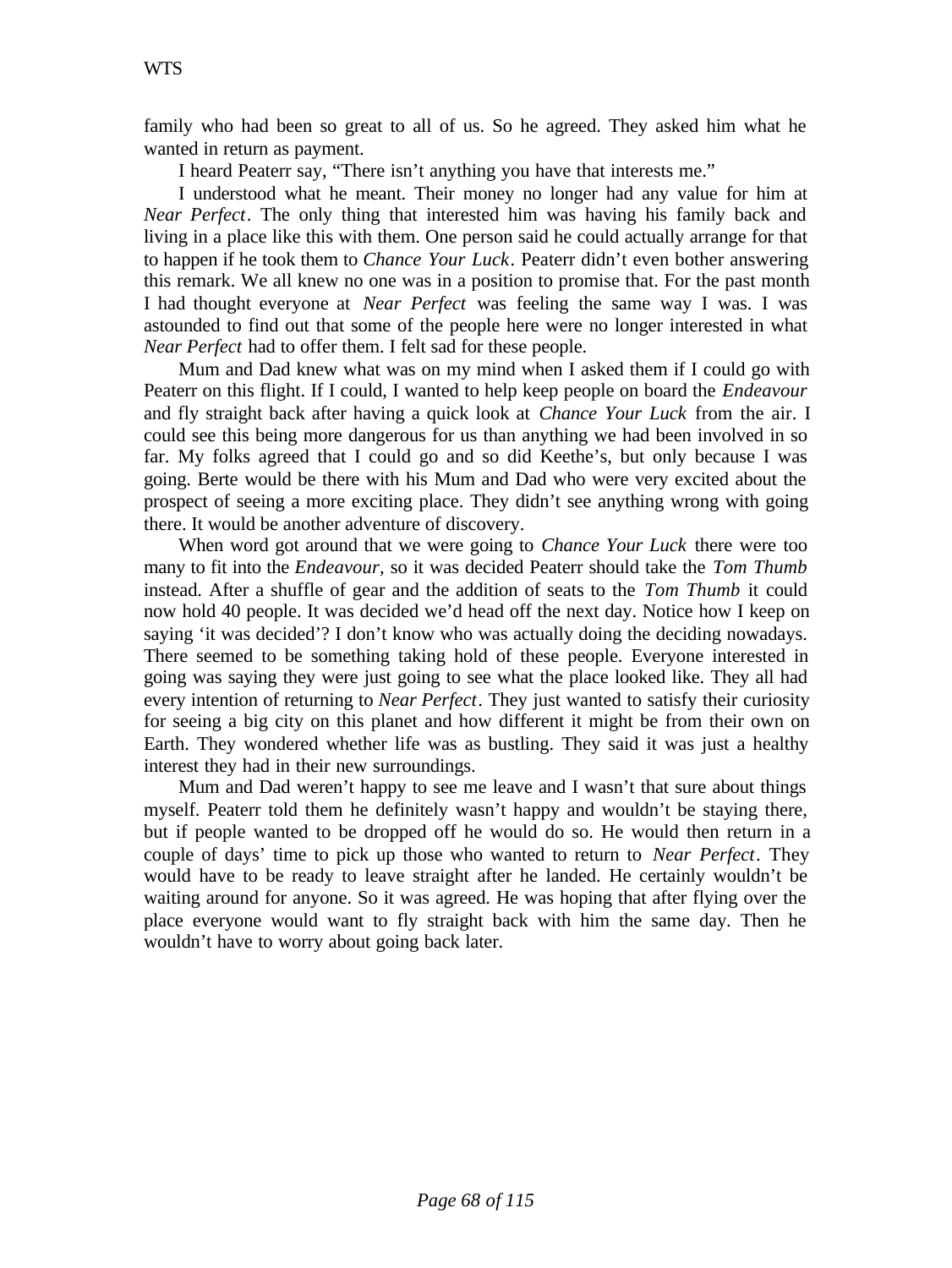## **Chapter 15 Some could pass on** *Chance Your Luck*

Before we left, James had a talk to me about the city. He didn't paint a pretty picture of the place. He said that although it was advertised as a very pleasant place, it definitely wasn't, especially for young people. I said my intention, like everyone else's, was to fly over the place, have a look at it and come back. He said he knew I'd want to look out for my friends, which was admirable, but for me to remember that at times we cannot always have influence over them. This conversation was confusing me and I had the feeling I was going to get more confused during the trip. He said I had to remember the bottom line, which was, everyone is responsible for their own actions. He said even though my friends and I were only 13 or 14 years old this would mean nothing to the *Chance Your Luck* society. It would be only too willing to do us harm, if we entered the city. *Chance Your Luck* was not a place many people could just pass through. Now this discussion was really worrying me, because James knew what he was talking about, but I would have to learn by experience.

I tried to talk Keethe and Berte out of going but Berte said he had to go where his parents went and they would look after him. Keethe said it would be lots of fun and that I should lighten up. Maybe Keethe was right, but so far James had not been wrong and after all, he knew more about this place than anyone else. I had talked myself into going so that I could look after my friends. However, I was beginning to have doubts about my true motives. Everyone going was talking the place up.

We headed off in the *Tom Thumb,* which was a much bigger craft than I was used to. To take-off vertically was a real buzzer. I was the navigator for Peaterr of course, and he really put his foot to the floor this time because he was in a hurry to get there and back. I asked him what would happen if I stayed on for the couple of days in *Chance Your Luck*. Would this be a problem to him with navigation and everything? He said it would be my decision.

Peaterr didn't say much for the rest of the trip and I kept my eyes on the console most of the time. We were heading due south at top speed with the light disappearing behind us. We were not at cruising speed for long before we were on descent. Peaterr throttled back and we broke through the cloud. It was windy outside with the temperature reading -10 at an altitude of 100 metres. I made a radio call just in case there were other craft in the area.

I said, "*Tom Thumb* on descent to *Chance Your Luck*. Will be circling the city in 2 minutes. We may make a vertical descent soon after."

Back came the call, "Welcome *Tom Thumb*. We are very pleased to hear from you. After circling you may like to land at the north entrance to our beautiful city. All entering will be made very welcome. Good evening."

I answered, "*Tom Thumb*, good evening."

There was a glow on the horizon, and as we passed over some very sharp looking hills we could see bright lights and domes ahead. Peaterr throttled back still more until we were hovering over *Chance Your Luck*. This place had a strange effect on those on board. You were either uneasy or excited by the prospect of seeing this place. One dome was connected to another by covered walkways. People were travelling on what looked like conveyor-belts between these domes. There were bright lights all around, many of them flashing with signs for who knows what. I think they were for gambling, movies and nightclubs mainly. I could see Berte and Keethe mesmerised by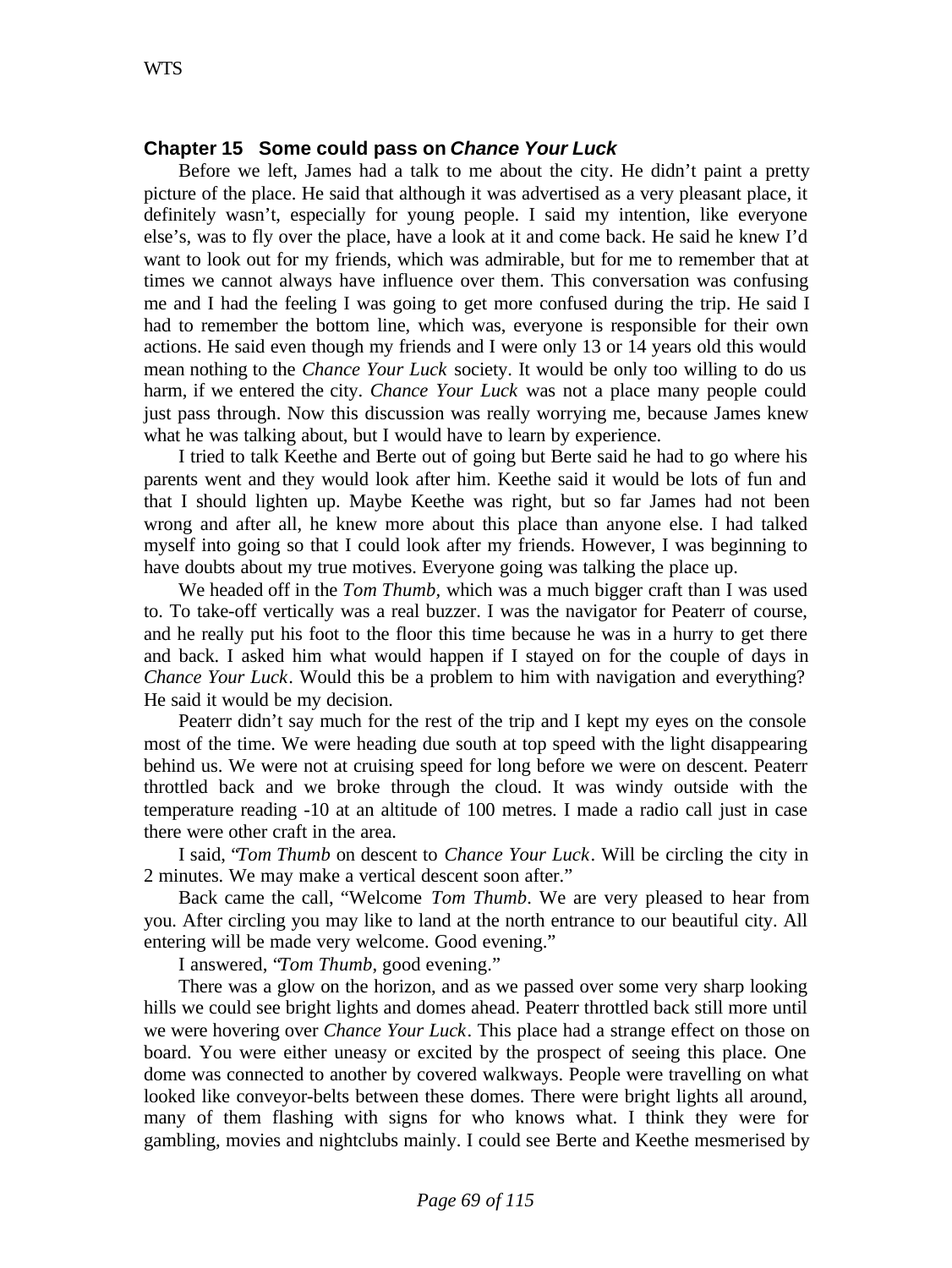the bright lights. I was now one of the people feeling uneasy about the place. There were many entrances around the city, which seemed to stretch for miles. But everywhere looked the same. We couldn't make out what was inside the buildings but the people moving along the walkways looked happy enough. Peaterr put the *Tom Thumb* down close to the northern entrance suggested by the person on the radio. We saw other space vehicles arriving. They were all two-seater craft and there were many more in the parking lot. Men were walking from their vehicles wearing suits and arm in arm with ladies in black dresses. We looked at each other thinking how out of place we looked. Up till now what we were wearing hadn't been important to us. On landing we heard a voice over the radio.

"Again welcome *Tom Thumb*. I am glad you have decided to pay us a visit. Please feel free to come inside and look around. Please join us in a great time. Dresses and suits can be hired just inside the entrance."

We sat looking around at the expanse of the place and its bright lights.

Someone said, "I don't know about you but I'm going to give the place a try." Peaterr made an announcement that anyone leaving the *Tom Thumb* would be on their own. Those going back with him should stay on board. For the others he would return in exactly 40 hours time, for those wanting to return to *Near Perfect*. Anyone not at this place in 40 hours time would be left behind to fend for themselves. He asked if that was clear to everyone and they either said yes or nodded their head. Roughly 25 people got out of the craft. These included Berte and his family and Keethe. Keethe was one of the first to leave.

I looked at Peaterr and said, "I have to look after my friends."

Peaterr said, "Are you sure they are still your friends?"

I didn't reply and got out of the *Tom Thumb*. What was I doing?

*Chance Your Luck* was definitely different from what I had been used to over the past 16 or so months. I could see Berte and his family very excited as they walked towards the entrance to the city. I turned to Keethe who was looking around at the bright lights and sparkling domes of the city. He said he was really interested in seeing what the place was all about. I looked back to see *Tom Thumb* take-off and turn north. In a few seconds it was out of sight.

It was freezing cold outside, but after walking through a large door circled in flashing lights the temperature warmed up considerably. We could see many of our people up ahead. They were heading towards the suit hire place and before long we were all being fitted for suits and dresses – depending on whether you were male or female, of course. When that was finished we all looked the same. I looked very flash in my dark suit, white shirt and black tie. I wondered how we – that is, Keethe, Berte and I would make it past the bouncers at the gambling halls and other shady looking places in here. Berte was 14 and Keethe and I only 13 years old. After the fit out, which cost a mere 1000 *AZ* dollars each, or would have cost that much if we had the money to pay for it, we moved on. We were expected to win big at gambling so we could pay the place back for our attire. People from the suit hire place were telling everyone not to worry about a thing – we would win that much in the next 30 minutes. We'd see. Again I was very worried about the 'don't worries', especially in this place. They even gave us \$500 each to start our gambling off.

We were pushed through and the next thing I remember I was standing on a moving walkway heading towards the casino entrance. I was no longer concerned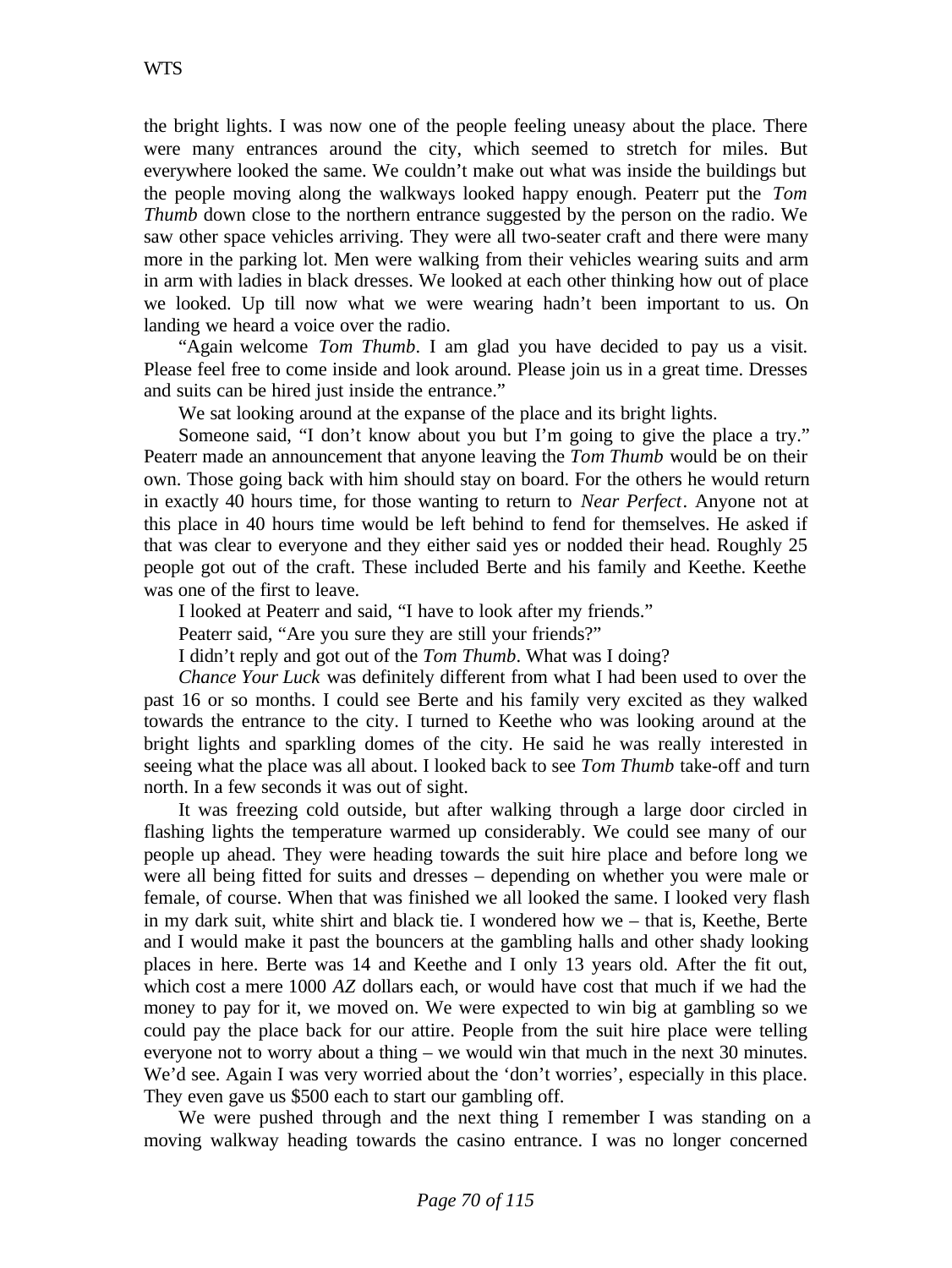about getting into the casino even though we were much too young to legally enter it. Passing a mirror I could see that everyone including Keethe, Berte and myself looked 25 years old and we were very good looking. You should have seen how great the girls looked here! They were stunning.

We passed through another door and were in a casino with more flashing lights and very strange sounding music. The bouncers on the door, instead of asking us for identification, bowed as we entered. Inside, the people from the *Tom Thumb* spread out so much I could only see a few of them up ahead. I was having trouble at this stage recognising Berte and Keethe because of their transformation in age, height and looks. They looked so grown up. It was fortunate I knew them well enough to recognise them by their mannerisms and actions. As we were looking around, a pretty girl offered to change our money into chips for us, so we could start gambling. We couldn't resist her smile as we handed over our money. She didn't run off like I thought she might but came back with chips and said how she had only taken the customary 10 percent for her services. She gave us another beautiful smile and we never saw her again. Ten percent was \$50 so now we only had \$450 in chips and owed the suit people \$1,500. And we hadn't actually done anything yet.

The three of us looked around at other people placing chips all over the place. Keethe and Berte were reading up on some of the rules of the games. None of us had been inside a gambling place before. They decided to stay together and do some gambling but for me it wasn't a great idea. I needed to get out of there because I couldn't stand the noise and smoke. I was beginning to feel sick. We agreed to meet back at the gambling hall entrance in two hours' time. I intended to leave the way I came in but was directed in the opposite direction by the bouncers. I walked through the gambling hall to an exit. This time I was able to leave the hall and head off on a moving walkway. There were less people on this walkway than the first because many had stayed in the gambling hall. I looked around for a familiar face but didn't recognise anyone. I was just standing on the walkway, which was moving along quite quickly, and trying to see what was outside the plastic tube that led to the next dome. Four people pushed me out of the way as they walked passed. They acted as if I wasn't a person but an inanimate object in their way. I remember thinking how different things were here from *Near Perfect*. They stared straight ahead as they rushed along; their faces could instantly change from a smile to a stern look and then back again in an instant. I was straining to see what was outside the plastic tube but it was impossible to make anything out because of the bright flashing lights inside the tube.

At the end of the walkway there was another entrance with more flashing lights that spelt out the words '20/10 Night Life'. I guess the message here was this place never closed. I thought it interesting that the number of hours in a day and days in a week coincided with what our scientists had worked out on-board the *Investigator*. I followed a guy and girl through the doorway. To the right and left were booths.

"That will be \$50 my friend," said a female voice as I came up the booth on the right.

I took out the chips I had in my pocket.

"Naughty boy, you should have cashed these in the gambling hall."

She took some of them and I was told to go through. I think I just lost another \$100 because now I only had \$350 worth of chips left.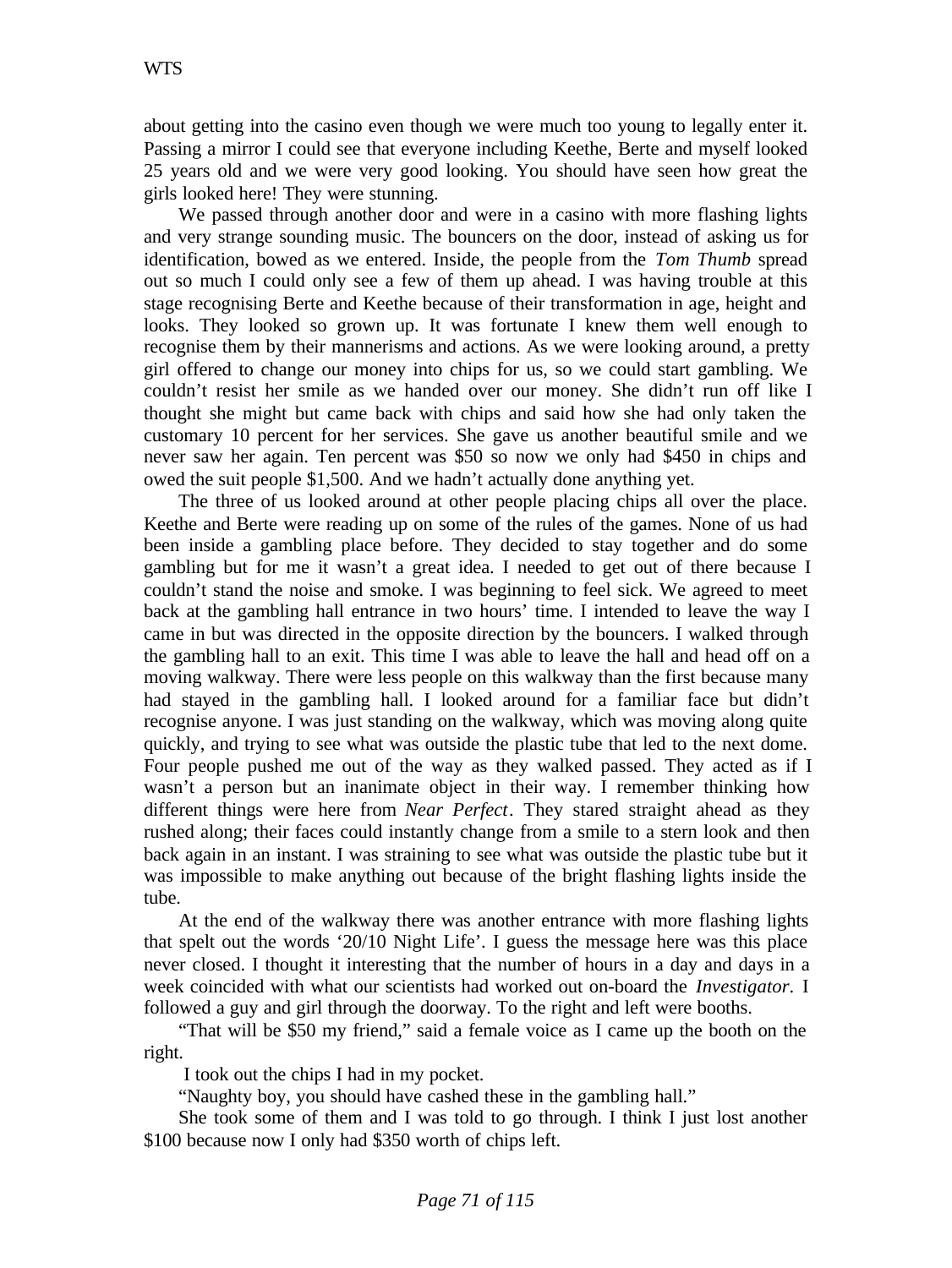If the gambling place was noisy it had nothing on this place. The strange discordant music that was playing in the gambling hall was playing in here but 10 times as loud. I couldn't think. Couples were sitting around almost shouting into their partners' ears to be heard above the 'music'. A girl came up to me and asked me to buy her a drink. I declined saying I didn't even know her. Her charming smile turned to an instant scowl. Her pleasant face had turned to something really nasty, almost scary. I watched while she walked over to a very large man and pointed me out to him. I quickly latched onto a group of people who looked like they were moving through the nightclub. Suddenly one of them stopped and handed a man a mass of money and in return received a little bag of white powder. I moved past this group quickly staring straight ahead, not looking at anyone until I was out the door and on another walkway.

The most peaceful places were walkways. The only trouble was they only went one way and led me to places I didn't want to go. I would have been happy to spend some time going backwards and forwards if they only went back as well as forward. The next doorway announced movie theatres in bright lights. There were 24 simultaneous movies running in this complex, open 20 hours a day. Maybe I could pass my time watching a movie or two. I still hadn't come across anyone from the *Tom Thumb* who I could recognise, but from what I had seen they would eventually come through to this place. When would Keethe and Berte come past?

I looked at the billboard on the walls for a film I would like to watch. I could see there were no cartoons or kiddy films being screened here! They were all top rating adult violent films. I didn't want to go through any of these doors and there were 25 of them. Wait on, weren't there only 24 movies? Yes, one of the doors led to a food hall. Good! Maybe I could pass the time there and keep an eye out for my friends to come past at the same time. If they didn't come this way, how would I find them? It was impossible for me to return to the gambling hall now and collect Keethe and Berte at the entrance like we agreed to do.

I found a table and as soon as I sat down a waitress came over to me.

"What will you have?" she asked me.

I didn't know what food they sold there so I told her I only had chips and no money. She said I could pay her with chips but it would cost more because she would have to arrange a money transfer. Why didn't this surprise me? I gave her my chips and she took them away. She eventually came back with \$300*AZ*. Now altogether I had lost \$150*AZ* and hadn't received anything in return other than mental harassment. I felt very insecure in this place. The waitress waited for my order. I asked her to bring me something nice from the menu and a drink. It didn't matter to me what it was. I was told it would cost me \$50 so I now had a grand total of \$250 left. I knew I was in trouble. There was no way I could pay the place back for the \$500 and the hire of the suit.

For once I was in a place that was relatively quiet. There was no music and little conversation going on between couples. The only noise I could hear was the tinkling of plates and glasses. The waitress returned with a small glass of green coloured drink and a small cake on a saucer and then headed off again. I took a sip of the drink which tasted like weak fruit juice but salty. I didn't like it at all but I was thirsty so I drank it down. It only made me feel thirstier. Then I ate the cake, which was stale and had little taste. I think I sat there for a couple of minutes and watched people going by. I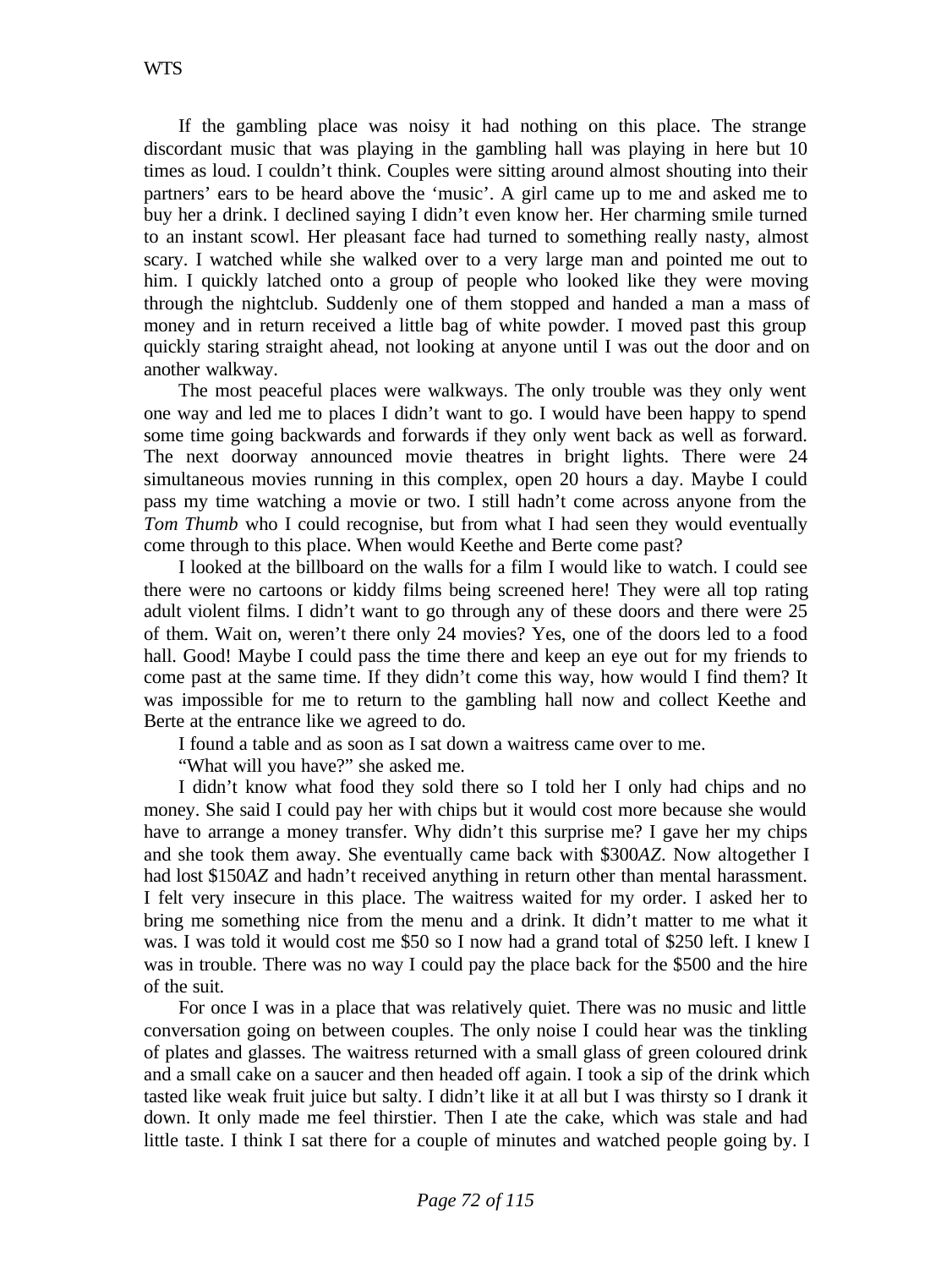still hadn't recognised anyone. There were thousands of people going by. As soon as I had finished the food and drink the waitress came back and asked me if I wanted something else. I thanked her and told her I didn't and she told me to leave. She needed the chair for customers. I asked her if it was possible to get back to the gambling hall but she just walked away without answering me.

I can't remember meeting ruder people than these, not even on Earth. Maybe there were some on Earth, but because of my age I hadn't experienced them, thank goodness. I could see the waitress pointing me out to a bouncer, who was as wide as he was tall. I stood up and after pushing my chair in was off again. I could actually walk around the movie hall going from door to door without being forced to go inside, but after three circuits I was getting pretty tired of doing that. I asked someone if there was a way out but he completely ignored me. No one spoke to anyone else unless they were with friends or co-workers. I worked up enough courage to walk up to a bouncer and ask him the way out because I wanted some fresh air. He asked me if I had any money on me and I told him no. I knew it was a lie but I didn't want to lose any more of it for no reason.

He said to me, "Then you can have as much fresh air as you like."

He took me by the arm and waved to a few of his friends who came over and grabbed hold of me also. No one even noticed what was happening. I told them to let me go but they took no notice. I began making lots of noise to attract attention but no one cared. I was pushed through a swinging door and the next thing I remember I was sliding down a tube and landing on something hard. I stood up. It was dark and cold wherever I was. I couldn't see a thing and stood still for a while waiting for my eyes to adjust to the darkness before making a move.

I was finding out my suit wasn't offering me much protection from the cold. It was made of cheap synthetic fabric. I was shivering now and as I breathed, the air from my mouth turned to vapour. It was quiet here and I couldn't see anyone around but I had the strange feeling there were people somewhere near. After my eyes had adjusted I could see I was standing on an old road under one of the walkways. Looking up I could see people moving along it. I knew they couldn't see me from the inside because I had been unable to see what was outside when I was there. But it wouldn't have helped even if they had seen what happened. They wouldn't have been interested, because all of them were so intent on getting to where they were going staring straight ahead.

I had not liked being up there at the time but now I wished I was still inside. If that was a bad place to be, this was a very bad place to be. I could tell. The next voice I heard was,

"Hand over your money or I'll stab you!"

I put my hand in my pocket and took out my remaining \$250 and gave it to him.

"Now the coat!" Came the order.

I took off my coat and handed it to him. Then I was left alone. So much for thinking I was in bad shape before because now I was even worse off. Without my coat my white shirt offered even less warmth. It, too, was made of a very light synthetic material. It was fine for inside the city but not much good outside in the cold. What would happen now? What next was in store for me?

There were people down here. Not just robbers but others huddled on the footpath and up against walls of old buildings that looked like they had been neglected for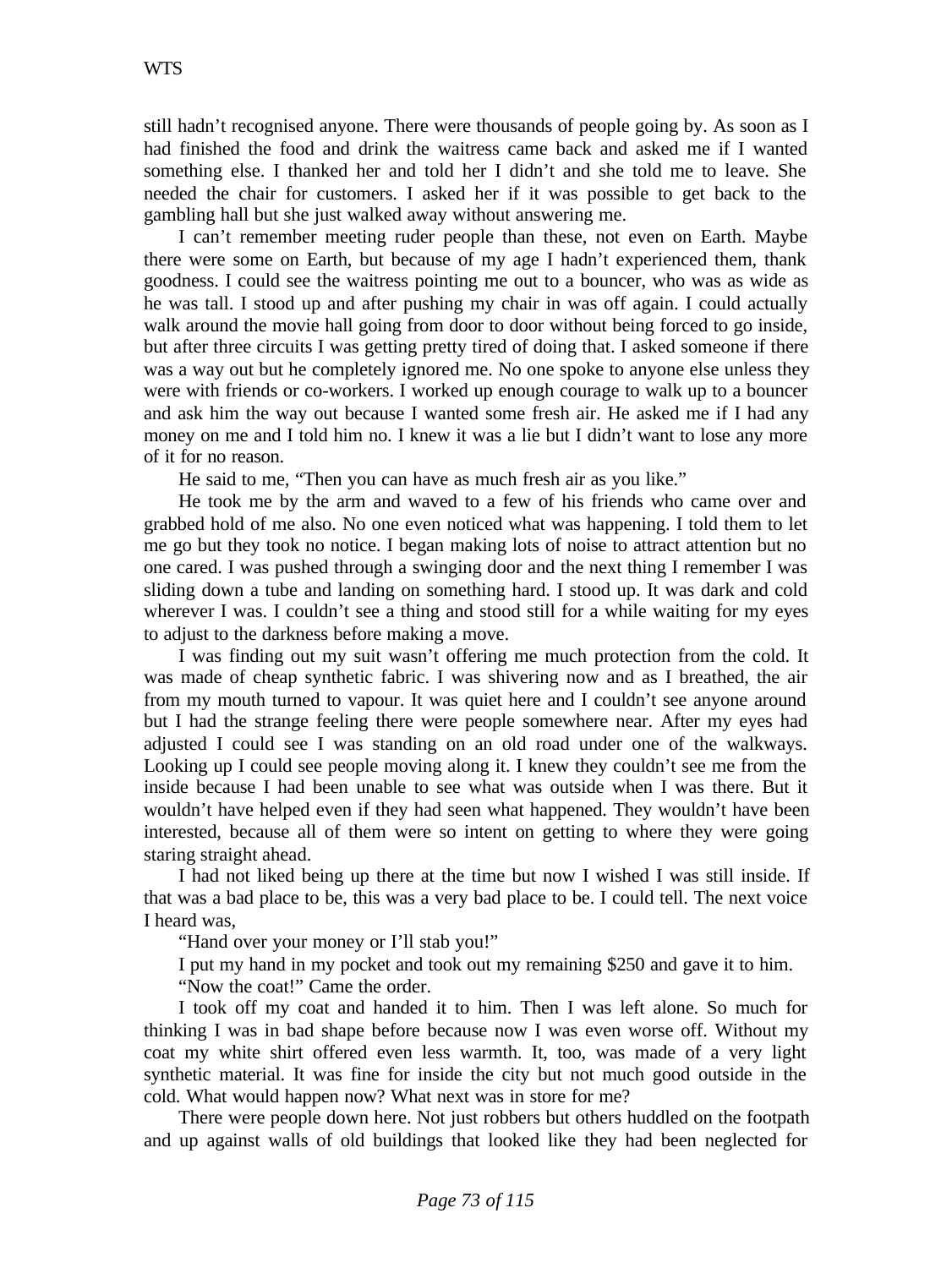years. I was in the old city over which they had built the new hi-tech one. I walked along the footpath stepping over people. None of them huddled together to keep warm because everyone was alone down here. I understood why. I tried to open some of the doors but every door and window had been boarded up. I didn't want to stop walking, because I thought I would die from the cold if I did. I decided to follow the walkway from underneath and retrace my steps. This made me feel a little better because it was something I couldn't do while I was up in the new city. I remembered something James had told me. He had said we should always find something good in any situation we found ourselves in. I began thinking back to *Near Perfect,* which was now more perfect than I could have imagined in comparison to this. I began to miss Mum, Dad and Sue again. Think of something good? I was going back the way I came and might find a way out, that was good. I was cold without my jacket but this spurred me on to keep going, that was good. If I still had my jacket I might fall asleep like some of the others on the footpath who may never get up again because of the cold. So there were many good things for me to think about as I walked along.

Keep positive I was telling myself. It wasn't long before I was underneath the gambling hall. I walked further to find a fence sealing off the old city to the outside world. I could even see the parking lot in the distance. How was I going to survive until Peaterr came back and how was I going to get from here to there, just a matter of metres away? I looked around and found a tube entrance under the suit-hiring place and walked back further to find another one under the gambling hall. Not far from this tube were two bodies huddled together. This was the first time I had seen two together, obviously trying to keep warm. They were just small mounds. I pushed one of them with my foot.

"What are you doing? Leave us alone."

This reply made me feel much better.

"Keethe, Berte!" I exclaimed.

"Is that you, Kaavan?" Berte replied and I saw the mounds move.

I got down and huddled with them.

"What are we going to do?" I asked them.

"I just want to die," said Keethe.

"Hey, don't give up. We'll get out of here. Don't worry."

Huddling together we kept warm enough to survive the night.

In the morning it was still dark compared with living up north and it was still very cold. I was glad to see we were all alive. I was so glad to see Keethe and Berte and they were equally glad to see me, but they were not in good shape. I could see they had both taken a beating.

Berte said, "We lost all our money."

I told them I had lost mine too. I said mine had been stolen and Berte, who could see the funny side of things, said that at least they had had some fun gambling their's away. Keethe wasn't at all well. Berte asked me if I had any ideas about what we should do. I couldn't think of anything, but I said I'm sure the three of us could come up with something if we tried really hard. We walked around in circles to get warm. It wasn't working. I asked Berte about his Mum and Dad. Where were they? He had no idea what had happened to them. They hadn't heard from any of the others who were aboard the *Tom Thumb* either.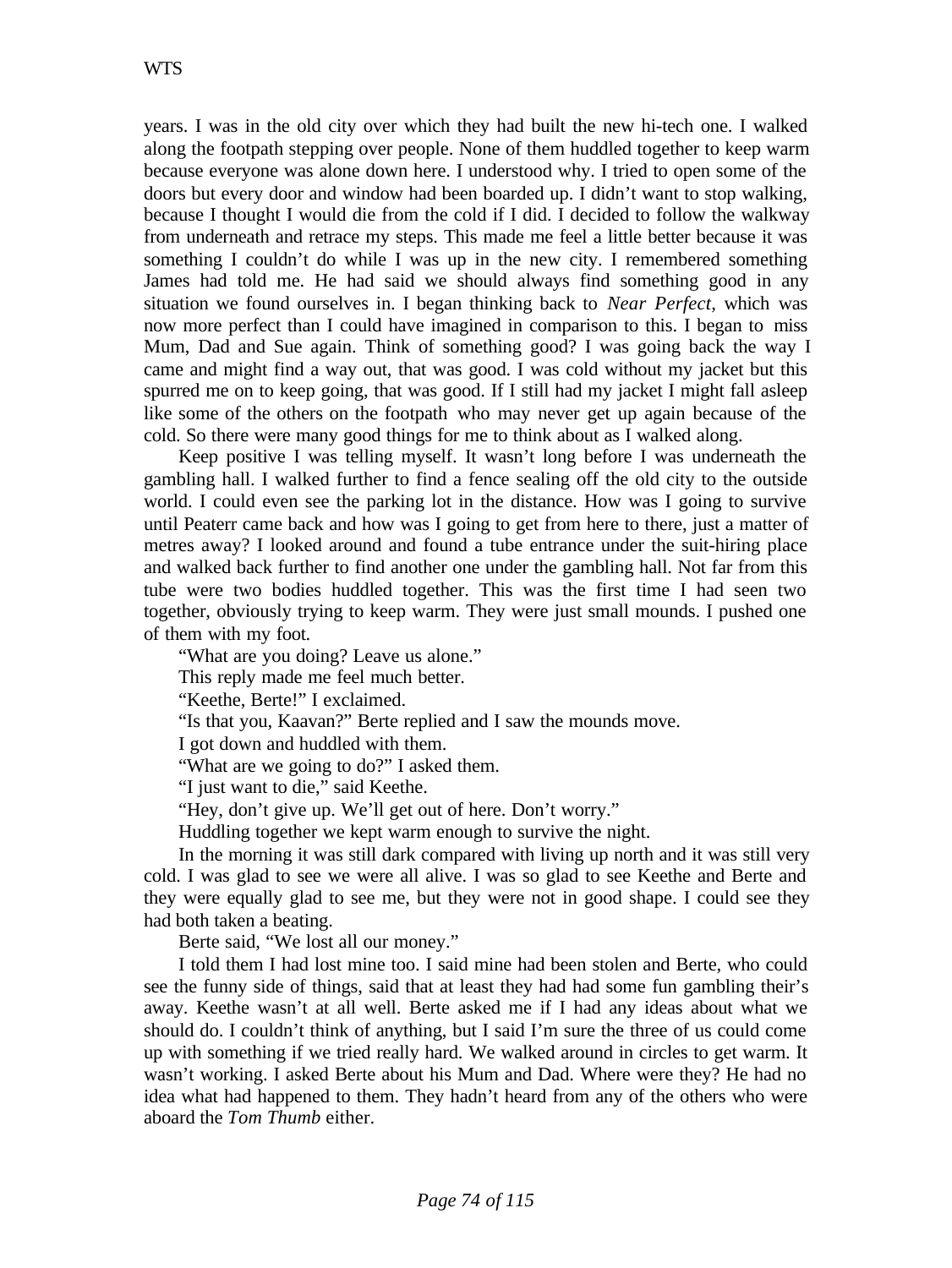I went for a bit of a walk up to the fence. I could see a tractor like the one James had back in *Near Perfect*. On the back of it was a cage and there were 6 large men walking along beside it. It was coming through the parking lot and heading towards the fence. I ran back to the others and said we were in real trouble. My thoughts were that these men were going to round up anyone in the old city and somehow dispose of them. I hoped I was wrong but I didn't want to be around to find out. The only thing I could think of doing was hiding. Maybe we could hide in the tube coming from the gambling hall. I had to push the other two into the tube. Although the tube was steep it did flatten out towards the bottom and there were joins in the tube that we could put our feet on and remain standing inside without falling back out onto the ground. We had to remain in there for what seemed like hours but was probably only 10 minutes. I hoped no one would come flying down the tube at us, because not only would we fall out, but we would be seriously injured in the process. I hoped the guys collecting people wouldn't check the tubes as they went past or we would be done for. They didn't check. At one stage Berte and I had to hang on to Keethe because he felt faint. I could tell Keethe was very ill.

After the tractor had gone past we climbed out of the tube and Berte sat down with Keethe while I followed the tractor to see where it was going. From a distance I could see the men putting people from the footpath into the cage. Then I saw a fancy looking craft coming in the opposite direction. It stopped at the tractor and people were asking questions. I couldn't make out what they were saying. I tried running back to the others but I just didn't have the energy to out run the craft, which was now flying just above the road surface. I was about 20 metres from the others when it passed me. It stopped where Keethe and Berte were. I got there in time to see Berte being pushed into this craft and Keethe staggering about on the footpath. Berte was making all sorts of noises about Keethe and me saving his life overnight. One of the guys in the craft told him he was just doing what he was told, which was to pick him up. He hadn't been told about anyone else. I was leaning up against the craft and heard Berte say,

"I just don't want to be in your shoes when my Dad finds out you haven't brought my friends along."

There was a 10-second silence and then one of the guys said,

"All right get in."

I helped Keethe into the craft and followed close behind and in an instant we were flying up above the city. It was nice and warm in the craft, a bit too warm if anything, but I wasn't about to complain.

No one spoke until we landed on the top of a giant dome where a miniature aerobridge and platform appeared just before our arrival. It was then one of the men aboard the craft said for us to get out and follow the passage until we met someone who would give us further directions. Berte and I supported Keethe along the passage and down some stairs. I hoped he could get some medical attention soon. At the end of the corridor a lady asked us who we were and Berte told them he was the son of the Bakers. In an instant there were people showing us along a hall to a lift. Another young lady accompanied us in the lift and along a corridor until we stood in front of a bright red door. I remember the number 5 painted on it. She knocked for us and Berte's father appeared. He was dressed in a very smart sports jacket and striped pants, and chewing something. When he saw the three of us he said,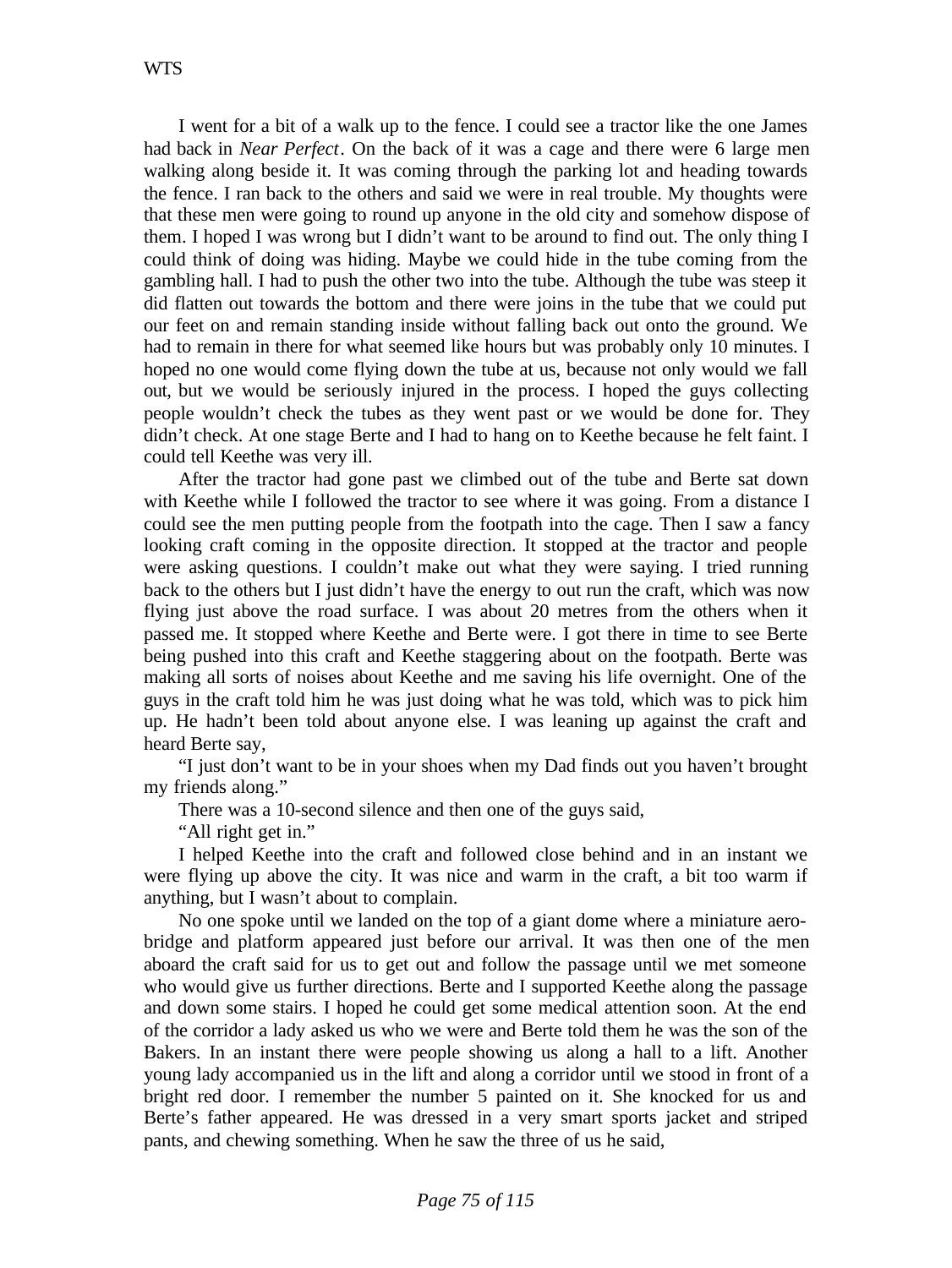"I only wanted my son. The others aren't welcome here."

My mouth dropped and Keethe became rather heavy in our arms.

"Then I don't want any of this either," Berte told him and the three of us started to walk along the corridor again with the lady watching us with a frown.

"I was only joking, Berte. Come in, all of you."

And as he said this Berte's father stood back from the door while we turned Keethe around and walked into the apartment.

The apartment was all luxury from its expensive furniture to the artworks on the walls. We sat Keethe down in one of the lounge chairs.

"So what do you think?" asked Berte's Dad, spreading his arms out and looking around the room.

"I think we should get a doctor to see Keethe. He is very sick." I pointed out.

Berte's Dad replied, "I mean about this place. Is it good or what? Your Mum will be back from the hairdressers soon, Berte, and then we'll order some lunch."

"Mr. Baker do you think you could call a doctor for Keethe, please?"

I asked as politely as I could. Mr. Baker, who of course is Berte's Dad, came over and had a closer look at Keethe's face.

"He does look very pale!" he exclaimed and walked over to the phone and picking up the handset spoke into it.

"This is Baker in 5. Send a doctor to our room at once. We have a very sick boy here."

He walked back to us and seeing we were very worried about Keethe said,

"The doctor won't be long or I'll have him sacked. How are you Berte? Let me look at you."

He could see Berte had been hit around the head as well. Then he looked at me and said.

"How come you aren't hurt? Weren't you meant to be looking after them?"

I didn't answer him but felt like giving his face a few bruises. I know I shouldn't have been thinking that way but I really didn't like Mr. Baker.

It was only a couple of minutes and the doctor was at the door and being ushered in by Mr. Baker. The doctor straight away called for assistance on the apartment phone. He explained to Mr. Baker that Keethe would have to spend some time in hospital, but he would keep him informed of his progress. When the others arrived Keethe was placed on a stretcher and taken from the room. I wanted to go with him but the doctor said I would only get in the way and he promised he would get the best treatment. I had problems with trusting anyone in *Chance Your Luck* but this time I had no choice.

When Mrs. Baker arrived, Mr. Baker ordered lunch. It wasn't a bad meal. It was prepared so it looked really good, but its taste was nothing compared to the taste of food at *Near Perfect*. Everyone ate well except me. I wasn't very hungry even though I hadn't eaten much over the last 20 hours. Mr. Baker showed Berte and me around their apartment, which was very impressive. The view of the city from their balcony was also impressive even in the half daylight of *Chance Your Luck.* At night, with the lights of the city on, it would be spectacular. This building and its balconies were under the cover of one of the many domes in the city. Therefore, even out on the balcony, you remained warm. I looked at some of the brochures they had on the coffee table and how only the best materials were used and the best people employed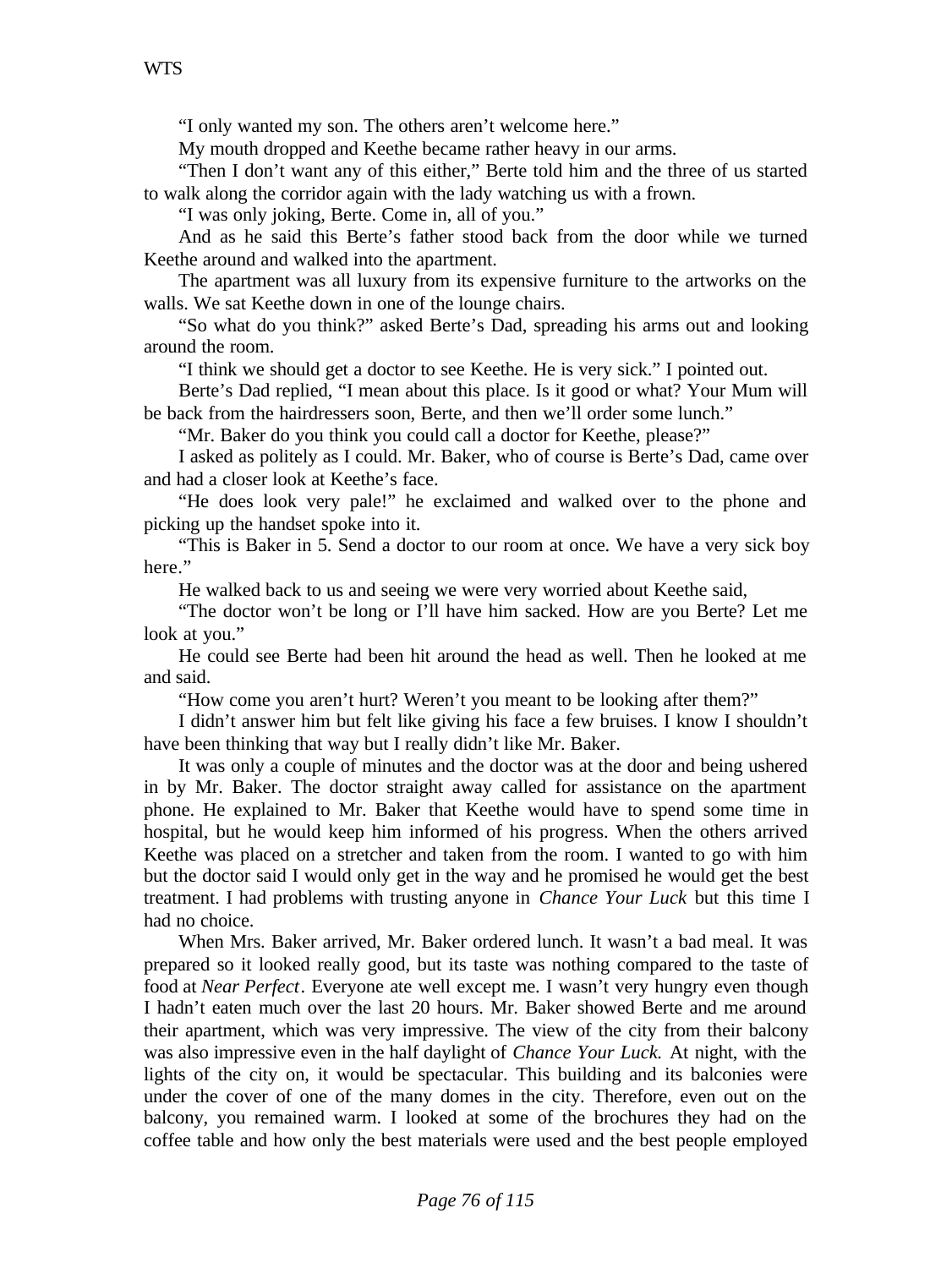by the apartment building's management. It went on to say that no expense is spared to ensure comfort for all its customers. People were coming and going in the apartment. It took three people to bring up the lunch and set the table for the meal. Others came and went after making adjustments to things and fussing around. I again thought of *Near Perfect* where everything anyone needed was close at hand and didn't require people fussing over you. At *Near Perfect* there were no temperature controls to adjust because the temperature was already set correctly. And when we wanted to eat we had delicious food right there at our fingertips. We had friends we could talk to and not employees fussy around like slaves doing almost nothing just so they could get a tip from Mr. Baker. This place was so false.

"Don't you just love this place? I wouldn't want to live anywhere else." Mr. Baker told Berte.

All I knew was I wanted out of there, but how was that going to happen? I couldn't just leave because I would again end up on the streets to be swept up the next morning. I had to go along with these people, which I hated because it meant I would have to be false too. I told the Bakers I liked their apartment as I was shown around with Berte. This made Mr. Baker happier with me. I thought I might need to be on his side to get out of there. I was worried about Keethe and so was Berte. Berte rang the hospital while we listened in on the speaker phone. Berte was told Keethe was recovering. This was good news because at one stage I thought we would never see or hear from him again. He had a ruptured spleen so they were giving him drugs that would dissolve the organ. He would be able to live without his spleen but if he wanted to later he might like to grow a new one. They were offering that procedure if he would like it. They said they would send the bill to Mr. Baker for what they had done so far, along with an estimated cost for the other procedure. He could pay now for both or just for what Keethe had received to date. I asked the person at the other end of the phone when Keethe would be released from hospital and he said we could pick him up the next morning. I was so glad he didn't say he would have to remain there for a week. What would we have done then?

After hanging up and before Mr. Baker could say anything I thanked him very much for doing this for Keethe. I said, not everyone was as kind and generous as he was and we appreciated what he had done, which had saved all our lives. He actually smiled at me and said,

"It's costing me money boy, but it is good I can help out."

Later I asked Berte what his plans were because mine were to get Keethe in the morning and somehow find our way to the *Tom Thumb* later in the day. I could see Berte wasn't happy here either, even though he did seem to have everything. We found out that Berte's Dad had won lots of money gambling, but we were pretty certain he'd go back to the tables, if not that night the one after, and lose everything. There certainly wasn't anyone in *Chance Your Luck* going to help him or his Mum when they were broke. We both decided to try and talk his folks into coming back to *Near Perfect* with us.

At dinnertime Mr. Baker chatted away about how well he had done with Black Jack and that he was thinking of going back to the tables that night and to make another killing. I didn't like his choice of words. I suggested we might like to stay in and watch a movie.

"Where's your adventure?" he asked me.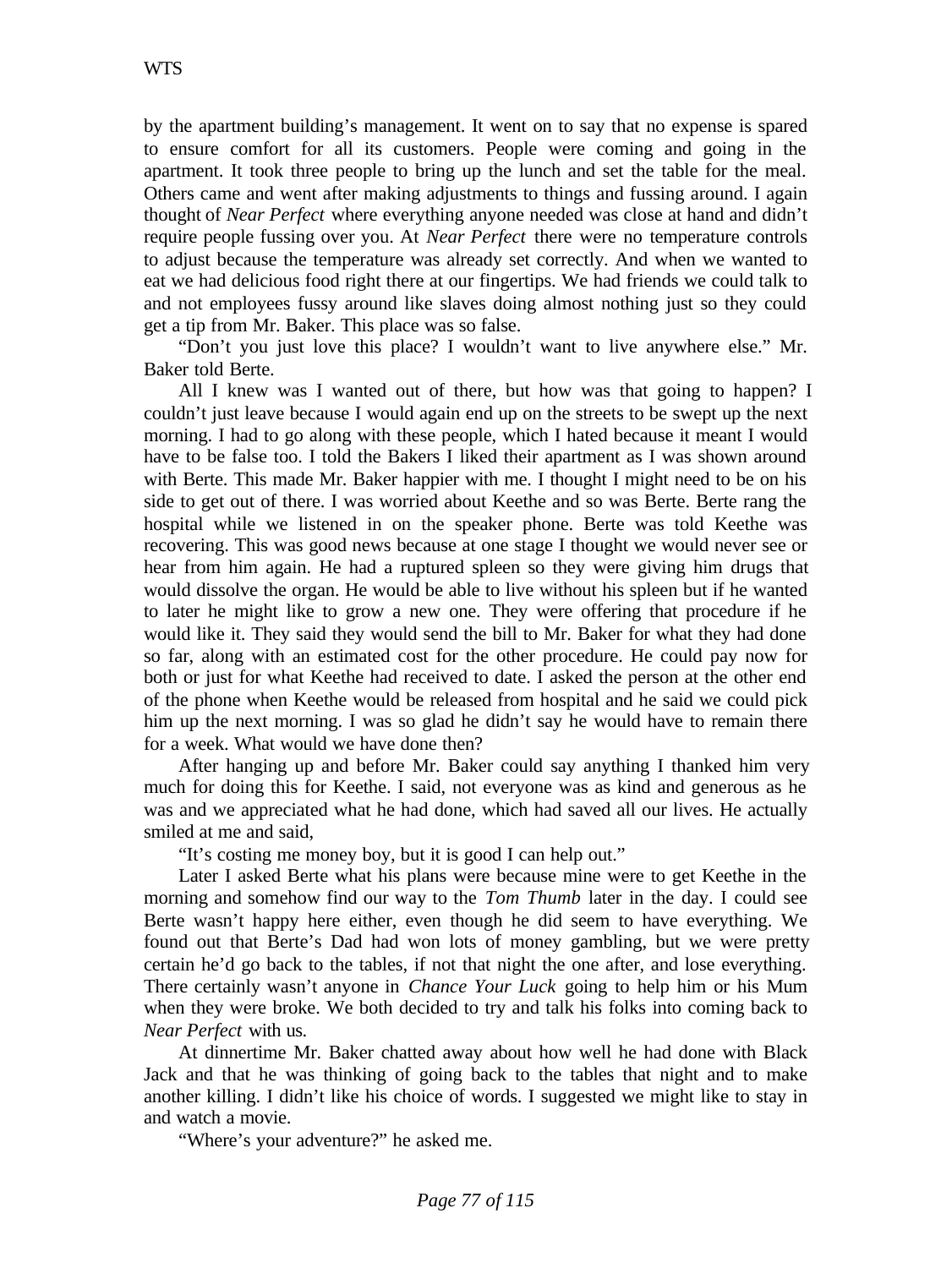Last night was enough adventure for me. Berte then asked him whether he was considering leaving tomorrow to go back to *Near Perfect*.

His response was, "Are you kidding? What is so great about that place? Here I can use my skills and make something of myself. I am important and people know it. Have you noticed how they bow when they come into the apartment? I'm not going to give all this up. And after another night of winning I will be able to have an even better style of living."

 I guess that said it all. But how were we going to keep Mr. Baker here so he didn't lose all he had that night?

I asked him, "Can you order anything you like here?"

Puffing out his chest he said, "I can order anything my heart desires."

So I said, "Then why don't we all have a drink? Berte and I are adults here and neither of us have ever had a drink before. Wouldn't you like to have one with your son? It's a special time in a guy's life having a drink with his Dad. And you have all this to celebrate."

But Mr. Baker said, "I tell you what. I'll take you both to the gambling hall tonight and we can have a drink at the bar before I start working the tables and fleecing them of more precious money."

I didn't know what to say here but Berte was really good and followed up with, "Remember how Great Grandma had a drinking problem. What is to say I haven't inherited it from her?"

This fired his Dad up. "No son of mine has a drinking problem?"

So Berte said, "There is no harm in checking is there? I wouldn't mind a drink right now?"

Mr. Baker walked to the phone and ordered some booze to be sent up straightaway.

I hadn't been able to find out from Berte if he would be prepared to leave his family here tomorrow, if there was no way of getting them into the *Tom Thumb*. But I was pretty sure he didn't want to stay. Like me he had seen the evil side to this place. His parents hadn't seen how these people could turn from bowing and scraping to sweeping you off the street into the rubbish. All sorts of grog or booze arrived for us to try – or more correctly, for Berte to try. When the drink arrived Mr. Baker poured out two glasses of spirits from a bottle. I know knew I wasn't going to be included in the drinking session. Although it made me feel unwelcome I was glad, because at least I would be sober at the end of it. Mr. Baker handed one of the glasses to Berte and said,

"Get that into you!"

Berte had a sip of it and began to cough. This made his Dad laugh as he drank his entire drink in one gulp.

"Can I have some water and ice with this do you think?"

Mr. Baker got up and went into the kitchen.

"Quick, give me the glass!" I said.

Berte handed it to me. I poured it back into the bottle and poured the same amount of wine into his glass. Mr. Baker was back in a minute with a tray of ice and a jug of water in his hand. He put some ice into Berte's glass and handed it to him again and Berte drank some of it. I picked up the spirit bottle and asked Mr. Baker whether he wanted another one.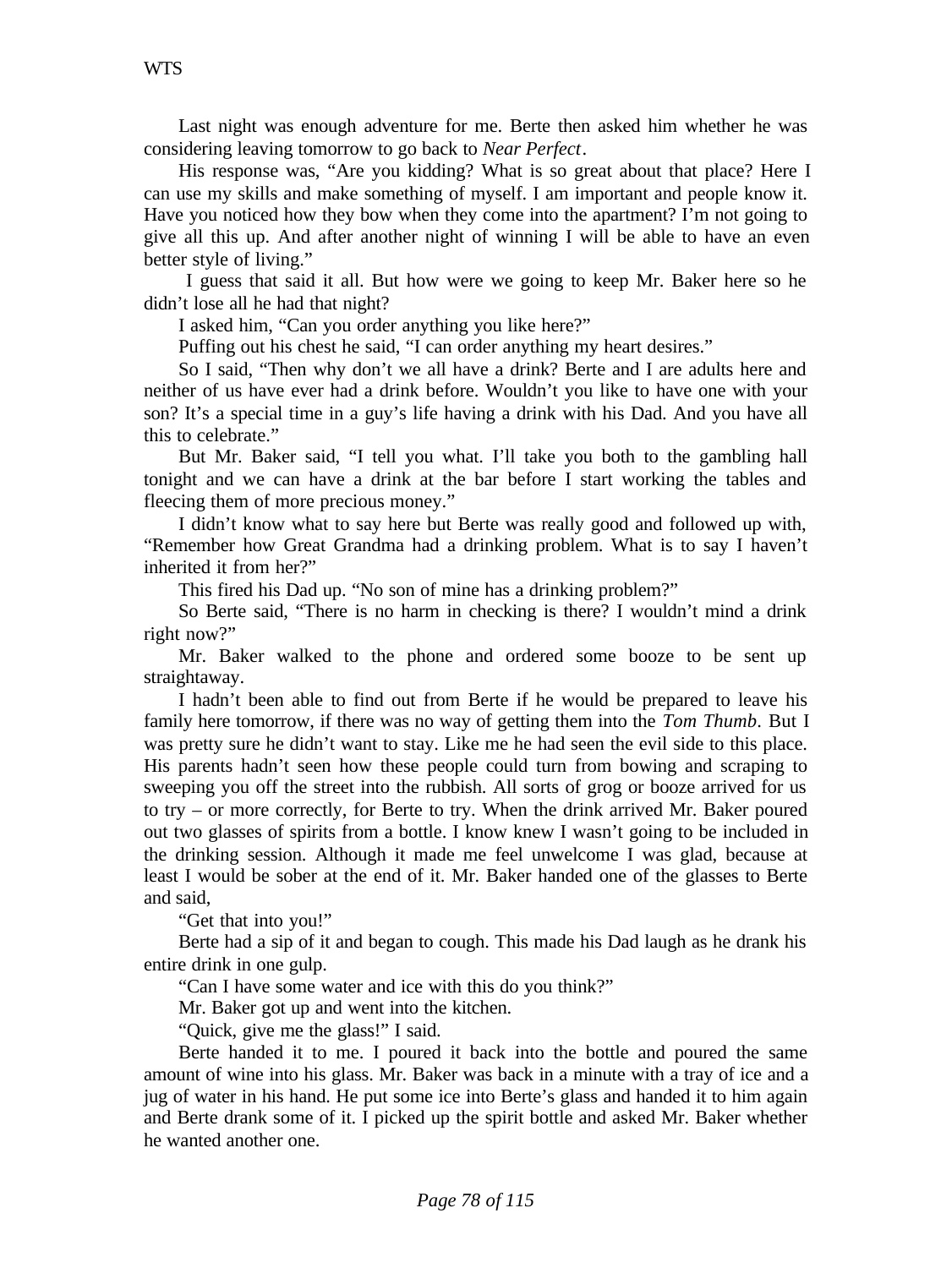He held his glass out while I filled it.

"I'll just wait for Berte to finish."

Berte was drinking it down slowly. I could see the wine and ice weren't the best tasting combination in the world but it did contain a lot less alcohol. While he was doing this I looked at the labels on the bottle and their alcohol content. There was something called OP Rum, which had almost twice the alcohol content of the spirit that Mr. Baker was drinking. I thought this information might come in handy a bit later.

"Nice and smooth? This is the most expensive scotch you can buy, son?" he said to Berte as poor Berte was just finishing off his wine and ice.

"Fill his glass up for him again, boy," Berte's Dad said to me.

I picked up the scotch bottle and poured a little in.

"More than that. What do you think this is?"

I put some more in. Berte now had as much as Mr. Baker had in his glass. This was definitely going to turn into a drinking competition.

"Down the hatch," he said looking at his son. Berte sipped as Mr. Baker finished his second drink.

"I'll be back in a moment," said Mr. Baker as he got up and headed off, presumably to the bathroom.

While he was gone I quickly filled Mr. Baker's glass with scotch, tipping the rest of the bottle onto a poor pot-plant and refilled the scotch bottle with wine. Berte tipped his drink and ice out onto another plant and sat down. I took the top off the OP Rum bottle.

Mr. Baker returned and sat down.

"Ready for another I see."

He picked up the scotch bottle and poured Berte another drink. He sat down and seeing his glass was full said,

"Cheers," and swallowed the drink down.

I poured Mr. Baker's next drink from the OP Rum bottle and Berte had another wine with some more ice and water. I watched Mr. Baker's face grimace as he drank the rum.

"Everything okay, Mr. Baker?" I asked him.

He said for me to give him another one. After a few more rums Mr Baker said he was feeling really good and relaxed and asked how Berte was going. Berte said he was feeling fine. Just after Mr Baker had said he was proud of him he nodded off to sleep.

I asked Berte how he was really feeling and he said, "Sick," but went on to say, sick of the bad taste in his mouth. We left Mr. Baker in the chair and went off to what would be our bedroom for the night. Berte's Mum had gone out just before the drinking session had started, mumbling that she was going for a walk to get some fresh air. I was about to ask Berte what he thought would happen tomorrow when we heard talking in the other room. We went to investigate and saw Mrs. Baker getting Mr. Baker up out of the chair to take him to their room.

"I'll be with you in a minute," she told us. About 5 minutes later she came into the bedroom.

"Are you all right, Berte?" she asked, "You haven't had too much to drink have you, Berte, Keethe?"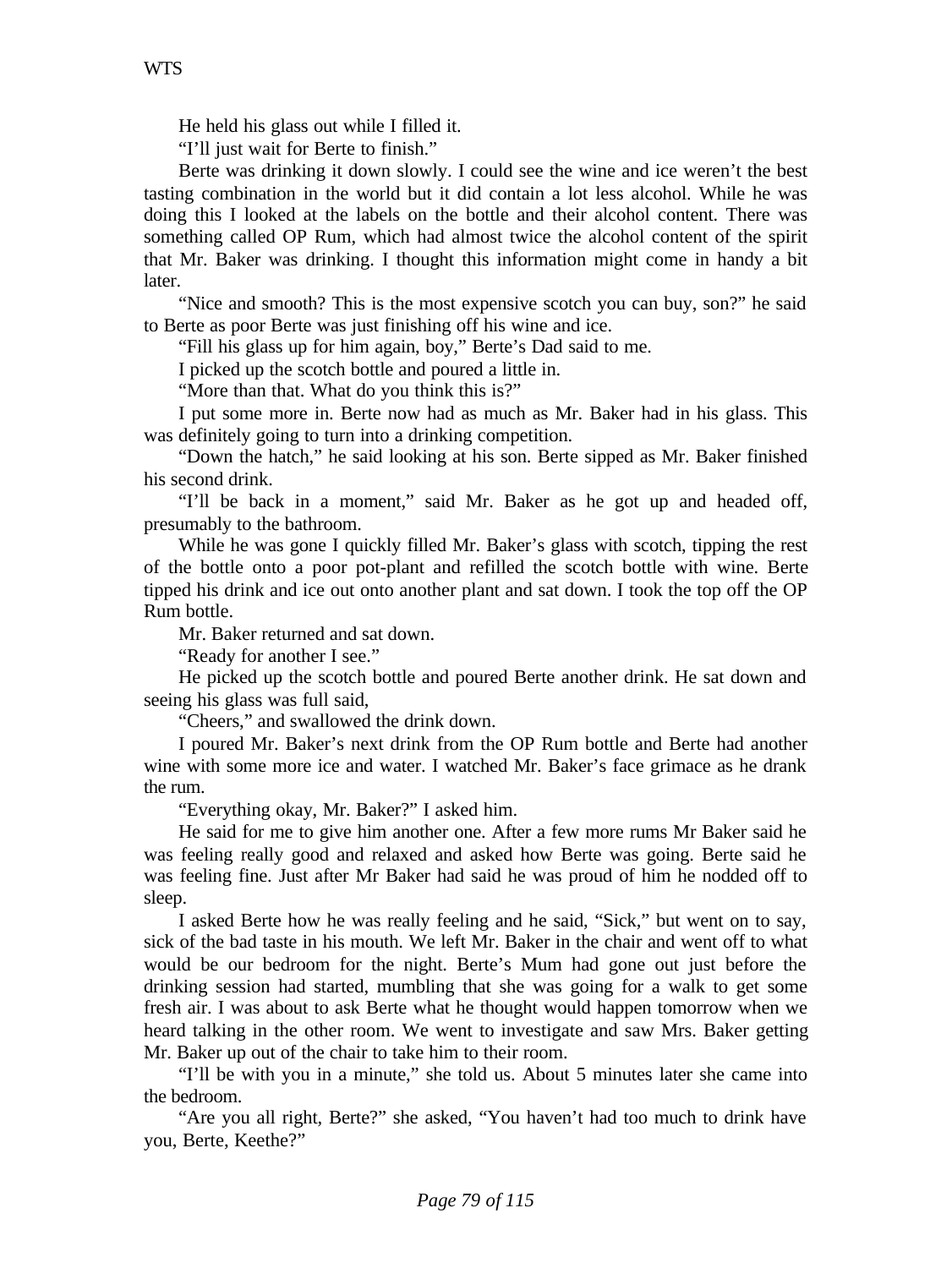"No, Mum," Berte replied.

She sat on the bed and said, "I know what you are up to."

We both went a little pale. "I don't like being here any more than you do. What other ideas do you have?"

It was then we knew she would be on our side and I began to feel more comfortable.

That night I found Mrs. Baker to be a completely different person from what I thought she was. She was quite nice. I had never had a conversation with her before because Mr. Baker was always around. During her walk she had been to see how Keethe was getting along in hospital. I liked her even more now. She said he was asleep when she saw him but he was a better colour than when we brought him here earlier. It was great she had been to see him. Now the three of us had to put our heads together and work out a plan of escape tomorrow evening.

I later thought to myself. How come the bottles of drink Mr Baker had ordered were scotch, rum and wine? Wouldn't this be just an Earth thing? For a start scotch came from Scotland on Earth. People in this place must have been able to duplicate what people wanted some how. I could only think that someone from Earth must have explained to them what each drink tasted like. In that case, there must be others from Earth who were doing as well if not better than Mr Baker was in this place.

Next morning Mr. and Mrs. Baker stayed in bed while Berte and I had some breakfast. We could see that Mrs. Baker had cleared away all the bottles in the lounge room before she went to bed the night before. After breakfast Berte and I headed off to get Keethe. We got directions to the hospital from Berte's Mum the night before but needed someone to point out his bed when we got there. Again no one was interested in helping us until Berte stamped his feet and in a loud voice exclaimed,

"What does a person have to do around here to get attention! Listen to me all of you. I am Berte Baker of room 5 and my family will be checking out of here if I don't get some assistance. I want to see my friend Keethe Benson, and now, not in an hour's time, do you hear me?"

Straight away a man and woman were with us bowing and showing us to Keethe's room. We went in tentatively expecting to see him still in bed but his bed was empty. Alongside it was a chair and Keethe was sitting up in it looking a million dollars, so to speak.

"What took you guys so long?" was all he said.

We smiled at each other and both Berte and I patted him on the back as he got up from the chair. Keethe was back in his suit, which had seen better days and Berte was still wearing his. I was the odd one out in shirtsleeves. Berte's Mum had arranged payment for Keethe's treatment so we were able to get out of that place without much trouble.

On the way back to the apartment Berte said we needed some better clothes than we were wearing so we headed off to one of the up-market clothes shops in the building. We selecting some really trendy suits, which to the untrained eye looked just like our old suits used to look, except they were made from better quality material. When back in the apartment Keethe had something to eat and we took turns showering and dressing in our new gear. This all happened before Berte's parents got up.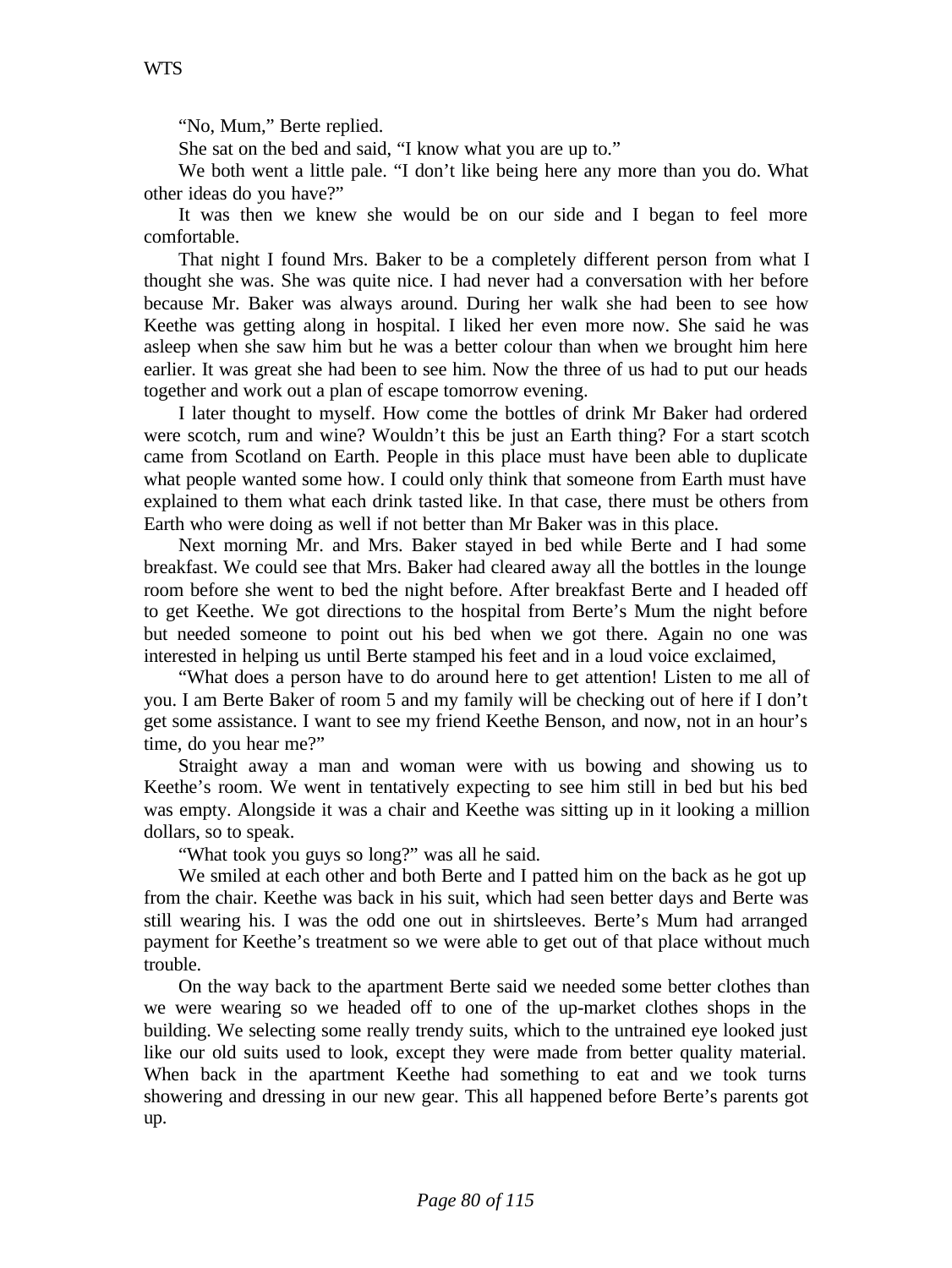Mrs. Baker loved our clothes. The night before she had said the whole city revolved around impressions. If we had expensive suits, people would take notice of us. While Mr. Baker was taking a shower, Mrs. Baker was on the phone smoothing our path out of there. She called up the suit rental place and paid all the money we owed them and gave them a very generous tip. She called security and demanded they supply us with the 5 best guards they had, to escort us off the premises that evening. She told them we were going on a trip and that we'd be away two days. She then said for the same guards to make themselves available two days later when we again entered *Chance Your Luck* to escort us back to our apartment. Of course the second part of this demand would not happen but made them think we would be returning, which would be the normal thing to do. Mrs. Baker had all the arrangements made before Mr. Baker appeared for breakfast. He wasn't looking well and was surprised to see how good Berte looked.

"You're a chip off the old block," he said to him. "I'm proud of you."

We later explained to Keethe what had happened the night before. He had been a bit in the dark about what was going on, but he did know we couldn't risk missing Peaterr in the *Tom Thumb*.

Mrs. Baker announced to Mr. Baker that the rest of the morning would be spent going for a walk while their apartment was being cleaned. She said we would be going to the movies in the afternoon because she had a treat for Mr. Baker that involved a trip to another place where the lifestyle was much superior to this one.

Mr. Baker smiled and asked, "Will this other city involve gambling?"

Mrs. Baker thought for a second and said, "The trip we are about to make is the biggest gamble we have ever faced."

That afternoon we sat in one of the movie halls watching some mindless violent movie during which the audience laughed at the misfortune of the people being assaulted. Fortunately, Keethe, Berte and myself would miss most of it. While Mrs. Baker entertained Mr. Baker watching this rubbish, the three of us slipped out. While on our walk earlier we had checked out where the security stations were in this part of the city. We spread out and moved from one security station to another asking after anyone who had been on board the *Tom Thumb*. There were security people in this city who knew exactly where everyone was at any one time. And all we had to say to get action, now we were so well dressed, was we were the sons of Mr. Baker of apartment 5.

We had 4 hours before Peaterr would be arriving to pick us up. We told security that anyone from the *Tom Thumb* who wished to make our acquaintance should be taken by security guards to the main entrance where their debts would be paid in full if they had any. They could then depart on a two-day trip with us if they were interested. We emphasised they would have to be at the entrance in three and a half hours' time. We also made arrangements for those working in the streets to bring anyone who knew about the *Tom Thumb* to the entrance as well. This was all we could do for our fellow travellers who might otherwise be stuck here. Some may have already died as a result of coming to this place.

We returned to the movie but I don't remember watching much of it. I was concerned for those people not wanting to be here, but what else could we do? We returned to the apartment afterwards and were escorted to the entrance by our personal guards. Approaching the entrance, Mrs. Baker said she had a surprise for Mr. Baker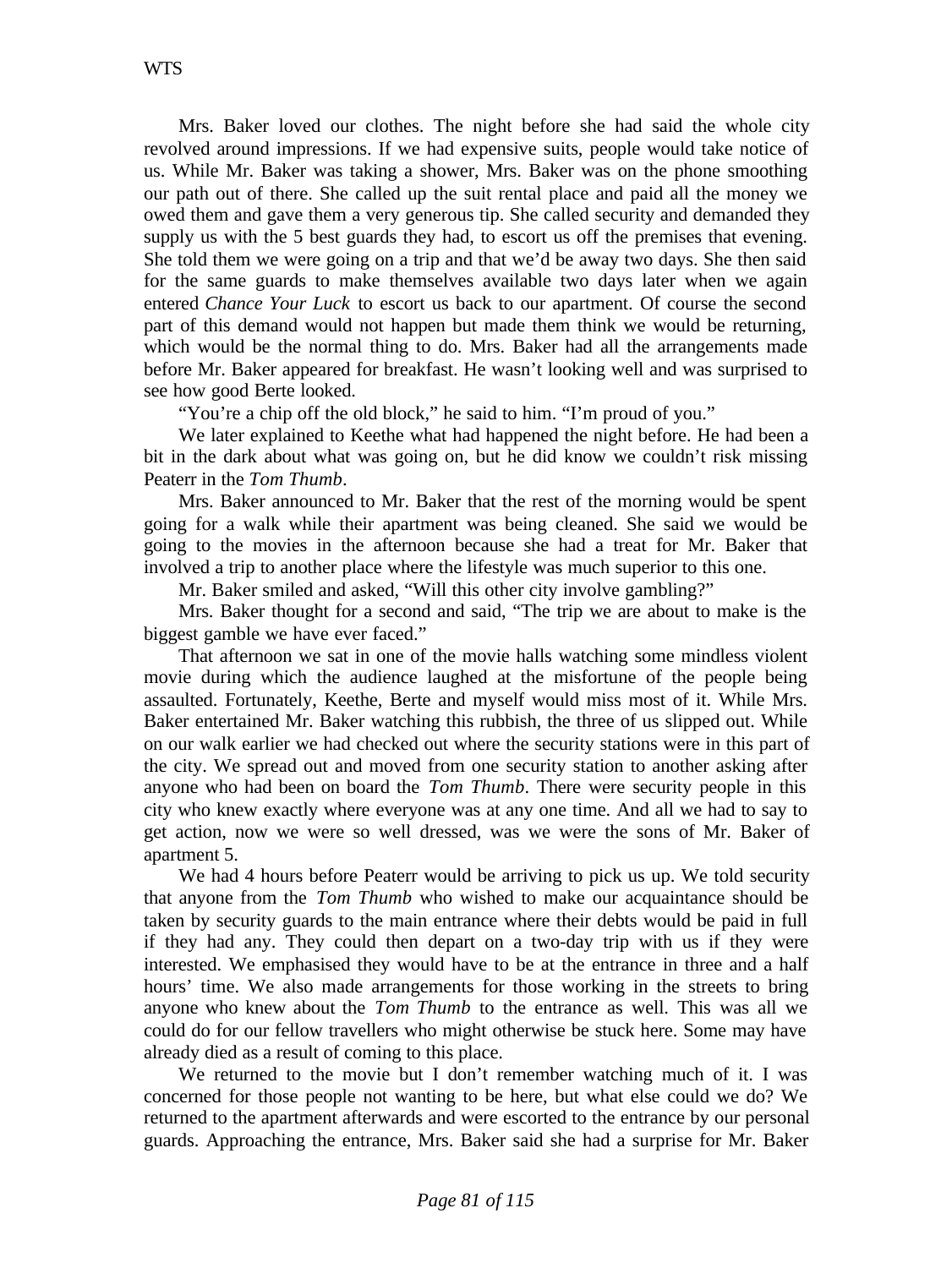and had one of the guards put a blindfold on him. This guard was told not to let him take it off until he was told to. Mr. Baker was excited and said he loved surprises. He was left with the guard at one side of the entrance while we went around looking for more of our *Tom Thumb* people. There were 15 others rounded up. We were not sure that all of them were really from the *Tom Thumb,* but we paid everyone's bill and had the security people take us all out to the craft, which was just landing. Mr. Baker was the last to be put into his seat with the blindfold still on him.

I heard Mrs. Baker say, "Not long now Fred."

The cabin door was closed and the security guards outside saluted as we took off vertically. The *Tom Thumb* turned north and we were away. At least four people gave a sigh of relief – but now it was time to take Mr. Baker's blindfold off.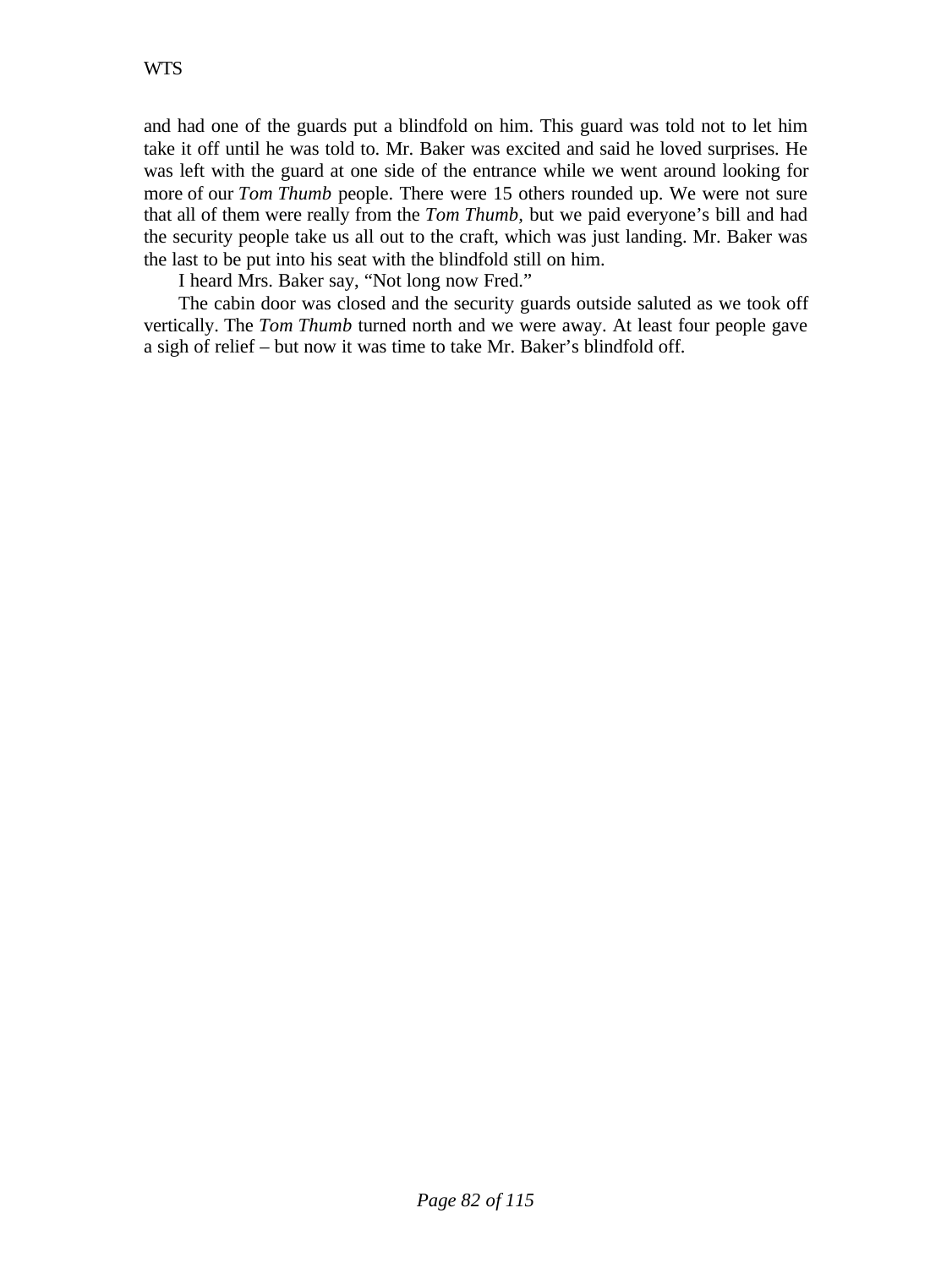### **Chapter 16 Who do we have here?**

A strange but not surprising thing happened when we took off from *Chance Your Luck*. Most noticeable to me was my jacket became about 10 sizes too large and if I was to stand up my pants would have fallen down. The same thing happened to Keethe and Berte. Looking around at the others, none of them now looked 25 years old and beautiful. We had a mixed group of people in here. In numbers we were about 4 or 5 people short, but some of the people with us were not known to those from Earth. Who were they?

I didn't want to be around when Mrs. Baker undid Mr. Baker's blindfold. But unfortunately I was sitting next to him when he was again given full vision.

"What are you people playing at. Are you crazy? You are kidnapping me."

These were some of the words he was saying, as he realised he had been tricked out of being in *Chance Your Luck*.

"We had to get you out of there for your own good, Fred," said Mrs. Baker.

I don't think this was the thing to say under the circumstances.

"Take me back. You can do what you want but I belong there. I don't want to go back to that boring place."

Peaterr asked me if we had a problem here and I said I could see many problems and maybe I should try and get into the co-pilot seat and discuss them with him. Holding onto my pants at the waist I made my way to the front of the craft, treading on the cuffs of my pants as I went. I made it with great difficulty and once seated I put my seatbelt on.

"Here are the problems I can think of at the moment. We have a man who doesn't want to be here but back in *Chance Your Luck,* but if we take him back we will be splitting up his family. We also appear to have lost four or five people, but this isn't counting some aboard who we have never seen before."

Peaterr agreed we should try and sort things out before going much further away from *Chance Your Luck*. So in the meantime he flew north a few hundred kilometres away from the city and then orbited while we tried to find solutions to our problems. Mr. Baker was still ranting and raving to Mrs. Baker and Berte. I could hear someone else saying,

"What sort of cruise is this? I want to go back".

I turned around as much as I could in my seat and said to everyone that we would talk the problems through. One woman was asking if she had been kidnapped like that other guy. I said no one was being kidnapped. Mr. Baker had stirred up half the people on board with his kidnap statement.

I called James on the radio to see if he had any ideas about what we should do. He came in loud and clear and seemed to know what our problems were before I finished describing them to him. He said he didn't mind anyone we had on board coming to *Near Perfect* to live, but we had to make it clear to all on board what that meant. It might not appeal to everyone. When I turned back, a man I had never seen before today was saying to Mr. Baker.

"What is your problem? You have a family to be with. Don't throw that away for a few dollars."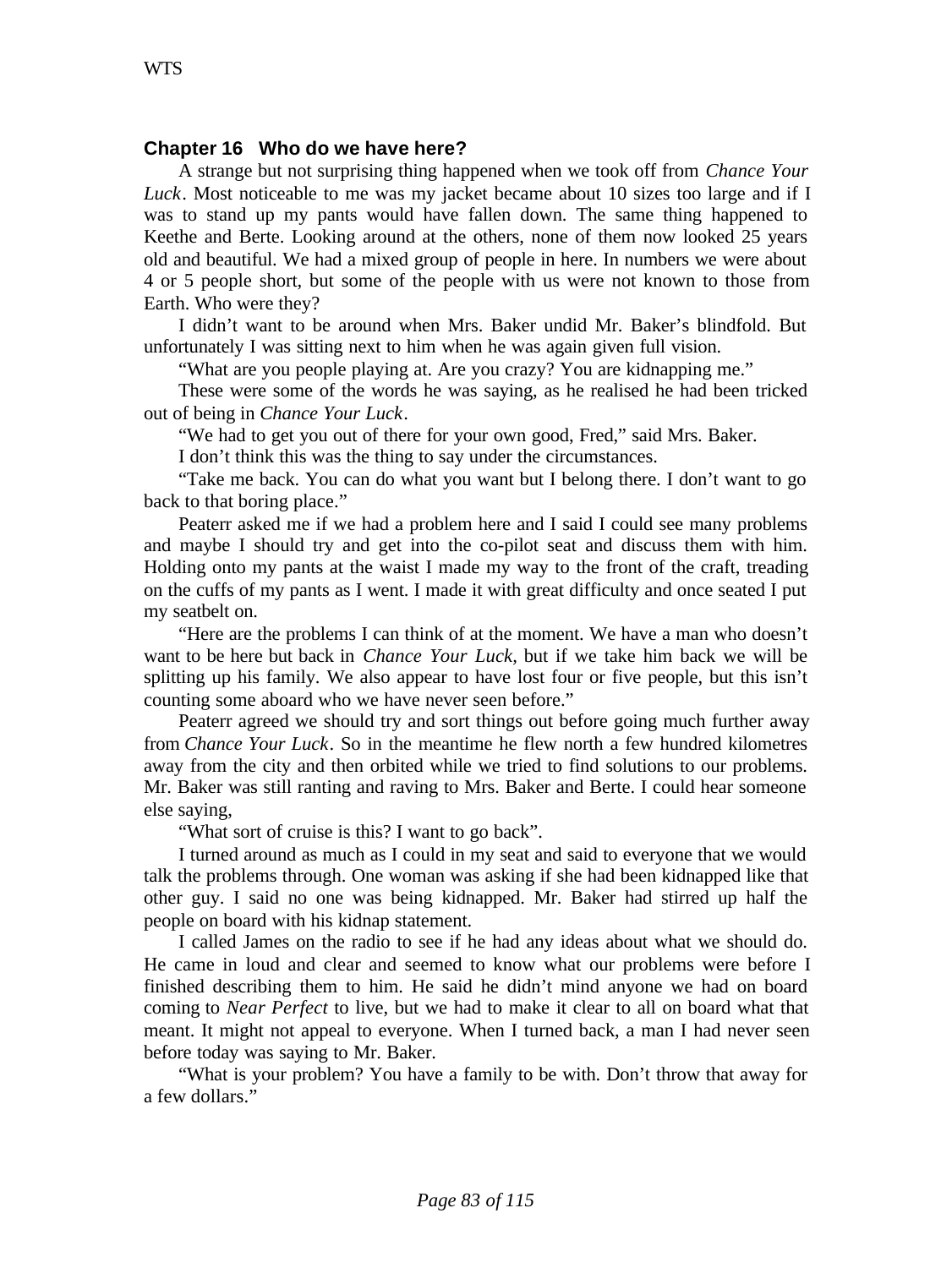To which Mr. Baker said, "What would you know about anything and who are you anyway? A few dollars? I would be giving up a million dollars thank you very much."

The man said, "You mean to say you would give up all you have right here for a mere million dollars? You are crazy!"

Then Mr. Baker said, "Just because you lost everything and can't go back doesn't give you the right to comment?"

But the man continued, "You are right I did lose everything but not at *Chance Your Luck*. I lost everything I had at *Delight* to come here. It was so easy for me to leave *Chance Your Luck* this time where I own 1,000 times the money you are leaving there. I don't know if my family will have me back, but at least I want to have the opportunity of asking them. I know I can't make it up to them for what I have done."

I asked the man what his name was and he said, 'Finny'. I called James and asked him if he knew a 'Finny'. He said his family was living at *Delight*. I told Finny that we would take him to his family. He was very pleased. With all the argument in the world it looked as though Mr. Baker had made up his mind not to come back with us. We had to agree that if it wasn't what he wanted we would take him back to *Chance Your Luck*. He would be on his own except for the four people we had taken from *Chance Your Luck* who were under the impression they were on an all expenses paid cruise to somewhere.

Over the next hour we talked to everyone who didn't know about *Near Perfect* and how this was a one way trip. One couple not originally from *Near Perfect* wanted to give it a go because they hated *Chance Your Luck*. We told them they would be very welcome there. Another couple wanted to come with us, but wanted to pay for people to work for them as servants when they got there. We tried to make them understand that their money would be worthless, and in any case they wouldn't need servants there, but it was obvious they were not on the same wavelength. They kept on saying they had brought millions of dollars with them so they expected to live in the lap of luxury at *Near Perfect*. We had just about sorted things out so Peaterr called *Chance Your Luck* tower telling them we were returning with some people. He was given clearance to land once more at the northern entrance to the city.

We made certain all those wanting to leave were close to the door.

The only worrying thing was that Mr. Baker hadn't changed his mind. I heard him telling Mrs. Baker and Berte that it didn't mean he didn't love them but he couldn't pass up this opportunity. He was successful in this city. He had never been successful anywhere in his life before. He couldn't live at *Near Perfect* where success and money didn't mean anything to people. He considered himself different from us and would make millions like the other guy had done and return for Mrs. Baker and Berte when he had enough so they could all live in a place that was perfect.

We kept telling him he was only fooling himself. Finny told Mr Baker he had little chance of winning a second time. He was now hooked on gambling and they would get every cent back from him. He would then end up in the street below the city. Berte tried to tell him that he had been there on the street and what it was like but Mr. Baker just wouldn't listen.

"How come you made so much money then?" Mr Baker asked Finny.

"After my win I got involved in building apartments. I never went back to the gambolling tables after the first time."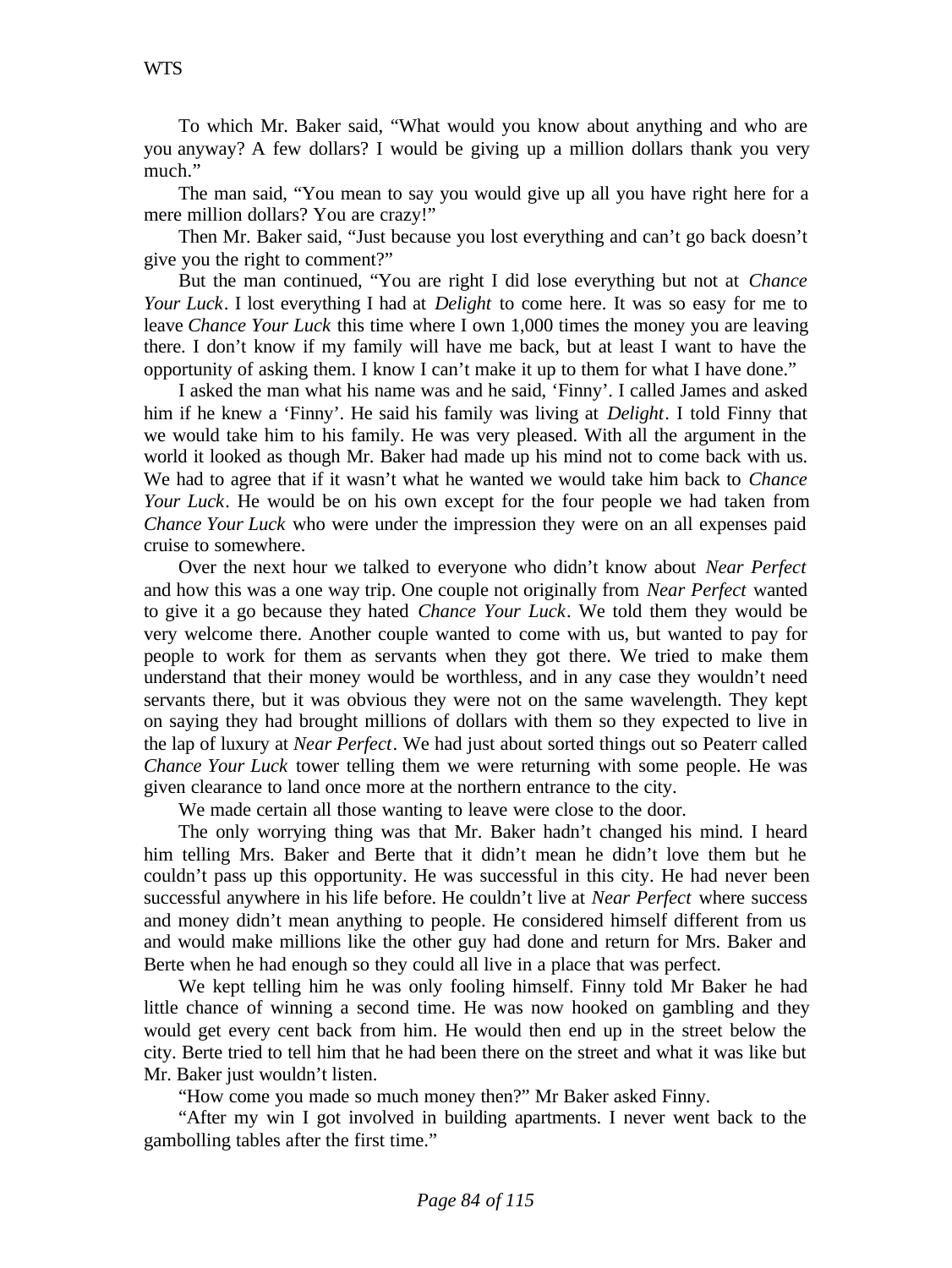The *Tom Thumb* landed and eight people got out, including Mr Baker. We didn't feel good about this. But what was worse, a number of bouncers were coming towards the craft. We were about to shut the door when a man and women jumped into the *Tom Thumb*. Peaterr took off straight after the door was closed. We were heading north once more.

"Thank you, thank you." The man was saying. "We thought we were doomed to stay in that godforsaken place."

These two were from the original flight. I remembered the lady.

"We missed you before and didn't know what to do. Those baboons back there were after us. You don't know how it feels to be away from that place."

I was pretty sure we did. I asked them if there were any others that had missed us the first time. The lady said they had looked around but hadn't seen anyone from the *Tom Thumb* who they could recognise.

We knew we couldn't risk hanging around any longer and Peaterr was taking the *Tom Thumb* as high as he could and we would cruise at top speed until we reached *Near Perfect*. It wasn't long before we were landing and I was so pleased to see Mum and Dad waiting for me. Sue had already gone to bed. James was there to meet the new comers with his usual warm welcome. There was a lady with a boy waiting. As Finny got out of the *Tom Thumb* he saw them and tears began to flow, and not just from the lady's eyes either. After a few seconds Finny was holding the lady close to him. I looked across at Berte and Mrs. Baker who had their heads bowed and were walking back to their place without Mr. Baker. Keethe had met up with his father and was jabbering away to him. I noticed him pointing to his side. I guessed he was telling him about his injuries.

Back at our place I had a good feed of delicious food followed by a restful sleep. I was so tired I slept through to the middle of the next day. The first thing I did after lunch was visit Berte and his Mum. I really felt for them. They told me they were doing all right. They knew nothing more could be done because Mr. Baker had made his decision to go it alone. They knew they had to accept this and over time they thought things would get better for them, but this didn't mean they would ever forget him. They remembered the good times they had shared together.

Over the next few months I had the best time I could remember in all my life, all 13 and a half years of it. Even though some of us were still young we had experienced a lot of life. These months were free of trouble for me and I could spend endless hours playing with my friends and doing things with Dad. There were some great bushwalks to go on and enough time to spend together as a real family. Not just my family, but all the families around became one big family. We had time to take notice of one another and learn more about others. I can't describe in words how great it was. I wanted this life never to come to an end. But as it always seems to happen, this good thing was coming to an end.

After some time a few of the top people in charge of the voyage were getting together to discuss strategies. They were happy with the way things were going, but began asking questions of each other. Had we lost the plot when it came to discovery here on *AZ*? How could we contact Earth with our discoveries? If something happened to Earth would this planet support as many people as we could bring here? It was only then that I found out the real reason for the voyage. It was to find an alternate place to Earth should something happen to it. People high up in Earth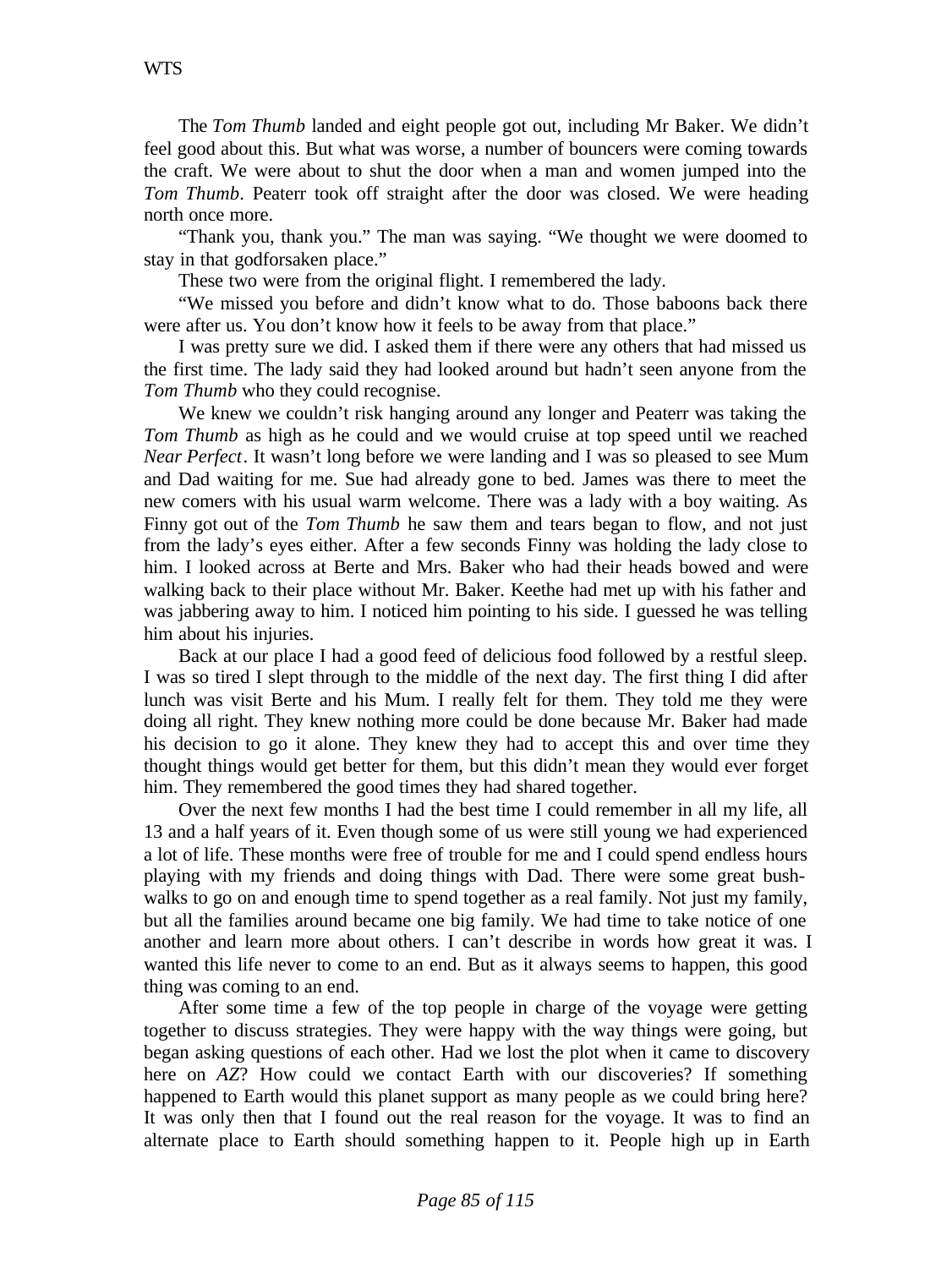politics wanted to find out if an escape to another planet would be possible. Voyages like ours would determine this.

Future hazards facing Earth were destructive war (this is when weapons of destruction make it impossible to exist in parts of the planet for many years), overpopulation and environmental breakdown. I must add that none of these things were actually happening when we left Earth over a year and a half ago. These were 'what ifs' to me and for many others now on *AZ* and had no real meaning.

In fact, for centuries people had been worrying that people were changing the environment so much that we were destroying the world. However, over time, not one of the forecast catastrophes had eventuated. We had actually found the Earth to be very resilient to changes. It had some petty good balancing tricks we were finding out about.

The forecast increase in carbon dioxide to dangerous levels had not occurred because more trees grew as a result of increased carbon dioxide. In return they provided more than enough oxygen. We also found that trees and shrubs on land were not as important as we thought for oxygen production. There was many times more vegetation in the oceans than on the continents. Global warming fears had dissipated because the increase in temperature had increased the cloud cover and there was more rain to water the plants. Increased cloud levels cut down on the amount of Sun's rays to the Earth, which in turn cooled the planet.

*AZ* had a greenhouse environment and this was worth studying. We hadn't felt any adverse effects from the place, other than we never got to see the sun during the day. One of the scientists with us said he believed the Earth was once very similar to *AZ*.

I want to make it clear that I think we should look after whatever environment we live in. I didn't say people had not changed Earth's environment. They had. I just think we sometimes become alarmed without knowing all the facts. No one wants to live in a rubbish tip and it is right for us to live 'low impact' lives for the sake of future generations. We also don't want to see species of animals and plants dying out. We need to protect them if possible. There is nothing wrong with us using the things available to us and I think it is right we do, but not at the expense of depleting all the resources.

The greatest difference that I could see between *Near Perfect* and Earth was that those at *Near Perfect* supported each other. On Earth we have people with remarkable amounts of money which they couldn't spend in 100 lifetimes exploiting others who are dying because of lack of basics like food and water.

I spent some time talking to James and his family and I often told them about how people lived on Earth and this made them very sad. They kept on saying how easy it would be for people there to have all they needed. 'Need' to those at *Delight* or *Near Perfect* meant enough to live on and enjoy. It didn't mean excesses. James was very sad that places like *Chance Your Luck* existed on his planet and he apologised to us for them. He called it an embarrassment. More and more of these were being set up around *AZ*.

One time I remember saying to James that we saw another place resembling *Near Perfect* south of where we were. He said it was probably a place those in *Delight* called *Pretence*. It was no longer inhabited but was founded by two wealthy people from one of the 'hi-tech cities' like *Chance Your Luck*. It was advertised as an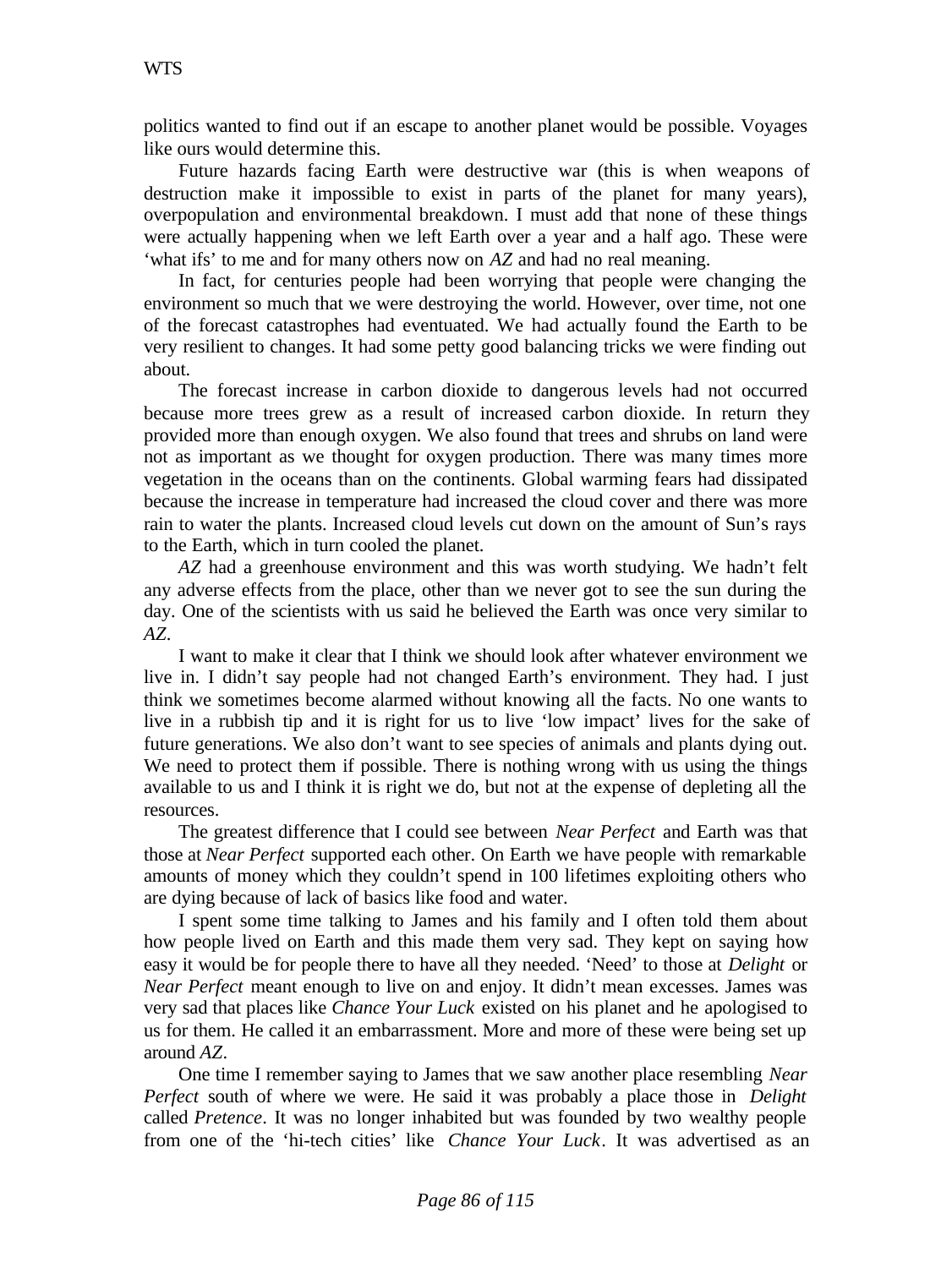alternate lifestyle and looked to be similar to *Near Perfect* but was established with the wrong motives. People came from 'hi-tech cities' to experience the simple life and paid a lot of money for the privilege. It attracted people from all over *AZ*. All people needed to live there was money.

People from *Delight* made visits to *Pretence* offering the true *Delight* lifestyle and a few listened and came to *Delight* but the majority only laughed. They said who could trust a place that didn't rely on money. After a year *Pretence* folded and its inhabitants, along with hundreds of others they picked up along the way, went on to the 'hi-tech cities'. Even though the place folded it was regarded as a success and they plan to start other places just like it to attract even more people to their cities in the future.

After hearing this, I asked James if *Near Perfect* had people working in places like *Chance Your Luck*. He said they did have but they had to be very careful as this was a dangerous occupation. They focussed on those who were down on their luck. Of course, the so-called successful people didn't need their help. In fact, some of the rich had made it very difficult for those from *Delight* staying there. He said it was marvellous we were able to get Finny out. Finny was one of the very few rich people from *Chance Your Luck* who now realised the importance of loving others and not just himself. He now considers it evil living the way he was, off the misfortune of others. But even more marvellous was that he could reunite with his family and that he intended to go back into the city from time to time and encourage others to come to their senses and hopefully to *Delight*. He is one of the few people who really knows how the city operates. He is ranked in the top 100 money earners there.

I was thinking about poor Mr. Baker when James said this. I asked him if Finny could check up on him. James said he was on the top of the list of people for him to see and while he remained alive, there was hope for Fred Baker. James hoped that Fred would eventually see for himself what the place was really like and want nothing more to do with it. Hopefully he would eventually miss his family and want to rejoin them like Finny had.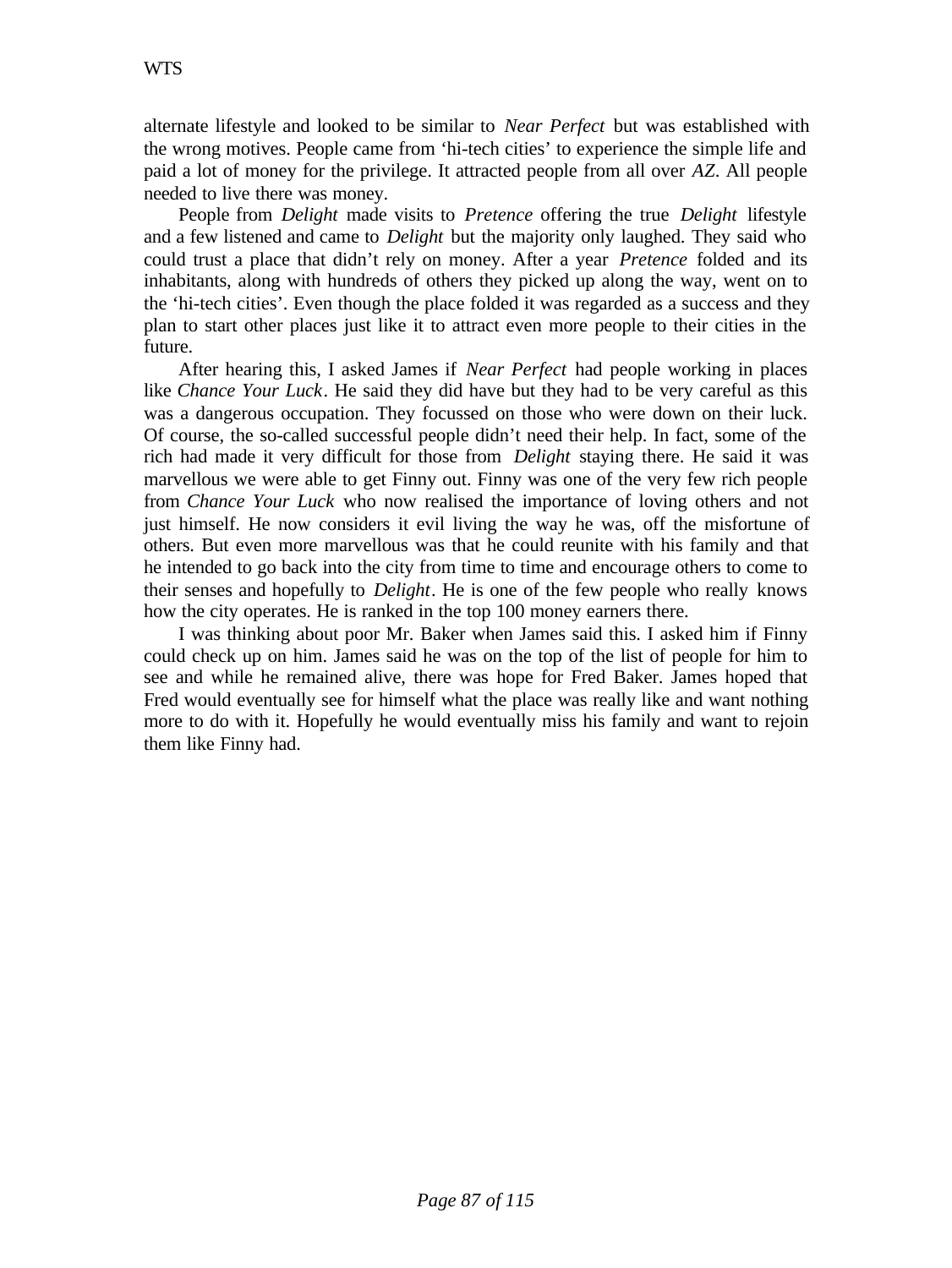# **Chapter 17 The really big decision**

The Captain aboard the *Investigator* was keen to know what people on *AZ* were doing and thinking. We hadn't built a city with our geodesic domes but had moved into a farming area already established. We had found out that the planet was inhabited by some friendly, and some not so friendly, beings. The food was good where we were and in theory people could establish a colony here. On the maps and notes Peaterr had studied over the past few months there were other continents than the one we were on which were larger than those on Earth. As far as accommodating everyone, it looked as though *AZ* could fit everyone from Earth along with its present population, which he had estimated from books we had. There were no large desert areas like those on Earth. There were some sharp mountain peeks, but these appeared to be mostly confined to this particular continent. Therefore, most land areas could be settled.

Peaterr asked James what he thought about a possible invasion of his planet by people from Earth? He said if all the people were like us there wouldn't be a problem. Peaterr let him know that Earth had its fair share of *Chance Your Luck* people and how they were spread across communities. We were a mix of good and evil, and evil would occur wherever we lived. James repeated what we had heard him say before, nowhere is perfect, not in this life.

The captain of the *Investigator* was now telling us the cruiser needed to depart for Earth soon. I was under the impression it could remain in space for years without needing a thing. Peaterr said he had learned before we arrived at *AZ* this wasn't the case. The 'Atom Meiser' was fast wearing out and was only expected to work efficiently for a few more months. The outside coating of the craft was now considered a risk to the return voyage. Lastly, those on board the *Investigator* who had not been allowed to visit *AZ* were stirring up trouble and demanded they either come to the planet surface or head back to Earth.

The biggest bombshell as far as I was concerned, was Peaterr's announcement that he would definitely be returning to Earth no matter what. He would give up *Near Perfect* to see Racchel and Steaven just one more time, even if they no longer wanted any part of him. So while I was naively thinking everything was rosy at *Near Perfect* all these things were undermining what I thought was our new and permanent lifestyle. Not long after these revelations Dad had one of his meetings with the family. He would consider what each of us wanted to do. Sue wanted life to stay the same, which was no surprise to anyone, but this time so did I. What a pity it couldn't last. Mum and Dad wanted to return to Earth, not because they weren't happy at *Near Perfect*, they were. They were missing relatives back home who would also be missing them. They had promised to return to Earth as soon as it was possible for them, and that didn't mean staying on *AZ* if they didn't have to. When we started out we all thought we would return to Earth in a couple of years' time, but I thought that life here had changed that.

I asked Mum and Dad whether they would let me stay at *Near Perfect* if they returned to Earth. What they really wanted me to do was agree with their decision. That didn't answer my question. They said Sue would definitely have to go with them. That still didn't answer my question but I knew what they thought. It was a *Near Perfect* thing. Even though they would miss me more than anything else, and I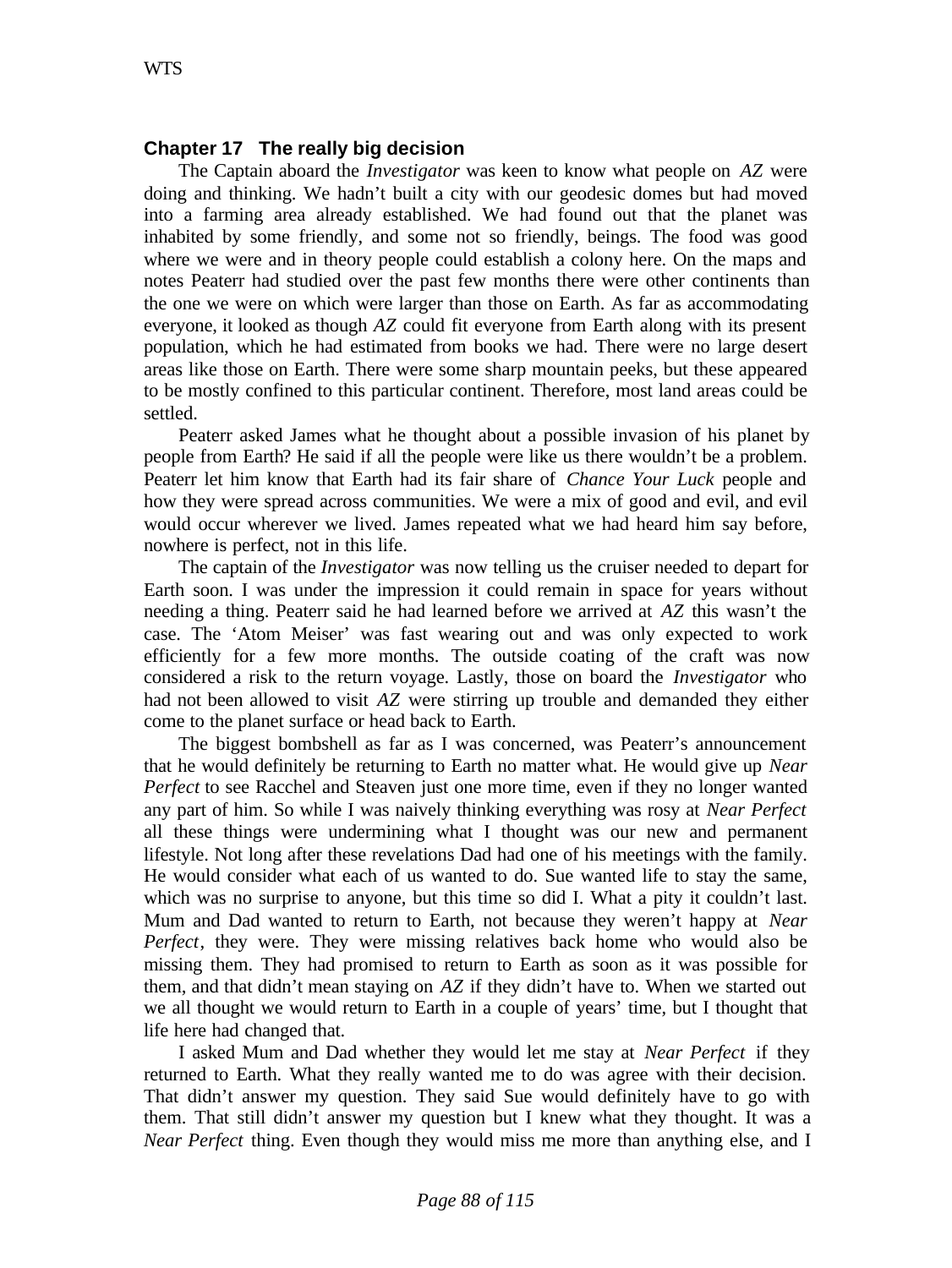would miss them, it was my decision to make. They wouldn't stand in my way. Dad pointed out that if they returned to Earth without me the most likely outcome would be that we would never see each other again. I didn't know if I could live with that.

Peaterr was planning his farm back on Earth. He could afford some land with the salary he had accumulated on the voyage. He would invite his family to live with him. He wanted to create his own *Near Perfect* on Earth, which to him would be more perfect than this one because he would be with his family. He said my family could buy land close to them and we could all live happily ever after. I pointed out that it would be much harder work on Earth, living in the country, than it was here. He would have to water his trees, and spray them, and prune them and some years he wouldn't get a crop. There would be plenty of flies and ants around as he sat on his verandah. Of course he knew all this.

James made another tour of our homes answering any questions we might have. I really didn't want any of us to be separated again. But some separation had to happen. The special life on *Near Perfect* was coming to an end.

I asked James, "How do you know what happens after we die?"

And he asked me, "How come you don't know? Don't you find it strange that none of you know why you were born, what you are meant to do while you are alive and what happens after you die?"

I replied, "On Earth we have philosophers who over the years have tried to work it all out but they all have different ideas."

"Ideas don't come into it. What someone thinks has no relevance to truth. What I think or do doesn't decide reality, does it?"

I could see I was getting out of my depth.

"Can you just tell me how you know what you know?"

"I was told and now I can tell others."

"But who told you?"

"Did you know that you and Peter are the only people I've met from Earth who want to discuss these things with me. All the others just don't want to know. All of you have seen how we live here. We genuinely feel for others and not just take things for ourselves. For us this is how life should be. We aren't wasting our time chasing after things. Relationships are the important issues for us. We know why we are here and what we are meant to do. This doesn't mean everything always turns out because it doesn't, but we try. The best thing is we know what is going to happen even when we die."

"But life is for finding these things out, isn't it?"

"Of course, but after finding out the basics, isn't it time to live that way and not go on spending all your life doing the finding out? How long do people from Earth take to find a purpose for their life?"

"Sometimes never I guess."

"What a waste of life that is, not knowing why you are here. This is living without a purpose, without a direction, which is not really living at all."

"Maybe our purpose is different on Earth from yours on *AZ*? Things just happen there."

"That's because everyone is doing their own thing?"

"Yes."

"Does it work?"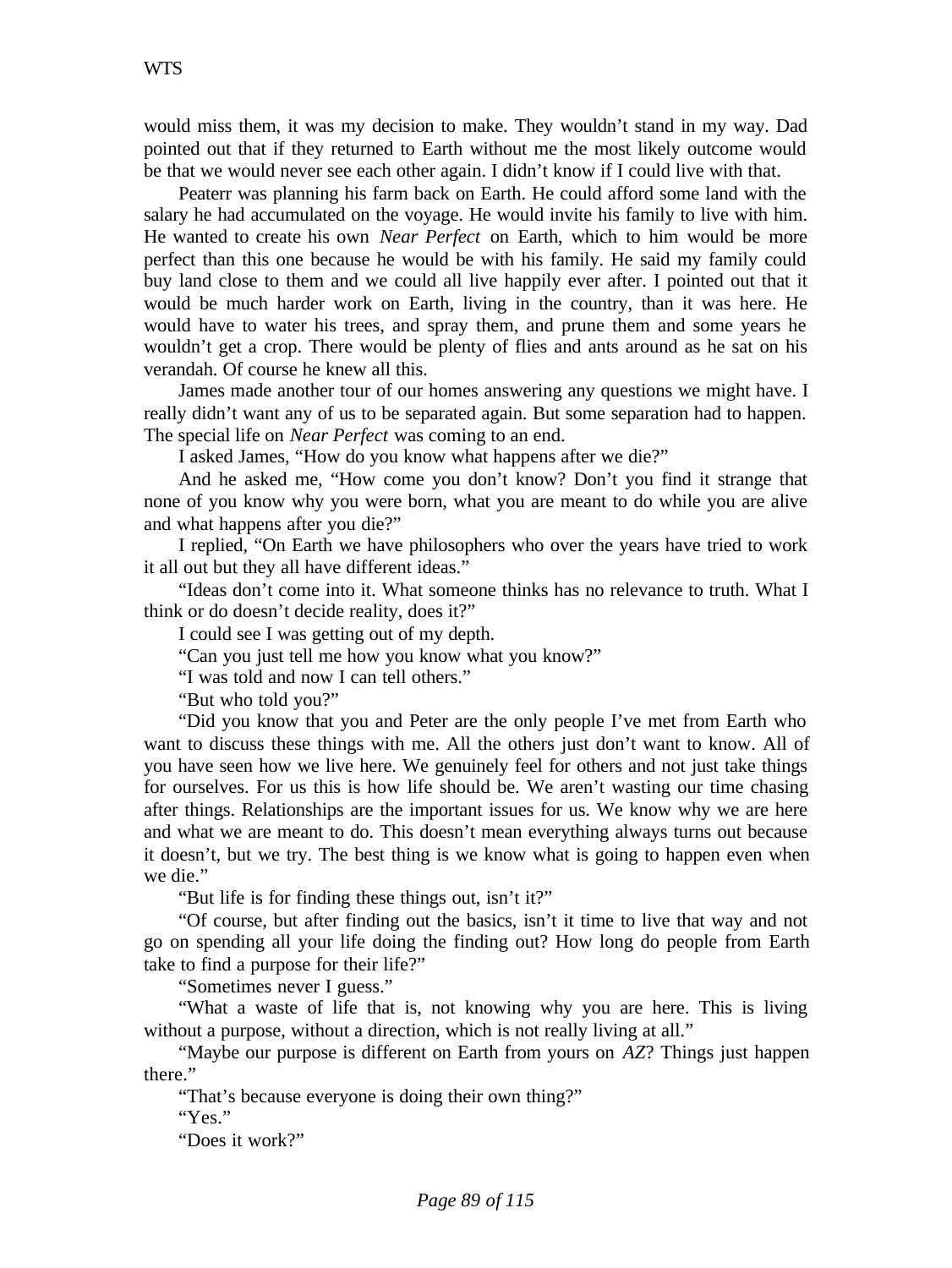"I think so. If they decide in the end to do the right thing and not hurt others."

"All rather haphazard. Tell me why life on Earth shouldn't be like life here in *Delight or Near Perfect*? We are not just doing things not to hurt others, we are doing things to help them."

All I could say was, "I think it should be like this."

"You know even though we are a long way from Earth, we still belong to the same universe. If I know what life is about and what happens when we die, shouldn't you? Shouldn't we all be doing the same things together?"

I just didn't know and couldn't answer. It was the first time I'd felt confronted by James since we'd been here. My 'world' was definitely changing and at the moment for the worse. From contentment it was turning into confrontation and confusion like it is on Earth. I was feeling sad.

Although what James had said, did get me thinking. Mainly that life and everything doesn't just happen and it isn't a random process. Everything on Earth had a purpose for being there. It did seem strange to me that people were the only ones not knowing why they existed and what they should be doing. Helping others seemed a really worthwhile thing to do. It gives people a purpose in life and at the same time can make you feel good. I didn't understand the other things he was saying so I won't include them in my book.

My perspective of life had changed in *Near Perfect.* There was a lesson here somewhere and hoped I'd learn it and soon, but at the moment my brain was hurting from all the thinking it had done.

Everything involves thinking, which was sometimes as hard as seeing and hearing. This was not to be confused with looking and listening, which were passive, not active. I'd learnt a lot from the way James and his people were living and how they treated other people. I'd also learnt from the scientists. They were the ones who taught me to see and hear, really using my eyes and ears. I would never have seen the fish in the water without training myself to do it.

We had seen a lot on this planet, more than I had expected to. We had seen birds, fish and worms that at first were invisible to us. However, none of us had had any trouble seeing the people of *Delight* when we flew over it. But we, and those of Delight had been keeping an eye out for each other. Maybe that was the secret. If both parties are actively looking for each other then maybe it isn't difficult to see them. Our communication channels were open. I guess if I was a fish or even a worm, I would like to remain invisible so predators wouldn't find me. There was some sort of logic to this.

I asked more people of *Delight* whether they had seen any evidence of visitors that they hadn't communicated with. I was told there had been unusual signs on occasion. I asked what signs they were talking about. They had seen strange markings on the ground in a field, which they couldn't explain. I said this kind of thing happened on Earth too. I told James there were always mysterious sightings of spacecraft on Earth. Some people say they had seen aliens but not many people believed them.

I mentioned the conversations I had had with James to Peaterr. He said they were religious. I knew nothing about religion and Peaterr said he knew very little also. He wanted to know if people like James lived on Earth. He tried to research our book index. I guess it wasn't surprising when he received the message 'This listing does not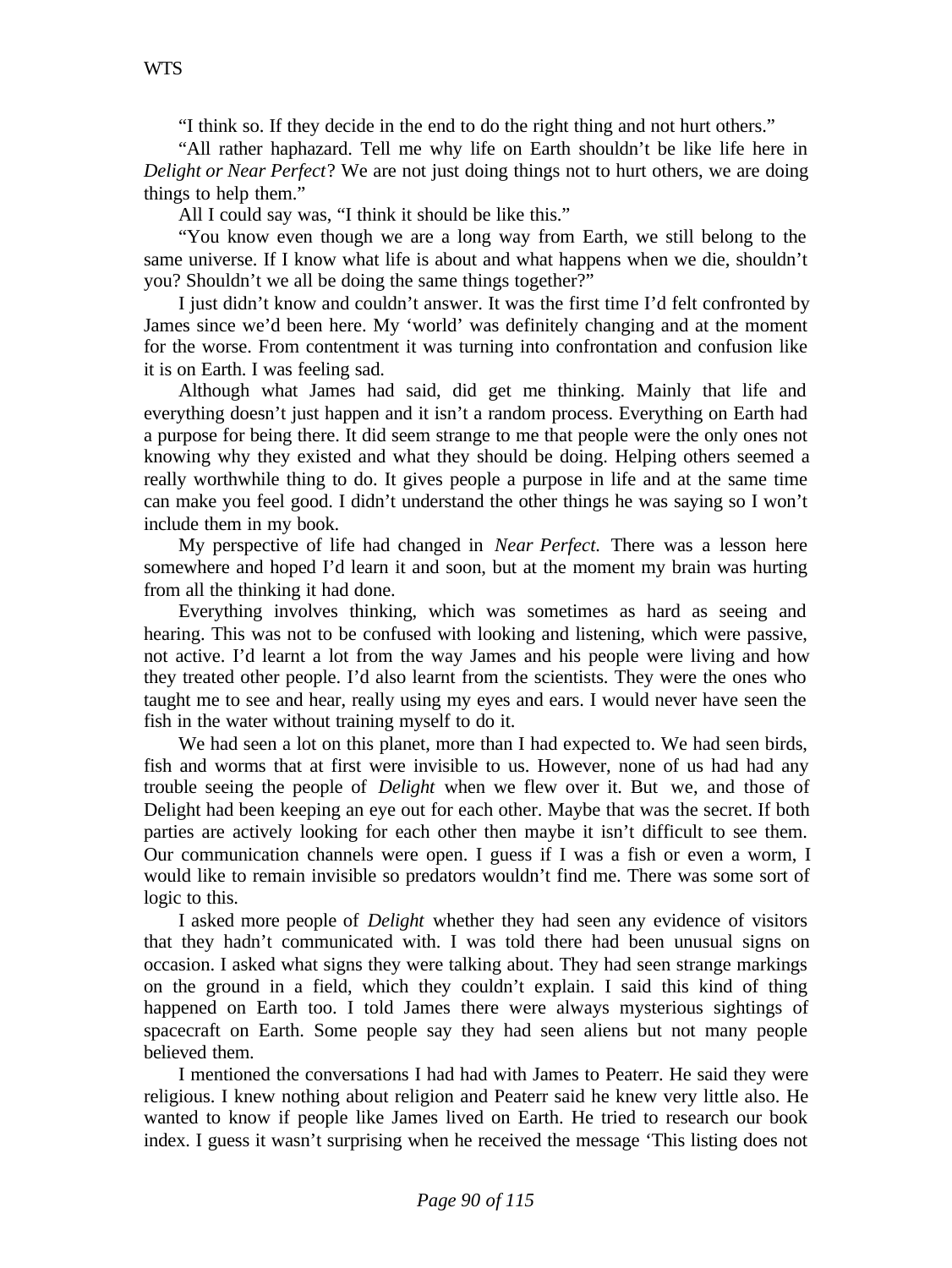include religious material'. Obviously these books were not considered relevant to voyages into space. But strangely there were books on philosophy, which were listed as scientific and educational in nature.

I didn't know the relevance of all this and most of what was being said went straight over my head. For Peaterr the beliefs of the people from *Delight* were very relevant. They knew how to live and this for him could be the most important discovery of the voyage.

Think for a moment Peaterr said to me. Thinking was what I had been doing a lot of lately and I think I was in thinking overload. But Peaterr went on to say that if James and his people were right in the way they lived here and we lived the same way on Earth, then as we were all part of the universe, just maybe, we would all be together again after we die? This was too deep for me. I said I thought it was just for them and not for us. Peaterr said all we needed to do was believe the same things as James and his family and live the same way. This wasn't going to be easy.

Peaterr really wanted to copy *Near Perfect* on Earth and show people how they should be treating each other. It didn't matter about flies and ants that annoy us, people were the important thing. None of us was perfect but we could sure try and create a near perfect environment. Peaterr said at the moment most of us wouldn't recognise a perfect environment if we fell over it. He knew that somehow we had to make ourselves more ready for it.

He was saying that *Near Perfect* on Earth or anywhere for that matter was not about being perfect, but living a better life. It was now important for him to show people on Earth, this better way of living. James and his family had shown us that part at least. Peaterr now wanted his family to understand what he had learnt out here and tell others so that more people would discover what life was really about. Perfect or not it was the right way to live. I agreed with him on that point, but said I thought there was more to it than that. He was sure there was but it was a start and we shouldn't be sitting back and doing nothing about it.

I really wanted Mr. Baker back with his family. I went around to Berte's place and found him and Keethe on Berte's verandah. Berte was feeling much better about his situation, even though his Dad was no longer around. He said his mother had changed since his Dad left. She made all the decisions now and he thought she was doing a really good job of it without the yelling and screaming.

So Peaterr's mind was made up, the captain's mind was made up, those aboard the *Investigator* had made up their collective mind and so had most of those at *Near Perfect*. Many were going back to Earth including my family. I now had to make up my mind. Peaterr said it didn't matter either way because in the end even if the *Investigator* didn't made it back to Earth he knew he would see me again. Neither distance nor death could really separate us. For him that was a really good thought.

I now worked hard to finish my book. This wasn't as critical if I was going back with my family, but if I was going to help out here someone else would have to take it back with them. Peaterr said he would make certain the whole of my story went into the time capsule, if I decided to stay here.

The captain of the *Investigator* had told the crew that he intended travelling as fast as possible back to Earth. He would set the front fins to the largest suns he could find on the way until the craft was orbiting Earth. He expected the trip to take as little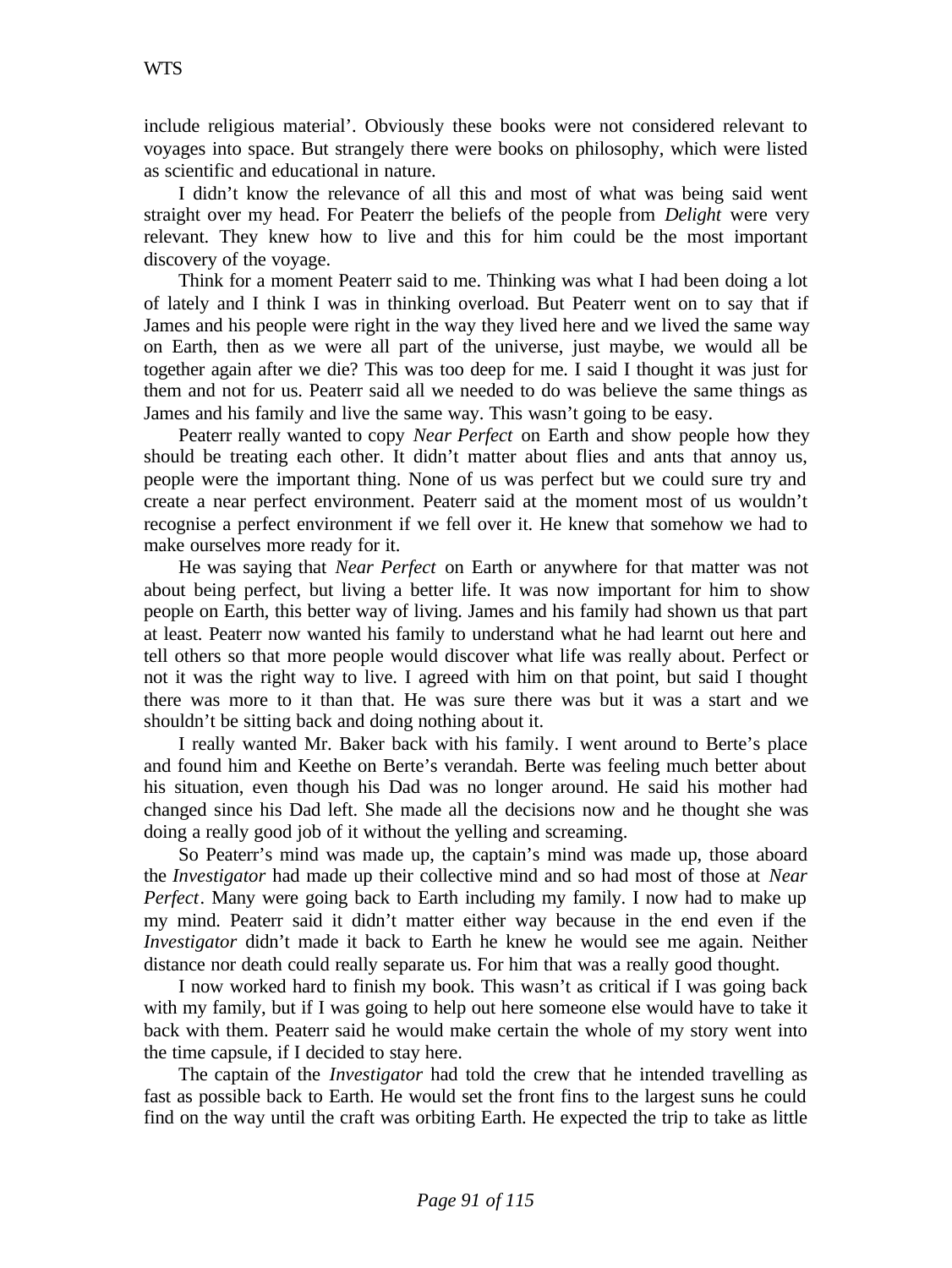as three months, because he was going to pull out all the stops. I couldn't help think that my family's lives were at risk if they decided to return.

Keethe and his parents together with Berte and his mother were definitely staying. The Bakers were not going to give up on Mr. Baker even if it meant Berte going back to *Chance Your Luck* to find him. Would these people need my help? The last thing I had to do was make up my mind.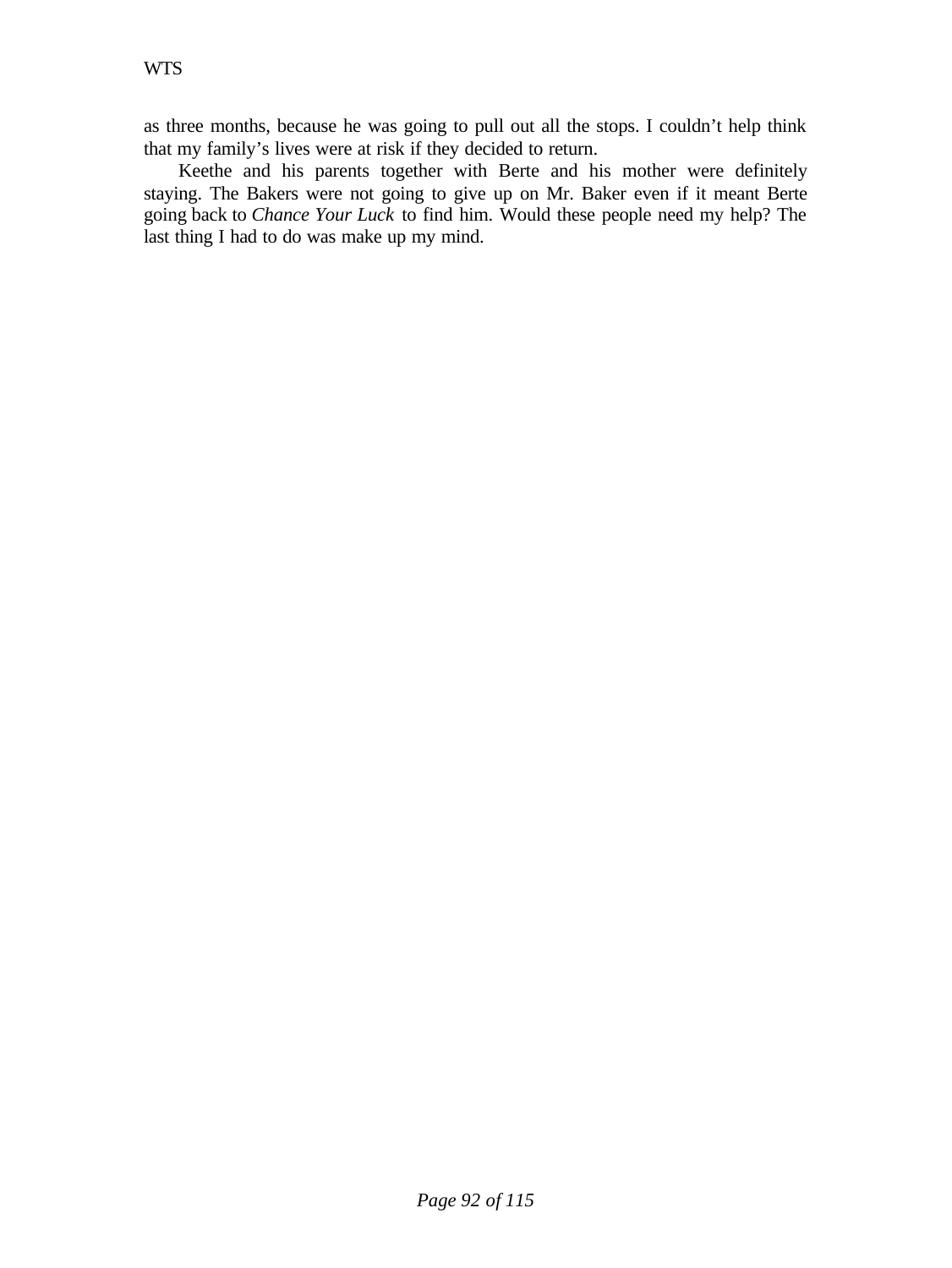### **Chapter 18 Left for dead**

Peaterr radioed the Investigator to say that most of those on *AZ* would be coming back on board. But for the first time he was unable to contact the Captain. Were communications breaking down on *Near Perfect*? James would know what the problem was. So we went looking for him. He was in the orchard collecting fruit when we found him. Peaterr explained what had happened or in this case, what hadn't happened and James looked concerned.

"There is really only one explanation."

"Which is?" Peaterr asked.

"They have left without you."

It took a while for this to sink in.

"No there has to be another explanation." Peaterr continued.

We walked up to James' house very slowly.

James had a screen that showed a small dot moving away from a curved surface. What it was showing was the *Investigator* moving at speed away from *AZ*. We understood this for ourselves. Well, now it didn't matter that I hadn't made a decision either way. No one was leaving *AZ*.

Peaterr straightaway told everyone. This was shattering news, even for those not intending to leave *AZ* now. They might have one-day liked to return to Earth, but now they didn't know if anyone would come back to the planet. It was hardly likely that the Captain and crew of the *Investigator*, if they made it back to Earth, would say we left them on *AZ*. It was more likely they would tell people back on Earth that we had perished in a catastrophic disaster of some kind. We would be forgotten about in no time at all.

But we were still alive and after the initial shock everyone knew they had to go on with life. We weren't hardship cases. I was content to be alive after what I'd gone through at *Chance Your Luck* but I would probably have stayed here in any case. Peaterr, unable to get back to his family, was shattered. He became depressed and shut himself in his house. No one was allowed in. We had to leave him alone. My family, after the initial shock, was not that unhappy about the situation. They would have been grieving my loss if they had gone back onto the *Investigator* without me. They had made the decision they had because they had been able to. Now it was out of their hands, they could only go with the flow, so to speak.

Over the next few weeks we left food at Peaterr's door each day. It was always missing the next day, so he was eating. We decided to leave him alone to see if he could work things out for himself.

Meanwhile Berte, Keethe and I spent lots of time walking. Each day we would go a little bit further across country. We decided to plan an expedition for a week's walking away from *Near Perfect*. We worked out what we would need for this walk. Other people were planning to do the same thing. Many had been cooped up for days waiting on decisions to leave the planet. Now they had nothing to hold them back. Our parents were a little apprehensive of us going away for that length of time but didn't stand in our way.

With Peaterr not responding to anyone, the captain of the *Tom Thumb* took the initiative of getting people to provide him with details of their expeditions. Each expedition had to have a radio person to contact him at assigned intervals, usually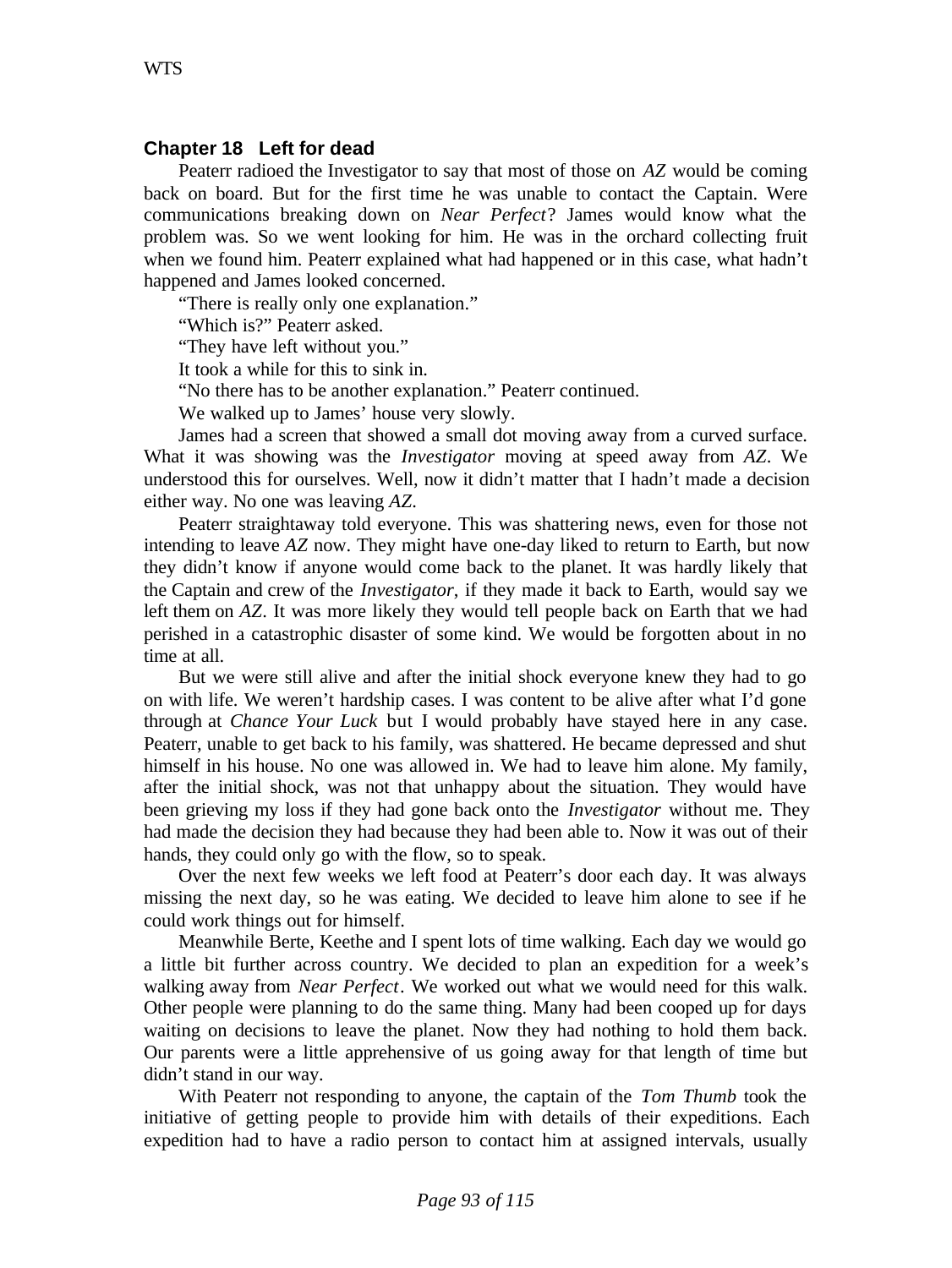once a day, providing their location and any other details of interest. Keethe would be our radio-man and we packed a small HF transmitter for him to use. If we missed two scheduled calls, the *Tom Thumb* would come looking for us.

We packed powder food and as few clothes as possible. We wanted to travel as light. The only other useful items were lightweight sleeping mats we took from the *Endeavour* and a map printed from the computer, covering the area we had charted while on the *Endeavour*. I made sure other expeditions had copies of relevant maps. Some planned to go further than what was covered by these maps but at least they would have a reference point to go from.

It would have been good to say goodbye to Peaterr and I hoped I could have a chat with him when we got back. My Mum would continue to supply him with food and make sure he was still alive.

Early one morning we headed off with our families waving us goodbye.

I decided we should walk in a south-westerly direction, where we knew very little about *AZ*. I found both Berte and Keethe so slow to walk with, it was painful. They just wandered along without any purpose. I had the goal of walking at least 50km in a day while we were on the flat. If we had to travel over more difficult terrain I had anticipated walking 20km per day. In the first day we'd walked just 25km. I had a talk with them. They said it wasn't a race and they were tired. I hoped they would do better the second day.

Day two was a bit better, we walked 35km over more rocky terrain where we had to use our legs more. There was only 'scratchy grass', as Berte called it, and rocks that day. We hadn't sighted any animal life. As we were travelling south-west we would reach the limit of our map by the end of the next day. Day 3 gave us more of a climb over more rocks and less grass. At 30km more that day we had gone off the map by 10km. The others were happy to turn back on day 4 and stroll along, returning in good time at *Near Perfect*. But of course I wanted to go on.

We discussed the rest of our expedition on night 3. Neither of them wanted to move further into the rocks. They were tired and wanted to walk back. I made a deal with them. I would go further on day 4 and they could rest at this camp. Then on day 5 we would start back together. We'd only have to cover the same ground in the same time and it would be down hill on the way back. They disagreed with me. Keethe said there was no way he would let me wander off in this place. They had no idea what to do if I didn't come back. We didn't agree that night.

In the morning everything was seen a little differently and they agreed for me to go on 10km more without them and then I had to come back. I agreed. I headed off alone and at a greater pace. I didn't know what I was expecting to find by going the extra 10km, but at least I would have walked as far as possible on this expedition. It was such a pleasure to walk by myself and not be hindered by the other two complaining. They were also noisy as they walked along. I could go quietly giving myself a chance of seeing animals if they existed here.

I walked the 10km over quite rough terrain and then the ground became flat. About another kilometre on I could see across a plain below me stretching for many kilometres. I sat looking at the view. I reached into my bag and pulled out some water and a food bar to eat. I had come this far in two hours. I could make it back to the boys in quicker time. I would have to climb down rocks to reach the plain so for me this was the end of the walk. I sat quietly looking and listening to see if I could see or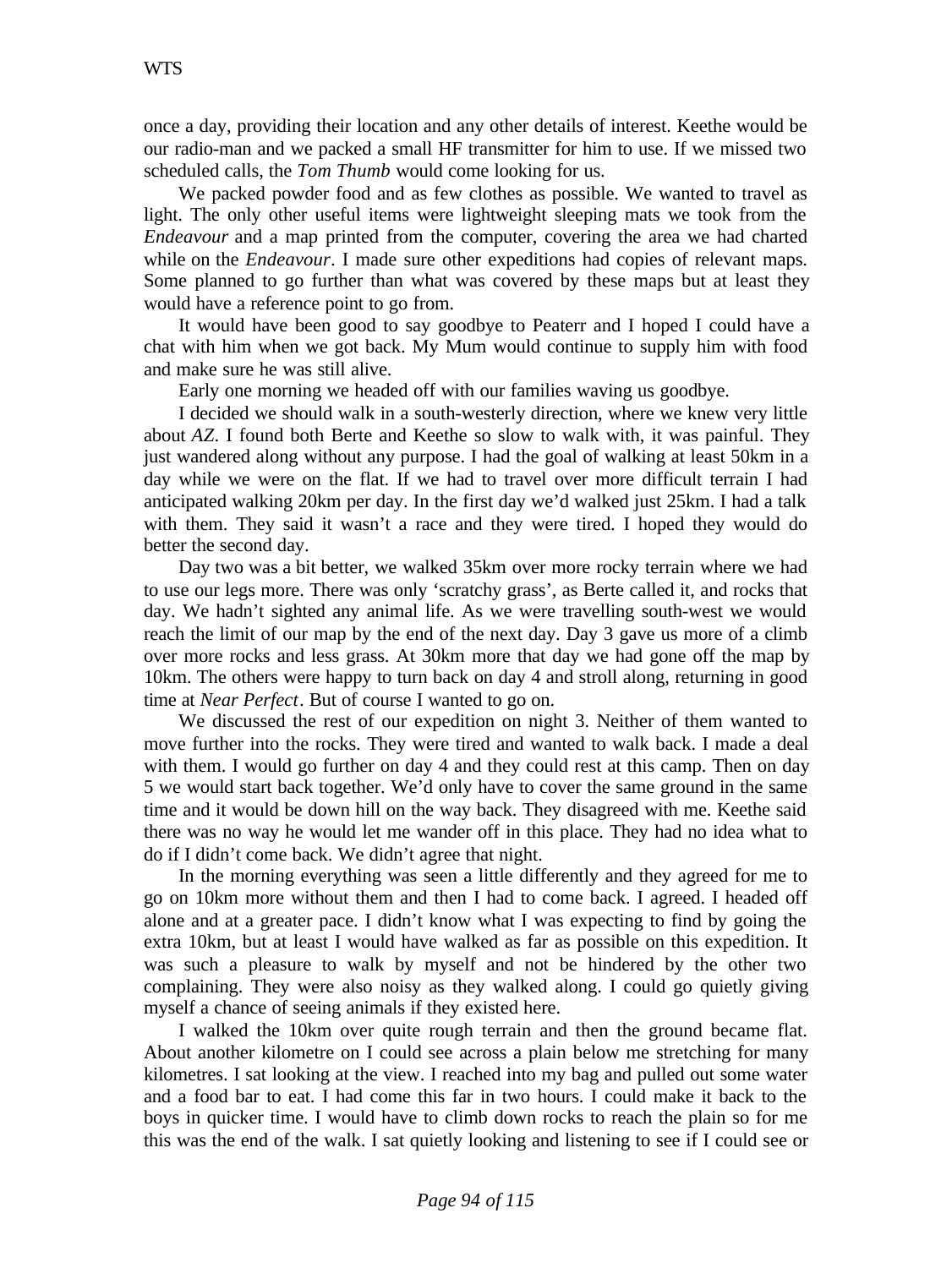hear something. There had to be lizards at least between these rocks. I was almost in a trance when I was startled by a shadow on the rock in front of me. I turned around quickly but there was nothing there.

I shook my head. The shadow I had thought I'd seen didn't belong to *AZ,* because it was an Australian-like shadow, one you only see with bright sunlight shining on the subject. I must have day dreamt it. That ruined the rest of my looking and listening. I couldn't concentrate after that. I had better turn back, which I did arriving where I had left the boys four hours after my departure. They had already eaten so I got myself some powdered lunch, which tasted okay. I was so hungry after the walk. We agreed to make tracks and the three of us headed back down over the rocks. This time we travelled at the same pace as each other. They were fresh from their rest and I had slowed down because of my 22km walk that morning.

We didn't say much as we walked and I wasn't going to mention anything about the shadow. But I couldn't help myself, I had to tell someone.

"You know when I said I didn't see anything unusual up at the rock? Well, I did but don't laugh at me. I saw a shadow falling on the rock in front of me but couldn't see what was causing it."

They didn't laugh at me but Berte said, "It's okay to have an imaginary friend? I used to." He was only joking and we all laughed.

Keethe said, "I wonder what it was? What could cause that?"

I didn't know but I wanted to go there again and find out. We were walking into *Near Perfect* and the others split away from me. I continued on to Peaterr's place. I should have gone home first but I knew I'd be held up there and it would be hours before I could see if Peaterr was doing any better.

I knocked on the door. "Come in!" was the reply.

It sounded like the usual Peaterr inside. I went in and there he was sitting at a coffee table in his lounge room, which was covered in papers, not just the table but almost the whole lounge room floor.

"How are you going?" I asked him.

"Who me? Fine thanks. You know it might just be possible to carry it off."

"What is that?"

"Making a spacecraft that can take at least some of us back to Earth. And then of course come back for the others."

"How could we build something that could travel faster than the speed of light?" I asked.

"From the three spacecraft we have here."

He showed me some papers and drawings he had been working on. I listened to him for an hour. He didn't stop talking. He hadn't spoken to anyone in over a week. I think he was making up for it now. After the hour I said I had to check in at home. They would be wondering where I was. But I promised I'd be back.

Before leaving I said, "It is really good to have you back with us."

Peaterr said, "But it was you who has been away."

He smiled. I think he had been further away than I'd been over the week.

We spoke again later. I didn't know if it was possible to build a spacecraft out of the craft we had already, but maybe Peaterr did. He told me he would have to get it right before putting it to the people on *AZ*. There were engineers here who could shed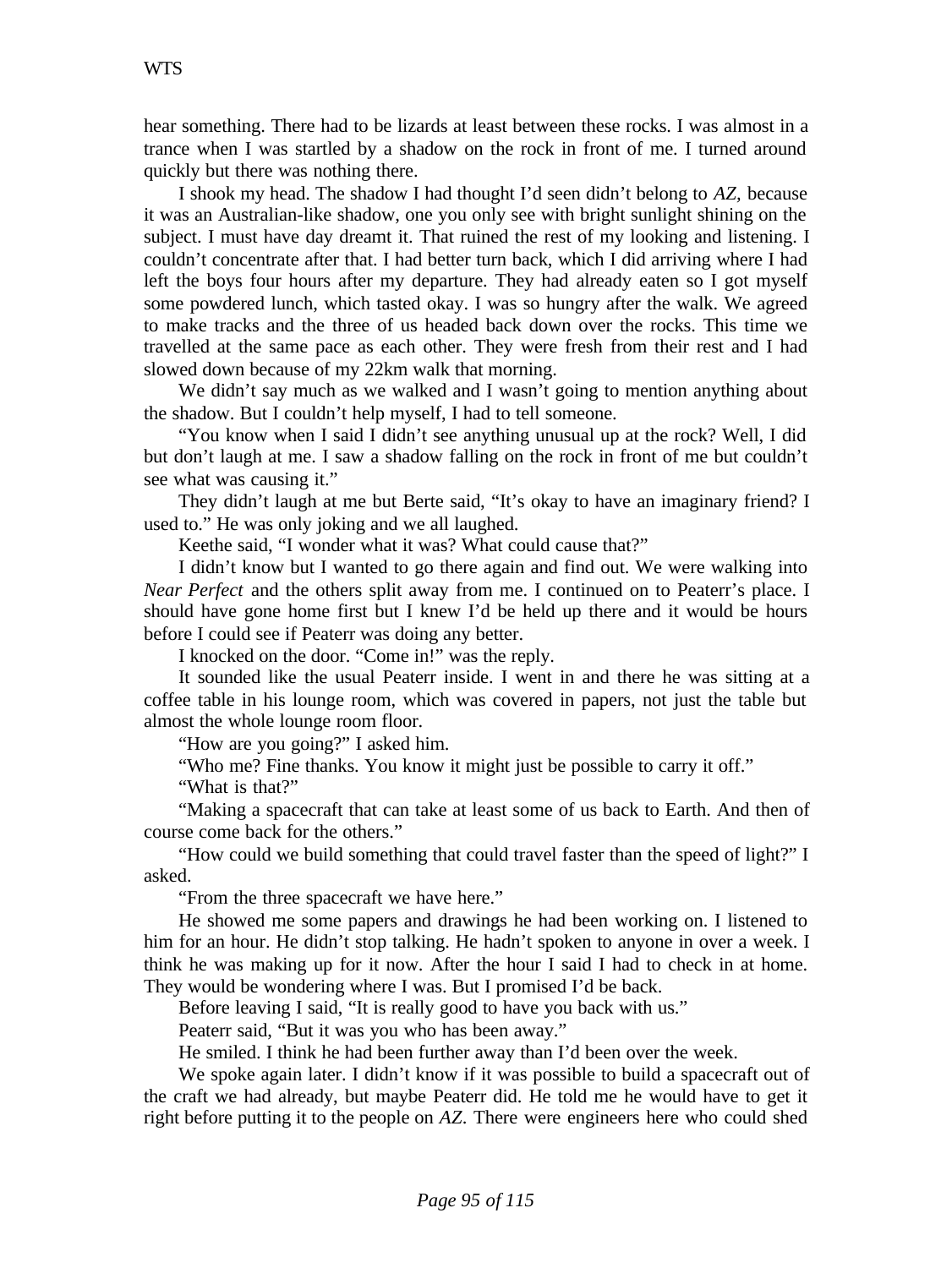some light on the finer points. He would put it to them in a couple of days' time. In the meantime I wasn't to tell anyone about the plan.

I had a favour to ask of Peaterr.

"Before you start disassembling the *Endeavour* would I be able to take it for a short flight, possibly tomorrow?"

He replied, "I don't know about that. What if you crashed it? We need it for our trip back."

"I'd be really careful." I promised him.

"Where do you want to go?"

"I want to check out more around where we walked. I may have discovered something."

"What?" A fair question from Peaterr.

"I don't really know. You see I think I saw a shadow."

"Oh."

"I know it sounds strange but I think I just need to do some more looking and listening to discover what it really was."

I thought he's say something like I'm not going to risk the *Endeavour* for another footprint episode. However, I don't think Peter had really been listening to me.

"Okay, take it. I can see I wouldn't hear the last of it if I stopped you discovering. I have more work to do here, so you will have to fly it alone. Is that okay? This maybe the last flight the Endeavour will take in its present configuration."

"More than okay." I answered.

I would ask Keethe and Berte if they wanted to join me. In a way I was hoping they'd say no. But I knew it would be safer to have others along with me. I went up to Berte's place and both of them were sitting on the verandah.

"Want to go for a flight tomorrow."

"A flight?" Berte asked.

"Up to the rocky ledge I told you about, in the Endeavour."

"I guess, as long as I don't have to walk too far."

We were all agreed and the next morning we prepared to go. We took food and water and that was it. I couldn't believe how easy it was to tell Mum and Dad what I was going to do. They said it was fine with them as long as we were careful.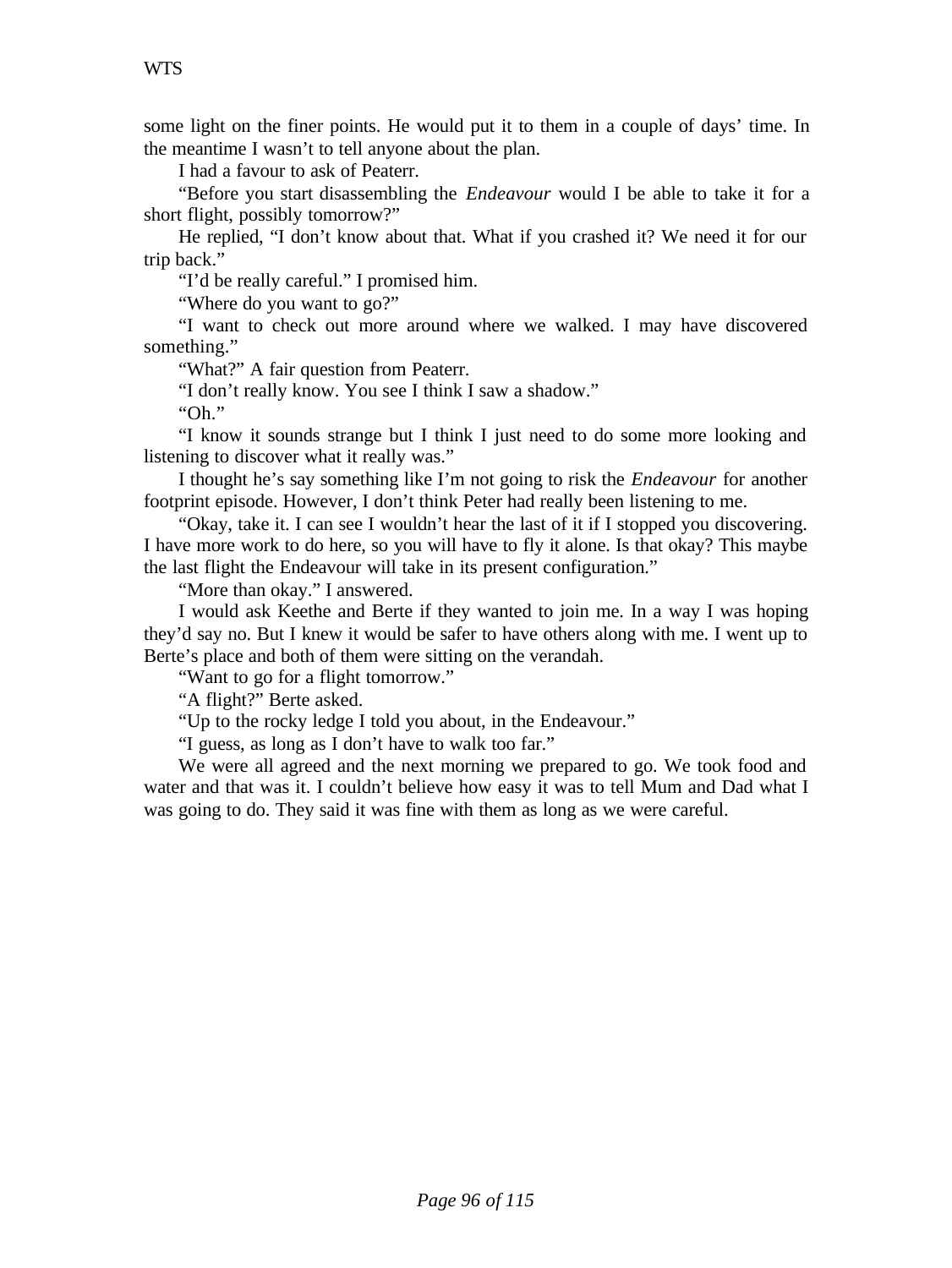#### **Chapter 19 Switching**

It was the first time Keethe and Berte had flown with me, by myself. At first I think they were a little worried. This hadn't occurred to me until we had taken off and were heading south west and Keethe said.

"You know, you're not a bad pilot."

"I've had plenty of practice, but of course you don't know that, do you?"

"I'm just going to sit here holding on, if that's all right with you?" said Berte, a little white knuckled.

Unlike our other take-offs, where we gained height and circled overhead we just took-off into the south west and kept going. There was no reason to fix a heading this time. We knew where we were going. We could see the 'scratchy grass' and the rocks. I knew the terrain well enough to fly two hundred feet above the ground.

Within half an hour we were over the flat rock, which had taken 4 days walking to get to. The flat plain lay out in front of us. We could see it was an enormous area covered in lush green grass. It would have been good to land where I had sat the other day looking out over the plain, but of course we couldn't do that in the *Endeavour*. We surveyed the plain from the air, which we found to be 40km in a south westerly direction and 32km in a north westerly direction. It had small mountain ranges on three sides and the flat rock on the north eastern side.

I decided to land on the plain just below the rock ledge and put the Endeavour down gently. Then we stepped out and began looking around. I didn't know what I was expecting to find out here in this barren plain and it didn't look like there was anything much of interest. From the time I stepped out of the craft I sensed we were not alone, but didn't tell the others. Berte and Keethe didn't show any feelings about the place, and as soon as they could, started shouting out so they could hear their echo bouncing off the rock wall.

I said for them to have a drink and something to eat. I was going to walk closer to the rock ledge and have a good look around. I walked about 300 metres from the boys. I could still make them out in the distance. Maybe they were eating because I couldn't hear them any more. I sat on the ground and tried to use all my senses to get a feeling for the place.

It was no more than 5 minutes after sitting down that a shadow appeared over me. This scared me so much that I jumped to my feet. I don't think I've ever moved so fast in my life. All of a sudden there was such bright light all around me that I couldn't see. My eyes actually hurt when I tried to open them, so I put my hand up to my face to protect them.

"Don't worry!" I heard a calm voice say. "You'll get used to it in no time."

"Who are you?" I heard another voice say. This must have been my voice this time.

In the background instead of quiet I could hear strange animal sounds. They sounded something like cows and in the far distance I could hear a dog barking. I slowly opened my eyes to see the plain transformed into what looked like a cattle station, except these animals weren't cows but some other beast. They were bigger than cows and fatter, and woollier. They were more like bison. What was standing beside me? I dreaded to think, but I turned and saw what looked like a hologram of a very tall thin person. He or it wasn't lit up like a hologram but shimmered, more like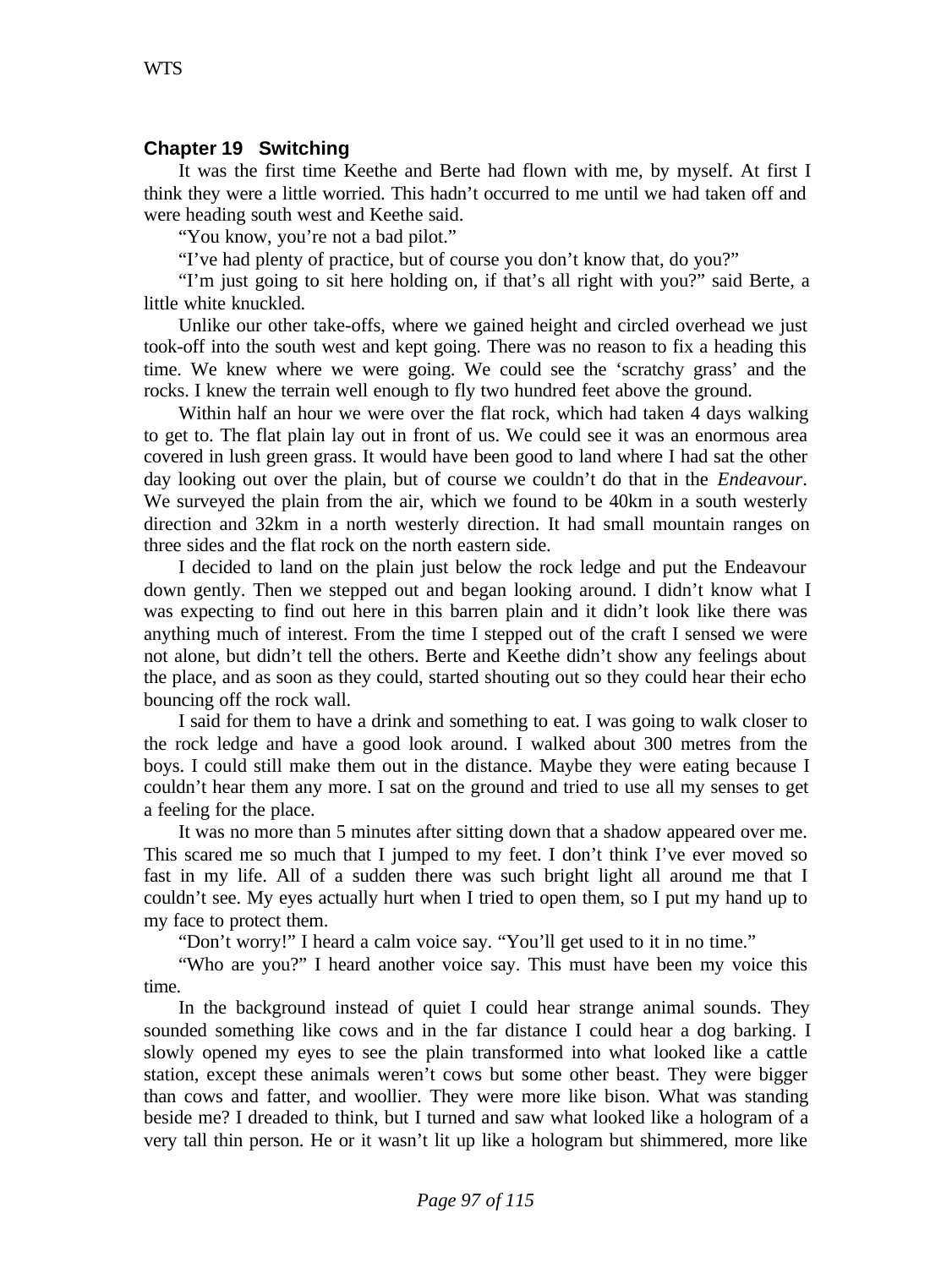the effect of vapour rising from a road on a very hot day. I can't really explain his appearance very well. His shape continually changed but gave the overall impression of a very blurry person. But he must have been solid enough to make a shadow appear on the ground. I began to heat up considerably, not knowing if it was the result of shock, the sun shining or this thing giving off heat.

"Can you see all right now?" The hologram asked me.

"I'm beginning to."

"Just take your time. There is nothing to worry about. I'll explain things in a minute."

The hologram's voice as you can imagine sounded hollow (no pun intended), like someone talking in a drainpipe.

"Where are we?" I asked. But I knew where we were. We hadn't gone anywhere.

"Where are my friends?" I asked.

"They are where you left them," said the thing.

"But I can't see them anywhere. Are they out amongst those cows?" I continued to ramble.

"They are, but they're not here," he said.

I say 'he' because he sounded like a 'he' when he spoke.

"I have 'switched' you."

"What?" I said impolitely.

"I'll explain. You are in the same place as your friends but you have 'switched' to a new *PP*."

"Am I in another time zone?" I asked.

"I don't understand. I don't know the meaning of 'time'?"

"Is this later or earlier than it was before I was 'switched'?"

"No. I still don't understand," he said.

"Can you put things back the way they were, please?"

"Surely."

In an instant it was dark, that is, dark compared with what it had been. I could now make Berte and Keethe out in the distance. It was quiet again. I looked at my hands and they were shaking. What had happened to me? But as quickly as I'd 'switched' last time, it happened again. This time I was in a different place. It looked like a cabin and I was standing next to a chair. In front of me was the hologram.

"Take a seat and I'll explain."

"That would be nice." I said politely.

I was feeling and even talking a little like a character from a fairy tale. Maybe this is what people do when something really strange happens to them? I sat down in the chair and the hologram, sort of leaned up against the table.

"First of all, I'm sorry if I scared you. I didn't mean to. It was wrong for me to 'switch' you to such an alien centre as that first off. But I wanted you to remain in the same place, so you would know you hadn't gone anywhere. I underestimated human frailty when it came to the seeing and hearing department. Is this less threatening for you?"

"Well it is quieter and less bright and even cooler here, but where am I?"

"Somewhere safe."

Now that is helpful I thought to myself.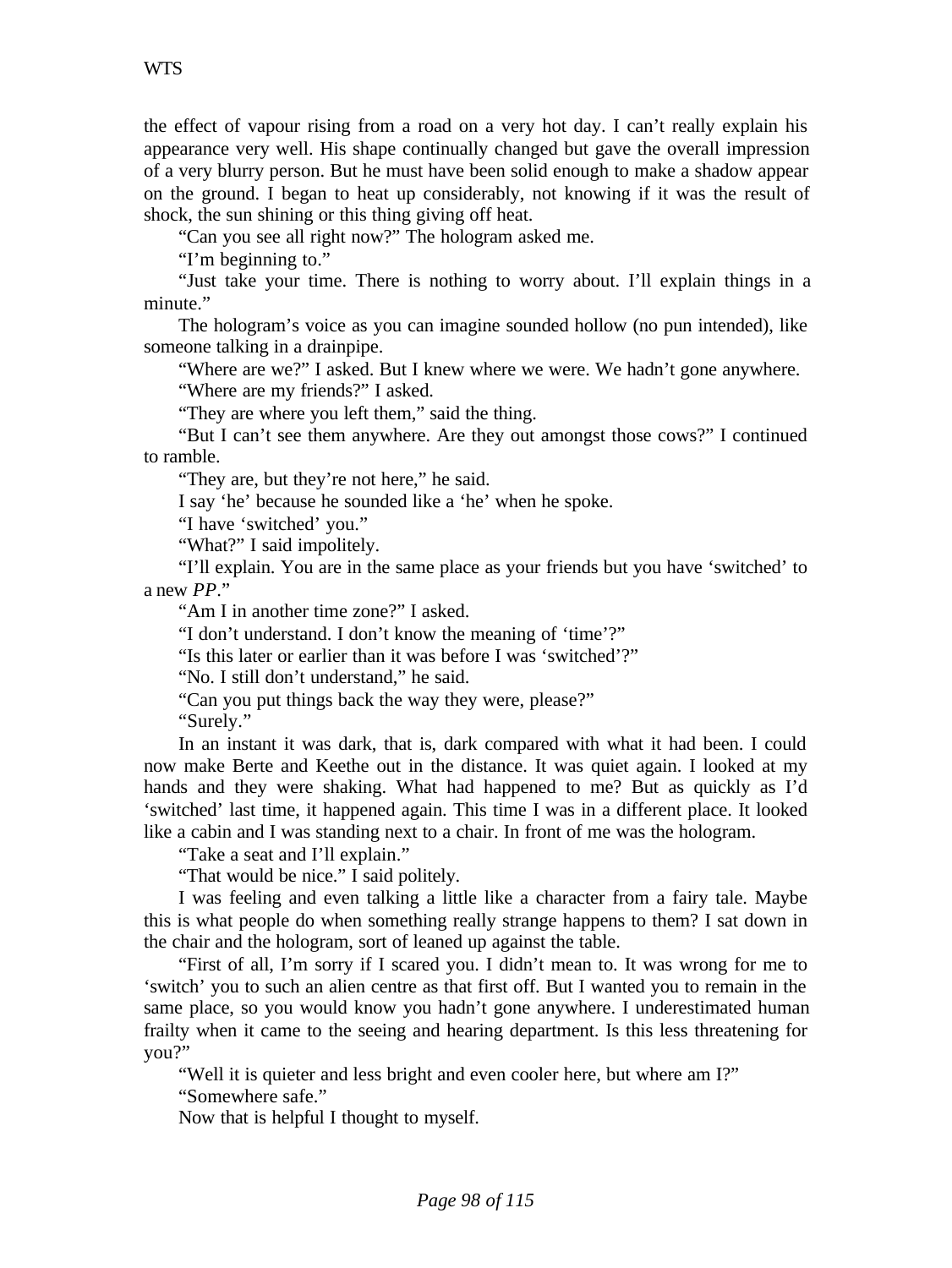"I know you want to know more about me. I'm a *fraggib* known as Iffor. (fraggib is pronounced 'fra jib' and Iffor is pronounced 'I four'.) And I know you are about to ask how I speak English. Well, I have been listening to you and your friends speak. I have picked your language up rather well, don't you think?"

"You have what?" I asked.

"English isn't a very difficult language, not compared to *Ruffor* ('Roo four') or *Yannassy* ('Yan e see')."

"I guess not." I don't know why I said it but I did.

I was becoming more relaxed with Iffor the *fraggib*, in comparison with the last episode that almost scared me to death. He was having a calming effect on me now probably because he was being open about things.

"I thought it would be interesting to get in touch with you. I know you like learning new things. And you never know, one day I might be able to help you in some way."

"Tell me what this 'switching' is about?"

"It's about moving between *PP*s?"

"Really, that's cleared it up for me then."

"I like your sarcasm. It *is* sarcasm isn't it? *PP* stands for Perception Point. How boring it must be for people staying on the one path all their lives."

"I think it is less traumatic that way. I'm a person who likes change, but not when a plain, which is out there somewhere, suddenly turns into a scene from a frontier movie."

"Yes, I pick up most of your meaning here, and I can see it was a bit startling for you."

"I should get back to my friends. They will be worried about me going missing for so long."

"Missing? But you are not missing. You are here."

I could tell I was going to have some difficulty with Iffor when it came to simple human logic and what I would call normal arrangements of life.

"I'm sure they will be worried about me because of the time I've been away." I explained.

"I think I understand your meaning of time. But don't worry it isn't used in 'switching'."

He had lost me.

"Can I go back to them now, please?" I said beginning to worry that if I stayed in one of these *PP*s for any length of time I might not be able to get back. I was thinking it might be like the wind changing when you are holding a silly face. It might stay that way forever. Are my thoughts becoming more abstract than normal?

"Do you want to 'switch' any more?" he asked me.

"Yes please, back to where I was."

"Do you want to do this again sometime?" he asked.

"Maybe." I replied.

"It can be fun."

"Would you always return me back to where I was?"

"Of course, I swear on the word of a *fraggib*, if that is what you want?"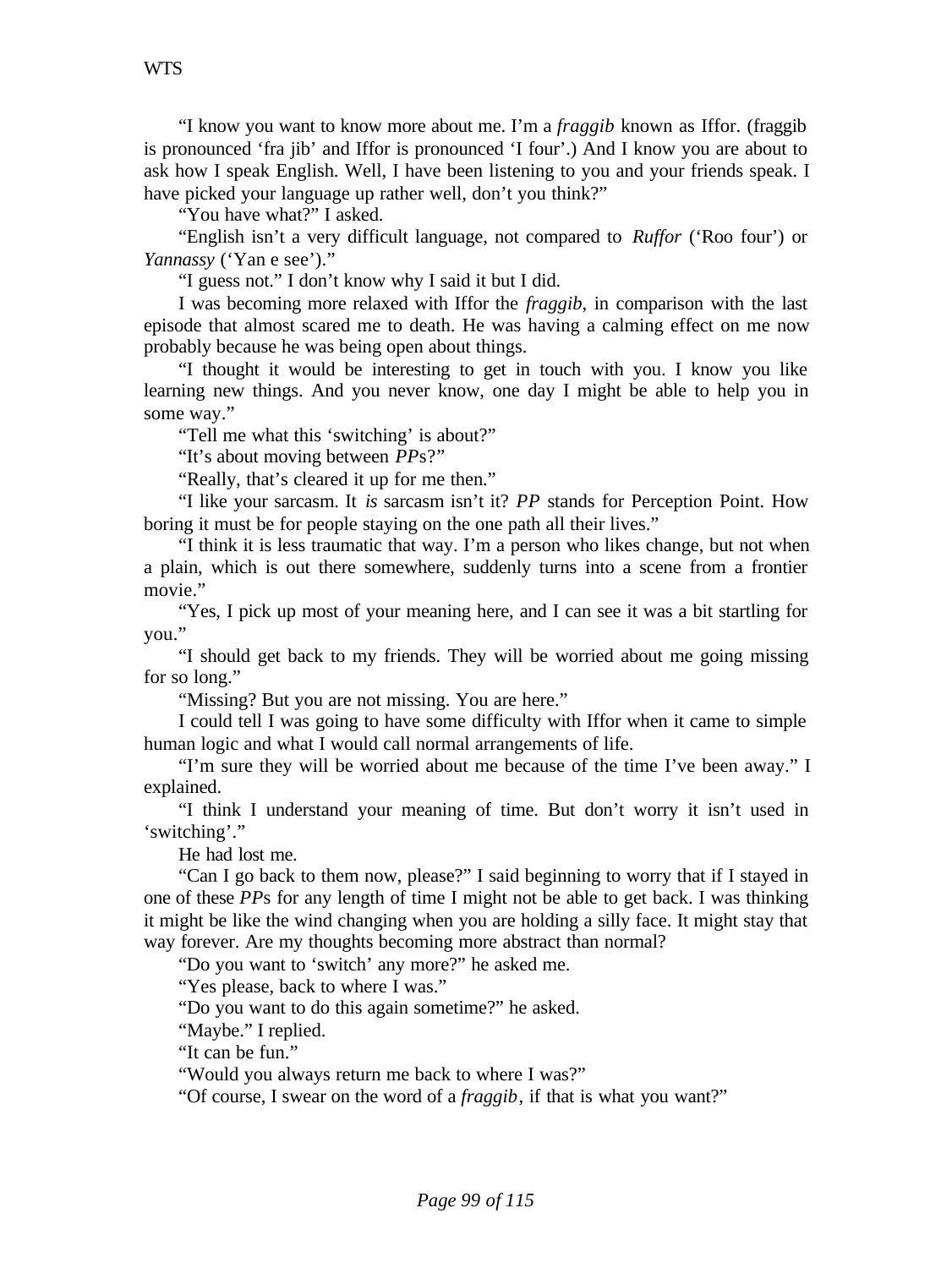In an instant I was back under the ledge of rock and looking out at Keethe and Berte. I stood there repeating his words. "On the word of a *fraggib*." I walked back to the boys.

"Find anything interesting?" Keethe asked me.

"Did you?" I asked back.

"We found some old cow bones."

"Oh really. That is interesting."

"Sure is, it means there were once cows grazing on this plain." Berte said.

"Not cows but woolly animals like bison." I said, not really thinking.

"What? How would you know?" Keethe asked.

"It just came to me off the top of my head. Don't worry about it."

I looked at my watch. I thought it was later than it was.

I mumbled, "On the word of a *fraggib*, eh?"

"What?" Berte said.

"I'll tell you about it later. How about we return home? I don't know about you but I'm hungry."

"You can eat here. We saved you some?" said Keethe.

"Let's get back anyway." I said.

We got into the Endeavour and in no time at all were heading back to *Near Perfect*.

On the way I decided to tell the guys what had happened to me. I now know this was a mistake.

"But we could see you all the time. You weren't that far away from us you know," said Keethe.

"Is this another imaginary friend?" asked Berte.

"No, I am pretty sure it is the same one." I replied.

We hardly said anything else to each other on the trip home. On descent to land I asked the boys not to tell anyone about what had happened.

"Are you kidding?" said Berte. "I wouldn't be game to tell anyone that story."

They kept true to their word. Just occasionally when we were on our own, one of them would say something like, "How's your imaginary friend going?"

They were asking me this partly in jest but partly inquiring if I had seen him again, or thought I had. They were not sure what to think and neither was I for that matter. Over the next couple of weeks my friends seemed a little distant, understandable under the circumstances, I guess.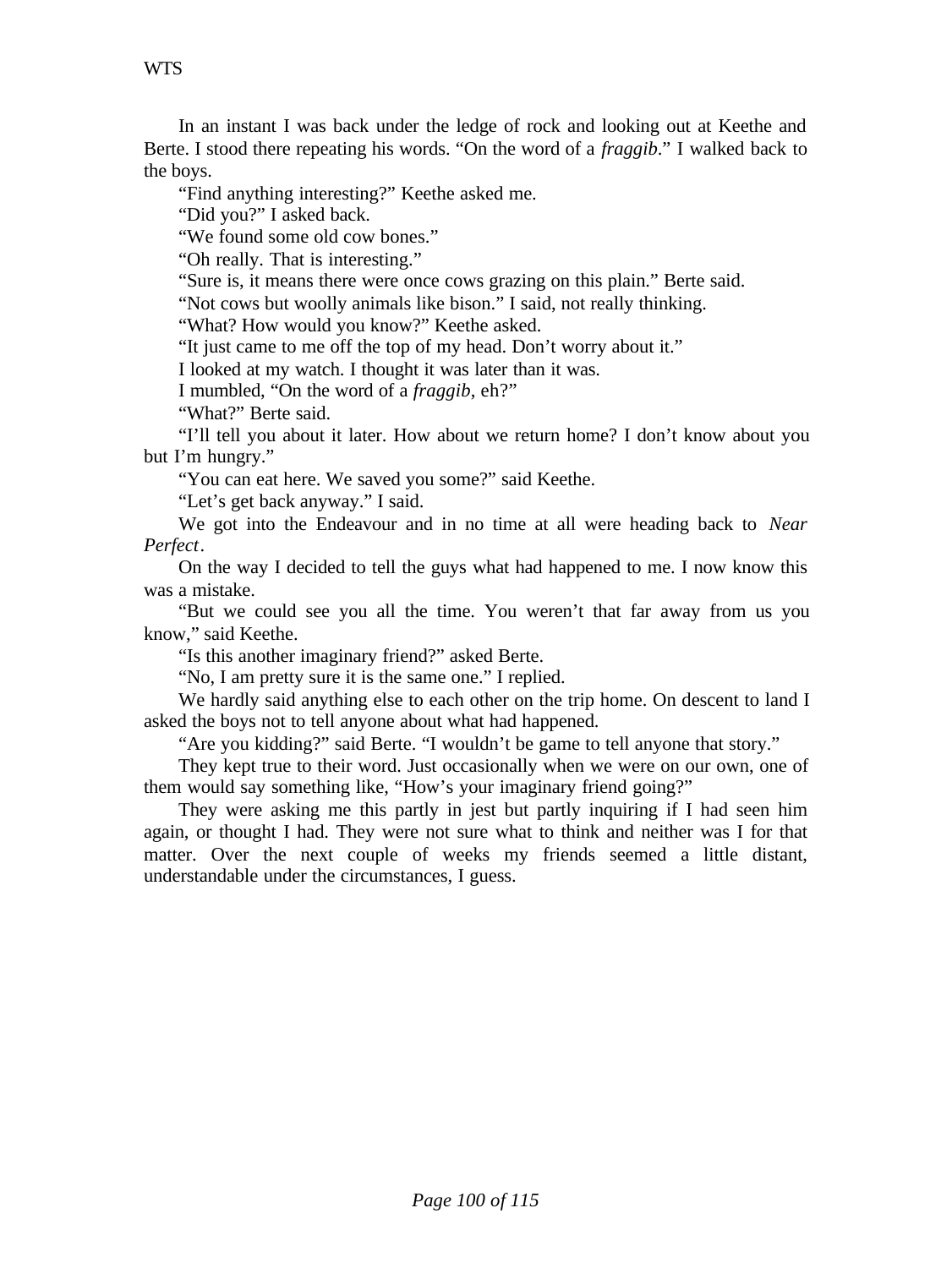.

## **Chapter 20 The Quest to return to Earth**

I didn't venture away from *Near Perfect* for the next two weeks. I was scared to meet up with Iffor again. I was sure I wouldn't see him in *Near Perfect* for some unknown reason. I know I had felt calm while with him the second time but I was frightened of the power he had at his disposal. I wasn't sure about his intelligence either. He didn't come across as being very bright and I didn't know his motives for doing things. I didn't know if he was a good person or *fraggib* in his case. In fact, I didn't know anything about him, other than he could whisk people off to places, at his will.

Peaterr was obsessed at getting back to Earth. He was going to pull the three spacecraft apart completely in the hope of being able to put together one that could reach Earth. I was pretty sure this was not going to work. I spoke to him but he wouldn't listen to me. Others in the group were also concerned that their means of transport around *AZ* would be destroyed by his attempts.

Dad became involved after talking to Peaterr. He spoke with him and they set up a panel of people to discuss Peaterr's plan. The panel was mainly made up of engineers. I was pretty sure we didn't have the technology to reach anywhere near the speed of light, which of course was what we would have to do now in order to get back to Earth in our lifetime. I wasn't chosen as a panel member because of my age, so it was frustrating for me trying to find out what was going on. However, Dad was on the panel and he would tell me most things, or anything I asked him. He would definitely not lie to me on *Near Perfect*.

Peaterr told them they could make a fast craft out of parts from all three spacecraft. He told them how the fins could be manufactured, but really manufacturing the fins was the easiest part of the process. Fins, that might concentrate gravity fields, would be useless without the device used to propel the craft along at multiples of light speeds.

The panel grew with the addition of a number of computer experts. Peaterr wanted to start dismantling spacecraft straight away, but the panel put a stop to that. They wanted to know more about how he expected things to work. Peaterr resigned from the group taking his plans with him. It looked like this would be the end of proceedings but strangely the panel stayed together to work all the issues through. When it came down to it they thought Peaterr's idea was a good one. I thought what else did all these people have to do with their time anyway? It was right for them to decide if something could be done to get back in touch with Earth.

Morale was quite high during this time, but there were exceptions. Peaterr had to be distracted in some way. I tried by suggesting we travel more in the *Endeavour* while it was still in one piece. This didn't interest him. I tried to interest him in walking but this had no effect. All he did was think about his family on Earth. There was no way of distracting him and he became depressed once more and locked himself away.

If I couldn't distract him then I had to try to get him to go back with the others. I asked Dad to persuade Peaterr to re-join the committee. He wasn't interested at first, thinking it would be more trouble than it was worth if every five minutes Peaterr would up and resign because someone said something he didn't agree with. However, after a week some of the engineers wanted Peaterr's input, so Dad went to see him. I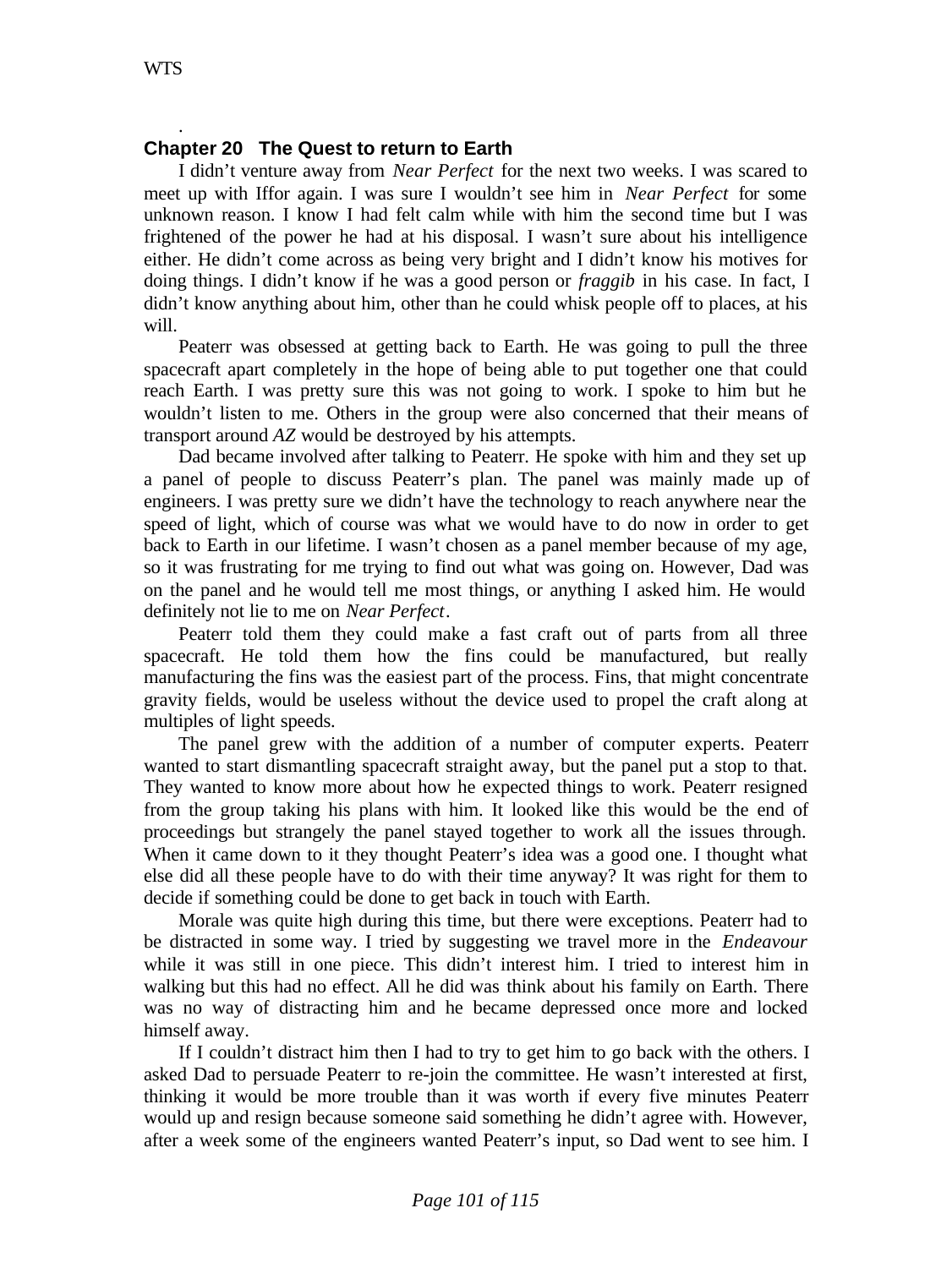went along for moral support, I don't know if I was supporting Dad or Peaterr. Strangely Peaterr wanted to re-join the team. He hadn't told anyone this, but when he found out they couldn't get along without him he was happy to help out. It was a load lifted off his shoulders.

Because both Peaterr and Dad were now working full-time on the 'Return Project', as it was termed, I went back to my younger friends for company. Interestingly, they were planning another walk, this time slower, but for a longer time. They would take about two weeks and retrace the steps of our last walk, but this time both Berte and Keethe would do the extra stage that I had done alone. The scientists were interested in the 'bison' bones and wanted Berte and Keethe to go and look for more. They were impressed that they could be useful to the scientists. The scientists had also told them that if there were 'bison' bones out there, there would probably be bones of other animals.

I asked the boys if I could come along with them. In the past I wouldn't have needed to ask but they had been a bit distant from me ever since I told them about Iffor.

But straight away in unison they said, "Of course you can!"

With Berte saying, "We wouldn't be planning this walk if it hadn't been for our last one together. And we need you along to help us out. The only thing is; can we walk a little bit slower this time? We don't want it to be a race. We've given ourselves two weeks to do the same trip; with enough time in the middle for collecting bone samples."

"Sure. We can go slower. I don't mind." I replied.

In a couple of days we were off. We had pretty heavy packs to carry with two weeks supplies in them. But there were no complaints from anyone this time because the other two had done the organising. I'd never complain about a walk.

The only reservation I had was meeting up with Iffor. I was sure he would be out there somewhere waiting for me. Then I thought, maybe I'm putting too much importance on myself. Why would a *fraggib* hang around waiting for me? What was so important about me? He could 'switch' wherever he liked. He didn't need me. I also thought about how he had offered help if I needed him and how I had ignored him. I didn't know what sort of help he could give, all I knew was I wasn't very nice to him. In a way I had been looking for something just like Iffor, because I wanted to discover new things about AZ, but when I had found him I hadn't been very nice to him and was now ignoring him.

After a few days I was almost wishing I'd see him again. He'd probably scare me once again, but this time it would be okay if he did.

We arrived on the plain. It took a bit of climbing down rocks to get there and all three of us had cuts to our legs and arms. But after 6 days we were there. We went off in different directions gathering bones and looking for any other interesting things we could find. The scientists had given us light spades and specimen bags to put bones or anything else we found into. We could load up our packs to weigh the same as when we left *Near Perfect*. We had eaten half our ration of food now so we felt a lot lighter than when we started out.

I must have been right about Iffor. He hadn't hung around waiting for me. There was no sign of him. I even sat down in the same place as the last time I met him. Now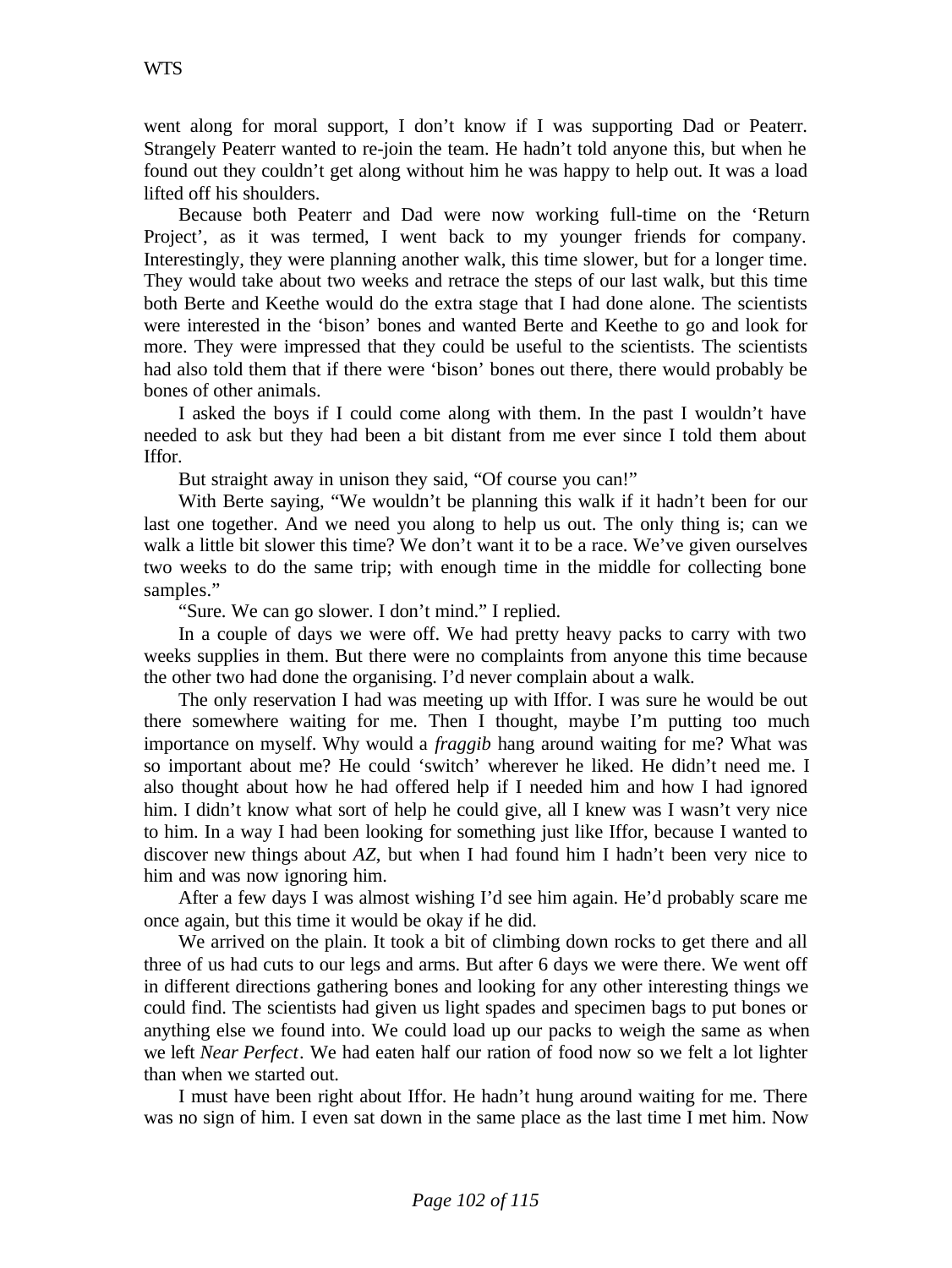instead of being scared I was disappointed he wasn't there to 'switch' me to somewhere else.

Keethe, Berte and I found lots of bones. We collected as many different sized ones as we could. Keethe and Berte were digging holes all over the place. I was mostly scratching away at the surface. My heart wasn't into collecting bones. After a good morning's work, mostly on the part of the other two, I was getting lunch ready over near the rock ledge, when Berte found something. He called out excitedly and Keethe went over to him to see what it was and I followed slowly. He'd found something that looked very similar to a belt buckle, made of metal. We didn't know what type of metal it was, other than it was light in weigh, and still had a shine to it when the dirt was rubbed off. It hadn't rusted at all. After removing as much dirt as he could Berte noticed a drawing scratched on it. It was a drawing of one of the beasts I had seen earlier. It was one of the hairy bison. I took one look and smiled.

"I told you these bones weren't from cows but hairy bison."

Both looked at me and nodded, not saying a word.

"This is a good find, eh?" said Berte.

We both nodded.

"The scientists will be pleased to see this." Keethe added.

We had lunch, and inspired by his find, Berte was back digging around for more relics in half an hour. Keethe followed him soon after. I didn't have the same enthusiasm. I had already seen what the plain had once looked like. I knew it had been a farm. However, I would have thought it belonged to the future and not the past because the sun had shone so brightly. There weren't clouds then like there were now. Iffor could answer my questions but where was he?

I cleared up after lunch and went for a walk, away from the boys and under the ledge where I had been when I saw Iffor before. I sat down and tried to see things in my mind using my ears and eyes to hear the faintest sound and see the slightest thing. But nothing happened. I felt sorry for not being friendlier to Iffor last time. This was why I was now missing out on seeing him. I was almost asleep when, wham! There I was in the cabin once more.

"Buzzer!" I exclaimed.

Standing next to me was Iffor.

"Buzzer? What is the meaning of this word?"

"It means finding you has given me a buzz or a good feeling." I answered.

"So you are happy to see me?"

"Yes I am, this time."

"That's good. I thought you might be because you came back to the same place as last time. I didn't know if I should bother you or not."

"You are no bother to me. I'm sorry for the way I acted last time. Can you explain more about 'switching' to me?"

"What would you like to know?" Iffor asked.

"Can you go anywhere anytime on this planet by switching?"

"I can go to any *PP*, that is 'perspective point' and they aren't governed by time or place."

"I'm a bit thick and don't understand this. For me going somewhere, especially from the *PP* of the plain to another *PP* of the plain means a change in time. You see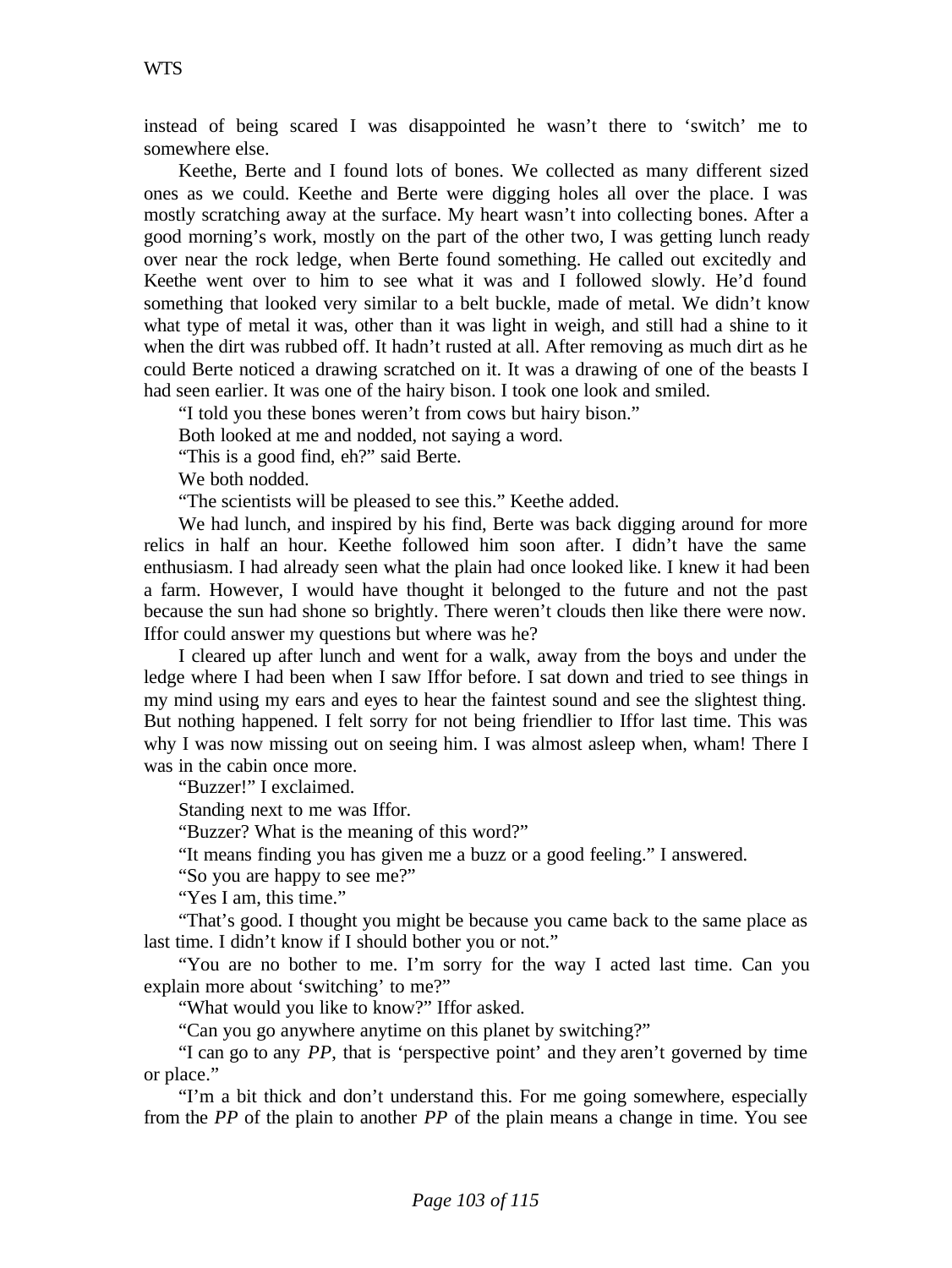one of my friends just found a belt buckle with a sketch of one of the animals I saw the other day."

"A gnitaek," Iffor interrupted. (gnitaek is pronounced 'nit teak'.)

"Probably. So to me when we 'switched' we went back in time to when gnitaek roamed the plain. That had to be earlier, because we found the buckle after it had been worn by someone or something, that used to live there but doesn't any longer. Like the bones we've found. These bones belong to a time earlier than it was when I was on the plain just now."

"I see what you are getting at but this is human logic. You think everything is in order of events."

"But they have to be?"

"Your logic tells you that you live from a certain time to a certain time. Your perspective is finite. Your measurements are from your time of birth until your death and you know nothing of what goes on outside this, other than what others tell you. For me everything is accessible through *PPs*. There is no beginning or end for me. Time doesn't exists when I move between points. I don't have to wait for things to happen, I can just go there."

Remember when my brain started to hurt back in *Near Perfect*? That had nothing on the headache I was getting now.

"But there has to be times involved because some things have not yet happened."

"But they have! Everything has already happened," explained Iffor. "You are just living through a very small part of it. I can see that you find this difficult but I can show you a few things."

"Go ahead," I encouraged him.

In an instant I was back on the plain with my hands over my eyes because of the bright sunlight, and I was feeling the heat. There were gnitaek out there stirring up dust, so much so that I began sneezing. I was waiting for the 'God bless you' from Iffor, then I remembered this was a human thing.

This time I could see what looked like people with the animals. They were tall and thin, wearing strange hats on their heads. These hats were pointed at the top and very high and had brims twice as wide as I've ever seen on a hat. The people had brown coloured cloth wrapped around them, and when one of them came closer to me I could see he was wearing a belt with a buckle just like the one Berte had found. The most amazing thing about these people was that they had bare feet, huge bare feet, not unlike the shape and size of the footprint I had seen when we first came to this continent.

Everything was happening around us with no one paying any attention to us being there with them.

"Can they see us?" I asked Iffor.

"No. Watch this."

I was expecting to be whisked away to somewhere else but instead everything started to slow down. These people were rounding up their cattle in slow motion. And then a little while later they stopped completely. I could walk up to one of the 'men' and walk around him observing him more closely.

"Don't start them up again just yet." I was telling Iffor.

I ran to one of the gnitaeks. It was about twice the size of a cow with a very thick neck. It was dark brown and very hairy, even its face. It had wild looking eyes, also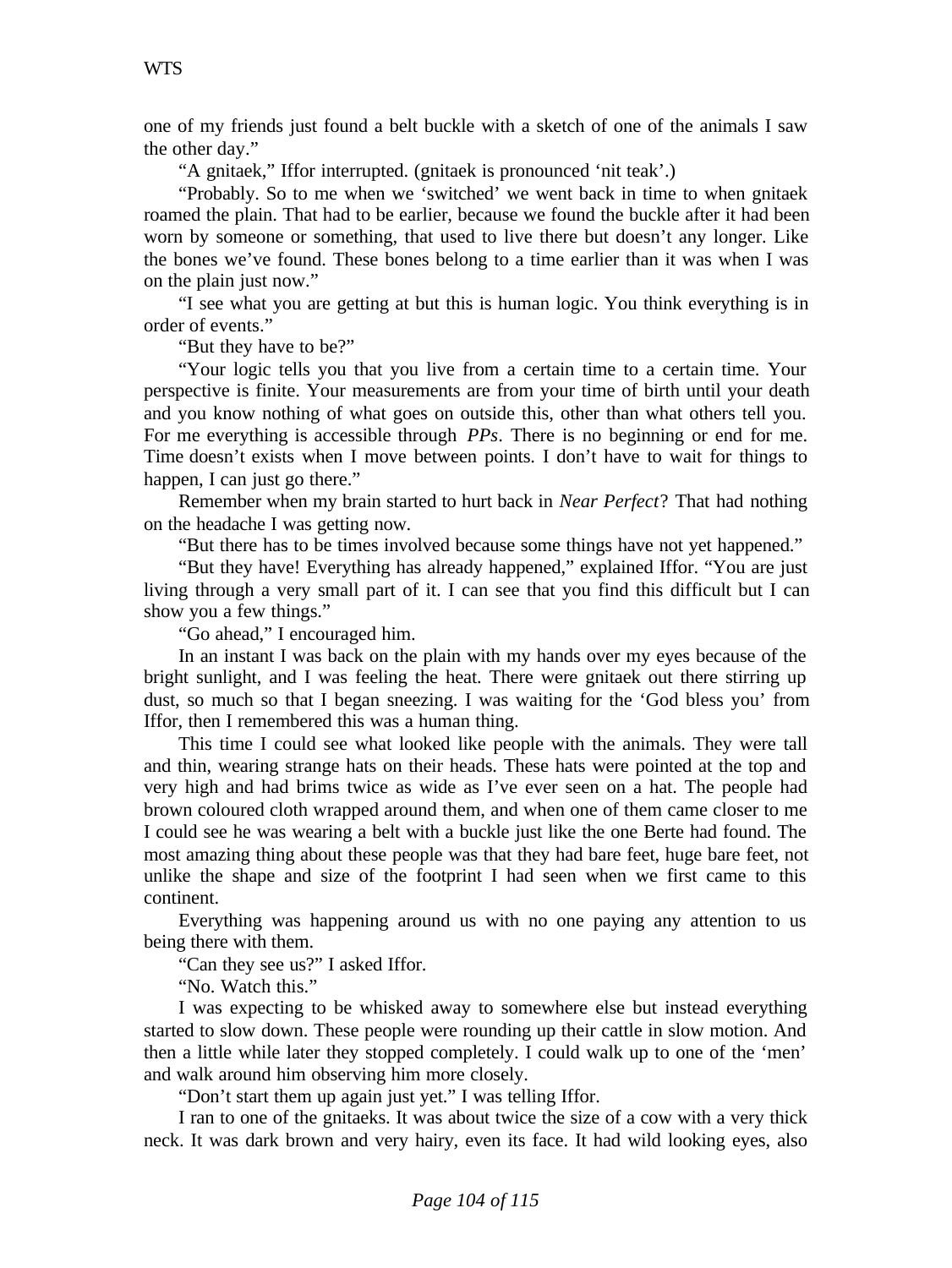brown and large. Its ears weren't very big but its legs were very muscular and it had feet like a camel. Dust was staying in the air just where it had been when everything stopped. I then realised how silent it was. I ran back to Iffor.

The picture started up again, going back to normal speed, then to a much faster one. All went dark and slowly the light returned. I realised part of a day and a whole night had passed. After this we must have 'switched' again because Iffor was standing next to me on the top of the rock ledge. Below me, instead of the grassy plain was a lake. It must have been very deep because the water was only 20 feet below the rock ledge.

Just as soon as I had taken this in we were back in the cabin. I was sitting on the chair and Iffor was, I think, sitting on the table. His vapour shape was bent and the lower half of him was swinging, a little like a person moving his legs back and forward.

"Does that explain anything to you?"

"That we went back in time or forward in time?" I asked.

"What about the slowing and the stopping?" Iffor asked.

"You can stop time?"

"No. What you have seen has nothing to do with time. These are events, which are not time dependent. We can go to the exact same spots now or anytime."

I could only see this as splitting hairs. I guess I couldn't really understand what he was getting at.

"All right then, where would you like to be?" he asked me.

"I think I'd like to be back with the boys right now and given a bit more time to think about things."

In an instant I was back on the plain. This time with Keethe and Berte who were digging away in the distance. I walked over to Keethe. I asked him if he had found anything else of interest. He said for me to give him time, he'd only just got started again after lunch. Berte came over and asked if everything was all right. I said nothing and they went back to their digging. After about an hour I gathered them together and said we should start making tracks for home. They disagreed with me and wanted to stay the night and then head off early in the morning. That was all right with me.

Later we were walking back to our campsite, which was just a place where we kept our gear.

As we walked I started to say, "I've seen ....."

And I was 'switched' mid-sentence, even mid-step, back into the familiar cabin with Iffor. This was making me dizzy. I don't know how many people would like being whisked away like this without warning and having their thoughts played around with so much. I was angry with Iffor this time.

"I want some warning when you are going to 'switch' me, okay?"

"That is something I can't do. I can't warn you."

"What about the time when you showed yourself as a shadow?"

"I guess I could do that."

"If you do that and then wait a minute, I'd feel better about 'switching' because I'd be better prepared. And if I don't want to be 'switched' I could say, don't do it now."

Iffor said nothing. I looked around the cabin and wondered what was outside. It was quiet out there. The cabin could have been suspended in space for all I knew.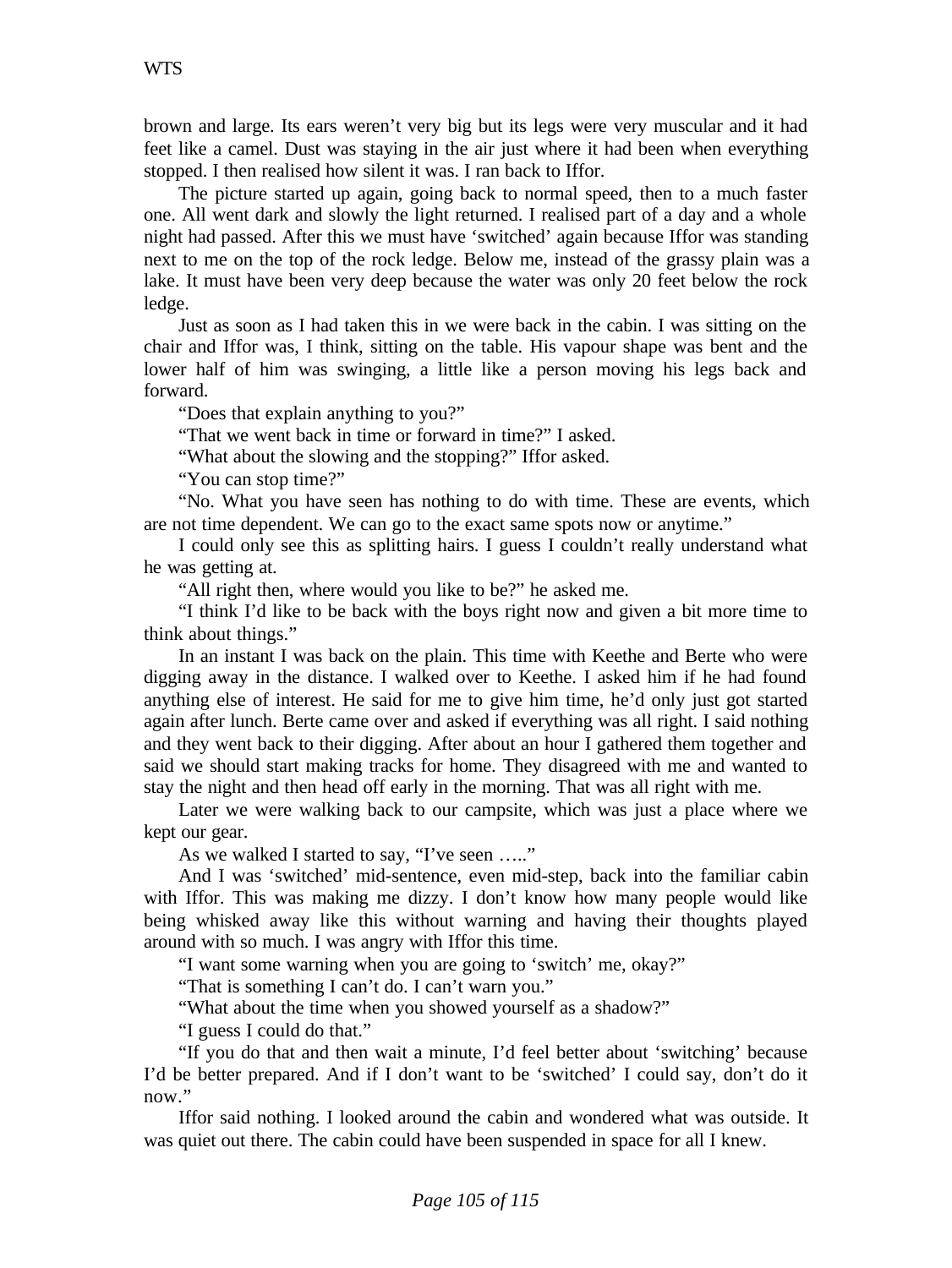"Keethe and Berte are going to know that I have disappeared this time. We were walking and talking together."

"Kaavan?" said Iffor, for the first time addressing me by my name.

"Yes?"

"They won't know you have gone. You have just stepped out of that *PP* into another. You'll see what I mean when you go back. I asked you once before if there was somewhere you would like to go? Have you thought about that?"

"There is really only one place I'd like to go and then come back, but that's Earth."

"Do you want to go there now?"

"Are you serious? You can 'switch' me back to Earth?"

Just as I finished saying this I looked around and there were people walking past in strange-looking clothes. The men were wearing long coats and hats. The women were wearing long dresses down to their ankles. I rubbed my eyes as I looked across the wooden wharf I was standing on to see large sailing ships moored to it. I was just getting used to what I was hearing and seeing when I was again back in the cabin.

"Just a taste for now."

"When was that?"

"It was a *PP* on Earth that is all I know."

"Well it certainly wasn't when I was living there."

"Does that matter?"

"Do you think you could put me back on Earth when I was there? Even better put me back there in the year it is now so I can find out what has been going on over the last couple of years."

"Of course but you will have to describe the scene for me in great detail or show me an image of it so I can see it in my mind."

"Like a photograph?"

"Is that a representation of a scene? A good depiction?"

"A photograph is a photograph? I don't know any other way to describe it. Wait on, a photograph is made by taking an image and having it show on paper or on a screen."

"An accurate image."

"If the photographer is any good it is."

"Could you get me one?"

"Can you contact me in *Near Perfect* when I get back there?"

"Let's pick a place where we can meet."

"Why can't you just 'switch' me out of *Near Perfect*?"

"It would be better for your concentration if you are a bit away from there and by yourself. How about meeting a kilometre east of *Near Perfect*? I can be there."

"All right, when I get back I'll get a photograph or two and bring them to you."

Then of course without any warning I was switched back to Berte and Keethe. I didn't miss a step as I walked along with them.

"…Iffor again. I thought I'd better tell you. In fact, I've just seen him a second time while we've been walking along." I went on to say.

"What are you talking about? I didn't see anything." said Keethe.

"You've been with us all the time. I'm really starting to worry about you, Kaavan."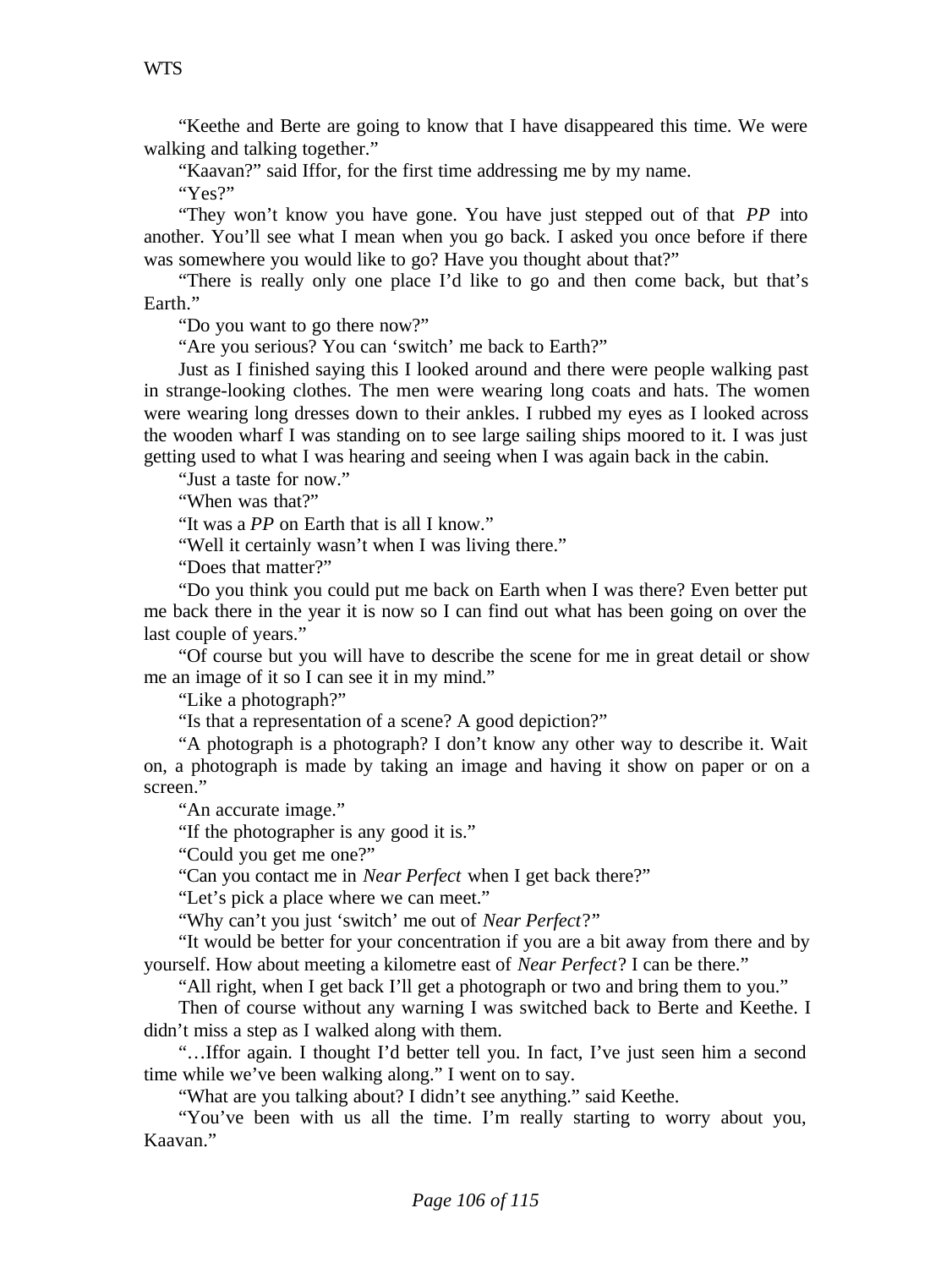Apart from the boys not believing me, the walk back with the bones to *Near Perfect* was uneventful. There was no way I could bring them around to believe me. Maybe Iffor could help me with that. He could reveal himself to them next time.

I was wondering about 'switching' and whether it could get us all back to Earth. I still needed to know more about it. At the moment there appeared to be some accuracy problems and Iffor really didn't know much about Earth. I wondered if he was just putting images into my brain and none of this was real after all. But that didn't explain seeing the gnitaeks on the plain and then finding their bones. That was real to Keethe and Berte. I guess I didn't know much at all.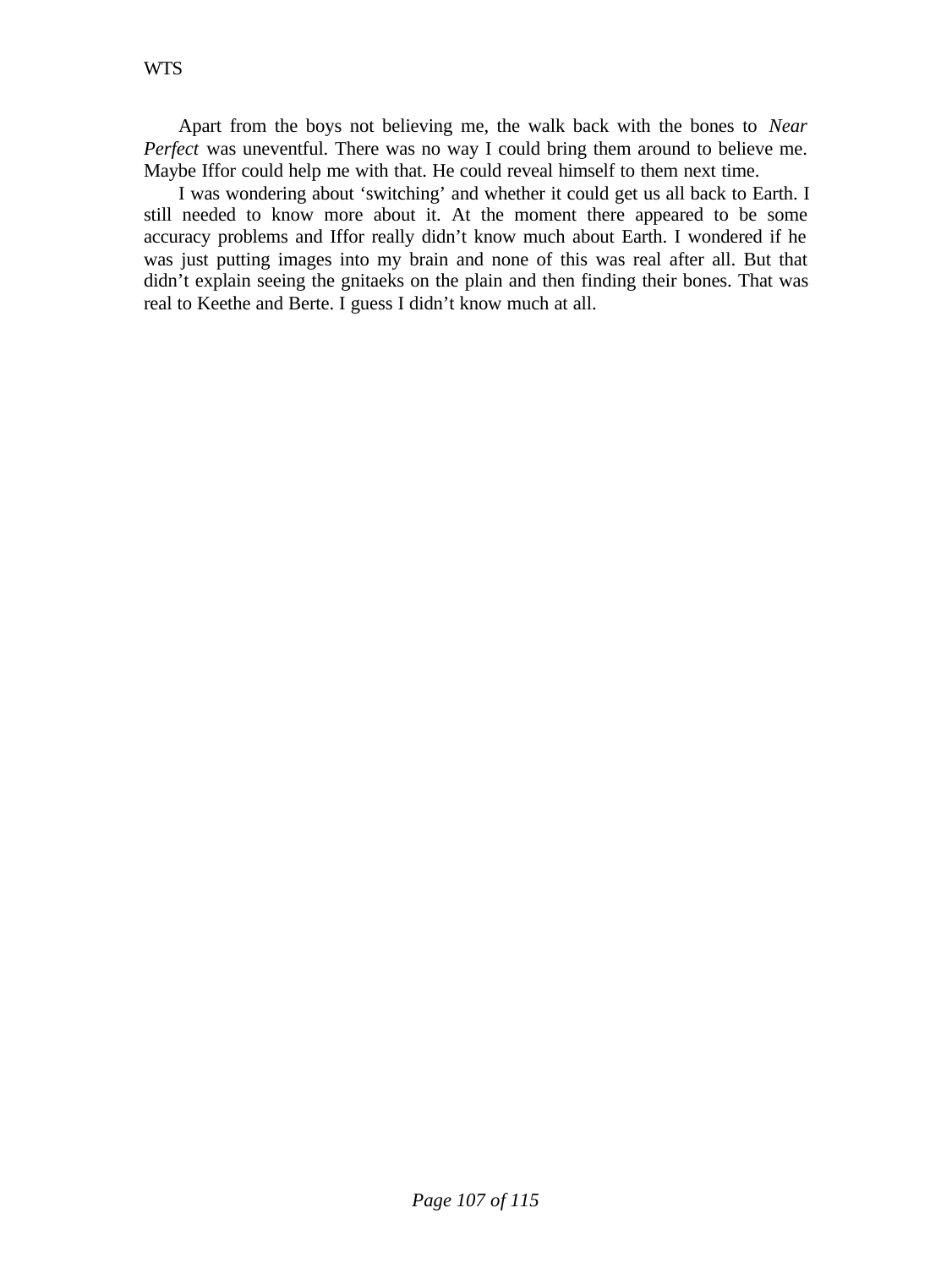# **Chapter 21 Asking Iffor for help**

The first night back at *Near Perfect* I hardly slept. My mind was racing, thinking of so many things. A lot of 'what ifs' had come back into my head. My mind tried focussing on the scene I was in when I was back on Earth, the sailing ships and the people. I think it must have been in the early  $19<sup>th</sup>$  century. I dosed off and probably dreamt about living in that time but woke up soon after. I couldn't remember any details of a dream. Then I thought why couldn't Iffor appear to me here at *Near Perfect*? This was such a good place. Was Iffor not a good *fraggib*? He certainly seemed to be just as nice as the people around here. I needed to find out more about him. What if all of us were 'switched' to Earth and then found others couldn't see us? What would be the point of that?

I must have finally got to sleep because not long after I realised it was light outside. I thought about going to James and asking him about Iffor and see if he knew anything about *fraggibs*, or anything else he would like to tell me. But instead, I decided to look for a few photographs on my computer. I printed two off and told the others I was going for a walk. I headed off with some water.

After about a kilometre I found a rock and sat down. I concentrated on the area around me but before I could really get into it I was 'switched' to the cabin.

"Hello, Kaavan, what have you got for me?"

"I thought you were going to warn me before you 'switched' me from now on?"

"Hello, Iffor, how are you today?" said Iffor. "That is what a person would say if he didn't get a greeting, isn't it?"

"Probably," I replied. "Sorry, I was rude."

I handed him the photographs. That is I tried to but couldn't really make out where his hands were. In the end I just put them on the table beside him. He appeared to be looking at them. It was hard to tell what he was doing.

"Mmmm. These are good," he said.

One of the photos was of my mother cooking dinner in the kitchen of our house on Earth. I was in the background. Dad had taken it. There was a clock on the wall reading 6:30. The other was a picture of me in a library. Borg had taken this one. I had my computer open on the desk and was turning around, smiling and looking at the camera.

"Do you want to go to one of these places now?" asked Iffor.

"Can you do that?"

"I'll count to three; one, two, three."

"I'm still here, Iffor!" I exclaimed.

"But you have been and returned," he replied.

"What?"

"You don't remember do you?"

"Remember what?"

Iffor explained, "I thought as much. You don't remember going there because you were part of the *PP* when you were on Earth."

"Then how will I know that you can do what you say if I can't remember anything that happened when I get back?" I asked.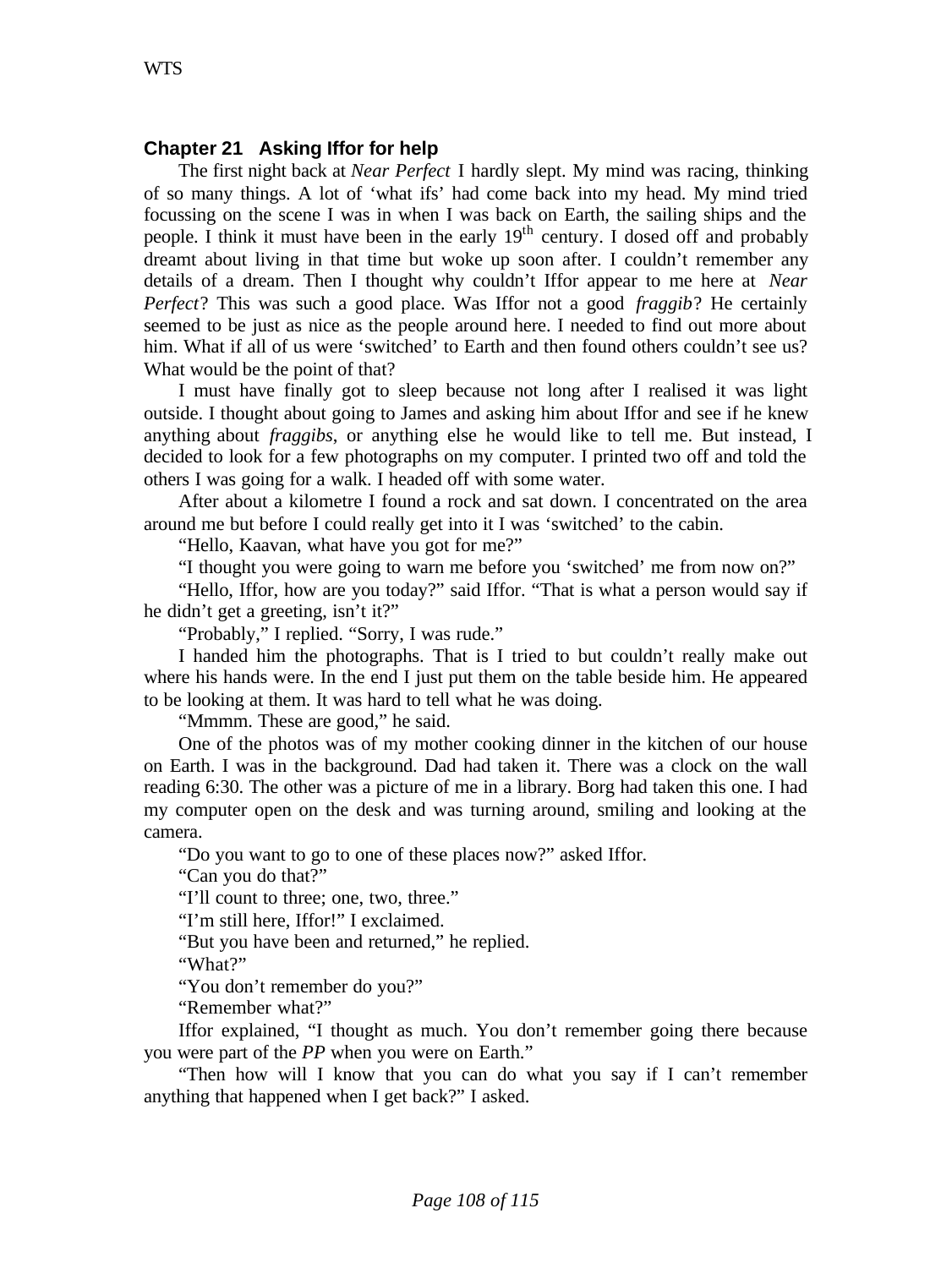"You won't. If you go to a *PP* that belongs to your lifespan you won't remember what happened before you were 'switched' nor will you remember being there when 'switched' back."

How could I trust Iffor after this explanation? He said I'd been somewhere but I couldn't remember being there. Although it sounded like a good explanation, I would never know if he was telling me the truth? If he wanted to fool me he was being quite clever, I thought to myself. I would have to give this some more thought.

"Does this mean if I was switched to Earth, as you did just now, and stayed there I'd have no memories of ever being in *AZ*?"

"None at all, except you might remember small things if similar events take place. This is what your people call deja vu."

I thought I'd give Iffor a difficult question.

"You know how you said you might be able to help me?"

"Yes."

"I might have a huge favour to ask you. If you are able to, could you 'switch' all the people on *AZ* who came from Earth back to Earth?"

"That's not a huge favour. It would be very easy to do."

 "Then how come you needed a photograph from me to do the last 'switch'? Wouldn't you need a photograph from each of them and do this?"

I thought I had him with this question.

"Not at all. Your photograph put you into that *PP*. All the others when 'switched', would fit into theirs alongside yours."

"If that's right it means 'switching' is time dependent. I don't think you can have it both ways."

"See your photographs there? Are they here now?"

"Yes but they are of a former time."

"But they are here now. You have two images of former times here. It is the same with *PP*s. They are images. I could have put you back into either of the *PP*s depicted by these photographs. It isn't a matter of time. You are in both photographs here on the table at the same time."

We were both silent for a few moments.

Then Iffor said, "Why would you want all your people 'switched' to one of these *PPs*? How would this help you? If I put you back in this picture and the others back into their place, you would just re-live what has already happened."

Iffor was right I hadn't thought of that. Putting people back didn't change what would happen. There had to be some way we wouldn't be stuck in *AZ* like we were now.

"Can you put us back on Earth outside our *PPs*?"

"Yes, I could but you wouldn't be seen by anyone there, nor would you be able to enter into anything that was happening on Earth. You would be invisible and a lot like me really."

"But you aren't invisible, and I can hear you."

"Do you know how much work it takes to make this fuzzy image you see and to have you hear me? It is only because you made yourself susceptible to seeing and hearing new things that I could get in touch with you. And we are talking about *AZ* and not Earth."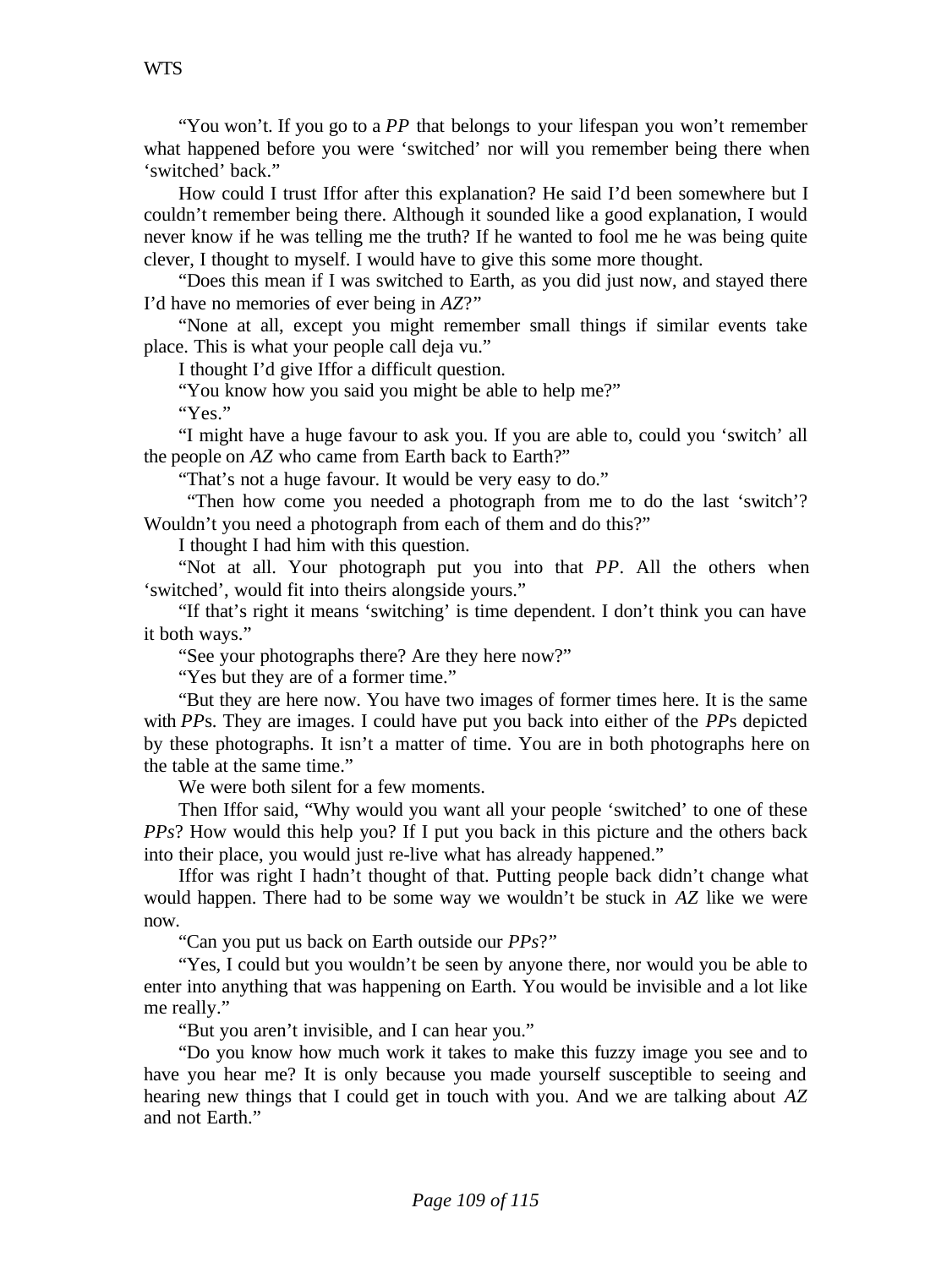"Then there is a real problem. I would like everyone to go back now and warn people about what has taken place here so they don't make the same mistakes."

"You can't imagine how many people want to do this; live their lives over so they don't make the same mistakes, but they do over and over again."

"Do you have any ideas?"

"You are asking me this time? That's good. I have lots of ideas. But do you have any more ideas yourself? Maybe you could come up with something."

I did have one idea.

"I was thinking you could 'switch' me to a time earlier than my life-span so I can leave a message or something that would warn people in the future not to go on this voyage. If that doesn't work, is there a way we could change the way people aboard the *Investigator* think so they won't leave us behind on *AZ*? By the way, why won't you 'switch' me from *Near Perfect*? Why do I have to go out from there before you contact me?"

"I think I've told you that before. You need to be able to concentrate. However, there is another reason. I have to be a bit careful around *Delight,* not because I am against what they are doing or that they are against me. We are both working for the good of everyone and no one in *Delight* or me would ever intentionally hurt anyone else. I just know that those in *Delight* would love to keep you at *Near Perfect*. There is nothing wrong with that. It is a great place for you to live. But I don't think you belong there. You have your own lives to live. You need to find out that helping others is what life is really about. This is the only way to get satisfaction out of what you do."

It sounded like Iffor was telling the truth and it all seemed perfectly logical to me but I still had a little doubt in the back of my mind that something wasn't quite right.

"What do you think of my ideas then? I mean about somehow getting in touch with people before they take off for *AZ*?"

"They are very logical human answers to the problem you have. Both of them are all right from your perspective. But from my perspective, which is all perspectives, they lack some basic understanding."

"Then you tell me."

"I want you to see how things really work so you will truly understanding. Now you keep talking about time and I know why you do this. But think of it this way. If it is possible to know how things turn out now, how can these be changed?"

This was a good question and one that many people on Earth would like an answer to. There were so many books about time travel. Maybe I was going to find the answer to how people could make changes in the past that change the future.

"Forget time," Iffor continued, "Think of what actually happens. You know what happened in your life, you came to *AZ* and now need help getting back to Earth. Why haven't you asked me if there are *PPs* that have you back on Earth?"

I hadn't thought of that. He could tell me what actually happened. But did I want to know about my future? He might tell me I died here and so did all the others. And I'd then know everything that was going to happen. This might be good but it also might be very depressing news.

"Maybe I don't want to know what happens." I said to Iffor.

"Things are actually a lot more complicated but I don't need to tell you about them right now. We can discuss these later."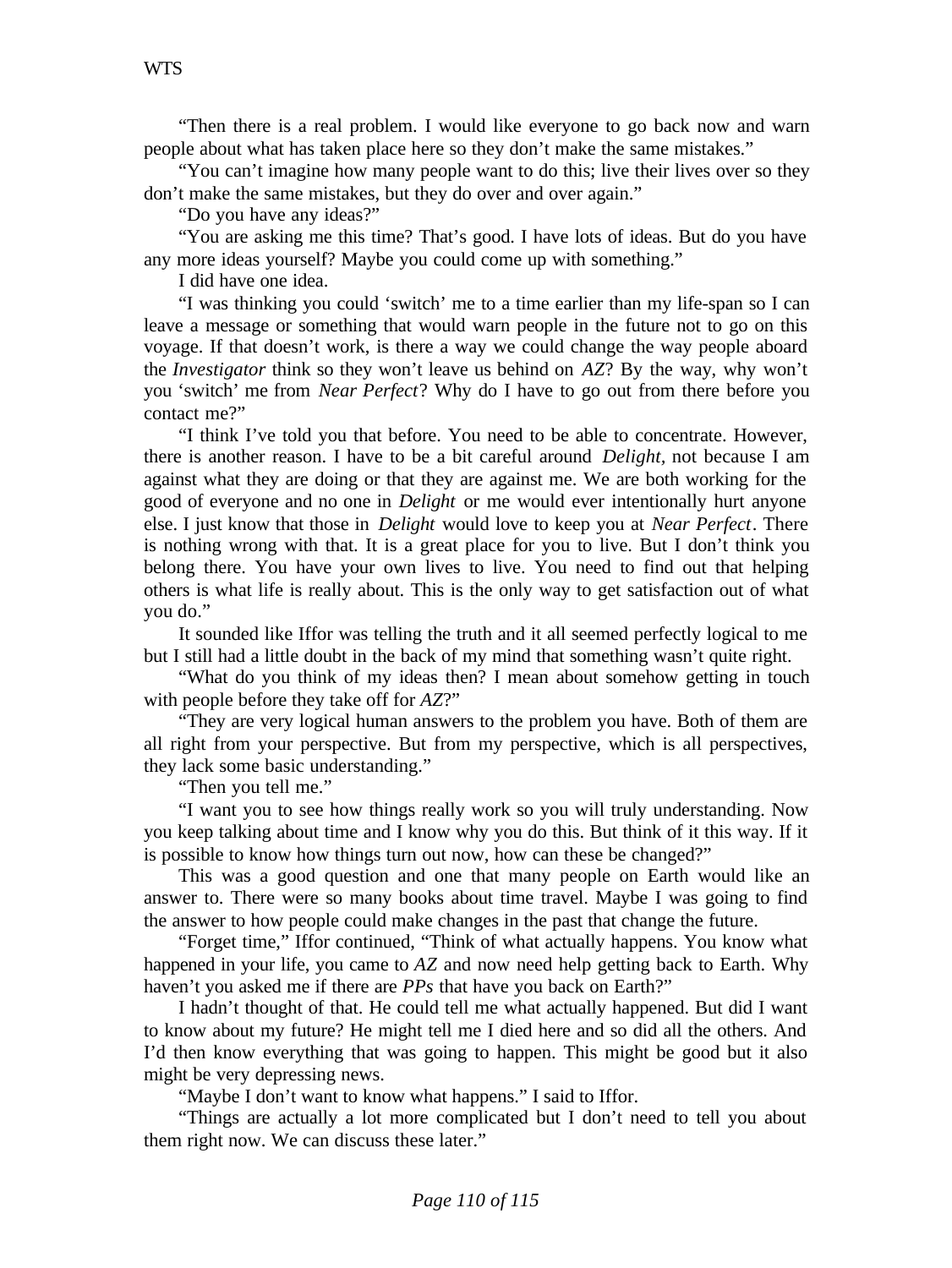"What do you suggest I do then?" I asked.

"If I were you I would want to go to a *PP* on earth that is outside my lifespan but not on the side you are talking about but the other side. Remember if you aren't in the *PP* then you will remember when you are 'switched' back."

"How come if I'm not meant to remember things when 'switched' back I remember things I have lived through on AZ? Can you answer that? I was on the rock ledge and on the plain. I remember them clearly."

"You are starting to use your brain. On *AZ* this can be done because you don't belong to AZ. On Earth it can't because that is where you really belong. I have never belonged to Earth so I just drop you off there. I wasn't with you when you visited Earth before."

I hadn't thought either way but I didn't have any recollection of him being with me when I was looking at the sailing ships.

I really needed some help to work this all out and Iffor was confusing me.

"To come back to *AZ* from one of your PPs would appear to you like the blink of an eye, in fact it would appear even quicker because there is no time involved, like I have already explained."

This was way too complex for me but I could work out that if I went back to Earth outside my lifespan I could maybe find out something that happened while we were on *AZ*. There might be news of our travel.

"Want to do some research?" asked Iffor. "I take it that in this photograph you are in a place where you can do this. What if I put you there in another *PP* so you can do some research on your voyage?"

Amazing, we were thinking along the same line of thought.

"All right," I said.

"One, two, three."

I was in the library and looking around. There were very few people in this room and not many books on shelves. I know that when I left Earth paper books were dwindling because of e-books and readers. There were a couple of metal display shelves with brochures in them. I picked up one, which was advertising a book reading for January 2181. I know knew that in 2181 I wouldn't be alive. What I didn't know was how far advanced from my death this time was.

I could see someone looking over in my direction. I think it was a librarian. I wondered if she could see me. I dropped the leaflet and it fell to the floor. She came over and picked it up and put it back on the shelf. She obviously couldn't see me but she must have seen the leaflet fall from my hands. I would have to be careful holding things or moving things if people were watching.

I had more of a walk around. I went into a research room. There were a few people in there working on computers. I went over to one not being used. The other people couldn't see the screen from where they were sitting and they seemed engrossed in what they were doing in any case.

I slowly pulled the chair out and sat down in front of the terminal. The touch screen included newspapers in its menu. Under the menu in a dropdown were dates and topics. I found an article about the *Investigator's* departure. This was very exciting seeing information about our voyage after we had left Earth.

I didn't know how long Iffor would let me stay here, so I worked as fast as I could, keeping an eye on the others to see if I remained transparent to them. All was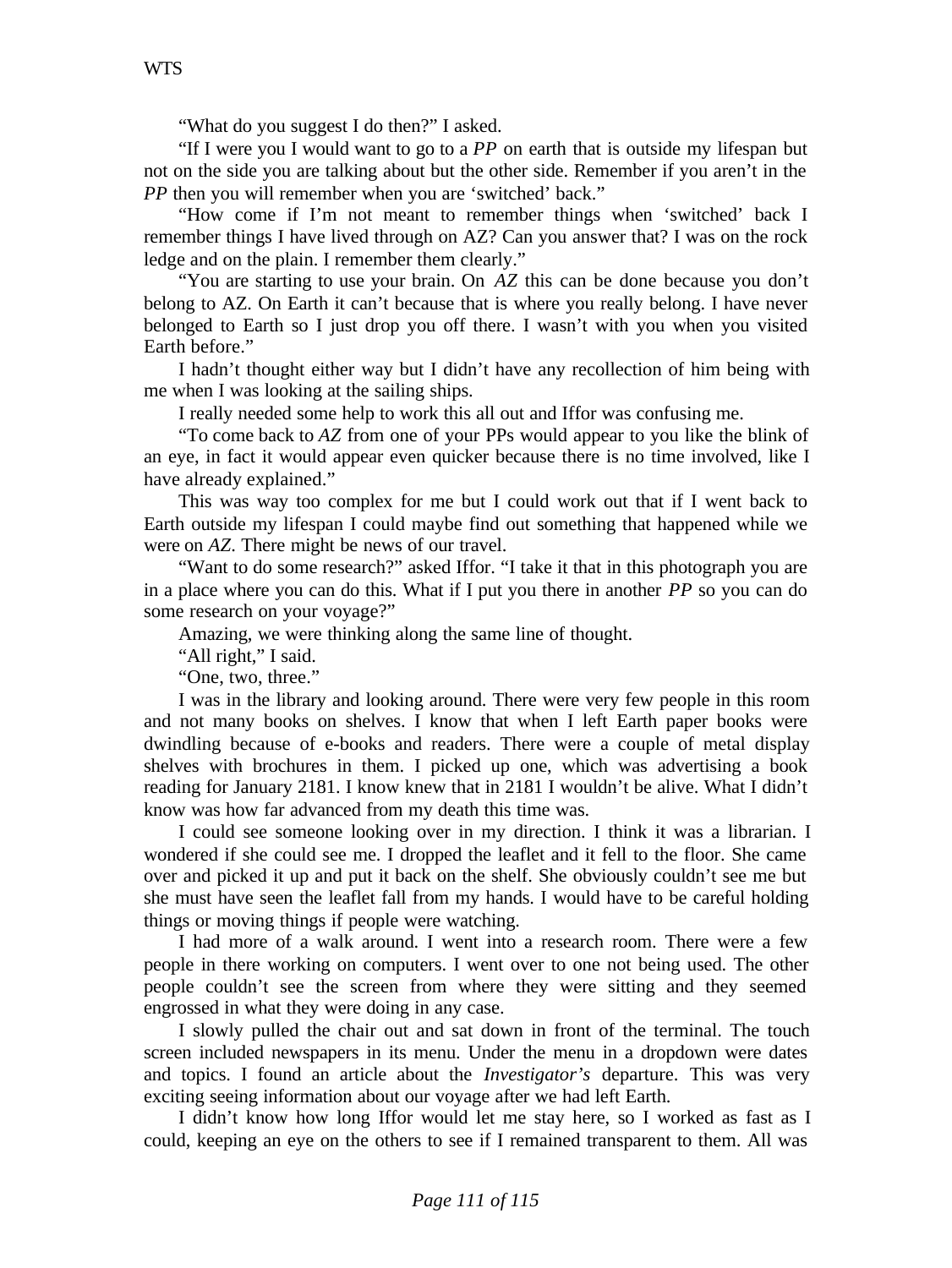going well. I had to be careful that in my concentration I didn't do something that would appear out of the ordinary for those around me.

I looked forward a number of years after the report of our departure and found nothing. There was no report of its return and I checked 10 and 20 years on. This must mean the *Investigator* after leaving *AZ* hadn't made it back to Earth. I'm sure there would have been articles on this. If the departure had been newsworthy then its return would have been, especially if most of the people, who had taken off in it had not returned. There would have been reports from the Captain and others with excuses why so few had made it back to Earth.

After a great deal of searching I found there had been two memorial services for the people aboard the *Investigator*, after the fifth and sixth year anniversary of its Departure and that was all. I found it sad that I couldn't find anything else. It was going back a long way in time in a person perspective but even so I would have expected to find more information on the subject.

In all, I was on Earth for about half an hour, according to the wall clock, before Iffor 'switched' me back to *AZ*.

"Find anything out?" he asked me.

"Not much but enough. I'm now almost certain the *Investigator* didn't made it back to Earth. We didn't seem to be missed very much."

"That is the lot of a person. Not many people are remembered over time. You have to be really newsworthy to be remembered more than one generation. I can tell you that the *Investigator* didn't make it back. The pressure on skin was too much and it disintegrated not long after leaving *AZ*."

"And you could have told me this earlier?"

"As I said, there are some things you need to find out for yourself."

"Are there other things you could tell me and save time?"

"Depends on what you want to know."

"What is the point of all this. I was thinking earlier that I could do something to warn people against taking the voyage but that wouldn't work because that wasn't what actually happened. You know the future already. How can anything change that?"

"It can't. Nothing can change that perspective. But that isn't the only perspective we have. There are others. One is that your Dad said no to your family going on the voyage. In fact, he didn't even tell you he was asked to go. You never knew you were listed on the *Investigator's* manifest. I could 'switch' you to that perspective but it would be useless because you wouldn't remember the events when I 'switched' you back. There is another one. I'll show you. Are you ready for a 'switch'?"

"I suppose so."

"One, two, three."

I was sitting at the terminal in the library on Earth once again. I looked around to see one person I'd seen before and he was wearing the same clothes as last time. The others looked unfamiliar. I conducted the same search pattern again. I found the same departure article of the *Investigator* but later, the papers were full of articles on the *Investigator's* return to Earth. They told of the hardships faced on the return voyage and how it had been a miracle the *Investigator* had held out for so long. It had suffered major structural damage while travelling light speeds, but the Captain had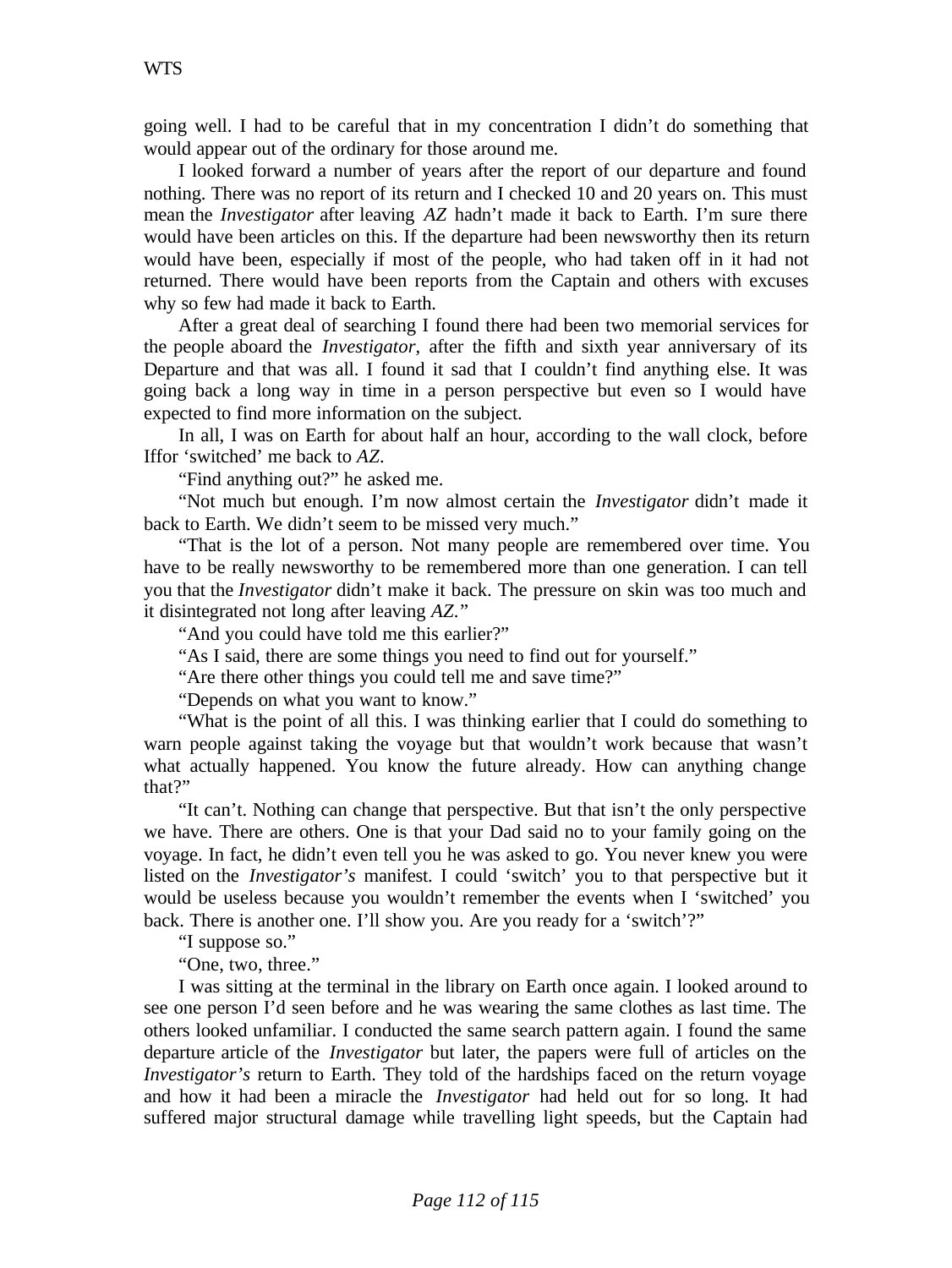taken his time to reach these speeds. He had then nursed the cruiser through the slow up rate until it stopped in Earth's orbit.

A scientific paper showed that this vessel was in no fit state for further travel. In fact, it was destroyed soon after its arrival. Not all had made the passage back to Earth. Some had died from *Atom Meiser* failure, which had caused these people to suffer food poisoning.

Another human-interest article referred to some staying on in *AZ*. It described the different societies on that planet. It also suggested that attempts should be made to revisit the planet in the not too distant future.

From these newspaper articles I couldn't find out who had actually returned and who had stayed on in *AZ*. I'm sure if I had more time I could have gone to the space voyage records. I could also have found out how many and who had died on the return voyage. In some respects I'm glad I couldn't see this just now.

Again I would have been in the library roughly half an hour before Iffor 'switched' me back to *AZ*.

"What are you trying to tell me here?" I asked him. "How can different things happen in the future? Surely there is only one future?"

"A person only follows one path but there are many paths that can be followed and that is how the future can be changed. It is like a maze but in the end only one true course a person goes down. I can see all the different paths and how they would turn out if used."

"I'm sorry but I don't understand. Is what you have just shown me on Earth not real? Did you just show me what could have happened?"

"In a way, but it is still real. All you saw was real. What I'm trying to explain is, that even though it is impossible to go back and change events and alter the path of history, it is possible to see all the possible paths and jump from one to the other. In the end it is the path that a person takes that is important. It is his or her path that shows the actual journey through life. So what we do in life is very important. The decisions we make can affect everything we do later on in life. But there is always a record of what would have happened 'if'."

I think I was beginning to understand what Iffor was on about.

"So what you are saying is that you can't go back in time to change an event but by 'switching' you can jump to another path which really amounts to the same thing."

"You are getting very close to understanding. There is really an ideal path for everyone. No ordinary person has ever achieved the best result in life. All have made mistakes that affect their future. And yes, it is possible to 'switch' paths."

"Then it is possible to keep 'switching' paths so a person lives a perfect life."

"You'd think so, wouldn't you?"

"What do you mean?"

"For most people 'switching' would have to take place every few seconds and even though you could say it is achievable it wouldn't be practical. There are other things beyond a person's control. We have been talking about a person's decisions which, doesn't take into account interactions such as, disease or accidents, in fact any other external factors. When we lump these together we couldn't possibly switch enough to achieve perfection and what sort of life would we be living by switching all the time. Apart from this, it wouldn't help anyone in the learning process, which is what life is all about."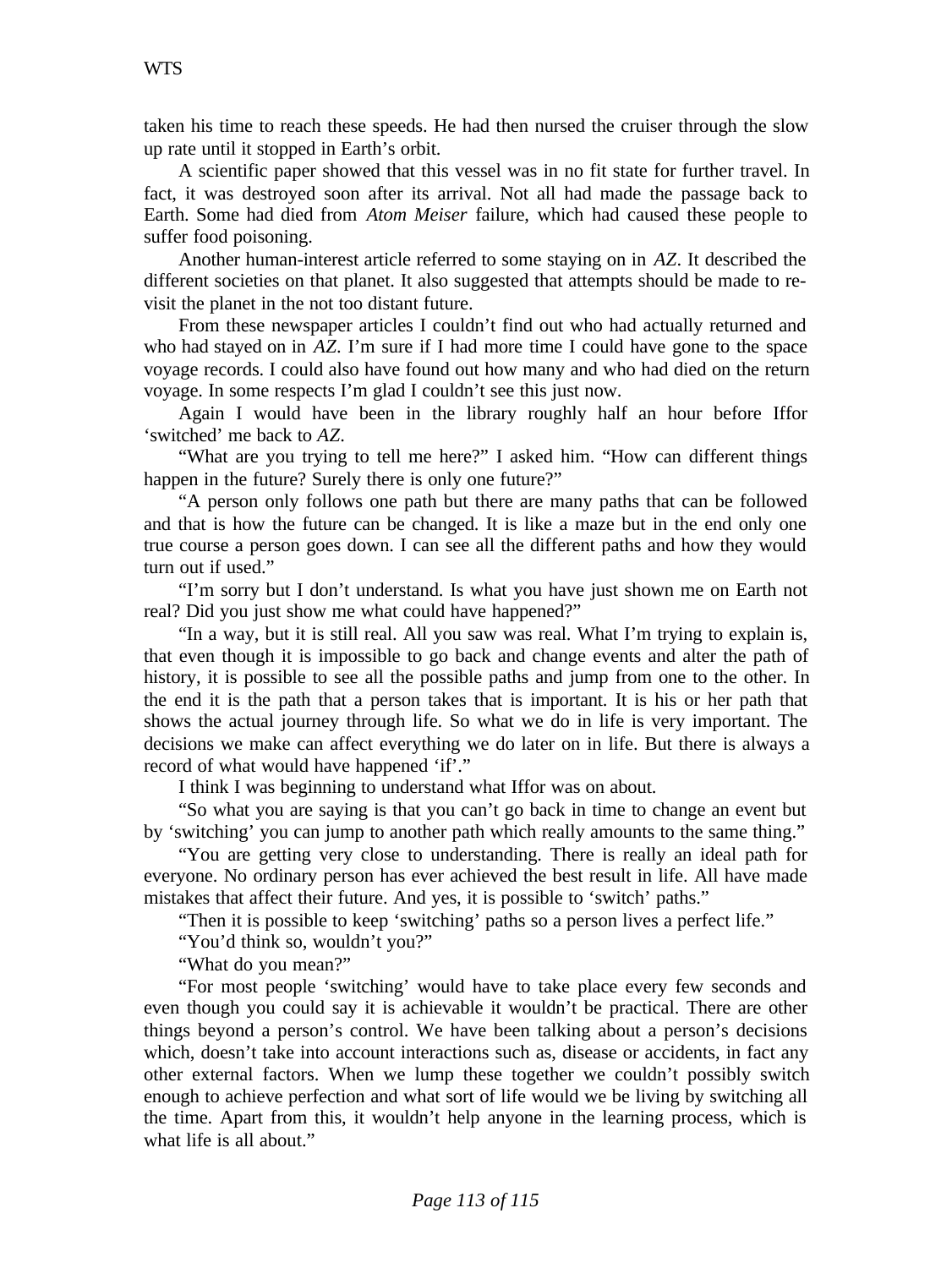"I don't suppose there would be much benefit in mechanically getting your life correct if you didn't really live it that way. You would become a machine or a computer following a preconceived path."

"This is exactly the point. Everyone should be responsible for the things they do. They don't always get it right but in most cases this isn't harmful to them. It is the way a person lives that is important and not whether he or she does everything right all of the time. You can do something wrong that hurts someone but you can say you are sorry for doing it. It doesn't change the fact that you have done the thing but it can make up for it in some way. You will learn that it is your attitude that is the important lesson in life."

"Attitude?"

I knew what attitude was, but didn't know what Iffor was getting at here.

"It is another reason why 'switching' wouldn't work to keep a person on the correct path. Even thoughts affect the way we live. Imagine having to correct every thought we make? However, we can learn attitude and we do this by looking at the way others live."

"I think I understand. James and his family have taught me a lot. They are so nice and they just want to help people."

"Then you can see how their attitude has had a good effect on you. And I want to help you out if I can."

I was thinking earlier that I wanted to go back to a time before the voyage happened, but now I was not so sure. If I did I wouldn't remember the experiences I had. I may never get to know Peaterr, Berte or Keethe. I wouldn't have had the bad experiences of that dreadful *Chance Your Luck* and most of all experienced the way James and his family live, always thinking of others. Do I give up all this to go back to a life before *AZ*?

As I was thinking this Iffor said,

"You really have a lot of things to think about. If you go to another path you won't remember any of this and not gain from your experiences. However, you would be back on Earth with your friends and not stuck here on *AZ*. But you would have learned other things that you haven't learned here."

"I can't imagine anything on Earth for a 13 year old boy being as exciting as what has happened to me here."

"I think you are right."

"I want to take these memories back with me. I want to be able to tell people the differences between *AZ* and Earth. Most of all I want the others from the *Investigator* to be back on Earth, even those who took off without us."

We agreed I should go back to *Near Perfect* and think some more. I asked Iffor whether he would be happy meeting Keethe and Berte.

He replied, "I bet you are getting some strange comments from them."

"You are my imaginary friend."

Iffor laughed and straight away I was by myself again. I was walking back to *Near Perfect* thinking that Iffor hadn't agreed to show himself to my friends when a shadowy figure appeared and said,

"Next time."